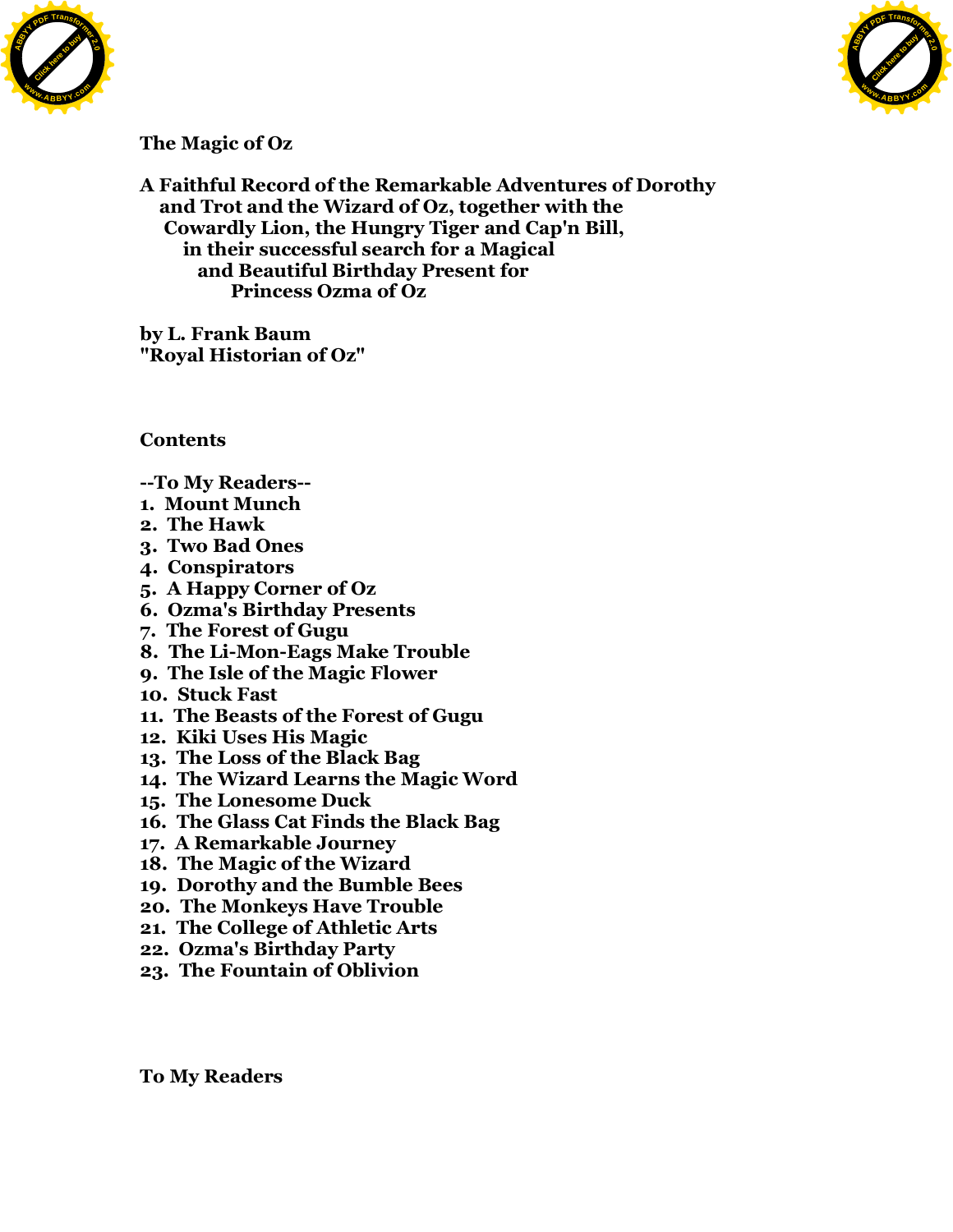



**Curiously enough, in the events which have taken place in the last few years in our "great outside world," we may find incidents so marvelous and inspiring that I cannot hope to equal them with stories of The Land of Oz.**

**However, "The Magic of Oz" is really more strange and unusual than anything I have read or heard about on our side of The Great Sandy Desert which shuts us off from The Land of Oz, even during the past exciting years, so I hope it will appeal to your love of novelty.**

**A long and confining illness has prevented my answering all the good letters sent me--unless stamps were enclosed--but from now on I hope to**

**be able to give prompt attention to each and every letter with which my readers favor me.**

**Assuring you that my love for you has never faltered and hoping the Oz Books will continue to give you pleasure as long as I am able to write them, I am**

**Yours affectionately, L. FRANK BAUM, "Royal Historian of Oz." "OZCOT" at HOLLYWOOD in CALIFORNIA 1919**

**1. Mount Munch**

**On the east edge of the Land of Oz, in the Munchkin Country, is a big, tall hill called Mount Munch. One one side, the bottom of this hill just touches the Deadly Sandy Desert that separates the Fairyland of Oz from all the rest of the world, but on the other side, the hill touches the beautiful, fertile Country of the Munchkins.**

**The Munchkin folks, however, merely stand off and look at Mount Munch and know very little about it; for, about a third of the way up, its sides become too steep to climb, and if any people live upon the top of that great towering peak that seems to reach nearly to the skies, the Munchkins are not aware of the fact.**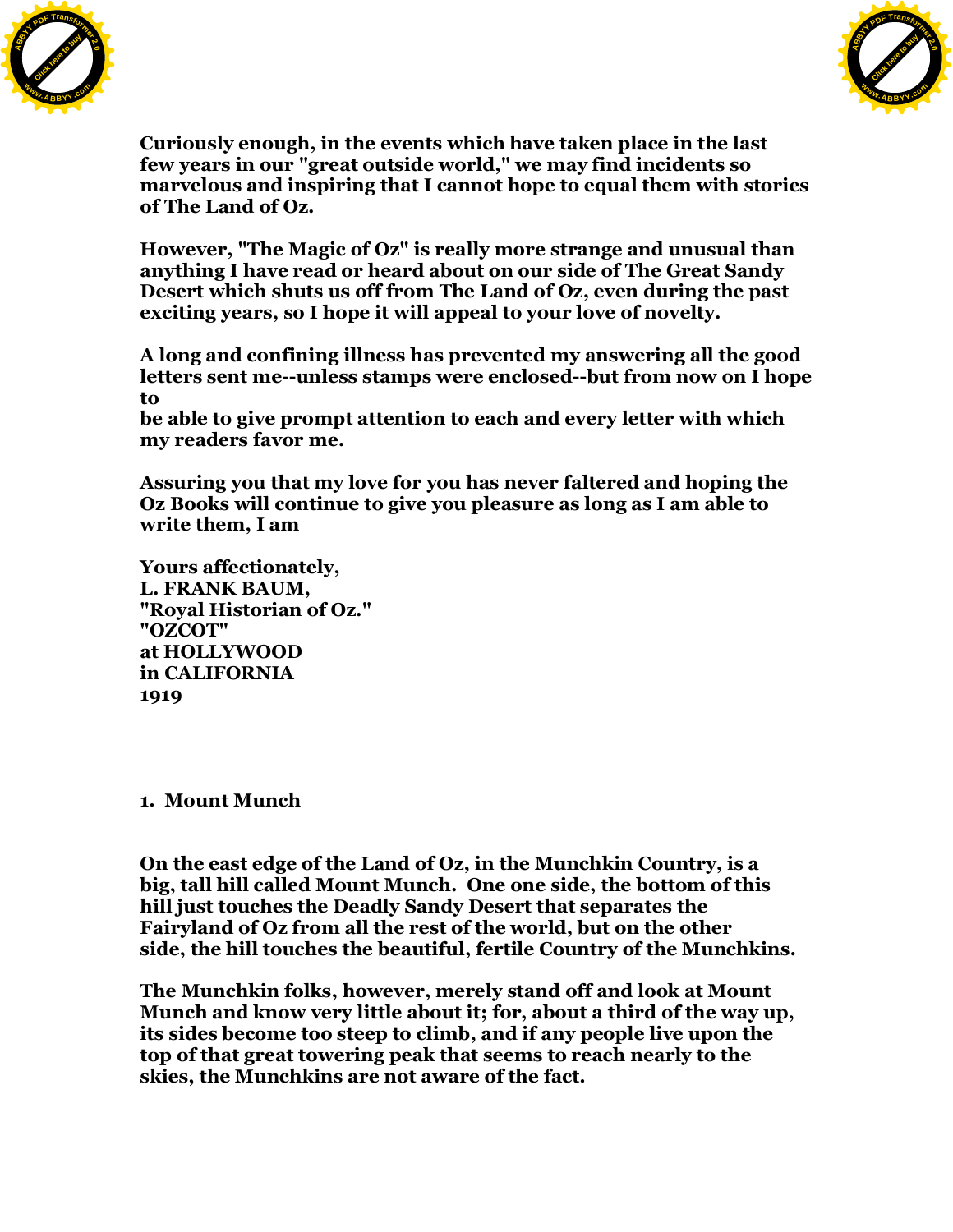



**But people DO live there, just the same. The top of Mount Munch is shaped like a saucer, broad and deep, and in the saucer are fields where grains and vegetables grow, and flocks are fed, and brooks flow and trees bear all sorts of things. There are houses scattered here and there, each having its family of Hyups, as the people call themselves. The Hyups seldom go down the mountain, for the same reason that the Munchkins never climb up: the sides are too steep.**

**In one of the houses lived a wise old Hyup named Bini Aru, who used to be a clever Sorcerer. But Ozma of Oz, who rules everyone in the Land of Oz, had made a decree that no one should practice magic in her**

**dominions except Glinda the Good and the Wizard of Oz, and when Glinda**

**sent this royal command to the Hyups by means of a strong-winged Eagle,**

**old Bini Aru at once stopped performing magical arts. He destroyed many of his magic powders and tools of magic, and afterward honestly**

**obeyed the law. He had never seen Ozma, but he knew she was his Ruler**

**and must be obeyed.**

**There was only one thing that grieved him. He had discovered a new and secret method of transformations that was unknown to any other Sorcerer. Glinda the Good did not know it, nor did the little Wizard of Oz, nor Dr. Pipt nor old Mombi, nor anyone else who dealt in magic arts. It was Bini Aru's own secret. By its means, it was the simplest thing in the world to transform anyone into beast, bird or fish, or anything else, and back again, once you know how to pronounce**

**the mystical word: "Pyrzqxgl."**

**Bini Aru had used this secret many times, but not to cause evil or suffering to others. When he had wandered far from home and was hungry, he would say: "I want to become a cow--Pyrzqxgl!" In an instant he would be a cow, and then he would eat grass and satisfy his hunger. All beasts and birds can talk in the Land of Oz, so when the cow was no longer hungry, it would say: "I want to be Bini Aru again: Pyrzqxgl!" and the magic word, properly pronounced, would instantly restore him to his proper form.**

**Now, of course, I would not dare to write down this magic word so plainly if I thought my readers would pronounce it properly and so be able to transform themselves and others, but it is a fact that no one in all the world except Bini Aru, had ever (up to the time this story begins) been able to pronounce "Pyrzqxgl!" the right way, so**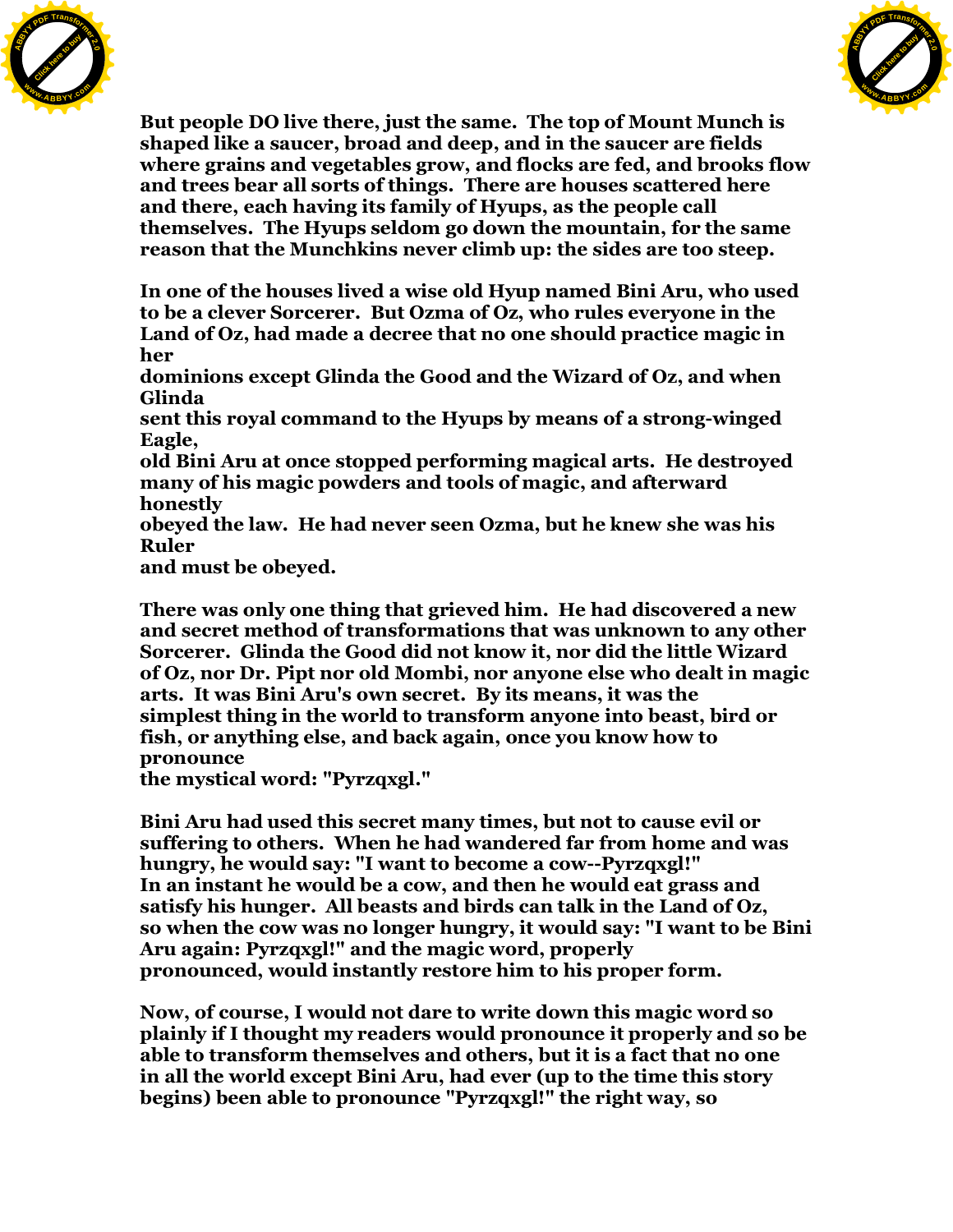



**I think it is safe to give it to you. It might be well, however, in reading this story aloud, to be careful not to pronounce Pyrzqxgl the proper way, and thus avoid all danger of the secret being able to work mischief.**

**Bini Aru, having discovered the secret of instant transformation, which required no tools or powders or other chemicals or herbs and always worked perfectly, was reluctant to have such a wonderful discovery entirely unknown or lost to all human knowledge. He decided**

**not to use it again, since Ozma had forbidden him to do so, but he reflected that Ozma was a girl and some time might change her mind and allow her subjects to practice magic, in which case Bini Aru could again transform himself and others at will,--unless, of course, he forgot how to pronounce Pyrzqxgl in the meantime.**

**After giving the matter careful thought, he decided to write the word, and how it should be pronounced, in some secret place, so that he could find it after many years, but where no one else could ever find it.**

**That was a clever idea, but what bothered the old Sorcerer was to find a secret place. He wandered all over the Saucer at the top of Mount Munch, but found no place in which to write the secret word where others might not be likely to stumble upon it. So finally he decided it must be written somewhere in his own house.**

**Bini Aru had a wife named Mopsi Aru who was famous for making fine**

**huckleberry pies, and he had a son named Kiki Aru who was not famous**

**at all. He was noted as being cross and disagreeable because he was not happy, and he was not happy because he wanted to go down the mountain and visit the big world below and his father would not let him. No one paid any attention to Kiki Aru, because he didn't amount to anything, anyway.**

**Once a year there was a festival on Mount Munch which all the Hyups attended. It was held in the center of the saucer-shaped country, and the day was given over to feasting and merry-making. The young folks danced and sang songs; the women spread the tables with good things to**

**eat, and the men played on musical instruments and told fairy tales.**

**Kiki Aru usually went to these festivals with his parents, and then sat sullenly outside the circle and would not dance or sing or even talk to the other young people. So the festival did not make him any**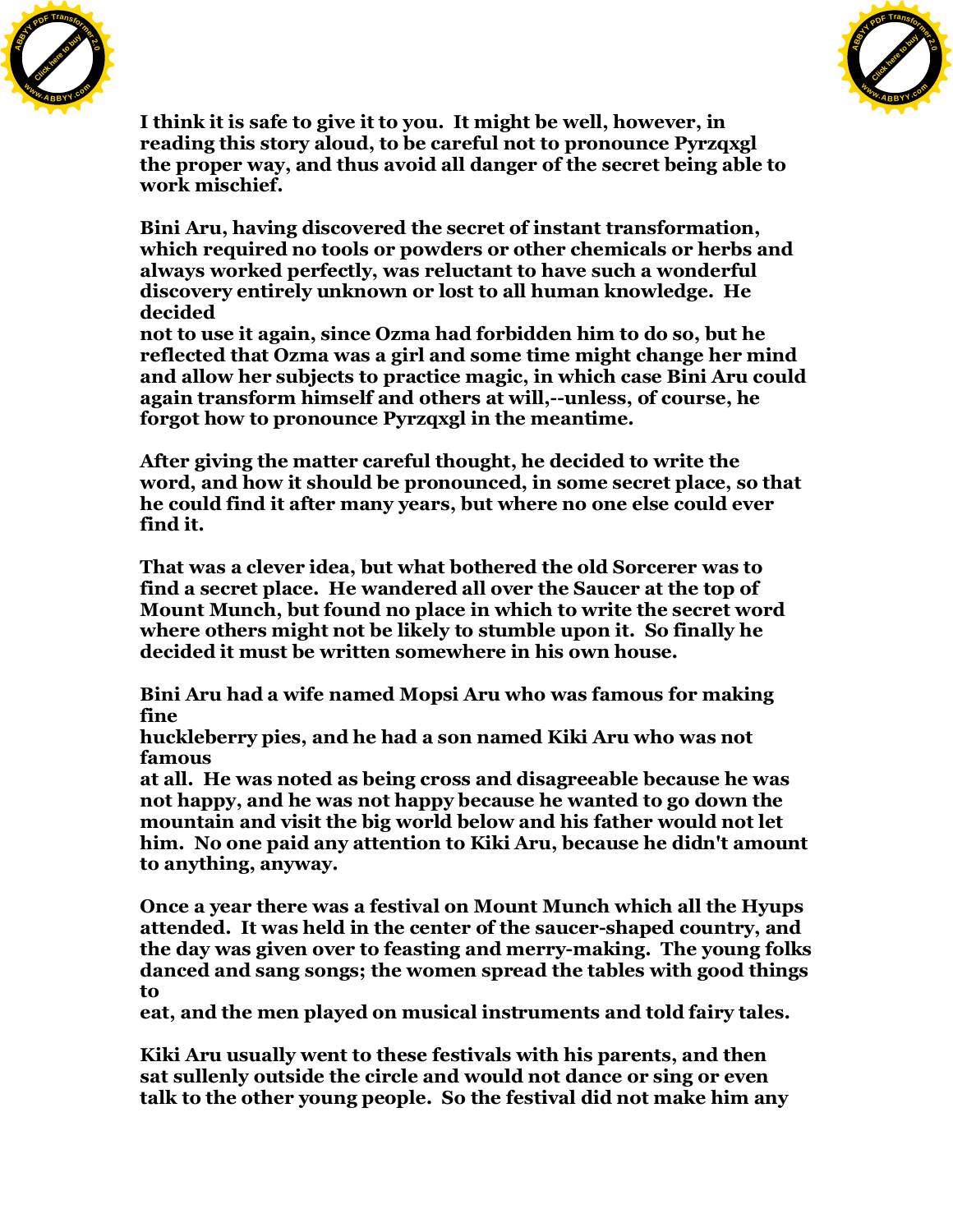



**happier than other days, and this time he told Bini Aru and Mopsi Aru that he would not go. He would rather stay at home and be unhappy all**

**by himself, he said, and so they gladly let him stay.**

**But after he was left alone Kiki decided to enter his father's private room, where he was forbidden to go, and see if he could find any of the magic tools Bini Aru used to work with when he practiced sorcery. As he went in Kiki stubbed his toe on one of the floor boards. He searched everywhere but found no trace of his father's magic. All had been destroyed.**

**Much disappointed, he started to go out again when he stubbed his toe on the same floor board. That set him thinking. Examining the board more closely, Kiki found it had been pried up and then nailed down again in such a manner that it was a little higher than the other boards. But why had his father taken up the board? Had he hidden some of his magic tools underneath the floor?**

**Kiki got a chisel and pried up the board, but found nothing under it. He was just about to replace the board when it slipped from his hand and turned over, and he saw something written on the underside of**

**it. The light was rather dim, so he took the board to the window and examined it, and found that the writing described exactly how to pronounce the magic word Pyrzqxgl, which would transform anyone into anything instantly, and back again when the word was repeated.**

**Now, at first, Kiki Aru didn't realize what a wonderful secret he had discovered; but he thought it might be of use to him and so he took a piece of paper and made on it an exact copy of the instructions for pronouncing Pyrzqxgl. Then he folded the paper and put it in his pocket, and replaced the board in the floor so that no one would suspect it had been removed.**

**After this Kiki went into the garden and sitting beneath a tree made a careful study of the paper. He had always wanted to get away from Mount Munch and visit the big world--especially the Land of Oz--and the idea now came to him that if he could transform himself into a bird, he could fly to any place he wished to go and fly back again whenever he cared to. It was necessary, however, to learn by heart the way to pronounce the magic word, because a bird would have no way**

**to carry a paper with it, and Kiki would be unable to resume his proper shape if he forgot the word or its pronunciation.**

**So he studied it a long time, repeating it a hundred times in his**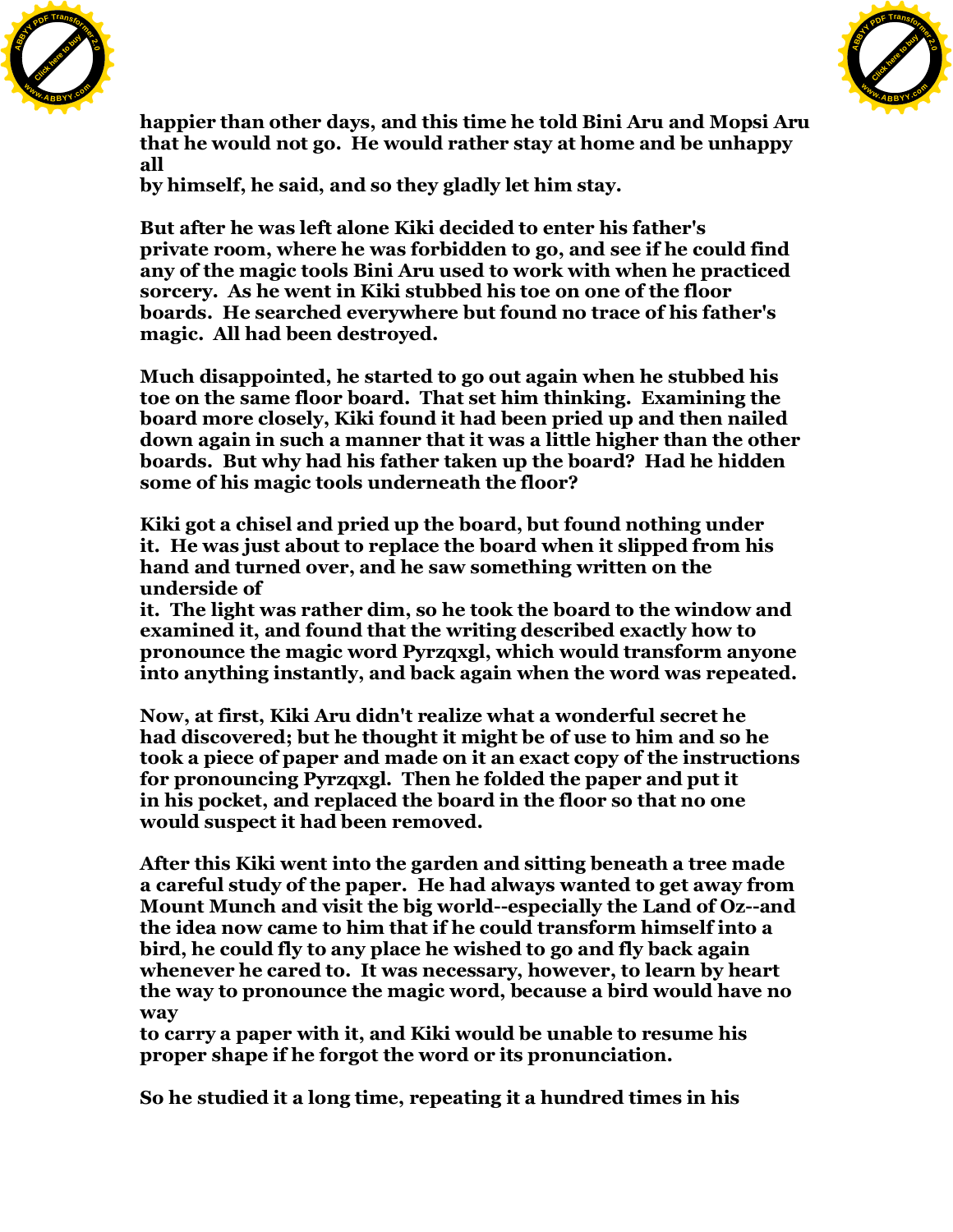



**mind until he was sure he would not forget it. But to make safety doubly sure he placed the paper in a tin box in a neglected part of the garden and covered the box with small stones.**

**By this time it was getting late in the day and Kiki wished to attempt his first transformation before his parents returned from the festival. So he stood on the front porch of his home and said:**

**"I want to become a big, strong bird, like a hawk--Pyrzqxgl!" He pronounced it the right way, so in a flash he felt that he was completely changed in form. He flapped his wings, hopped to the porch**

**railing and said: "Caw-oo! Caw-oo!"**

**Then he laughed and said half aloud: "I suppose that's the funny sound this sort of a bird makes. But now let me try my wings and see if I'm strong enough to fly across the desert."**

**For he had decided to make his first trip to the country outside the Land of Oz. He had stolen this secret of transformation and he knew he had disobeyed the law of Oz by working magic. Perhaps Glinda or the Wizard of Oz would discover him and punish him, so it would be good policy to keep away from Oz altogether.**

**Slowly Kiki rose into the air, and resting on his broad wings, floated in graceful circles above the saucer-shaped mountain-top. From his height, he could see, far across the burning sands of the Deadly Desert, another country that might be pleasant to explore, so he headed that way, and with strong, steady strokes of his wings, began the long flight.**

## **2. The Hawk**

**Even a hawk has to fly high in order to cross the Deadly Desert, from which poisonous fumes are constantly rising. Kiki Aru felt sick and faint by the time he reached good land again, for he could not quite escape the effects of the poisons. But the fresh air soon restored him and he alighted in a broad table-land which is called Hiland. Just beyond it is a valley known as Loland, and these two countries are ruled by the Gingerbread Man, John Dough, with Chick the**

**Cherub as his Prime Minister. The hawk merely stopped here long enough to rest, and then he flew north and passed over a fine country called Merryland, which is ruled by a lovely Wax Doll. Then,**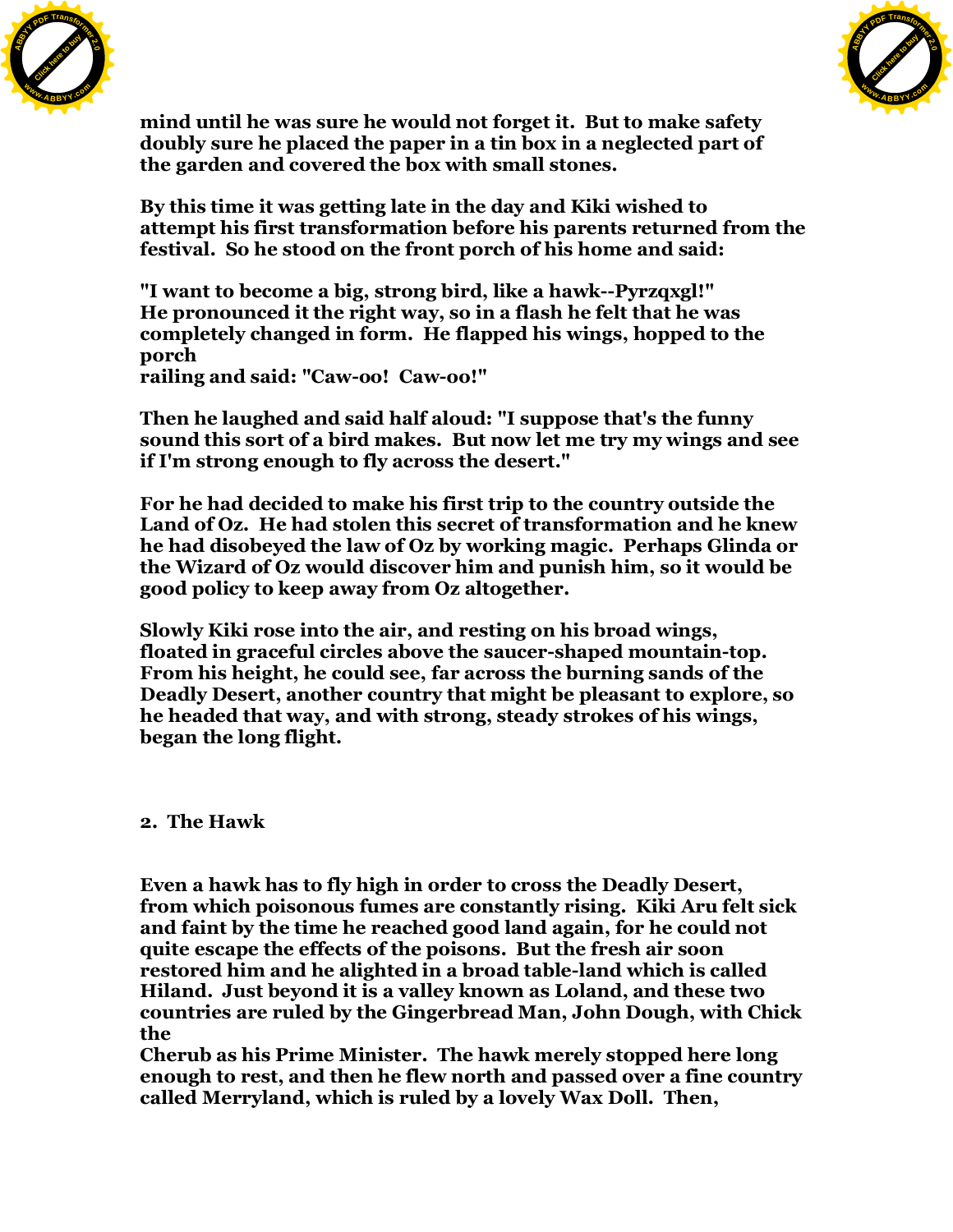



**following the curve of the Desert, he turned north and settled on a tree-top in the Kingdom of Noland.**

**Kiki was tired by this time, and the sun was now setting, so he decided to remain here till morning. From his tree-top he could see a house near by, which looked very comfortable. A man was milking a cow**

**in the yard and a pleasant-faced woman came to the door and called him to supper.**

**That made Kiki wonder what sort of food hawks ate. He felt hungry, but didn't know what to eat or where to get it. Also he thought a bed would be more comfortable than a tree-top for sleeping, so he hopped to the ground and said: "I want to become Kiki Aru again--Pyrzqxgl!"**

**Instantly he had resumed his natural shape, and going to the house, he knocked upon the door and asked for some supper.**

**"Who are you?" asked the man of the house.**

**"A stranger from the Land of Oz," replied Kiki Aru.**

**"Then you are welcome," said the man.**

**Kiki was given a good supper and a good bed, and he behaved very well, although he refused to answer all the questions the good people of Noland asked him. Having escaped from his home and found a way to**

**see the world, the young man was no longer unhappy, and so he was no**

**longer cross and disagreeable. The people thought him a very respectable person and gave him breakfast next morning, after which he**

**started on his way feeling quite contented.**

**Having walked for an hour or two through the pretty country that is ruled by King Bud, Kiki Aru decided he could travel faster and see more as a bird, so he transformed himself into a white dove and visited the great city of Nole and saw the King's palace and gardens and many other places of interest. Then he flew westward into the Kingdom of Ix, and after a day in Queen Zixi's country went on westward into the Land of Ev. Every place he visited he thought was much more pleasant than the saucer-country of the Hyups, and he decided that when he reached the finest country of all he would settle there and enjoy his future life to the utmost.**

**In the land of Ev he resumed his own shape again, for the cities and**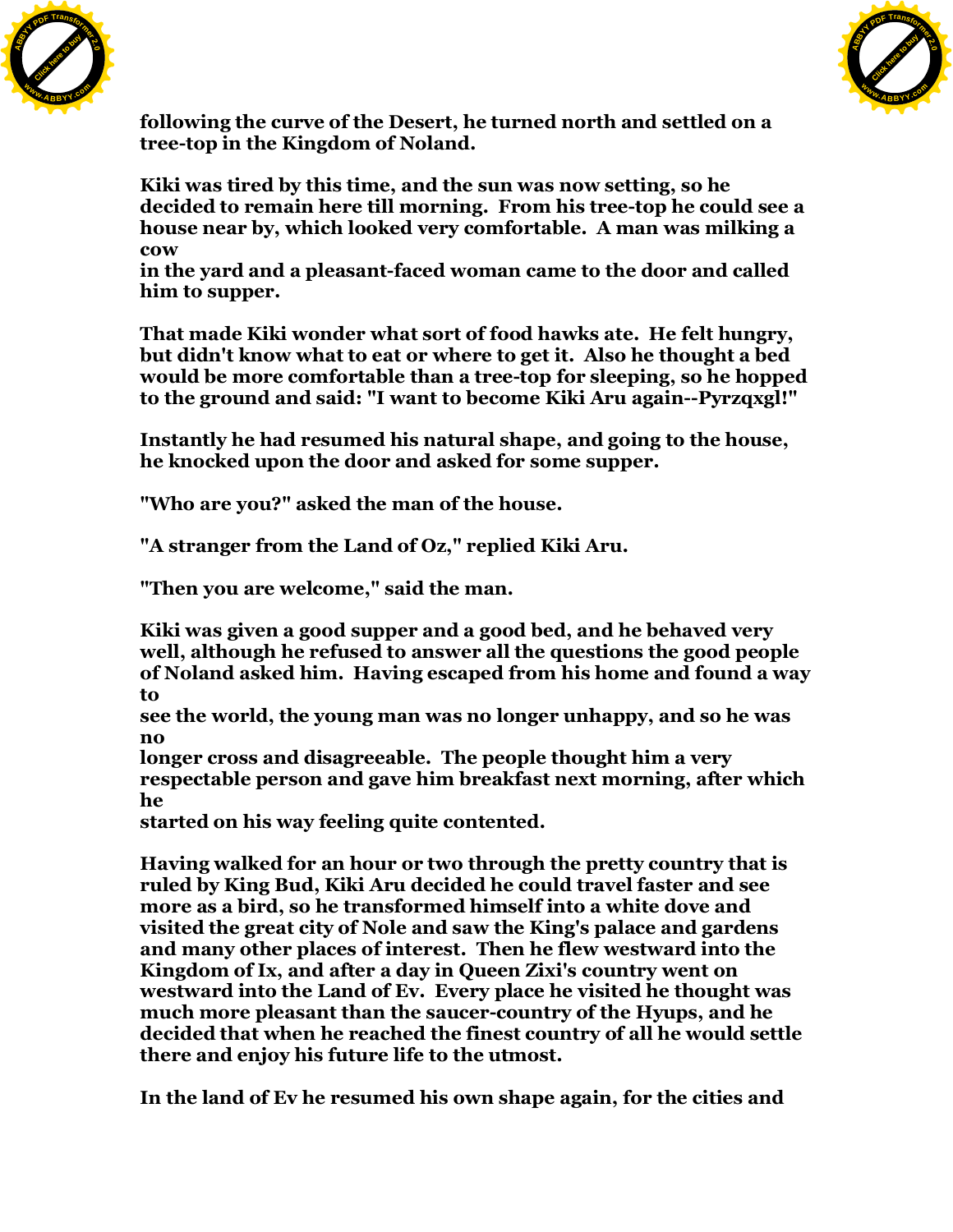



**villages were close together and he could easily go on foot from one to another of them.**

**Toward evening he came to a good Inn and asked the inn-keeper if he could have food and lodging.**

**"You can if you have the money to pay," said the man, "otherwise you must go elsewhere."**

**This surprised Kiki, for in the Land of Oz they do not use money at all, everyone being allowed to take what he wishes without price. He had no money, therefore, and so he turned away to seek hospitality elsewhere. Looking through an open window into one of the rooms of the Inn, as he passed along, he saw an old man counting on a table a big heap of gold pieces, which Kiki thought to be money. One of these would buy him supper and a bed, he reflected, so he transformed himself into a magpie and, flying through the open window, caught up one of the gold pieces in his beak and flew out again before the old man could interfere. Indeed, the old man who was robbed was quite helpless, for he dared not leave his pile of gold to chase the magpie, and before he could place the gold in a sack in his pocket the robber bird was out of sight and to seek it would be folly.**

**Kiki Aru flew to a group of trees and, dropping the gold piece to the ground, resumed his proper shape, and then picked up the money and**

**put it in his pocket.**

**"You'll be sorry for this!" exclaimed a small voice just over his head.**

**Kiki looked up and saw that a sparrow, perched upon a branch, was watching him.**

**"Sorry for what?" he demanded.**

**"Oh, I saw the whole thing," asserted the sparrow. "I saw you look in the window at the gold, and then make yourself into a magpie and rob the poor man, and then I saw you fly here and make the bird into your former shape. That's magic, and magic is wicked and unlawful; and you stole money, and that's a still greater crime. You'll be sorry, some day."**

**"I don't care," replied Kiki Aru, scowling.**

**"Aren't you afraid to be wicked?" asked the sparrow.**

**"No, I didn't know I was being wicked," said Kiki, "but if I was,**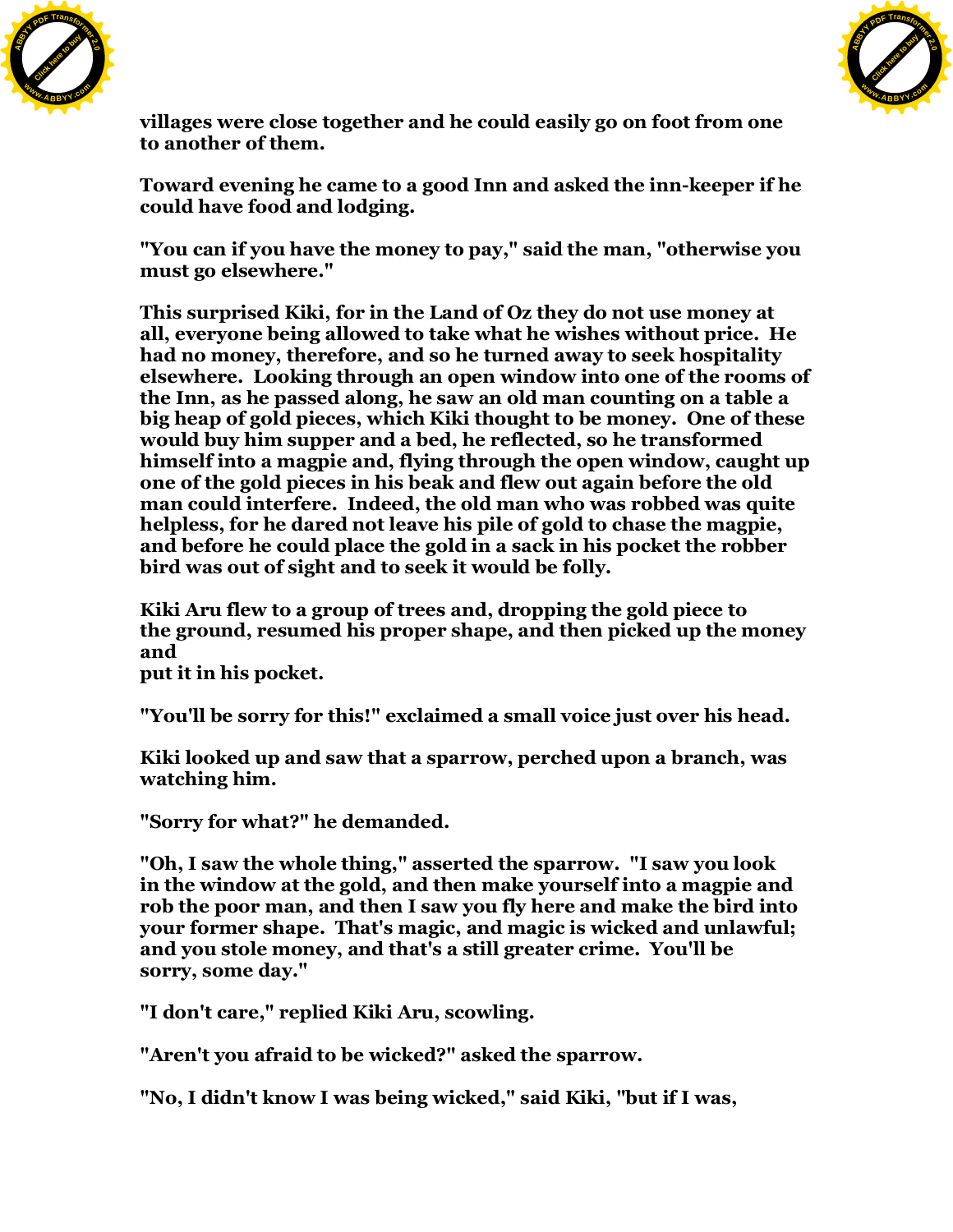



**I'm glad of it. I hate good people. I've always wanted to be wicked, but I didn't know how."**

**"Haw, haw, haw!" laughed someone behind him, in a big voice; "that's the proper spirit, my lad! I'm glad I've met you; shake hands."**

**The sparrow gave a frightened squeak and flew away.**

**3. Two Bad Ones**

**Kiki turned around and saw a queer old man standing near. He didn't stand straight, for he was crooked. He had a fat body and thin legs and arms. He had a big, round face with bushy, white whiskers that came to a point below his waist, and white hair that came to a point on top of his head. He wore dull-gray clothes that were tight fitting, and his pockets were all bunched out as if stuffed full of something.**

**"I didn't know you were here," said Kiki.**

**"I didn't come until after you did," said the queer old man.**

**"Who are you?" asked Kiki.**

**"My name's Ruggedo. I used to be the Nome King; but I got kicked out of my country, and now I'm a wanderer."**

**"What made them kick you out?" inquired the Hyup boy.**

**"Well, it's the fashion to kick kings nowadays. I was a pretty good King--to myself--but those dreadful Oz people wouldn't let me alone. So I had to abdicate."**

**"What does that mean?"**

**"It means to be kicked out. But let's talk about something pleasant. Who are you and where did you come from?"**

**"I'm called Kiki Aru. I used to live on Mount Munch in the Land of Oz, but now I'm a wanderer like yourself."**

**The Nome King gave him a shrewd look.**

**"I heard that bird say that you transformed yourself into a magpie and back again. Is that true?"**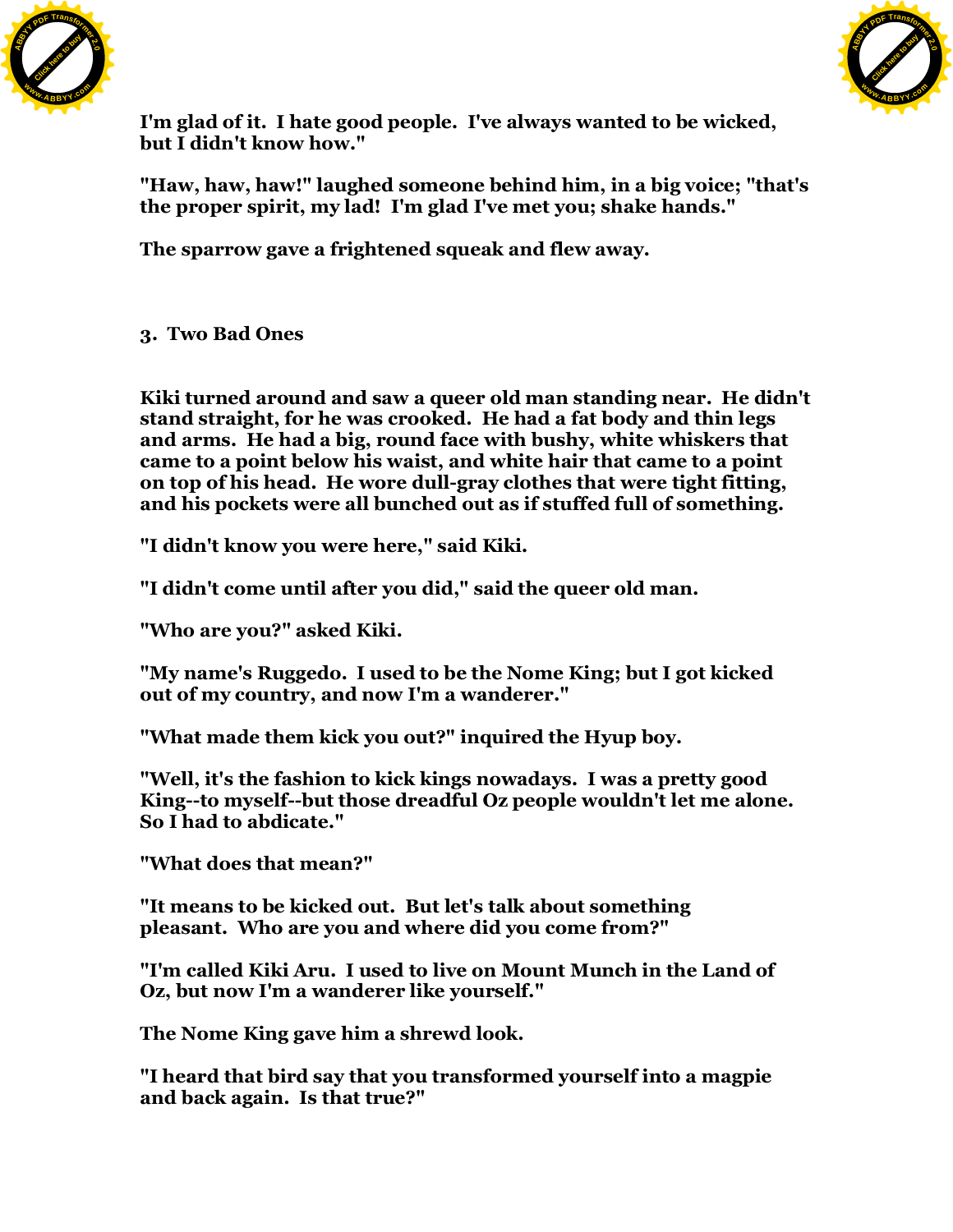



**Kiki hesitated, but saw no reason to deny it. He felt that it would make him appear more important.**

**"Well--yes," he said.**

**"Then you're a wizard?"**

**"No; I only understand transformations," he admitted.**

**"Well, that's pretty good magic, anyhow," declared old Ruggedo. "I used to have some very fine magic, myself, but my enemies took it all away from me. Where are you going now?"**

**"I'm going into the inn, to get some supper and a bed," said Kiki.**

**"Have you the money to pay for it?" asked the Nome.**

**"I have one gold piece."**

**"Which you stole. Very good. And you're glad that you're wicked. Better yet. I like you, young man, and I'll go to the inn with you if you'll promise not to eat eggs for supper."**

**"Don't you like eggs?" asked Kiki.**

**"I'm afraid of 'em; they're dangerous!" said Ruggedo, with a shudder.**

**"All right," agreed Kiki; "I won't ask for eggs."**

**"Then come along," said the Nome.**

**When they entered the inn, the landlord scowled at Kiki and said:**

**"I told you I would not feed you unless you had money."**

**Kiki showed him the gold piece.**

**"And how about you?" asked the landlord, turning to Ruggedo. "Have you money?"**

**"I've something better," answered the old Nome, and taking a bag from one of his pockets he poured from it upon the table a mass of glittering gems--diamonds, rubies and emeralds.**

**The landlord was very polite to the strangers after that. He served them an excellent supper, and while they ate it, the Hyup boy asked**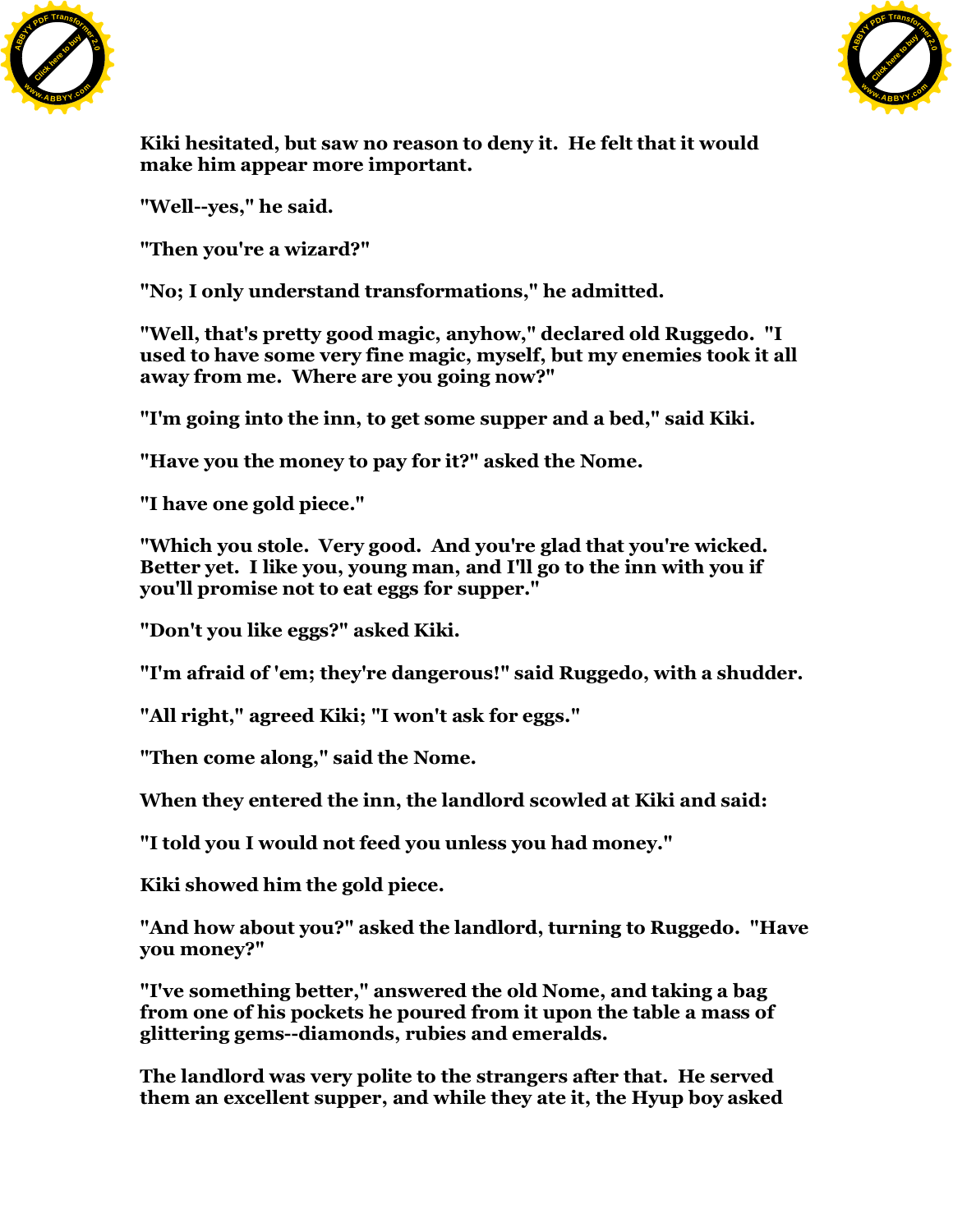



**his companion:**

**"Where did you get so many jewels?"**

**"Well, I'll tell you," answered the Nome. "When those Oz people took my kingdom away from me--just because it was my kingdom and I wanted**

**to run it to suit myself-- they said I could take as many precious stones as I could carry. So I had a lot of pockets made in my clothes and loaded them all up. Jewels are fine things to have with you when you travel; you can trade them for anything."**

**"Are they better than gold pieces?" asked Kiki.**

**"The smallest of these jewels is worth a hundred gold pieces such as you stole from the old man."**

**"Don't talk so loud," begged Kiki, uneasily. "Some one else might hear what you are saying."**

**After supper they took a walk together, and the former Nome King said:**

**"Do you know the Shaggy Man, and the Scarecrow, and the Tin Woodman, and Dorothy, and Ozma and all the other Oz people?"**

**"No," replied the boy, "I have never been away from Mount Munch until**

**I flew over the Deadly Desert the other day in the shape of a hawk."**

**"Then you've never seen the Emerald City of Oz?"**

**"Never."**

**"Well," said the Nome, "I knew all the Oz people, and you can guess I do not love them. All during my wanderings I have brooded on how I**

**can be revenged on them. Now that I've met you I can see a way to conquer the Land of Oz and be King there myself, which is better than being King of the Nomes."**

**"How can you do that?" inquired Kiki Aru, wonderingly.**

**"Never mind how. In the first place, I'll make a bargain with you. Tell me the secret of how to perform transformations and I will give you a pocketful of jewels, the biggest and finest that I possess."**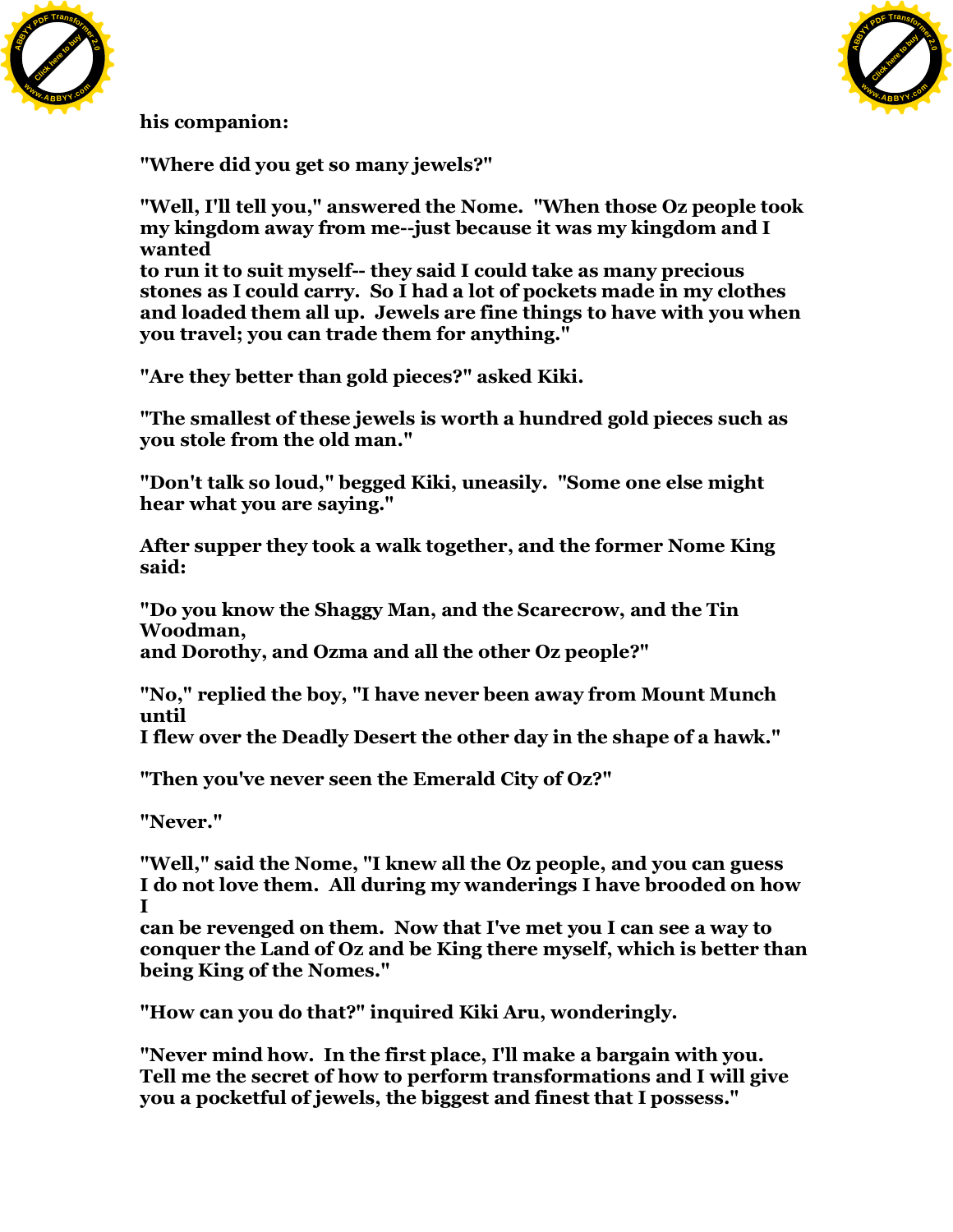



**"No," said Kiki, who realized that to share his power with another would be dangerous to himself.**

**"I'll give you TWO pocketsful of jewels," said the Nome.**

**"No," answered Kiki.**

**"I'll give you every jewel I possess."**

**"No, no, no!" said Kiki, who was beginning to be frightened.**

**"Then," said the Nome, with a wicked look at the boy, "I'll tell the inn-keeper that you stole that gold piece and he will have you put in prison."**

**Kiki laughed at the threat.**

**"Before he can do that," said he, "I will transform myself into a lion and tear him to pieces, or into a bear and eat him up, or into a fly and fly away where he could not find me."**

**"Can you really do such wonderful transformations?" asked the old Nome, looking at him curiously.**

**"Of course," declared Kiki. I can transform you into a stick of wood, in a flash, or into a stone, and leave you here by the roadside."**

**"The wicked Nome shivered a little when he heard that, but it made him long more than ever to possess the great secret. After a while he said:**

**"I'll tell you what I'll do. If you will help me to conquer Oz and to transform the Oz people, who are my enemies, into sticks or stones,**

**by telling me your secret, I'll agree to make YOU the Ruler of all Oz, and I will be your Prime Minister and see that your orders are obeyed."**

**"I'll help do that," said Kiki, "but I won't tell you my secret."**

**The Nome was so furious at this refusal that he jumped up and down with rage and spluttered and choked for a long time before he could control his passion. But the boy was not at all frightened. He laughed at the wicked old Nome, which made him more furious than ever.**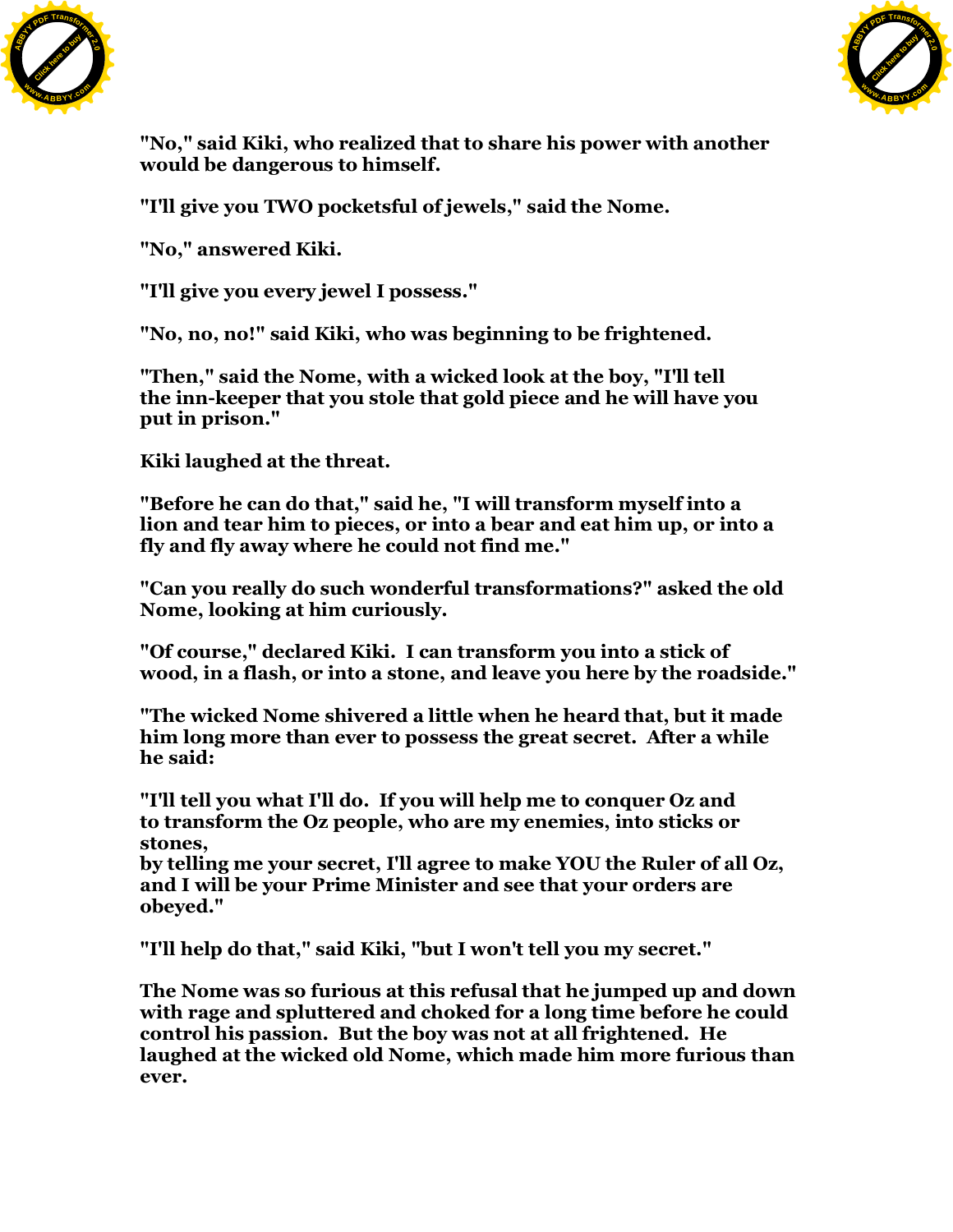



**"Let's give up the idea," he proposed, when Ruggedo had quieted somewhat. "I don't know the Oz people you mention and so they are not**

**my enemies. If they've kicked you out of your kingdom, that's your affair--not mine."**

**"Wouldn't you like to be king of that splendid fairyland?" asked Ruggedo.**

**"Yes, I would," replied Kiki Aru; "but you want to be king yourself, and we would quarrel over it."**

**"No," said the Nome, trying to deceive him. "I don't care to be King of Oz, come to think it over. I don't even care to live in that country. What I want first is revenge. If we can conquer Oz, I'll get enough magic then to conquer my own Kingdom of the Nomes, and I'll**

**go back and live in my underground caverns, which are more homelike**

**than the top of the earth. So here's my proposition: Help me conquer Oz and get revenge, and help me get the magic away from Glinda and the**

**Wizard, and I'll let you be King of Oz forever afterward."**

**"I'll think it over," answered Kiki, and that is all he would say that evening.**

**In the night when all in the Inn were asleep but himself, old Ruggedo the Nome rose softly from his couch and went into the room of Kiki Aru**

**the Hyup, and searched everywhere for the magic tool that performed his**

**transformations. Of course, there was no such tool, and although Ruggedo searched in all the boy's pockets, he found nothing magical whatever. So he went back to his bed and began to doubt that Kiki could perform transformations.**

**Next morning he said:**

**"Which way do you travel to-day?"**

**"I think I shall visit the Rose Kingdom," answered the boy.**

**"That is a long journey," declared the Nome.**

**"I shall transform myself into a bird," said Kiki, "and so fly to the Rose Kingdom in an hour."**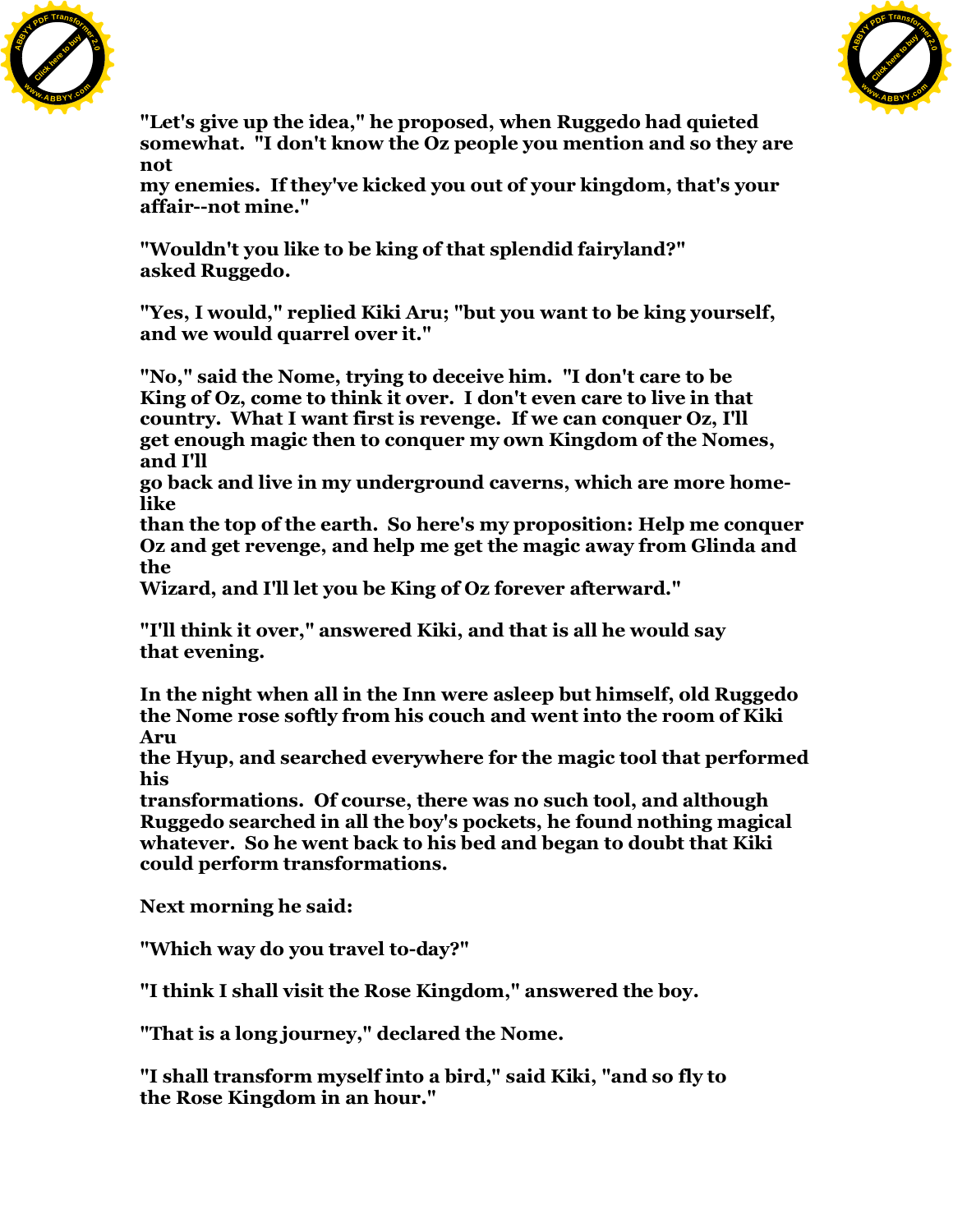



**"Then transform me, also, into a bird, and I will go with you," suggested Ruggedo. "But, in that case, let us fly together to the Land of Oz, and see what it looks like."**

**Kiki thought this over. Pleasant as were the countries he had visited, he heard everywhere that the Land of Oz was more beautiful and delightful. The Land of Oz was his own country, too, and if there was any possibility of his becoming its King, he must know something about it.**

**While Kiki the Hyup thought, Ruggedo the Nome was also thinking. This boy possessed a marvelous power, and although very simple in some**

**ways, he was determined not to part with his secret. However, if Ruggedo could get him to transport the wily old Nome to Oz, which he could reach in no other way, he might then induce the boy to follow his advice and enter into the plot for revenge, which he had already planned in his wicked heart.**

**"There are wizards and magicians in Oz," remarked Kiki, after a time. "They might discover us, in spite of our transformations."**

**"Not if we are careful," Ruggedo assured him. "Ozma has a Magic Picture, in which she can see whatever she wishes to see; but Ozma will know nothing of our going to Oz, and so she will not command her**

**Magic Picture to show where we are or what we are doing. Glinda the Good has a Great Book called the Book of Records, in which is magically written everything that people do in the Land of Oz, just the instant they do it."**

**"Then," said Kiki, "there is no use our attempting to conquer the country, for Glinda would read in her book all that we do, and as her magic is greater than mine, she would soon put a stop to our plans."**

**"I said 'people,' didn't I?" retorted the Nome. "The book doesn't make a record of what birds do, or beasts. It only tells the doings of people. So, if we fly into the country as birds, Glinda won't know anything about it."**

**"Two birds couldn't conquer the Land of Oz," asserted the boy, scornfully.**

**"No; that's true," admitted Ruggedo, and then he rubbed his forehead and stroked his long pointed beard and thought some more.**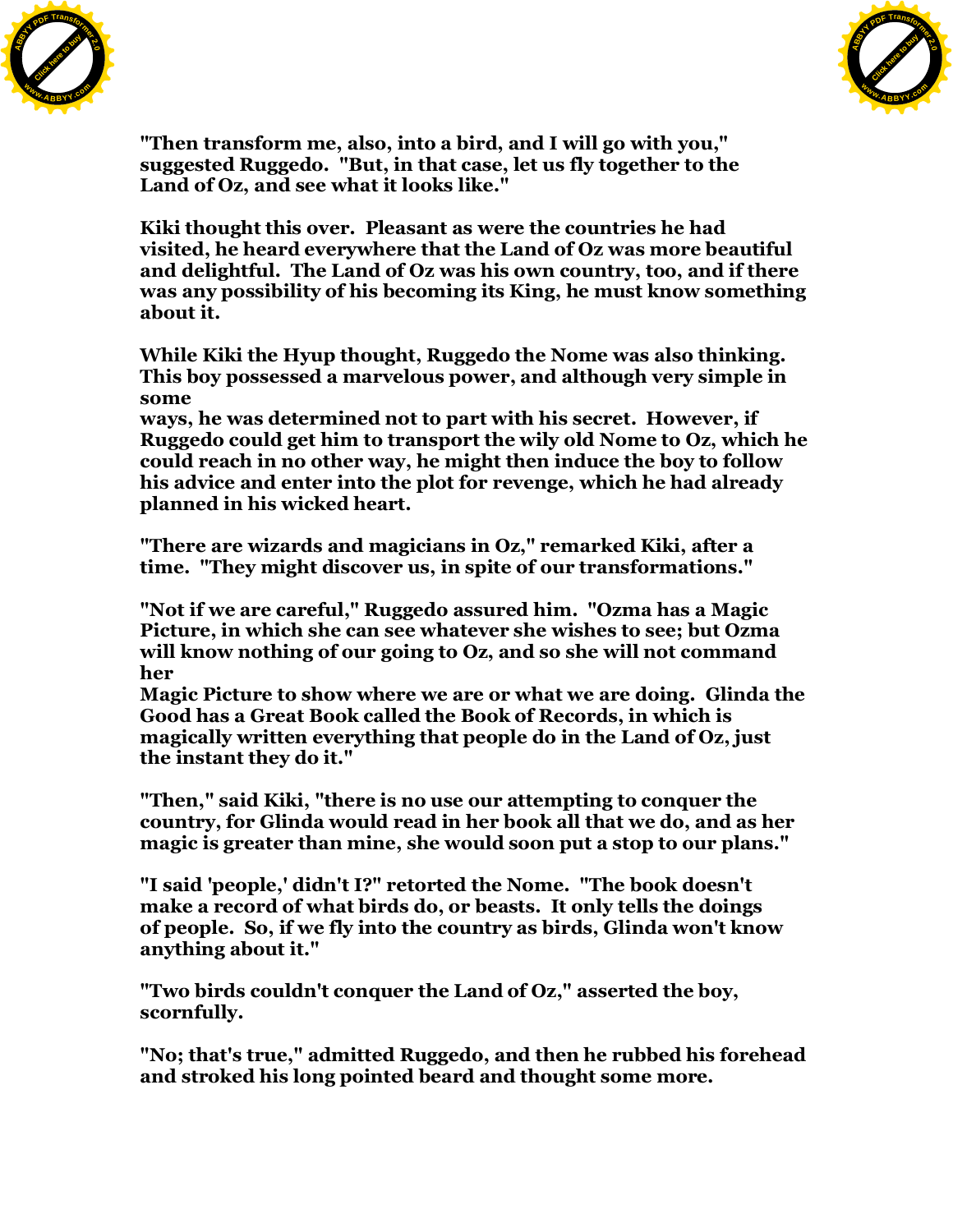



**"Ah, now I have the idea!" he declared. "I suppose you can transform us into beasts as well as birds?"**

**"Of course."**

**"And can you make a bird a beast, and a beast a bird again, without taking a human form in between?"**

**"Certainly," said Kiki. "I can transform myself or others into anything that can talk. There's a magic word that must be spoken in connection with the transformations, and as beasts and birds and dragons and fishes can talk in Oz, we may become any of these we desire to. However, if I transformed myself into a tree, I would always remain a tree, because then I could not utter the magic word to change the transformation."**

**"I see; I see," said Ruggedo, nodding his bushy, white head until the point of his hair waved back and forth like a pendulum. "That fits in with my idea, exactly. Now, listen, and I'll explain to you my plan. We'll fly to Oz as birds and settle in one of the thick forests in the Gillikin Country. There you will transform us into powerful beasts, and as Glinda doesn't keep any track of the doings of beasts we can act without being discovered."**

**"But how can two beasts raise an army to conquer the powerful people of Oz?" inquired Kiki.**

**"That's easy. But not an army of PEOPLE, mind you. That would be quickly discovered. And while we are in Oz you and I will never resume our human forms until we've conquered the country and destroyed**

**Glinda, and Ozma, and the Wizard, and Dorothy, and all the rest, and so have nothing more to fear from them."**

**"It is impossible to kill anyone in the Land of Oz," declared Kiki.**

**"It isn't necessary to kill the Oz people," rejoined Ruggedo.**

**"I'm afraid I don't understand you," objected the boy. "What will happen to the Oz people, and what sort of an army could we get together, except of people?"**

**"I'll tell you. The forests of Oz are full of beasts. Some of them, in the far-away places, are savage and cruel, and would gladly follow a leader as savage as themselves. They have never troubled the Oz people much, because they had no leader to urge them on, but we**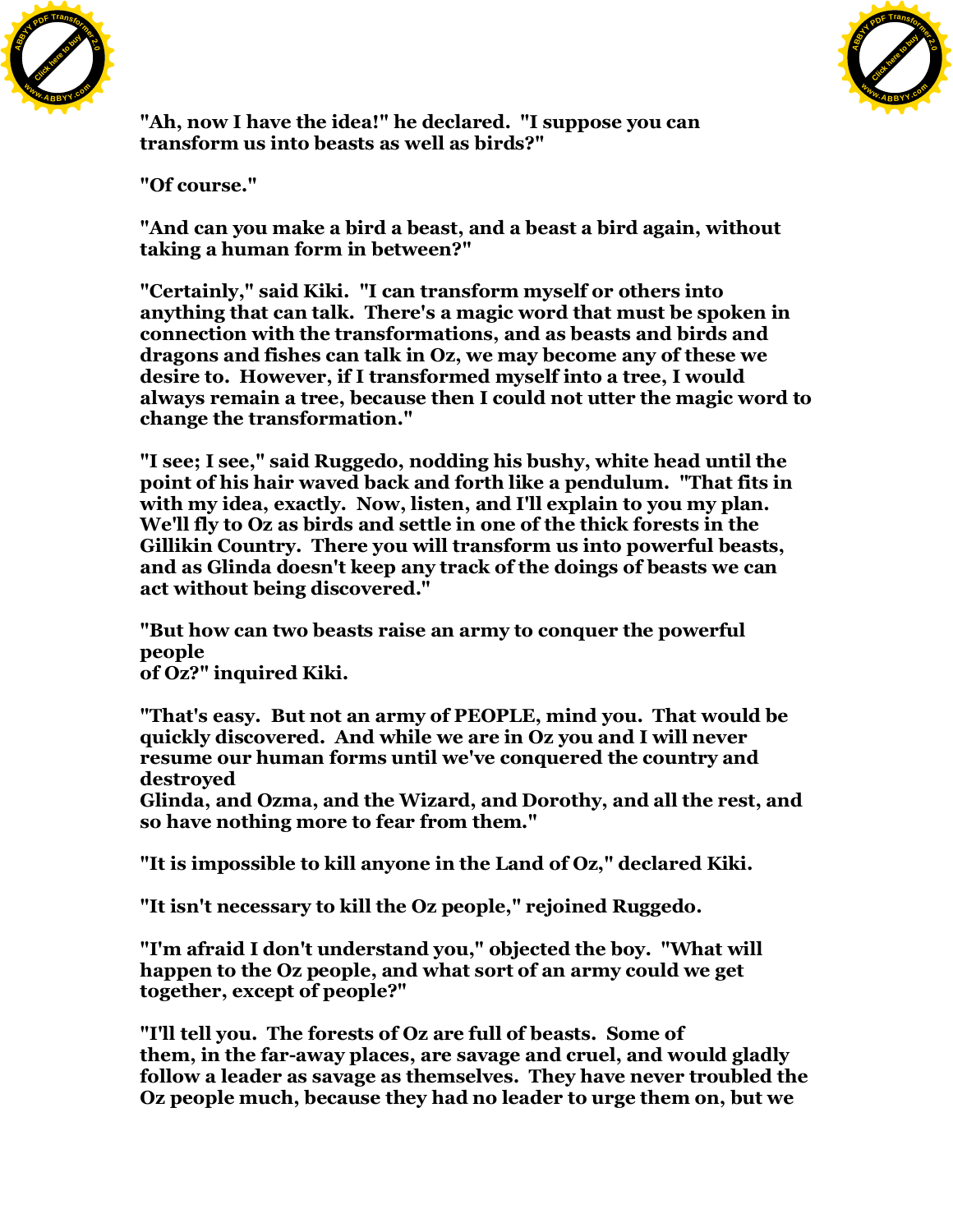



**will tell them to help us conquer Oz and as a reward we will transform all the beasts into men and women, and let them live in the houses and**

**enjoy all the good things; and we will transform all the people of Oz into beasts of various sorts, and send them to live in the forests and the jungles. That is a splendid idea, you must admit, and it's so easy that we won't have any trouble at all to carry it through to success."**

**"Will the beasts consent, do you think?" asked the boy.**

**"To be sure they will. We can get every beast in Oz on our side--except a few who live in Ozma's palace, and they won't count."**

**4. Conspirators**

**Kiki Aru didn't know much about Oz and didn't know much about the beasts who lived there, but the old Nome's plan seemed to him to be quite reasonable. He had a faint suspicion that Ruggedo meant to get the best of him in some way, and he resolved to keep a close watch on his fellow-conspirator. As long as he kept to himself the secret word of the transformations, Ruggedo would not dare to harm him, and he promised himself that as soon as they had conquered Oz, he would transform**

**the old Nome into a marble statue and keep him in that form forever.**

**Ruggedo, on his part, decided that he could, by careful watching and listening, surprise the boy's secret, and when he had learned the magic word he would transform Kiki Aru into a bundle of faggots and burn him up and so be rid of him.**

**This is always the way with wicked people. They cannot be trusted even by one another. Ruggedo thought he was fooling Kiki, and Kiki thought he was fooling Ruggedo; so both were pleased.**

**"It's a long way across the Desert," remarked the boy, "and the sands are hot and send up poisonous vapors. Let us wait until evening**

**and then fly across in the night when it will be cooler."**

**The former Nome King agreed to this, and the two spent the rest of that day in talking over their plans. When evening came they paid the inn-keeper and walked out to a little grove of trees that stood near by.**

**"Remain here for a few minutes and I'll soon be back," said Kiki,**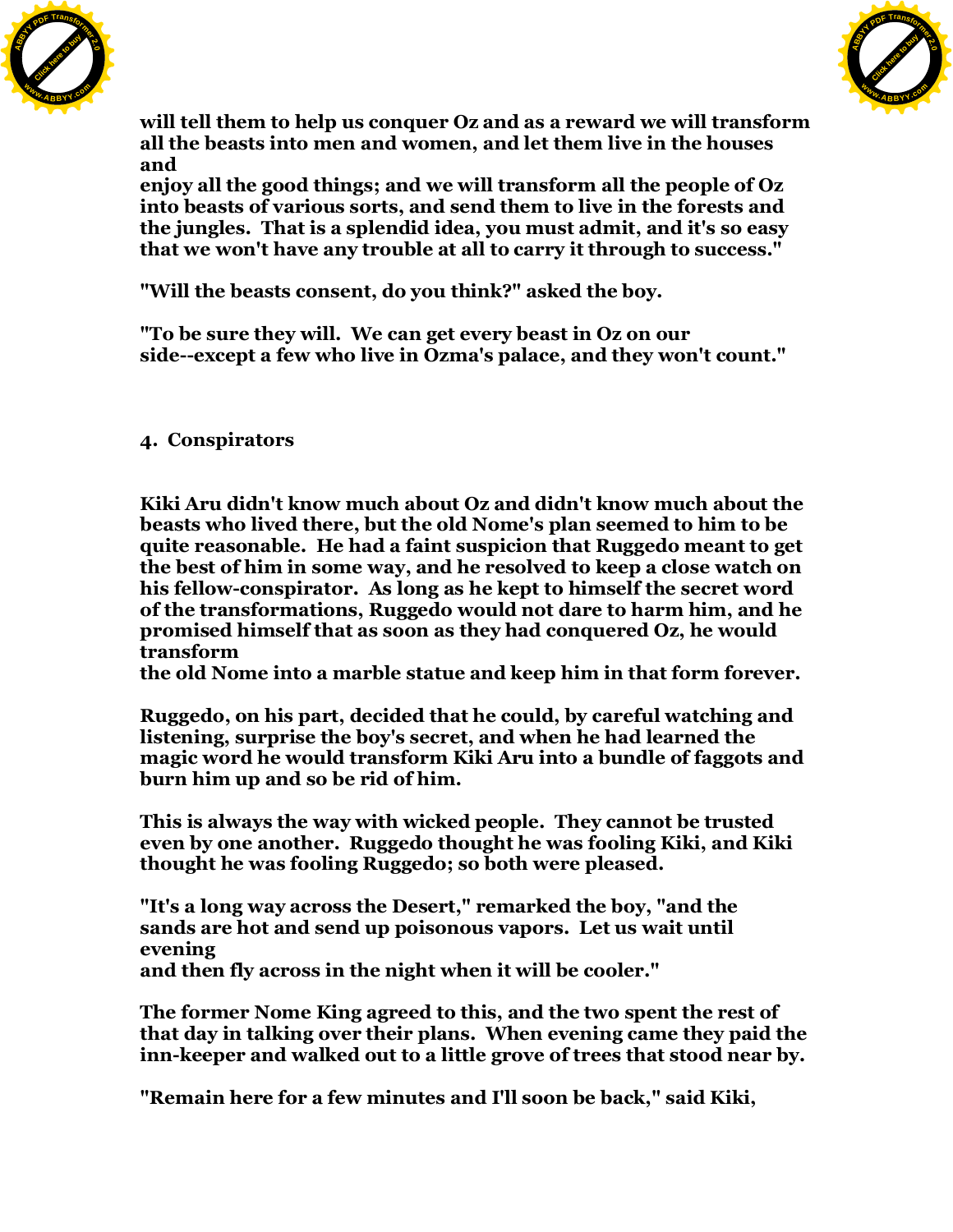



**and walking swiftly away, he left the Nome standing in the grove. Ruggedo wondered where he had gone, but stood quietly in his place until, all of a sudden, his form changed to that of a great eagle, and he uttered a piercing cry of astonishment and flapped his wings in a sort of panic. At once his eagle cry was answered from beyond the grove, and another eagle, even larger and more powerful than the transformed Ruggedo, came sailing through the trees and alighted beside him.**

**"Now we are ready for the start," said the voice of Kiki, coming from the eagle.**

**Ruggedo realized that this time he had been outwitted. He had thought Kiki would utter the magic word in his presence, and so he would learn what it was, but the boy had been too shrewd for that.**

**As the two eagles mounted high into the air and began their flight across the great Desert that separates the Land of Oz from all the rest of the world, the Nome said:**

**"When I was King of the Nomes I had a magic way of working transformations that I thought was good, but it could not compare with**

**your secret word. I had to have certain tools and make passes and say a lot of mystic words before I could transform anybody."**

**"What became of your magic tools?" inquired Kiki.**

**"The Oz people took them all away from me--that horrid girl, Dorothy, and that terrible fairy, Ozma, the Ruler of Oz--at the time they took away my underground kingdom and kicked me upstairs into the**

**cold, heartless world."**

**"Why did you let them do that?" asked the boy.**

**"Well," said Ruggedo, "I couldn't help it. They rolled eggs at me--EGGS--dreadful eggs!--and if an egg even touches a Nome, he is ruined for life."**

**"Is any kind of an egg dangerous to a Nome?"**

**"Any kind and every kind. An egg is the only thing I'm afraid of."**

**5. A Happy Corner of Oz**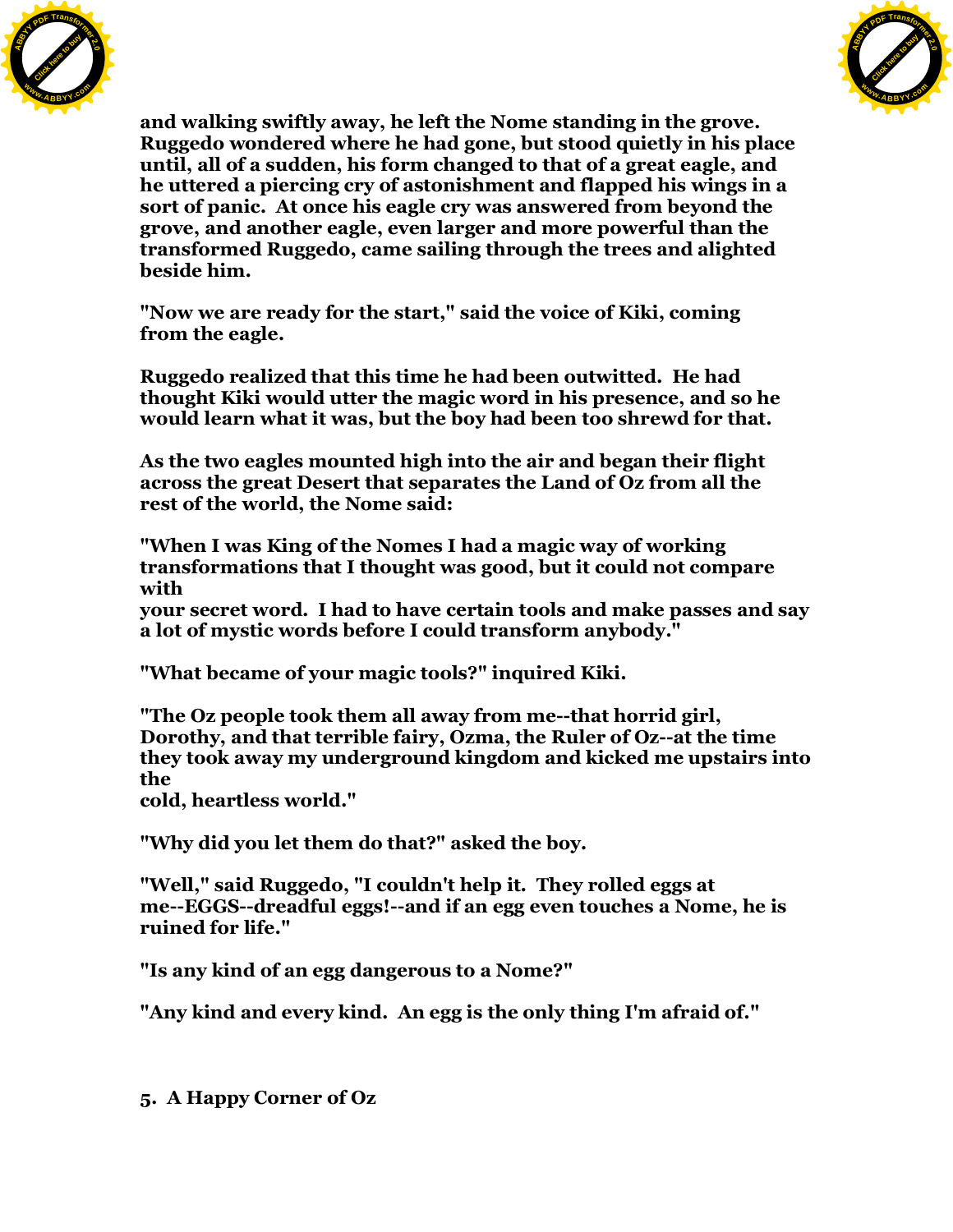



**There is no other country so beautiful as the Land of Oz. There are no other people so happy and contented and prosperous as the Oz people. They have all they desire; they love and admire their beautiful girl Ruler, Ozma of Oz, and they mix work and play so justly that both are delightful and satisfying and no one has any reason to complain. Once in a while something happens in Oz to disturb the people's happiness for a brief time, for so rich and attractive a fairyland is sure to make a few selfish and greedy outsiders envious, and therefore certain evil-doers have treacherously plotted to conquer**

**Oz and enslave its people and destroy its girl Ruler, and so gain the wealth of Oz for themselves. But up to the time when the cruel and crafty Nome, Ruggedo, conspired with Kiki Aru, the Hyup, all such attempts had failed. The Oz people suspected no danger. Life in the world's nicest fairyland was one round of joyous, happy days.**

**In the center of the Emerald City of Oz, the capital city of Ozma's dominions, is a vast and beautiful garden, surrounded by a wall inlaid with shining emeralds, and in the center of this garden stands Ozma's Royal Palace, the most splendid building ever constructed. From a hundred towers and domes floated the banners of Oz, which included the Ozmies, the Munchkins, the Gillikins, the Winkies and the**

**Quadlings. The banner of the Munchkins is blue, that of the Winkies yellow; the Gillikin banner is purple, and the Quadling's banner is red. The colors of the Emerald City are of course green. Ozma's own banner has a green center, and is divided into four quarters. These quarters are colored blue, purple, yellow and red, indicating that she rules over all the countries of the Land of Oz.**

**This fairyland is so big, however, that all of it is not yet known to its girl Ruler, and it is said that in some far parts of the country, in forests and mountain fastnesses, in hidden valleys and thick jungles, are people and beasts that know as little about Ozma as she knows of them. Still, these unknown subjects are not nearly so numerous as the known inhabitants of Oz, who occupy all the countries**

**near to the Emerald City. Indeed, I'm sure it will not be long until all parts of the fairyland of Oz are explored and their peoples made acquainted with their Ruler, for in Ozma's palace are several of her friends who are so curious that they are constantly discovering new and**

**extraordinary places and inhabitants.**

**One of the most frequent discoverers of these hidden places in Oz is**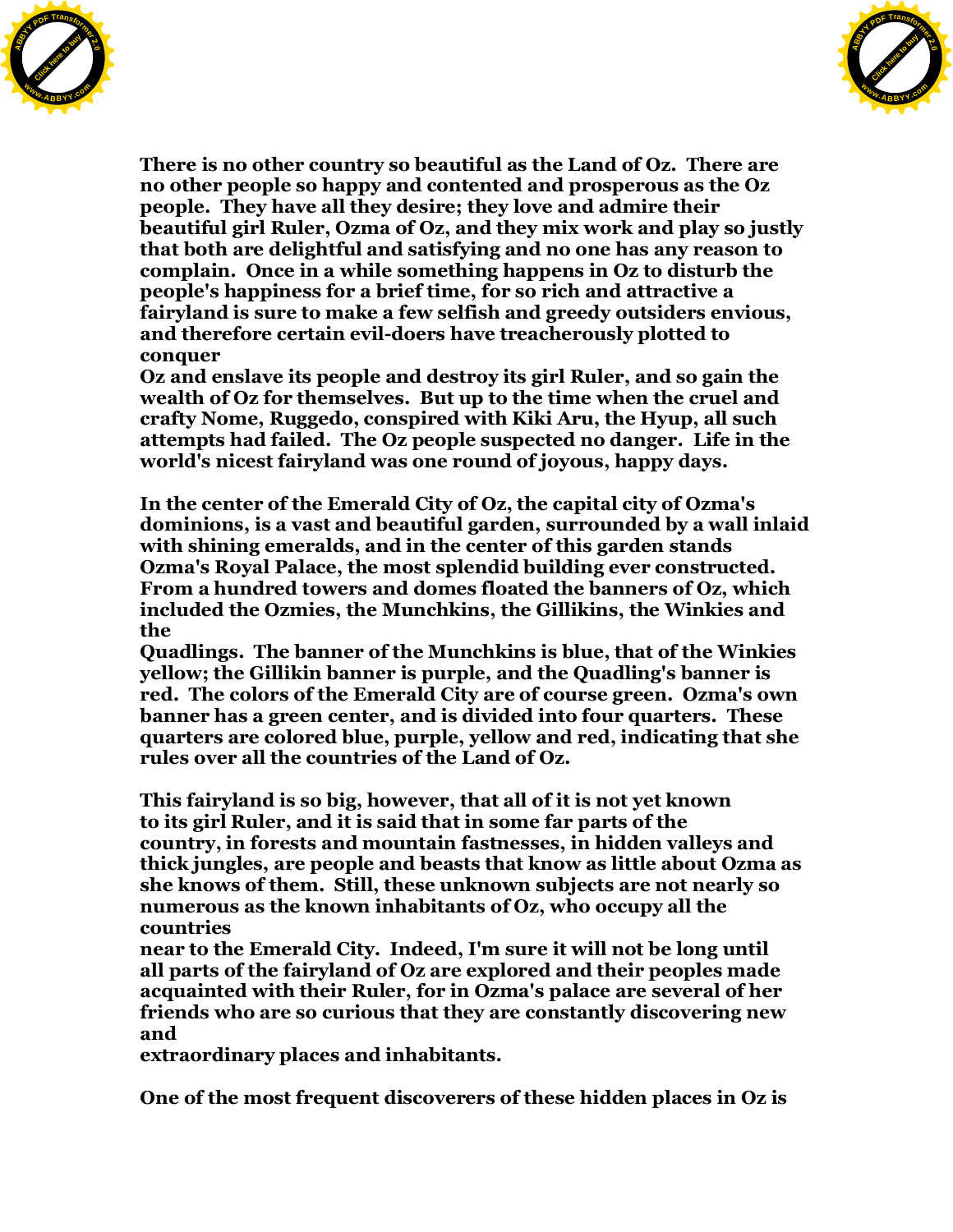



**a little Kansas girl named Dorothy, who is Ozma's dearest friend and lives in luxurious rooms in the Royal Palace. Dorothy is, indeed, a Princess of Oz, but she does not like to be called a princess, and because she is simple and sweet and does not pretend to be anything but an ordinary little girl, she is called just "Dorothy" by everybody and is the most popular person, next to Ozma, in all the Land of Oz.**

**One morning Dorothy crossed the hall of the palace and knocked on the door of another girl named Trot, also a guest and friend of Ozma. When told to enter, Dorothy found that Trot had company, an old sailor-man with one wooden leg and one meat leg, who was sitting by the open window puffing smoke from a corn-cob pipe. This sailorman**

**was named Cap'n Bill, and he had accompanied Trot to the Land of Oz and was her oldest and most faithful comrade and friend. Dorothy liked Cap'n Bill, too, and after she had greeted him, she said to Trot:**

**"You know, Ozma's birthday is next month, and I've been wondering what I can give here as a birthday present. She's so good to us all that we certainly ought to remember her birthday."**

**"That's true," agreed Trot. "I've been wondering, too, what I could give Ozma. It's pretty hard to decide, 'cause she's got already all she wants, and as she's a fairy and knows a lot about magic, she could satisfy any wish."**

**"I know," returned Dorothy, "but that isn't the point. It isn't that Ozma NEEDS anything, but that it will please her to know we've remembered her birthday. But what shall we give her?"**

**Trot shook her head in despair.**

**"I've tried to think and I can't," she declared.**

**"It's the same way with me," said Dorothy.**

**"I know one thing that 'ud please her," remarked Cap'n Bill, turning his round face with its fringe of whiskers toward the two girls and staring at them with his big, light-blue eyes wide open.**

**"What is it, Cap'n Bill?"**

**"It's an Enchanted Flower," said he. "It's a pretty plant that stands in a golden flower-pot an' grows all sorts o' flowers, one after another. One minute a fine rose buds an' blooms, an' then a tulip, an' next a chrys--chrys--"**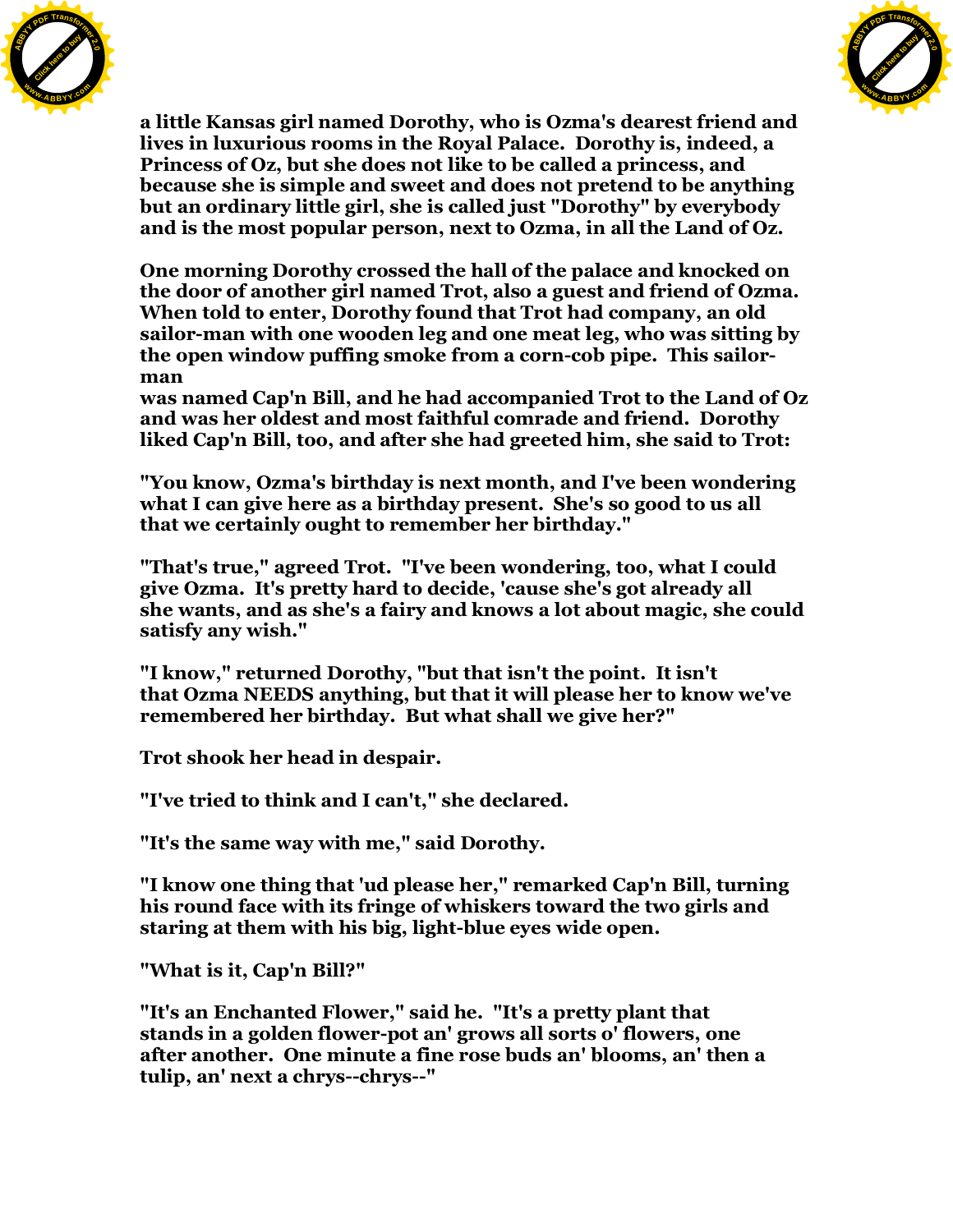



**"--anthemum," said Dorothy, helping him.**

**"That's it; and next a dahlia, an' then a daffydil, an' on all through the range o' posies. Jus' as soon as one fades away, another comes, of a different sort, an' the perfume from 'em is mighty snifty, an' they keeps bloomin' night and day, year in an' year out."**

**"That's wonderful!" exclaimed Dorothy. "I think Ozma would like it."**

**"But where is the Magic Flower, and how can we get it?" asked Trot.**

**"Dun'no, zac'ly," slowly replied Cap'n Bill. "The Glass Cat tol' me about it only yesterday, an' said it was in some lonely place up at the nor'east o' here. The Glass Cat goes travelin' all around Oz, you know, an' the little critter sees a lot o' things no one else does."**

**"That's true," said Dorothy, thoughtfully. "Northeast of here must be in the Munchkin Country, and perhaps a good way off, so let's ask the Glass Cat to tell us how to get to the Magic Flower."**

**So the two girls, with Cap'n Bill stumping along on his wooden leg after them, went out into the garden, and after some time spent in searching, they found the Glass Cat curled up in the sunshine beside a bush, fast sleep.**

**The Glass Cat is one of the most curious creatures in all Oz. It was made by a famous magician named Dr. Pipt before Ozma had forbidden**

**her subjects to work magic. Dr. Pipt had made the Glass Cat to catch mice, but the Cat refused to catch mice and was considered more curious than useful.**

**This astonished cat was made all of glass and was so clear and transparent that you could see through it as easily as through a window. In the top of its head, however, was a mass of delicate pink balls which looked like jewels but were intended for brains. It had a heart made of blood-red ruby. The eyes were two large emeralds. But,**

**aside from these colors, all the rest of the animal was of clear glass, and it had a spun-glass tail that was really beautiful.**

**"Here, wake up," said Cap'n Bill. "We want to talk to you."**

**Slowly the Glass Cat got upon its feed, yawned and then looked at the three who stood before it.**

**"How dare you disturb me?" it asked in a peevish voice. "You ought**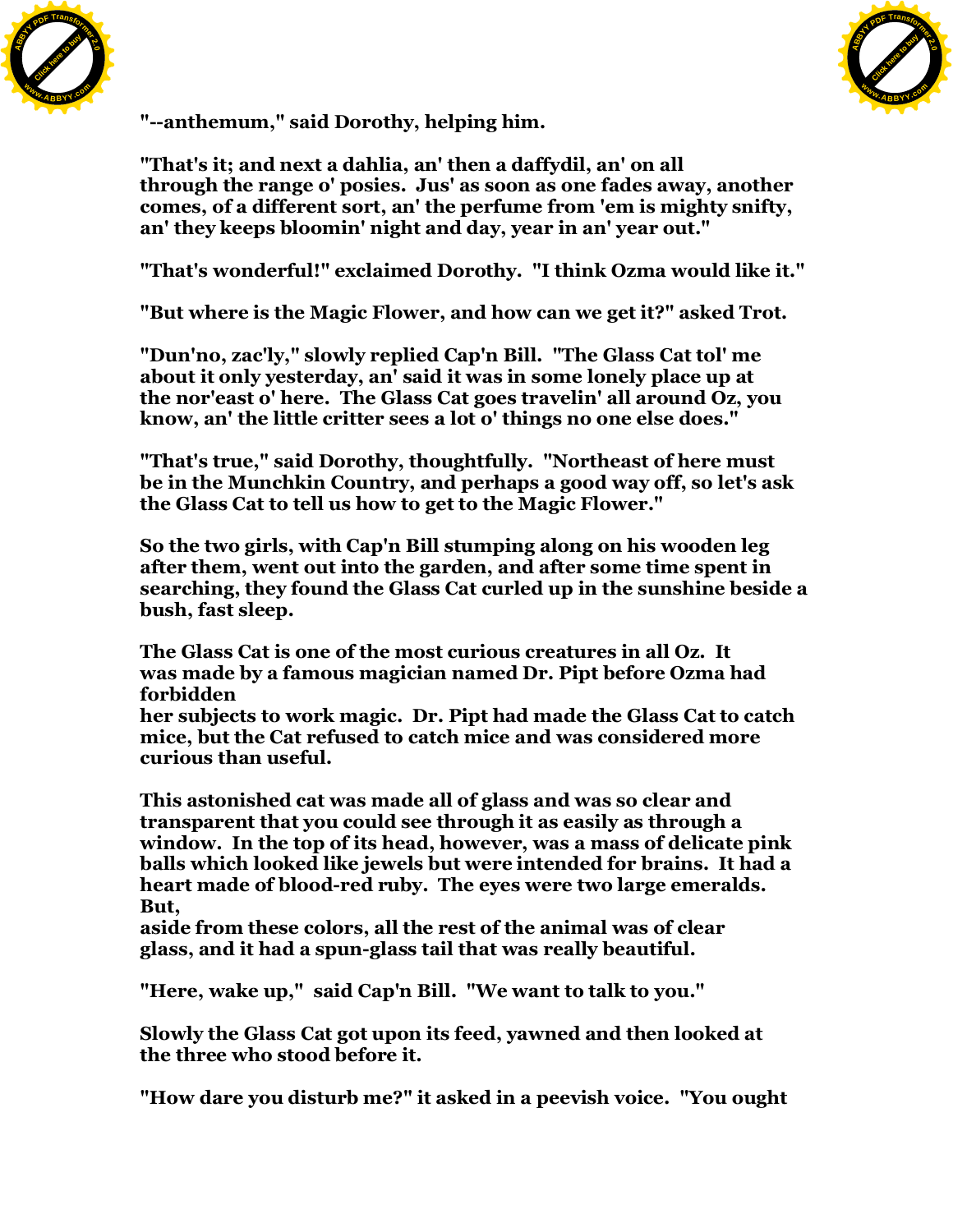



**to be ashamed of yourselves."**

**"Never mind that," returned the Sailor. "Do you remember tellin' me yesterday 'bout a Magic Flower in a Gold Pot?"**

**"Do you think I'm a fool? Look at my brains--you can see 'em work. Of course I remember!" said the cat.**

**"Well, where can we find it?"**

**"You can't. It's none of your business, anyhow. Go away and let me sleep," advised the Glass Cat.**

**"Now, see here," said Dorothy; "we want the Magic Flower to give to Ozma on her birthday. You'd be glad to please Ozma, wouldn't you?"**

**"I'm not sure," replied the creature. "Why should I want to please anybody?"**

**"You've got a heart, 'cause I can see it inside of you," said Trot.**

**"Yes; it's a pretty heart, and I'm fond of it," said the cat, twisting around to view its own body. "But it's made from a ruby, and it's hard as nails."**

**"Aren't you good for ANYthing?" asked Trot.**

**"Yes, I'm pretty to look at, and that's more than can be said of you," retorted the creature.**

**Trot laughed at this, and Dorothy, who understood the Glass Cat pretty well, said soothingly:**

**"You are indeed beautiful, and if you can tell Cap'n Bill where to find the Magic Flower, all the people in Oz will praise your cleverness. The Flower will belong to Ozma, but everyone will know the Glass Cat discovered it."**

**This was the kind of praise the crystal creature liked.**

**"Well," it said, while the pink brains rolled around, "I found the Magic Flower way up in the north of the Munchkin Country where few people live or ever go. There's a river there that flows through a forest, and in the middle of the forest there is a small island on which stands the gold pot in which grows the Magic Flower."**

**"How did you get to the island?" asked Dorothy. "Glass cats can't**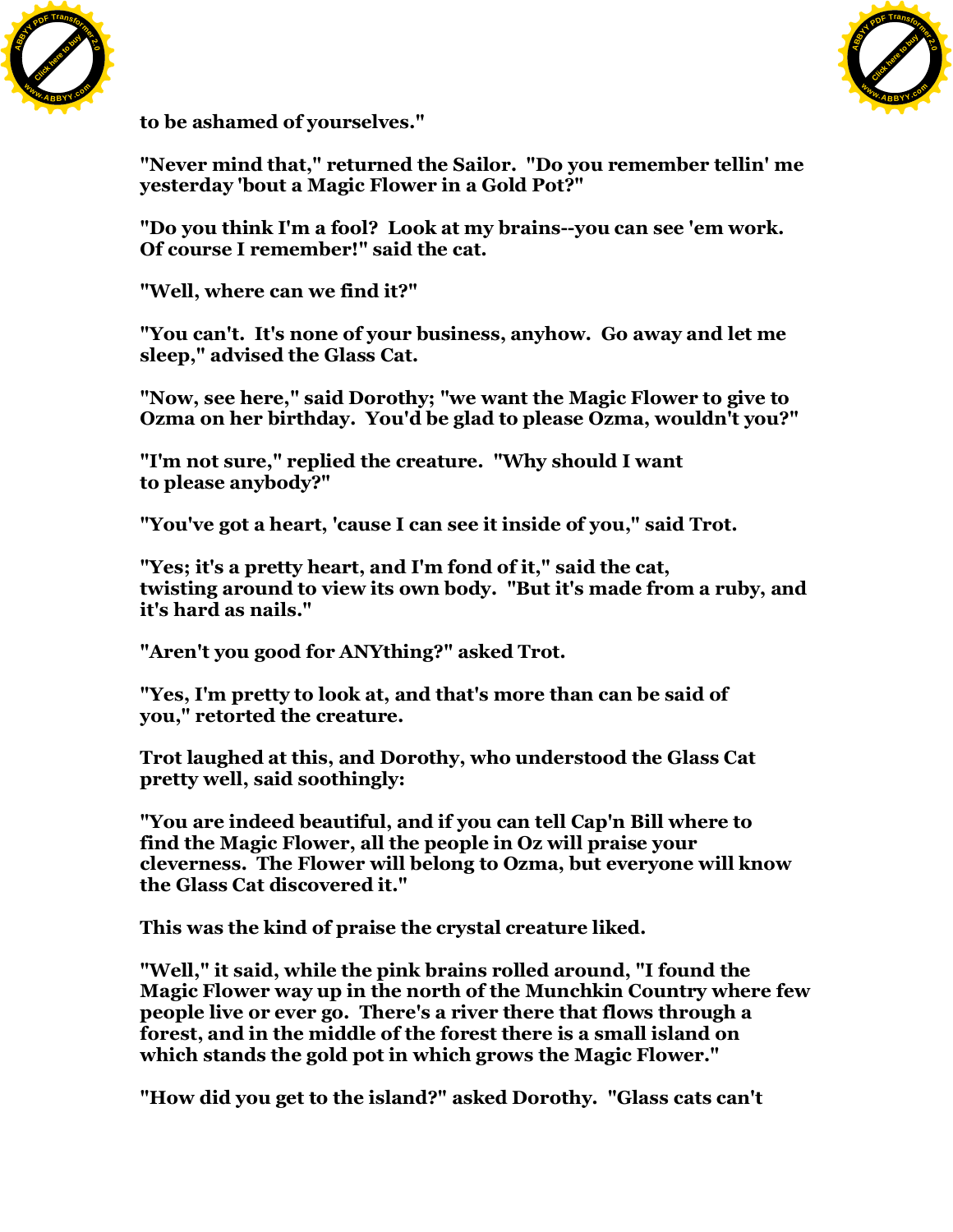



**swim."**

**"No, but I'm not afraid of water," was the reply. "I just walked across the river on the bottom."**

**"Under the water?" exclaimed Trot.**

**The cat gave her a scornful look.**

**"How could I walk OVER the water on the BOTTOM of the river? If you**

**were transparent, anyone could see YOUR brains were not working. But**

**I'm sure you could never find the place alone. It has always been hidden from the Oz people."**

**"But you, with your fine pink brains, could find it again, I s'pose," remarked Dorothy.**

**"Yes; and if you want that Magic Flower for Ozma, I'll go with you and show you the way."**

**"That's lovely of you!" declared Dorothy. "Trot and Cap'n Bill will go with you, for this is to be their birthday present to Ozma. While you're gone I'll have to find something else to give her."**

**"All right. Come on, then, Cap'n," said the Glass Cat, starting to move away.**

**"Wait a minute," begged Trot. "How long will we be gone?"**

**"Oh, about a week."**

**"Then I'll put some things in a basket to take with us," said the girl, and ran into the palace to make her preparations for the journey.**

**6. Ozma's Birthday Presents**

**When Cap'n Bill and Trot and the Glass Cat had started for the hidden island in the far-off river to get the Magic Flower, Dorothy wondered again what she could give Ozma on her birthday. She met the**

**Patchwork Girl and said:**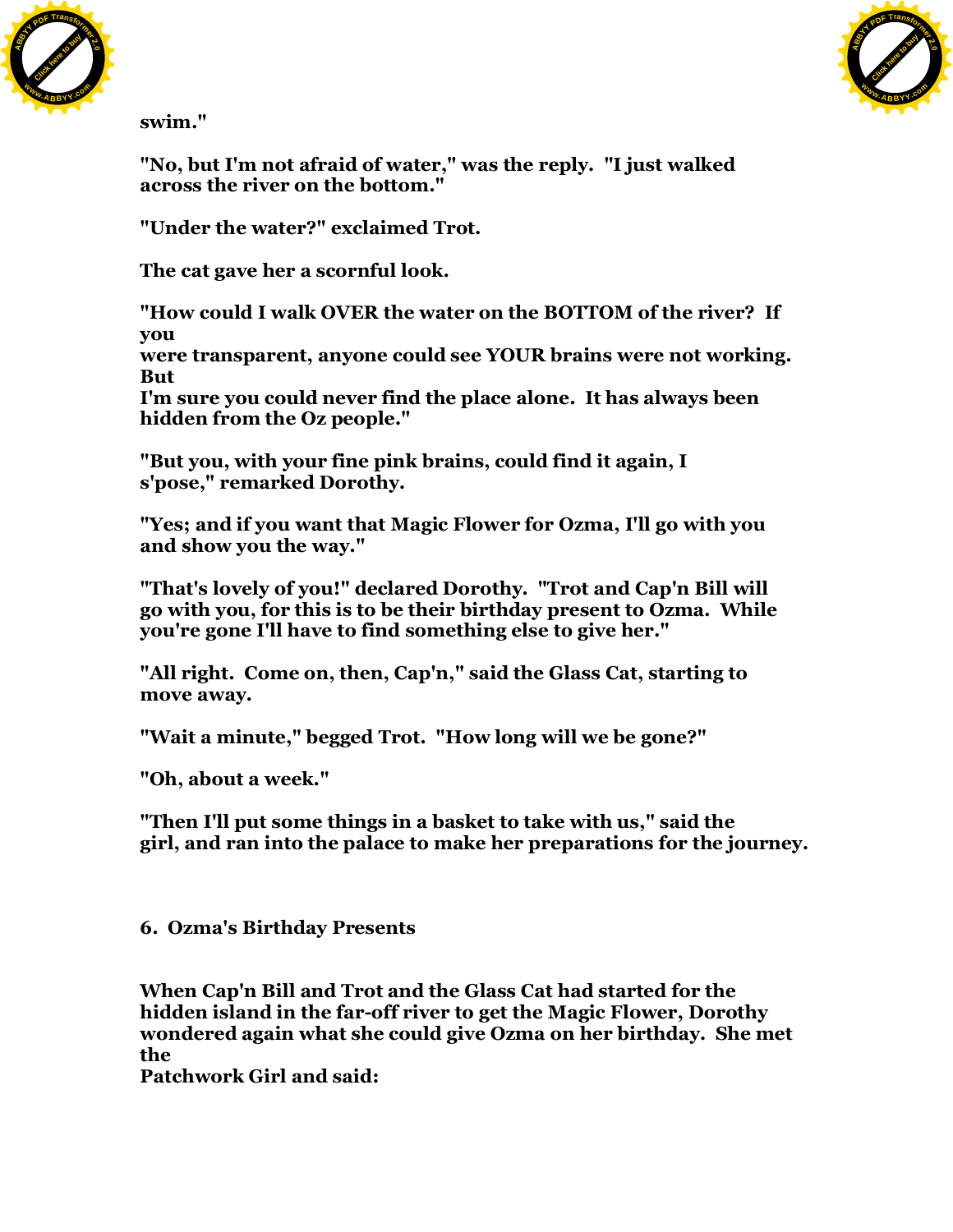



**"What are you going to give Ozma for a birthday present?"**

**"I've written a song for her," answered the strange Patchwork Girl, who went by the name of "Scraps," and who, through stuffed with cotton, had a fair assortment of mixed brains. "It's a splendid song and the chorus runs this way:**

**I am crazy; You're a daisy, Ozma dear; I'm demented; You're contented, Ozma dear; I am patched and gay and glary; You're a sweet and lovely fairy; May your birthdays all be happy, Ozma dear!"**

**"How do you like it, Dorothy?" inquired the Patchwork Girl.**

**"Is it good poetry, Scraps?" asked Dorothy, doubtfully.**

**"It's as good as any ordinary song," was the reply. "I have given it a dandy title, too. I shall call the song: 'When Ozma Has a Birthday, Everybody's Sure to Be Gay, for She Cannot Help the Fact That She Was Born.'"**

**"That's a pretty long title, Scraps," said Dorothy.**

**"That makes it stylish," replied the Patchwork Girl, turning a somersault and alighting on one stuffed foot. "Now-a-days the titles are sometimes longer than the songs."**

**Dorothy left her and walked slowly toward the place, where she met the Tin Woodman just going up the front steps.**

**"What are you going to give Ozma on her birthday?" she asked.**

**"It's a secret, but I'll tell you," replied the Tin Woodman, who was Emperor of the Winkies. "I am having my people make Ozma a lovely girdle set with beautiful tin nuggets. Each tin nugget will be surrounded by a circle of emeralds, just to set it off to good advantage. The clasp of the girdle will be pure tin! Won't that be fine?"**

**"I'm sure she'll like it," said Dorothy. "Do you know what I can**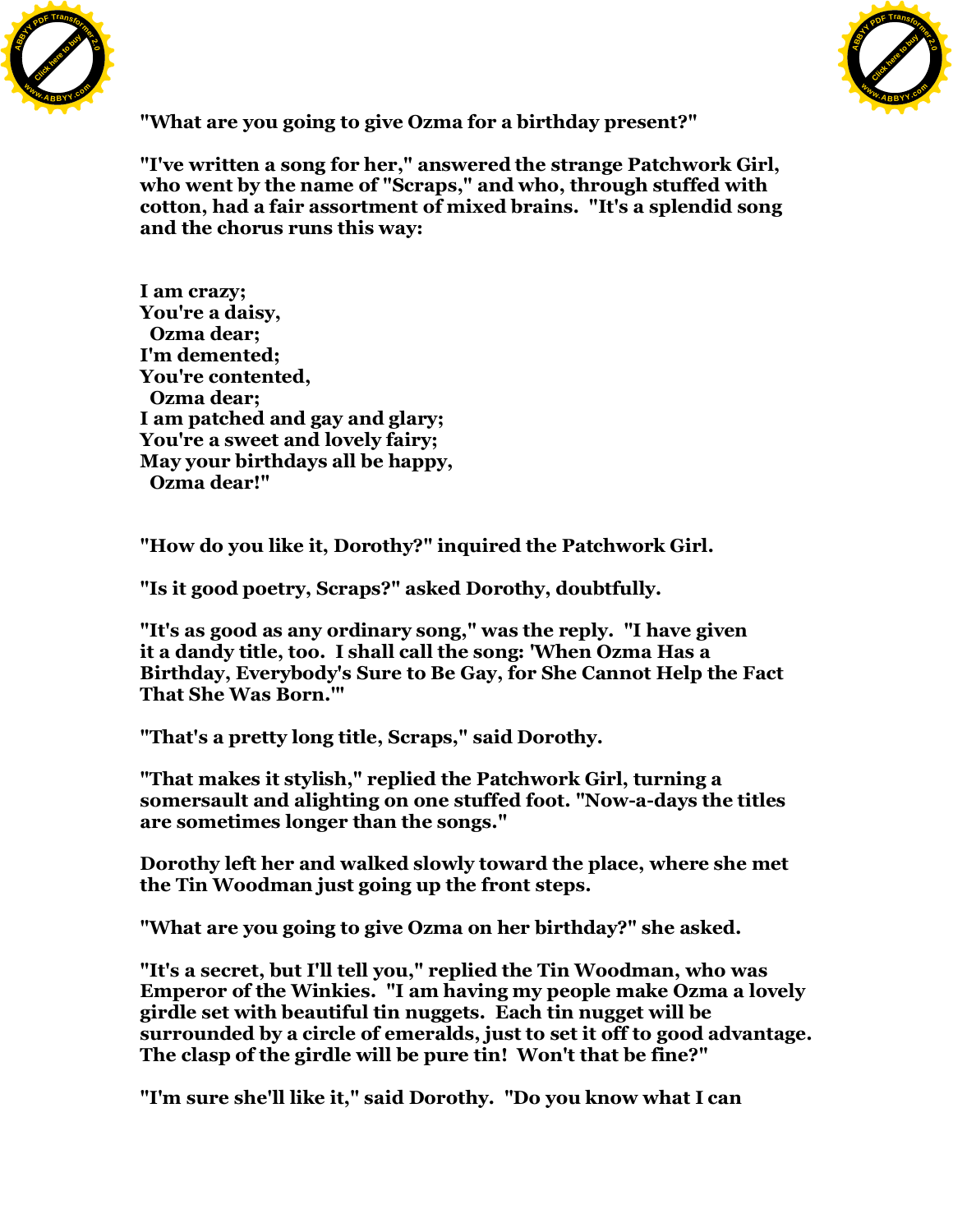



**give her?"**

**"I haven't the slightest idea, Dorothy. It took me three months to think of my own present for Ozma."**

**The girl walked thoughtfully around to the back of the palace, and presently came upon the famous Scarecrow of Oz, who has having two of**

**the palace servants stuff his legs with fresh straw.**

**"What are you going to give Ozma on her birthday?" asked Dorothy.**

**"I want to surprise her," answered the Scarecrow.**

**"I won't tell," promised Dorothy.**

**"Well, I'm having some straw slippers made for her--all straw, mind you, and braided very artistically. Ozma has always admired my straw**

**filling, so I'm sure she'll be pleased with these lovely straw slippers."**

**"Ozma will be pleased with anything her loving friends give her," said the girl. "What I'M worried about, Scarecrow, is what to give Ozma that she hasn't got already."**

**"That's what worried me, until I thought of the slippers," said the Scarecrow. "You'll have to THINK, Dorothy; that's the only way to get a good idea. If I hadn't such wonderful brains, I'd never have thought of those straw foot-decorations."**

**Dorothy left him and went to her room, where she sat down and tried to think hard. A Pink Kitten was curled up on the window-sill and Dorothy asked her:**

**"What can I give Ozma for her birthday present?"**

**"Oh, give her some milk," replied the Pink Kitten; "that's the nicest thing I know of."**

**A fuzzy little black dog had squatted down at Dorothy's feet and now looked up at her with intelligent eyes.**

**"Tell me, Toto," said the girl; "what would Ozma like best for a birthday present?"**

**The little black dog wagged his tail.**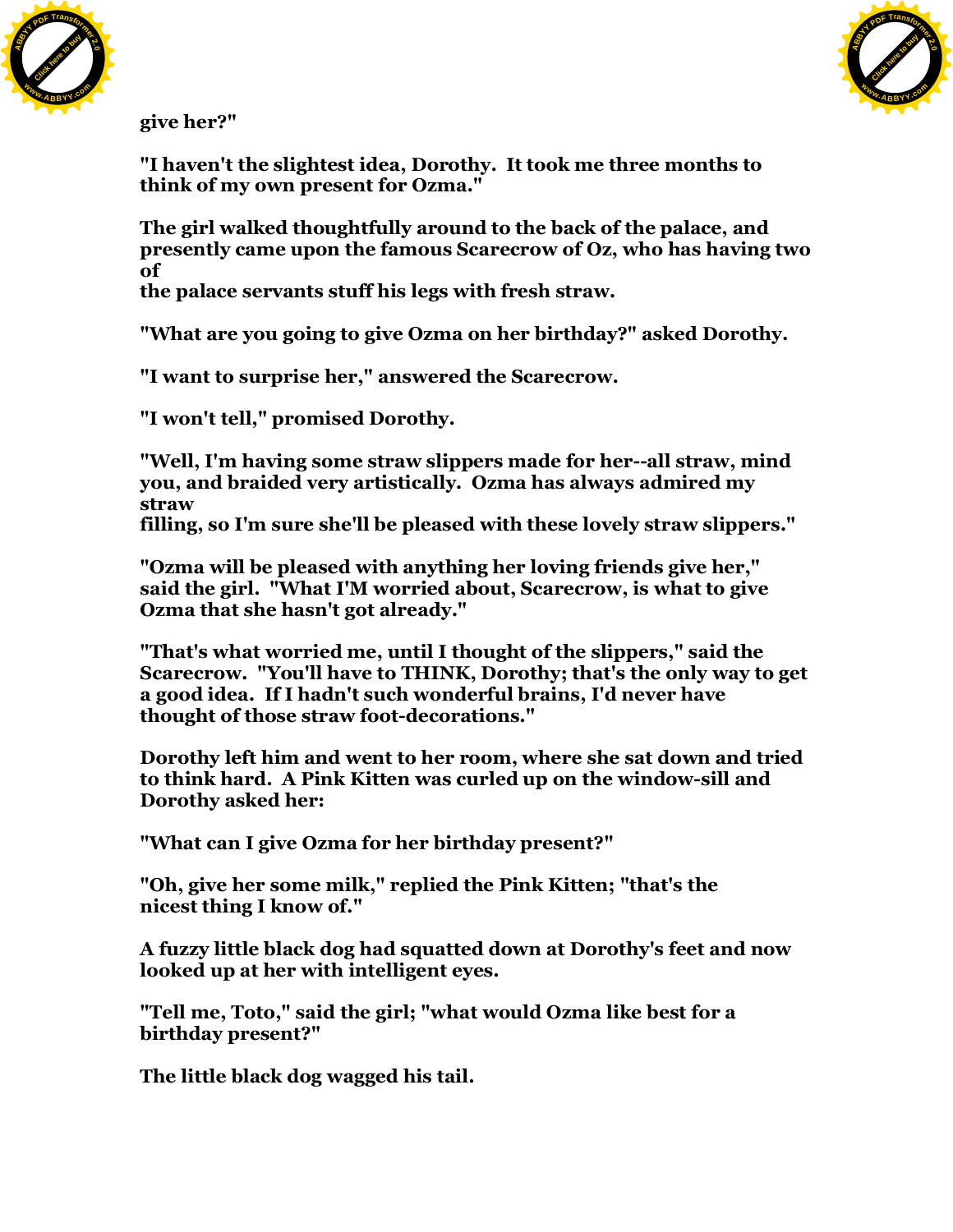



**"Your love," said he. "Ozma wants to be loved more than anything else."**

**"But I already love her, Toto!"**

**"Then tell her you love her twice as much as you ever did before."**

**"That wouldn't be true," objected Dorothy, "for I've always loved her as much as I could, and, really, Toto, I want to give Ozma some PRESENT, 'cause everyone else will give her a present."**

**"Let me see," said Toto. "How would it be to give her that useless Pink Kitten?"**

**"No, Toto; that wouldn't do."**

**"Then six kisses."**

**"No; that's no present."**

**"Well, I guess you'll have to figure it out for yourself, Dorothy," said the little dog. "To MY notion you're more particular than Ozma will be."**

**Dorothy decided that if anyone could help her it would be Glinda the Good, the wonderful Sorceress of Oz who was Ozma's faithful subject and friend. But Glinda's castle was in the Quadling Country and quite a journey from the Emerald City.**

**So the little girl went to Ozma and asked permission to use the Wooden**

**Sawhorse and the royal Red Wagon to pay a visit to Glinda, and the girl**

**Ruler kissed Princess Dorothy and graciously granted permission.**

**The Wooden Sawhorse was one of the most remarkable creatures in Oz.**

**Its body was a small log and its legs were limbs of trees stuck in the body. Its eyes were knots, its mouth was sawed in the end of the log and its ears were two chips. A small branch had been left at the rear end of the log to serve as a tail.**

**Ozma herself, during one of her early adventures, had brought this wooden horse to life, and so she was much attached to the queer animal**

**and had shod the bottoms of its wooden legs with plates of gold so they would not wear out. The Sawhorse was a swift and willing**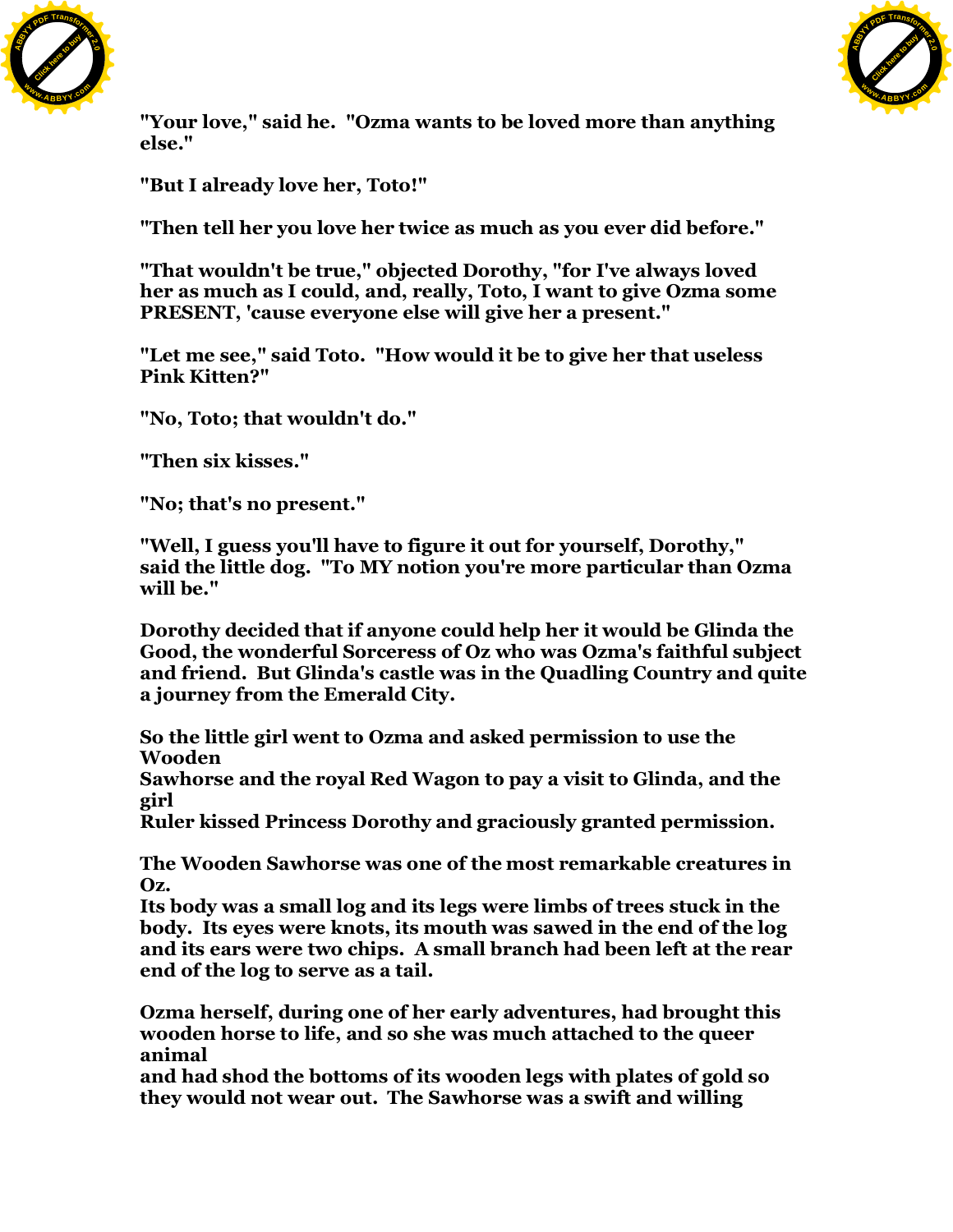



**traveler, and though it could talk if need arose, it seldom said anything unless spoken to. When the Sawhorse was harnessed to the Red**

**Wagon there were no reins to guide him because all that was needed was**

**to tell him where to go.**

**Dorothy now told him to go to Glinda's Castle and the Sawhorse carried her there with marvelous speed.**

**"Glinda," said Dorothy, when she had been greeted by the Sorceress, who was tall and stately, with handsome and dignified features and dressed in a splendid and becoming gown, "what are you going to give Ozma for a birthday present?"**

**The Sorceress smiled and answered:**

**"Come into my patio and I will show you."**

**So they entered a place that was surrounded by the wings of the great castle but had no roof, and was filled with flowers and fountains and exquisite statuary and many settees and chairs of polished marble or filigree gold. Here there were gathered fifty beautiful young girls, Glinda's handmaids, who had been selected from**

**all parts of the Land of Oz on account of their wit and beauty and sweet**

**dispositions. It was a great honor to be made one of Glinda's handmaidens.**

**When Dorothy followed the Sorceress into this delightful patio all the fifty girls were busily weaving, and their shuttles were filled with a sparkling green spun glass such as the little girl had never seen before.**

**"What is it, Glinda?" she asked.**

**"One of my recent discoveries," explained the Sorceress. "I have found a way to make threads from emeralds, by softening the stones and**

**then spinning them into long, silken strands. With these emerald threads we are weaving cloth to make Ozma a splendid court gown for her birthday. You will notice that the threads have all the beautiful glitter and luster of the emeralds from which they are made, and so Ozma's new dress will be the most magnificent the world has ever seen,**

**and quite fitting for our lovely Ruler of the Fairyland of Oz."**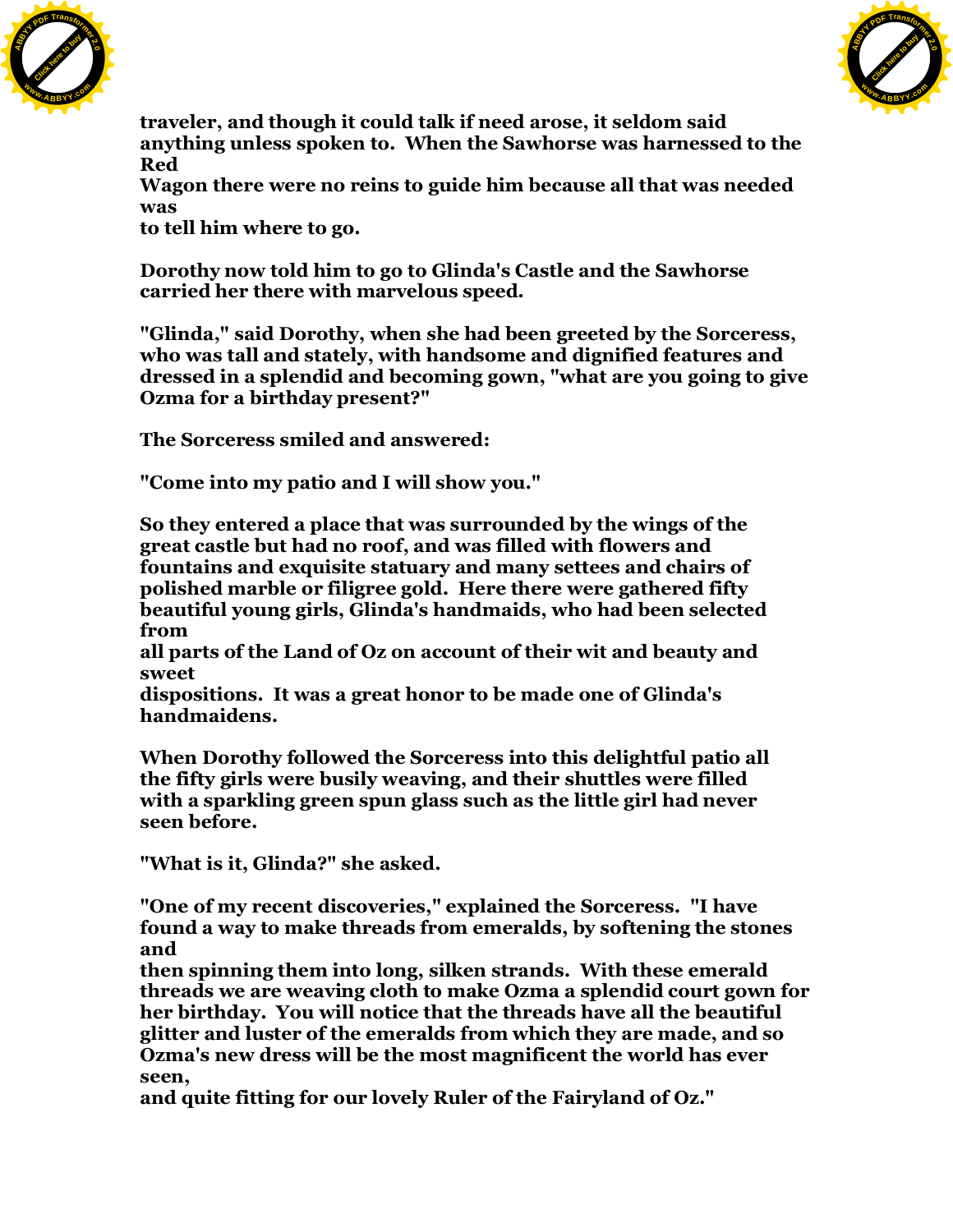



**Dorothy's eyes were fairly dazed by the brilliance of the emerald cloth, some of which the girls had already woven.**

**"I've never seen ANYthing so beautiful!" she said, with a sigh. "But tell me, Glinda, what can I give our lovely Ozma on her birthday?"**

**The good Sorceress considered this question for a long time before she replied. Finally she said:**

**"Of course there will be a grand feast at the Royal Palace on Ozma's birthday, and all our friends will be present. So I suggest that you make a fine big birthday cake of Ozma, and surround it with candles."**

**"Oh, just a CAKE!" exclaimed Dorothy, in disappointment.**

**"Nothing is nicer for a birthday," said the Sorceress.**

**"How many candles should there be on the cake?" asked the girl.**

**"Just a row of them," replied Glinda, "for no one knows how old Ozma is, although she appears to us to be just a young girl--as fresh and fair as if she had lived but a few years."**

**"A cake doesn't seem like much of a present," Dorothy asserted.**

**"Make it a surprise cake," suggested the Sorceress. "Don't you remember the four and twenty blackbirds that were baked in a pie? Well, you need not use live blackbirds in your cake, but you could have some surprise of a different sort."**

**"Like what?" questioned Dorothy, eagerly.**

**"If I told you, it wouldn't be YOUR present to Ozma, but MINE," answered the Sorceress, with a smile. "Think it over, my dear, and I am sure you can originate a surprise that will add greatly to the joy and merriment of Ozma's birthday banquet."**

**Dorothy thanked her friend and entered the Red Wagon and told the Sawhorse to take her back home to the palace in the Emerald City.**

**On the way she thought the matter over seriously of making a surprise birthday cake and finally decided what to do.**

**As soon as she reached home, she went to the Wizard of Oz, who had a room fitted up in one of the high towers of the palace, where he**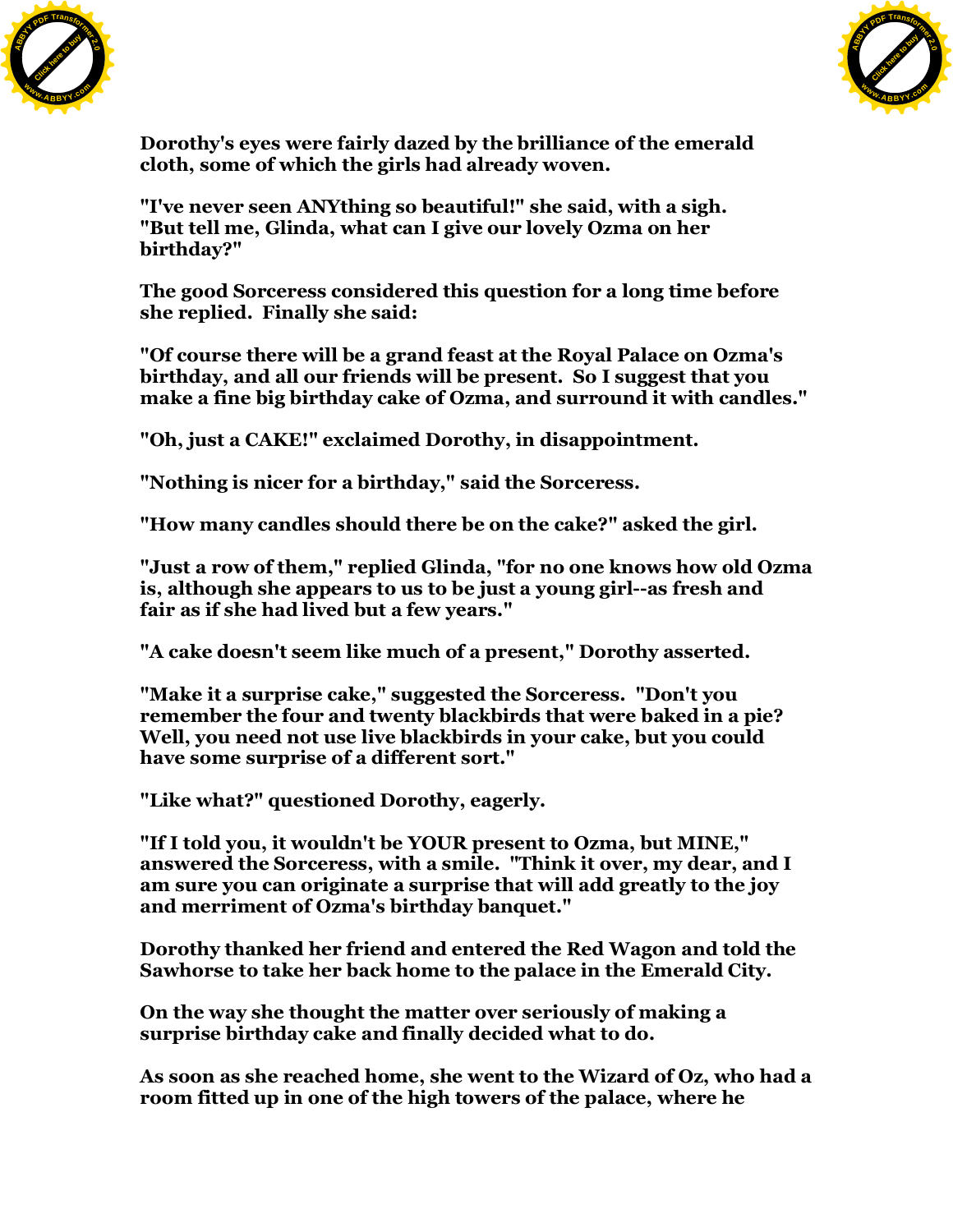



**studied magic so as to be able to perform such wizardry as Ozma commanded him to do for the welfare of her subjects.**

**The Wizard and Dorothy were firm friends and had enjoyed many strange adventures together. He was a little man with a bald head and sharp eyes and a round, jolly face, and because he was neither haughty**

**nor proud he had become a great favorite with the Oz people.**

**"Wizard," said Dorothy, "I want you to help me fix up a present for Ozma's birthday."**

**"I'll be glad to do anything for you and for Ozma," he answered. "What's on your mind, Dorothy?"**

**"I'm going to make a great cake, with frosting and candles, and all that, you know."**

**"Very good," said the Wizard.**

**"In the center of this cake I'm going to leave a hollow place, with just a roof of the frosting over it," continued the girl.**

**"Very good," repeated the Wizard, nodding his bald head.**

**"In that hollow place," said Dorothy, "I want to hide a lot of monkeys about three inches high, and after the cake is placed on the banquet table, I want the monkeys to break through the frosting and dance around on the table-cloth. Then, I want each monkey to cut out a piece of cake and hand it to a guest."**

**"Mercy me!" cried the little Wizard, as he chuckled with laughter. "Is that ALL you want, Dorothy?"**

**"Almost," said she. "Can you think of anything more the little monkeys can do, Wizard?"**

**"Not just now," he replied. "But where will you get such tiny monkeys?"**

**"That's where you're to help me," said Dorothy. "In some of those wild forests in the Gillikin Country are lots of monkeys."**

**"Big ones," said the Wizard.**

**"Well, you and I will go there, and we'll get some of the big monkeys, and you will make them small--just three inches high--by**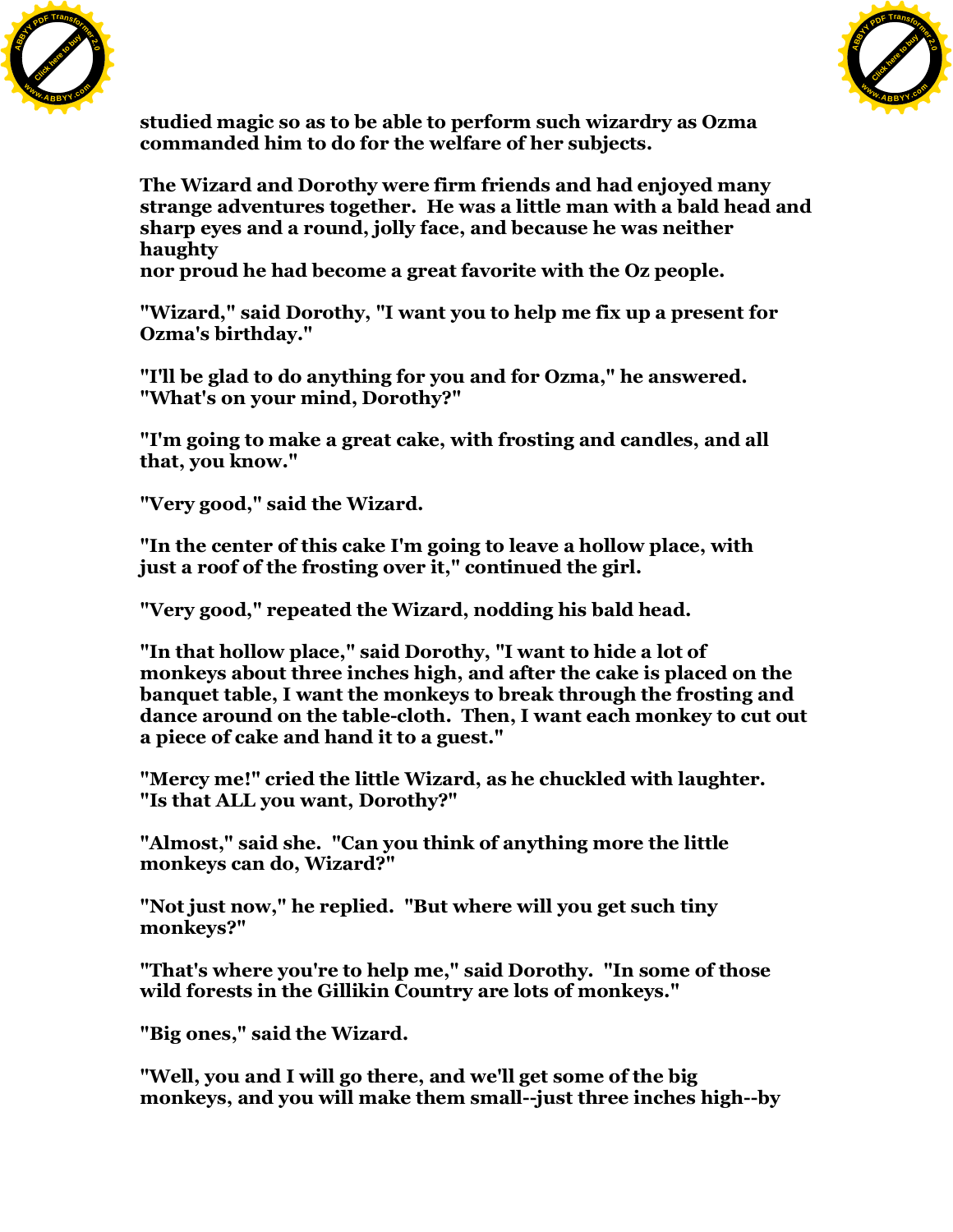



**means of your magic, and we'll put the little monkeys all in a basket and bring them home with us. Then you'll train them to dance--up here**

**in your room, where no one can see them--and on Ozma's birthday we'll**

**put 'em into the cake and they'll know by that time just what to do."**

**The Wizard looked at Dorothy with admiring approval, and chuckled again.**

**"That's really clever, my dear," he said, "and I see no reason why we can't do it, just the way you say, if only we can get the wild monkeys to agree to it."**

**"Do you think they'll object?" asked the girl.**

**"Yes; but perhaps we can argue them into it. Anyhow it's worth trying, and I'll help you if you'll agree to let this Surprise Cake be a present to Ozma from you and me together. I've been wondering what**

**I could give Ozma, and as I've got to train the monkeys as well as make them small, I think you ought to make me your partner."**

**"Of course," said Dorothy; "I'll be glad to do so."**

**"Then it's a bargain," declared the Wizard. "We must go to seek those monkeys at once, however, for it will take time to train them and**

**we'll have to travel a good way to the Gillikin forests where they live."**

**"I'm ready to go any time," agreed Dorothy. "Shall we ask Ozma to let us take the Sawhorse?"**

**The Wizard did not answer that at once. He took time to think of the suggestion.**

**"No," he answered at length, "the Red Wagon couldn't get through the thick forests and there's some danger to us in going into the wild places to search for monkeys. So I propose we take the Cowardly Lion and the Hungry Tiger. We can ride on their backs as well as in the Red Wagon, and if there is danger to us from other beasts, these two friendly champions will protect us from all harm."**

**"That's a splendid idea!" exclaimed Dorothy. "Let's go now and ask the Hungry Tiger and the Cowardly Lion if they will help us. Shall we ask Ozma if we can go?"**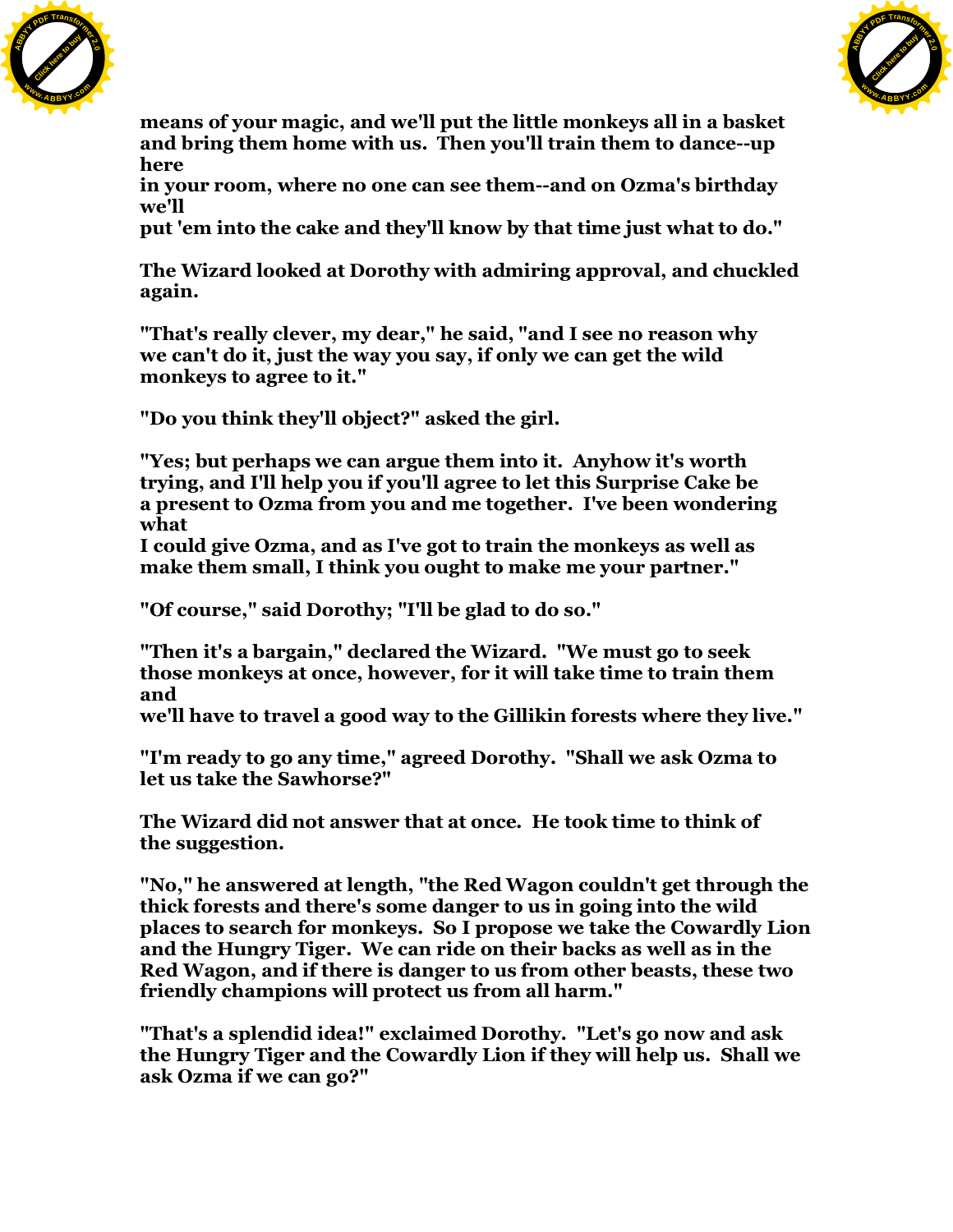



**"I think not," said the Wizard, getting his hat and his black bag of magic tools. "This is to be a surprise for her birthday, and so she mustn't know where we're going. We'll just leave word, in case Ozma inquires for us, that we'll be back in a few days."**

**7. The Forest of Gugu**

**In the central western part of the Gillikin Country is a great tangle of trees called Gugu Forest. It is the biggest forest in all Oz and stretches miles and miles in every direction--north, south, east and west. Adjoining it on the east side is a range of rugged mountains covered with underbrush and small twisted trees. You can find this place by looking at the Map of the Land of Oz.**

**Gugu Forest is the home of most of the wild beasts that inhabit Oz. These are seldom disturbed in their leafy haunts because there is no reason why Oz people should go there, except on rare occasions, and most parts of the forest have never been seen by any eyes but the eyes of the beasts who make their home there. The biggest beasts inhabit the great forest, while the smaller ones live mostly in the mountain underbrush at the east.**

**Now, you must know that there are laws in the forests, as well as in every other place, and these laws are made by the beasts themselves, and are necessary to keep them from fighting and tearing one another to pieces. In Gugu Forest there is a King--an enormous yellow leopard**

**called "Gugu"--after whom the forest is named. And this King has three other beasts to advise him in keeping the laws and maintaining order--Bru the Bear, Loo the Unicorn and Rango the Gray Ape--who are**

**known as the King's Counselors. All these are fierce and ferocious beasts, and hold their high offices because they are more intelligent and more feared then their fellows.**

**Since Oz became a fairyland, no man, woman or child ever dies in that land nor is anyone ever sick. Likewise the beasts of the forests never die, so that long years add to their cunning and wisdom, as well as to their size and strength. It is possible for beasts--or even people--to be destroyed, but the task is so difficult that it is seldom attempted. Because it is free from sickness and death is one reason why Oz is a fairyland, but it is doubtful whether those who come to Oz from the outside world, as Dorothy and Button-Bright and Trot and Cap'n Bill and the Wizard did, will live forever or cannot be**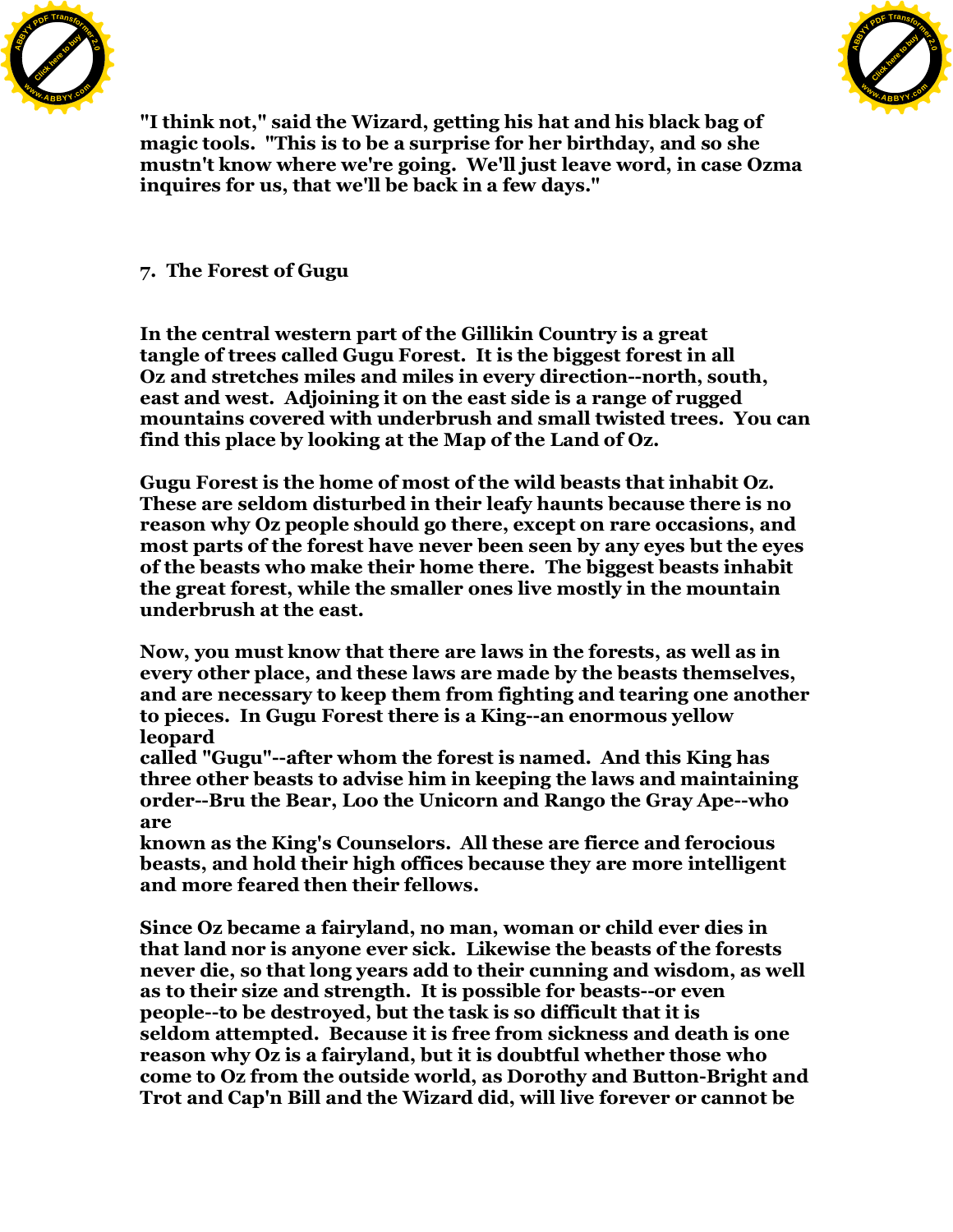



**injured. Even Ozma is not sure about this, and so the guests of Ozma from other lands are always carefully protected from any danger, so as**

**to be on the safe side.**

**In spite of the laws of the forests there are often fights among the beasts; some of them have lost an eye or an ear or even had a leg torn off. The King and the King's Counselors always punish those who start**

**a fight, but so fierce is the nature of some beasts that they will at times fight in spite of laws and punishment.**

**Over this vast, wild Forest of Gugu flew two eagles, one morning, and near the center of the jungle the eagles alighted on a branch of a tall tree.**

**"Here is the place for us to begin our work," said one, who was Ruggedo, the Nome.**

**"Do many beasts live here?" asked Kiki Aru, the other eagle.**

**"The forest is full of them," said the Nome. "There are enough beasts right here to enable us to conquer the people of Oz, if we can get them to consent to join us. To do that, we must go among them and tell them our plans, so we must now decide on what shapes we had**

**better assume while in the forest."**

**"I suppose we must take the shapes of beasts?" said Kiki.**

**"Of course. But that requires some thought. All kinds of beasts live here, and a yellow leopard is King. If we become leopards, the King will be jealous of us. If we take the forms of some of the other beasts, we shall not command proper respect."**

**"I wonder if the beasts will attack us?" asked Kiki.**

**"I'm a Nome, and immortal, so nothing can hurt me," replied Ruggedo.**

**"I was born in the Land of Oz, so nothing can hurt me," said Kiki.**

**"But, in order to carry out our plans, we must win the favor of all the animals of the forest."**

**"Then what shall we do?" asked Kiki.**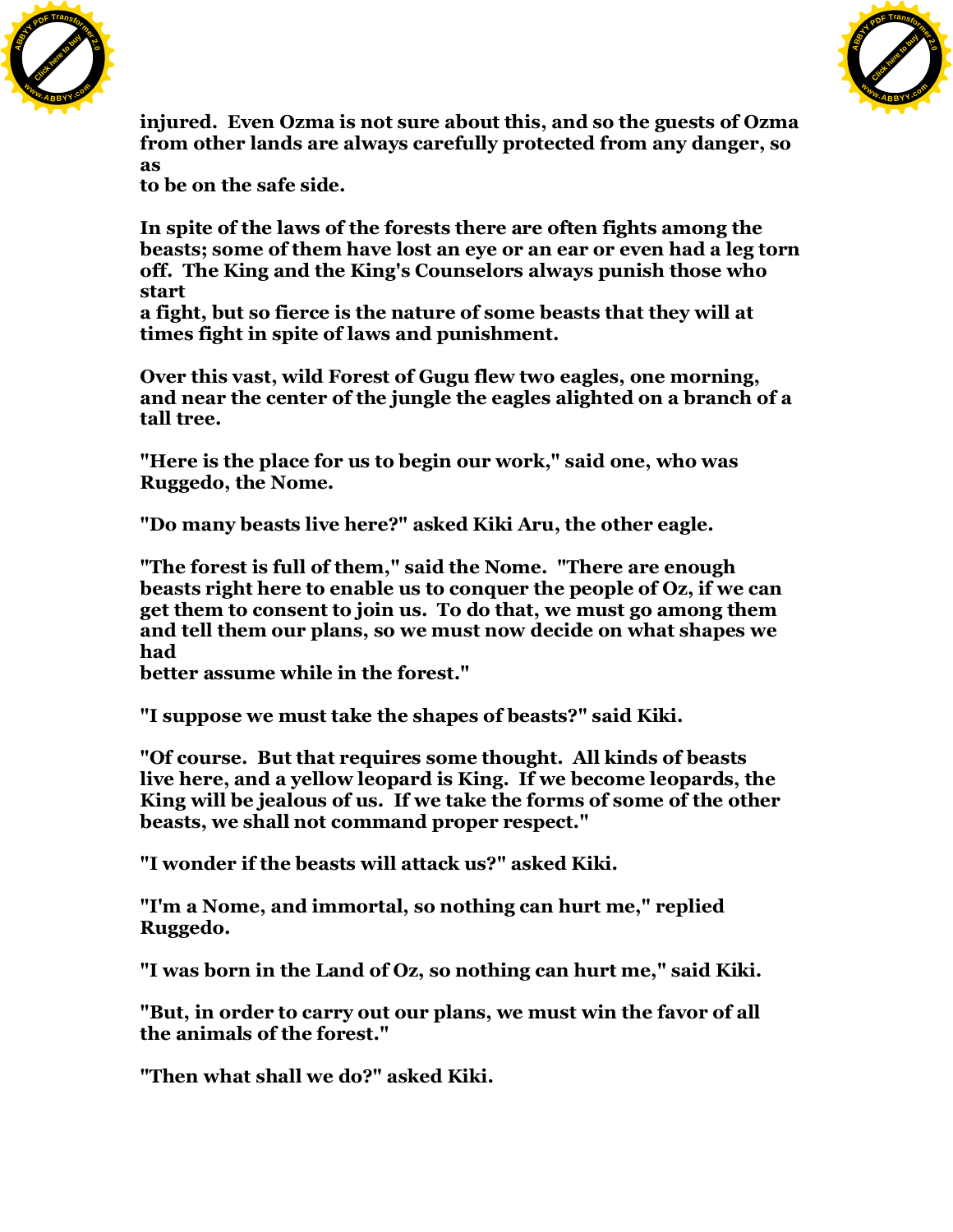



**"Let us mix the shapes of several beasts, so we will not look like any one of them," proposed the wily old Nome. "Let us have the heads of lions, the bodies of monkeys, the wings of eagles and the tails of wild asses, with knobs of gold on the end of them instead of bunches of hair."**

**"Won't that make a queer combination?" inquired Kiki.**

**"The queerer the better," declared Ruggedo.**

**"All right," said Kiki. "You stay here, and I'll fly away to another tree and transform us both, and then we'll climb down our trees and meet in the forest."**

**"No," said the Nome, "we mustn't separate. You must transform us while we are together."**

**"I won't do that," asserted Kiki, firmly. "You're trying to get my secret, and I won't let you."**

**The eyes of the other eagle flashed angrily, but Ruggedo did not dare insist. If he offended this boy, he might have to remain an eagle always and he wouldn't like that. Some day he hoped to be able to learn the secret word of the magical transformations, but just now he must let Kiki have his own way.**

**"All right," he said gruffly; "do as you please."**

**So Kiki flew to a tree that was far enough distant so that Ruggedo could not overhear him and said: "I want Ruggedo, the Nome, and myself**

**to have the heads of lions, the bodies of monkeys, the wings of eagles and the tails of wild asses, with knobs of gold on the ends of them instead of bunches of hair--Pyrzqxgl!"**

**He pronounced the magic word in the proper manner and at once his form changed to the one he had described. He spread his eagle's wings**

**and finding they were strong enough to support his monkey body and lion head he flew swiftly to the tree where he had left Ruggedo. The Nome was also transformed and was climbing down the tree because the**

**branches all around him were so thickly entwined that there was no room between them to fly.**

**Kiki quickly joined his comrade and it did not take them long to reach the ground.**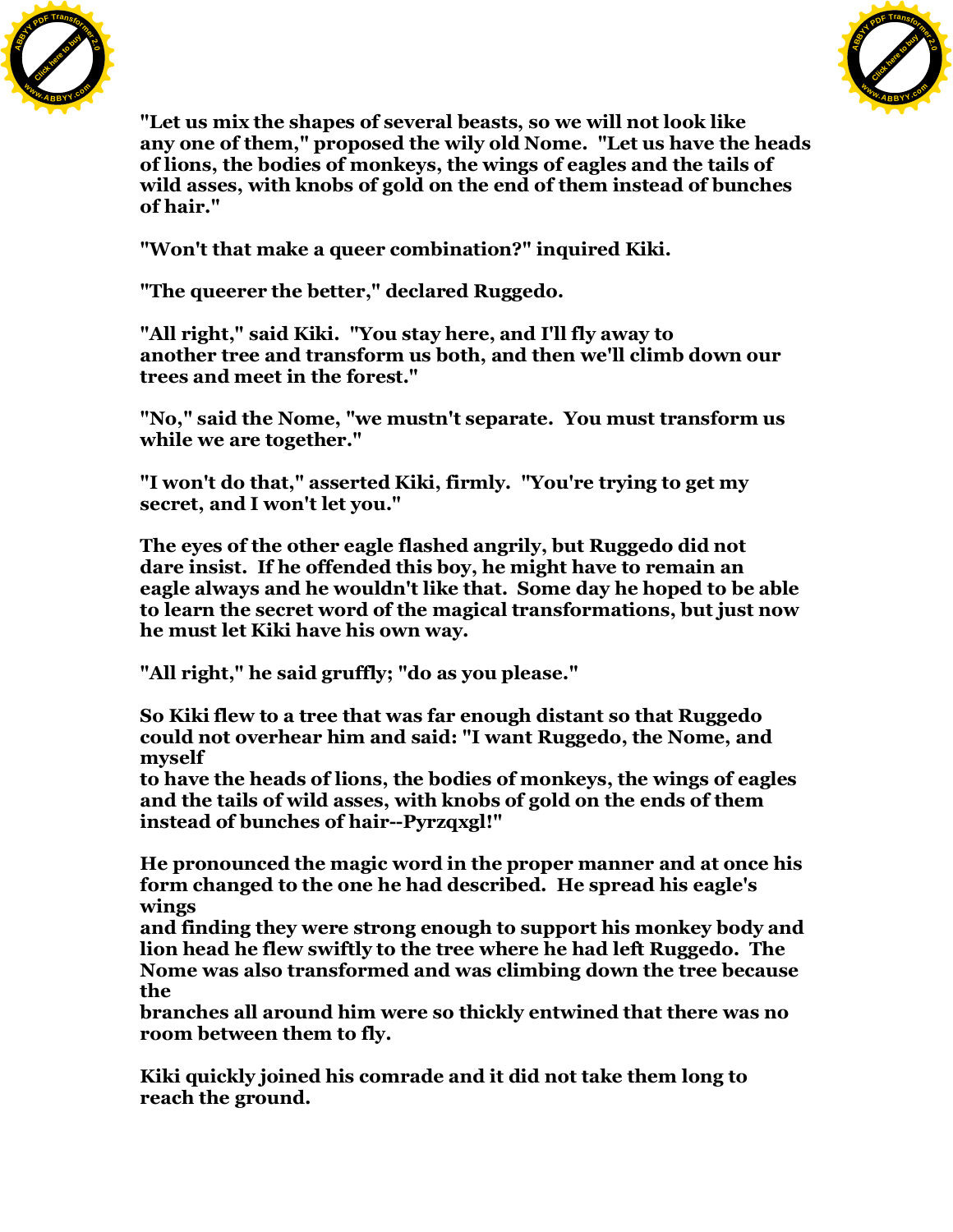



**8. The Li-Mon-Eags Make Trouble**

**There had been trouble in the Forest of Gugu that morning. Chipo the Wild Boar had bitten the tail off Arx the Giraffe while the latter had his head among the leaves of a tree, eating his breakfast. Arx kicked with his heels and struck Tirrip, the great Kangaroo, who had a**

**new baby in her pouch. Tirrip knew it was the Wild Boar's fault, so she knocked him over with one powerful blow and then ran away to escape Chipo's sharp tusks. In the chase that followed a giant porcupine stuck fifty sharp quills into the Boar and a chimpanzee in a tree threw a cocoanut at the porcupine that jammed its head into its body.**

**All this was against the Laws of the Forest, and when the excitement was over, Gugu the Leopard King called his royal Counselors together to decide how best to punish the offenders.**

**The four lords of the forest were holding solemn council in a small clearing when they saw two strange beasts approaching them--beasts the**

**like of which they had never seen before.**

**Not one of the four, however, relaxed his dignity or showed by a movement that he was startled. The great Leopard crouched at full length upon a fallen tree-trunk. Bru the Bear sat on his haunches before the King; Rango the Gray Ape stood with his muscular arms folded, and Loo the Unicorn reclined, much as a horse does, between his fellow-councillors. With one consent they remained silent, eyeing with steadfast looks the intruders, who were making their way into their forest domain.**

**"Well met, Brothers!" said one of the strange beasts, coming to a halt beside the group, while his comrade with hesitation lagged behind.**

**"We are not brothers," returned the Gray Ape, sternly. "Who are you, and how came you in the forest of Gugu?"**

**"We are two Li-Mon-Eags," said Ruggedo, inventing the name. "Our home is in Sky Island, and we have come to earth to warn the forest beasts that the people of Oz are about to make war upon them and enslave them, so that they will become beasts of burden forever after and obey only the will of their two-legged masters."**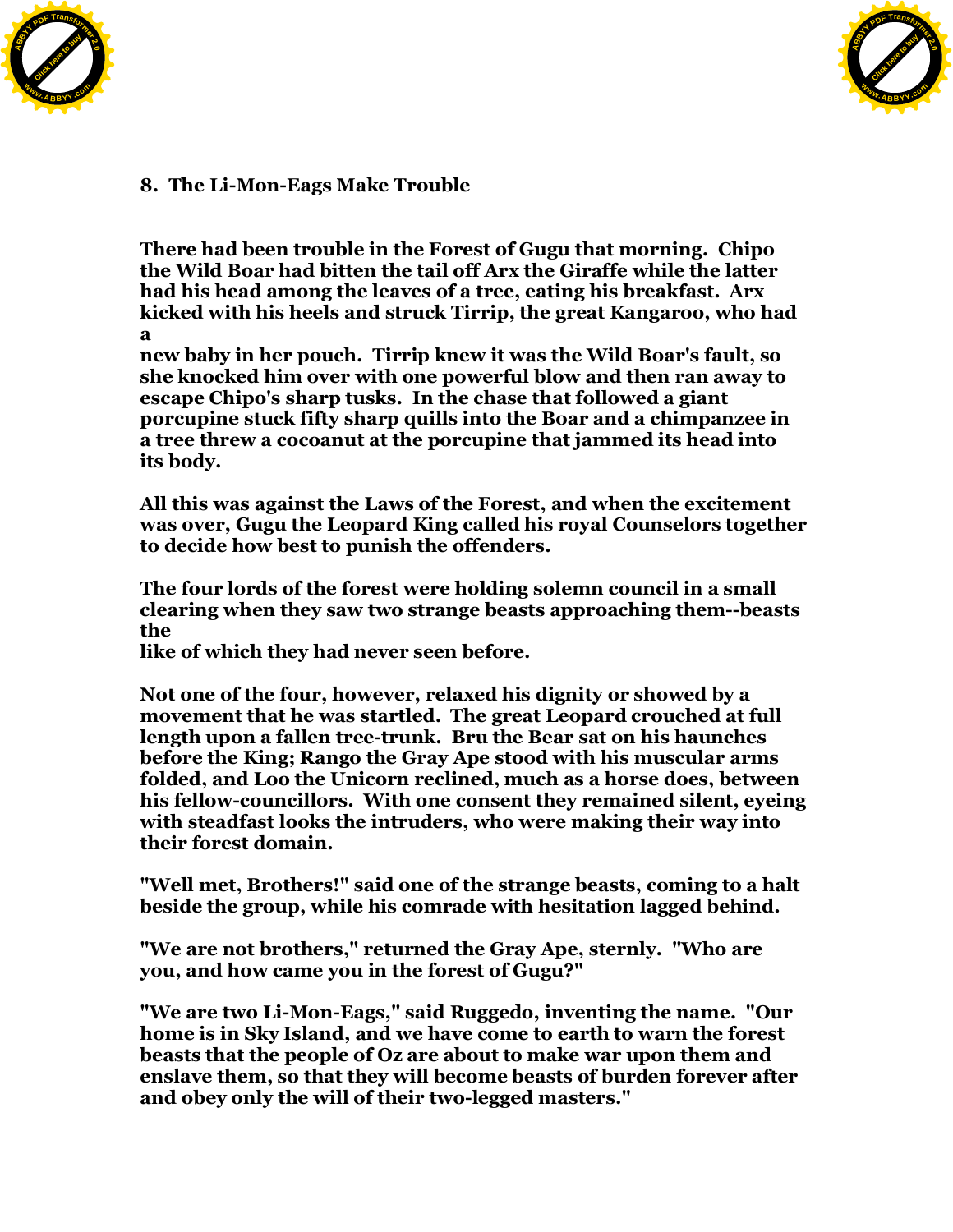



**A low roar of anger arose from the Council of Beasts.**

**"WHO'S going to do that?" asked Loo the Unicorn, in a high, squeaky voice, at the same time rising to his feet.**

**"The people of Oz," said Ruggedo.**

**"But what will WE be doing?" inquired the Unicorn.**

**"That's what I've come to talk to you about."**

**"You needn't talk! We'll fight the Oz people!" screamed the Unicorn. "We'll smash 'em; we'll trample 'em; we'll gore 'em; we'll--"**

**"Silence!" growled Gugu the King, and Loo obeyed, although still trembling with wrath. The cold, steady gaze of the Leopard wandered over the two strange beasts. "The people of Oz," said he, "have not been our friends; they have not been our enemies. They have let us alone, and we have let them alone. There is no reason for war between**

**us. They have no slaves. They could not use us as slaves if they should conquer us. I think you are telling us lies, you strange Li-Mon-Eag--you mixed-up beast who are neither one thing nor another."**

**"Oh, on my word, it's the truth!" protested the Nome in the beast's shape. "I wouldn't lie for the world; I--"**

**"Silence!" again growled Gugu the King; and somehow, even Ruggedo was abashed and obeyed the edict.**

**"What do you say, Bru?" asked the King, turning to the great Bear, who had until now said nothing.**

**"How does the Mixed Beast know that what he says is true?" asked the Bear.**

**"Why, I can fly, you know, having the wings of an Eagle," explained the Nome. "I and my comrade yonder," turning to Kiki, "flew to a grove in Oz, and there we heard the people telling how they will make many ropes to snare you beasts, and then they will surround this forest, and all other forests, and make you prisoners. So we came here to warn you, for being beasts ourselves, although we live in the sky, we are your friends."**

**The Leopard's lip curled and showed his enormous teeth, sharp as**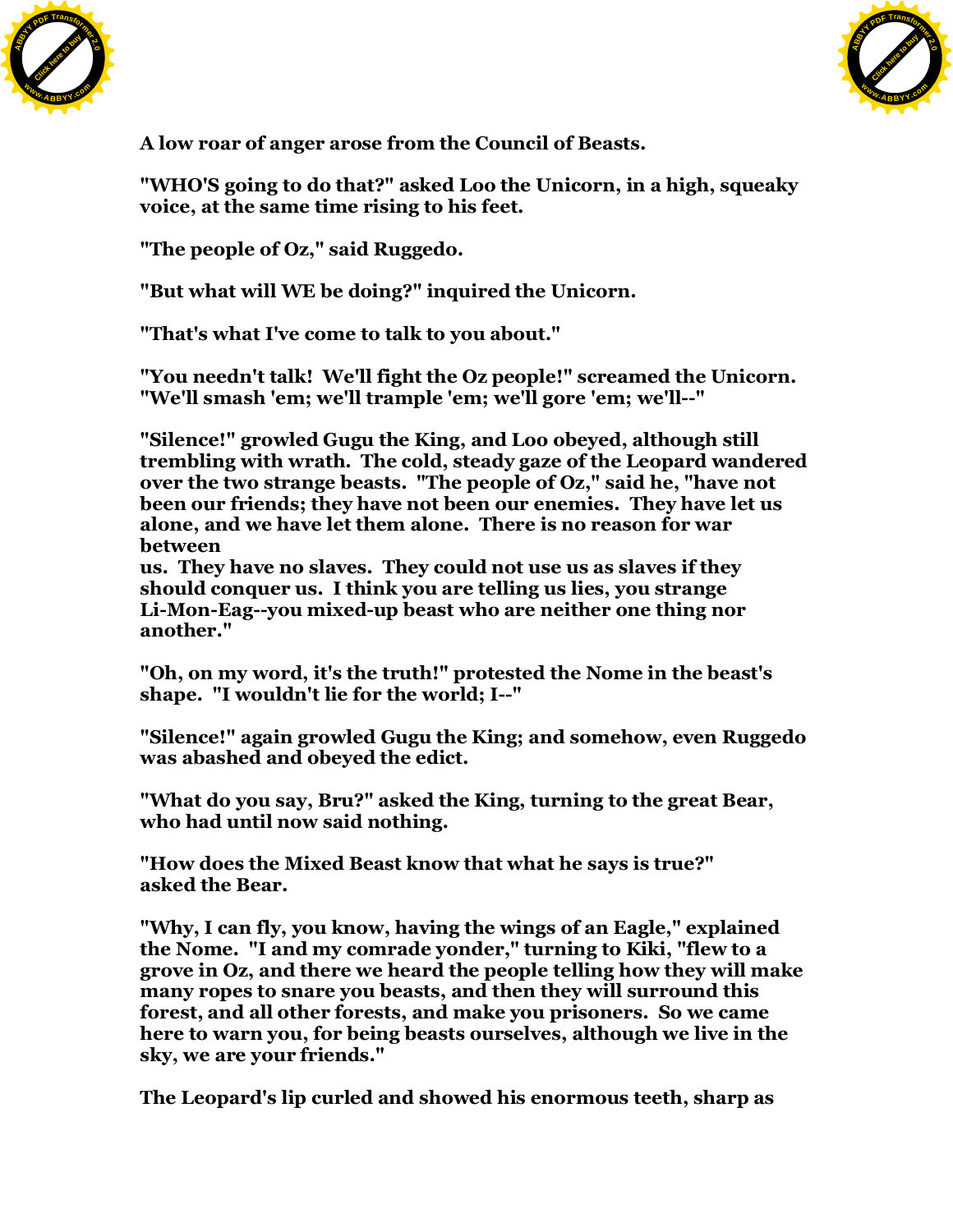



**needles. He turned to the Gray Ape.**

**"What do YOU think, Rango?" he asked.**

**"Send these mixed beasts away, Your Majesty," replied the Gray Ape. "They are mischief-makers."**

**"Don't do that--don't do that!" cried the Unicorn, nervously. "The stranger said he would tell us what to do. Let him tell us, then. Are we fools, not to heed a warning?"**

**Gugu the King turned to Ruggedo.**

**"Speak, Stranger," he commanded.**

**"Well," said the Nome, "it's this way: The Land of Oz is a fine country. The people of Oz have many good things--houses with soft beds, all sorts of nice-tasting food, pretty clothes, lovely jewels, and many other things that beasts know nothing of. Here in the dark forests the poor beasts have hard work to get enough to eat and to find a bed to rest in. But the beasts are better than the people, and why should they not have all the good things the people have? So I propose that before the Oz people have the time to make all those ropes to snare you with, that all we beasts get together and march against the Oz people and capture them. Then the beasts will become the masters and the people their slaves."**

**"What good would that do us?" asked Bru the Bear.**

**"It would save you from slavery, for one thing, and you could enjoy all the fine things of Oz people have."**

**"Beasts wouldn't know what to do with the things people use," said the Gray Ape.**

**"But this is only part of my plan," insisted the Nome. "Listen to the rest of it. We two Li-Mon-Eags are powerful magicians. When you**

**have conquered the Oz people we will transform them all into beasts, and send them to the forests to live, and we will transform all the beasts into people, so they can enjoy all the wonderful delights of the Emerald City."**

**For a moment no beast spoke. Then the King said: "Prove it."**

**"Prove what?" asked Ruggedo.**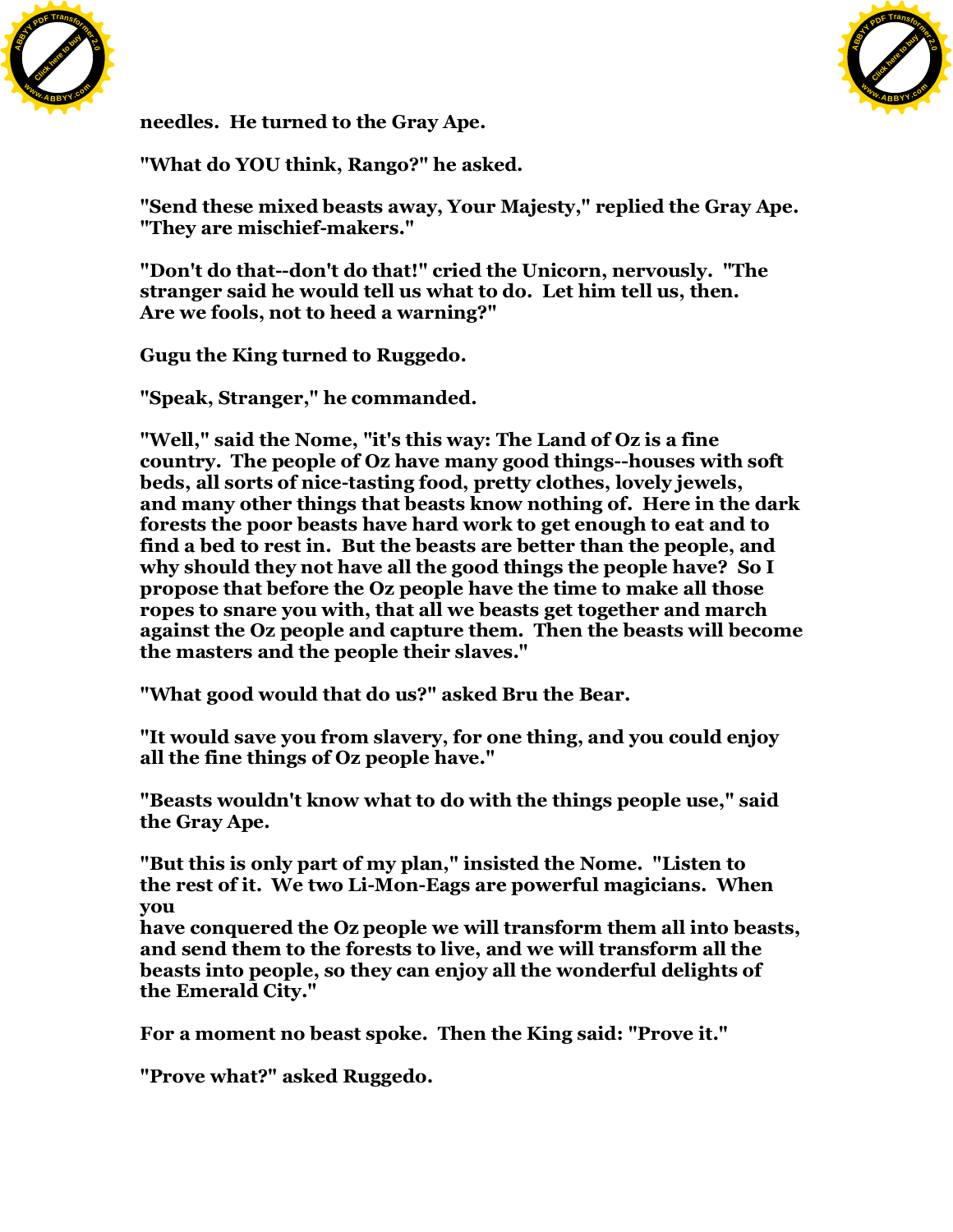



**"Prove that you can transform us. If you are a magician transform the Unicorn into a man. Then we will believe you. If you fail, we will destroy you."**

**"All right," said the Nome. "But I'm tired, so I'll let my comrade make the transformation."**

**Kiki Aru had stood back from the circle, but he had heard all that was said. He now realized that he must make good Ruggedo's boast, so**

**he retreated to the edge of the clearing and whispered the magic word.**

**Instantly the Unicorn became a fat, chubby little man, dressed in the purple Gillikin costume, and it was hard to tell which was the more astonished, the King, the Bear, the Ape or the former Unicorn.**

**"It's true!" shorted the man-beast. "Good gracious, look what I am! It's wonderful!"**

**The King of Beasts now addressed Ruggedo in a more friendly tone.**

**"We must believe your story, since you have given us proof of your power," said he. "But why, if you are so great a magician, cannot you conquer the Oz people without our help, and so save us the trouble?"**

**"Alas!" replied the crafty old Nome, "no magician is able to do everything. The transformations are easy to us because we are Li-Mon-Eags, but we cannot fight, or conquer even such weak creatures**

**as the Oz people. But we will stay with you and advise and help you, and we will transform all the Oz people into beasts, when the time comes, and all the beasts into people."**

**Gugu the King turned to his Counselors.**

**"How shall we answer this friendly stranger?" he asked.**

**Loo the former Unicorn was dancing around and cutting capers like a clown.**

**"On my word, your Majesty," he said, "this being a man is more fun than being a Unicorn."**

**"You look like a fool," said the Gray Ape.**

**"Well, I FEEL fine!" declared the man-beast.**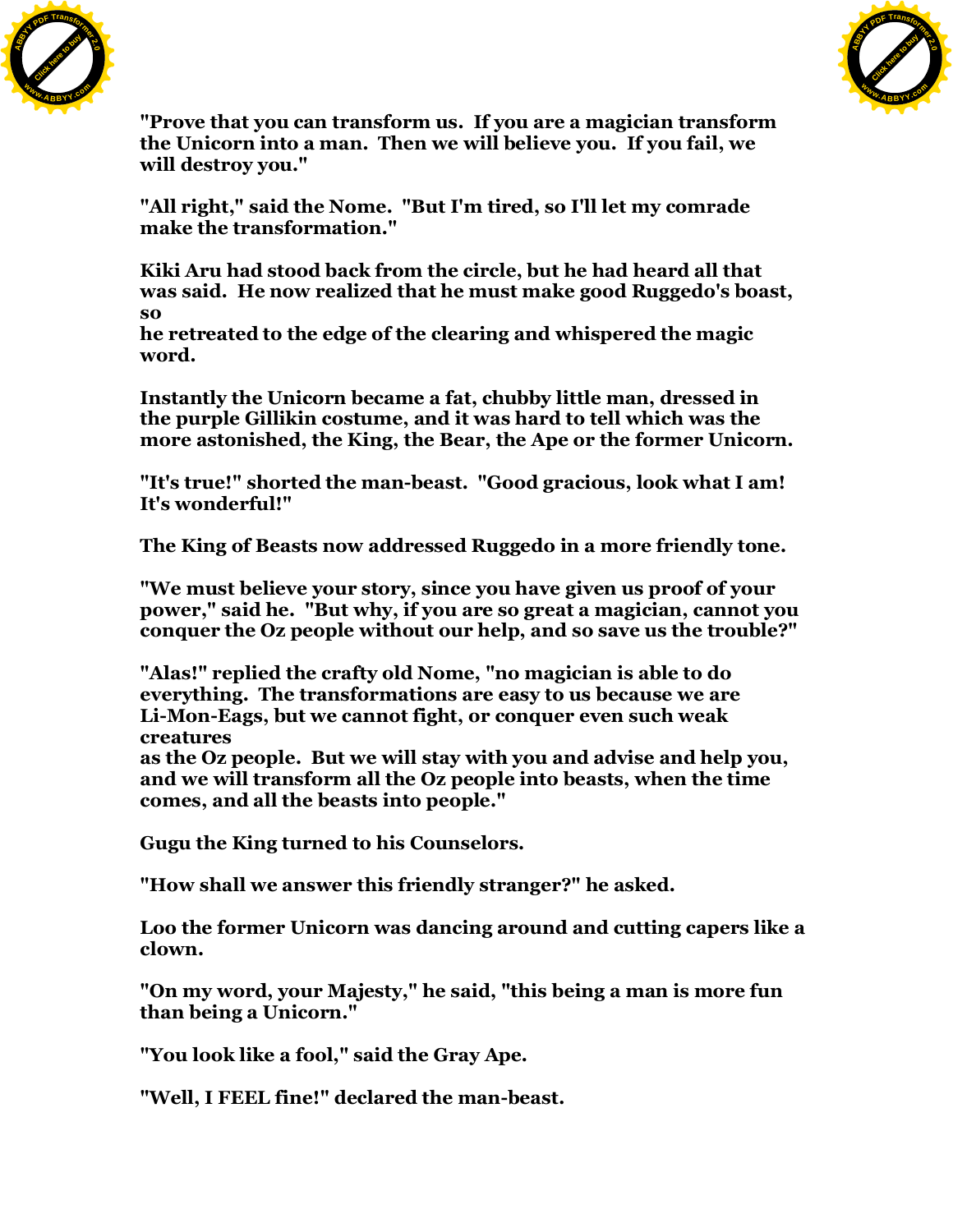



**"I think I prefer to be a Bear," said Big Bru. "I was born a Bear, and I know a Bear's ways. So I am satisfied to live as a Bear lives."**

**"That," said the old Nome, "is because you know nothing better. When we have conquered the Oz people, and you become a man, you'll be glad of it."**

**The immense Leopard rested his chin on the log and seemed thoughtful.**

**"The beasts of the forest must decide this matter for themselves," he said. "Go you, Rango the Gray Ape, and tell your monkey tribe to order all the forest beasts to assemble in the Great Clearing at sunrise to-morrow. When all are gathered together, this mixed-up Beast**

**who is a magician shall talk to them and tell them what he has told us. Then, if they decide to fight the Oz people, who have declared war on us, I will lead the beasts to battle."**

**Rango the Gray Ape turned at once and glided swiftly through the forest on his mission. The Bear gave a grunt and walked away. Gugu the King rose and stretched himself. Then he said to Ruggedo: "Meet us**

**at sunrise to-morrow," and with stately stride vanished among the trees.**

**The man-unicorn, left alone with the strangers, suddenly stopped his foolish prancing.**

**"You'd better make me a Unicorn again," he said. "I like being a man, but the forest beasts won't know I'm their friend, Loo, and they might tear me in pieces before morning."**

**So Kiki changed him back to his former shape, and the Unicorn departed to join his people.**

**Ruggedo the Nome was much pleased with his success.**

**"To-morrow," he said to Kiki Aru, "we'll win over these beasts and set them to fight and conquer the Oz people. Then I will have my revenge on Ozma and Dorothy and all the rest of my enemies."**

**"But I am doing all the work," said Kiki.**

**"Never mind; you're going to be King of Oz," promised Ruggedo.**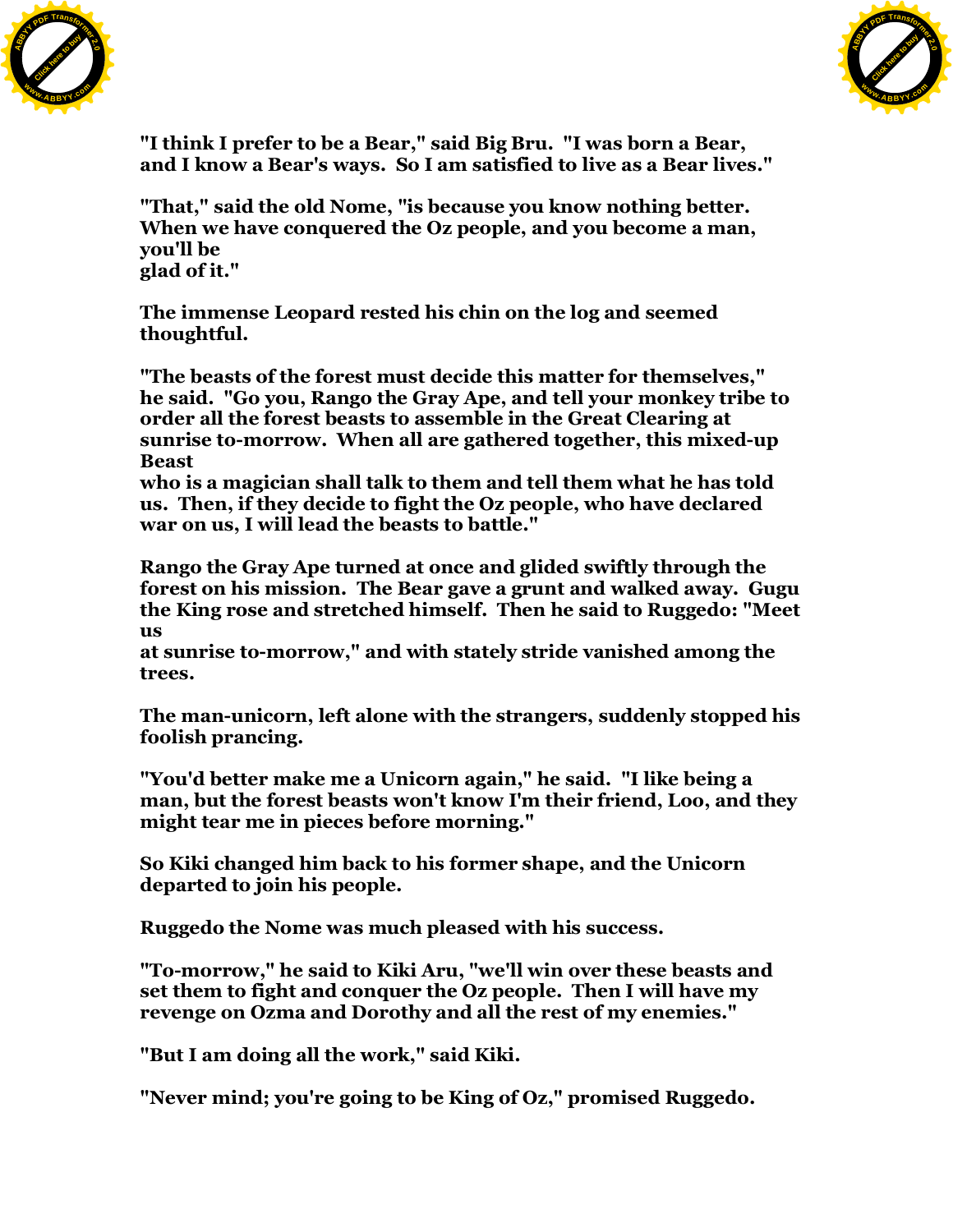



**"Will the big Leopard let me be King?" asked the boy anxiously.**

**The Nome came close to him and whispered:**

**"If Gugu the Leopard opposes us, you will transform him into a tree, and then he will be helpless."**

**"Of course," agreed Kiki, and he said to himself: "I shall also transform this deceitful Nome into a tree, for he lies and I cannot trust him."**

**9. The Isle of the Magic Flower**

**The Glass Cat was a good guide and led Trot and Cap'n Bill by straight and easy paths through all the settled part of the Munchkin Country, and then into the north section where there were few houses, and finally through a wild country where there were no houses or paths at all. But the walking was not difficult and at last they came to the edge of a forest and stopped there to make camp and sleep until morning.**

**From branches of trees Cap'n Bill made a tiny house that was just big enough for the little girl to crawl into and lie down. But first they ate some of the food Trot had carried in the basket.**

**"Don't you want some, too?" she asked the Glass Cat.**

**"No," answered the creature.**

**"I suppose you'll hunt around an' catch a mouse," remarked Cap'n Bill.**

**"Me? Catch a mouse! Why should I do that?" inquired the Glass Cat.**

**"Why, then you could eat it," said the sailor-man.**

**"I beg to inform you," returned the crystal tabby, "that I do not eat mice. Being transparent, so anyone can see through me, I'd look nice, wouldn't I, with a common mouse inside me? But the fact is that I haven't any stomach or other machinery that would permit me to eat things. The careless magician who made me didn't think I'd need to eat, I suppose."**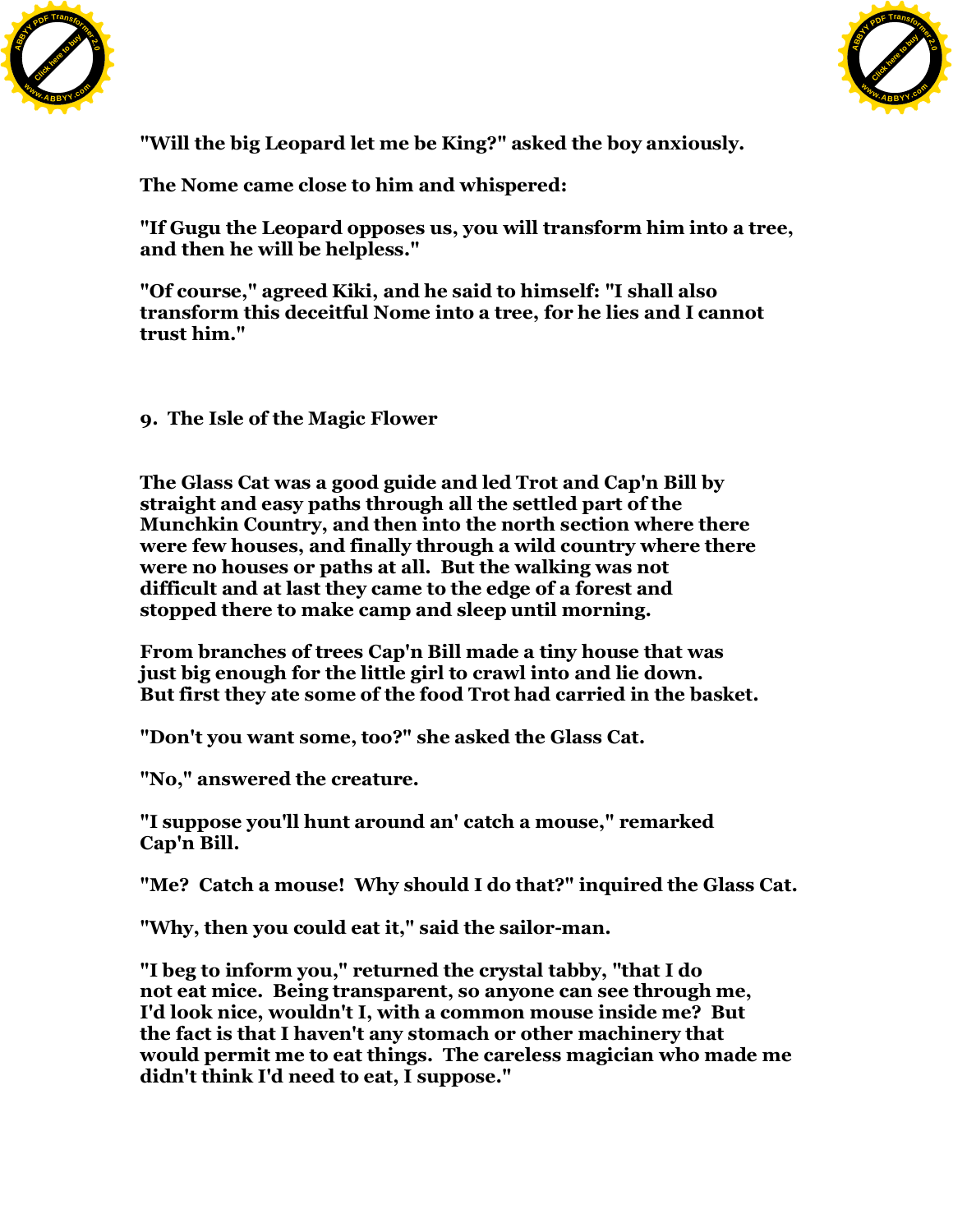



**"Don't you ever get hungry or thirsty?" asked Trot.**

**"Never. I don't complain, you know, at the way I'm made, for I've never yet seen any living thing as beautiful as I am. I have the handsomest brains in the world. They're pink, and you can see 'em work."**

**"I wonder," said Trot thoughtfully, as she ate her bread and jam, "if MY brains whirl around in the same way yours do."**

**"No; not the same way, surely," returned the Glass Cat; "for, in that case, they'd be as good as MY brains, except that they're hidden under a thick, boney skull."**

**"Brains," remarked Cap'n Bill, "is of all kinds and work different ways. But I've noticed that them as thinks that their brains is best is often mistook."**

**Trot was a little disturbed by sounds from the forest, that night, for many beasts seemed prowling among the trees, but she was confident Cap'n Bill would protect her from harm. And in fact, no beast ventured from the forest to attack them.**

**At daybreak they were up again, and after a simple breakfast Cap'n Bill said to the Glass Cat:**

**"Up anchor, Mate, and let's forge ahead. I don't suppose we're far from that Magic Flower, are we?"**

**"Not far," answered the transparent one, as it led the way into the forest, "but it may take you some time to get to it."**

**Before long they reached the bank of a river. It was not very wide, at this place, but as they followed the banks in a northerly direction it gradually broadened.**

**Suddenly the blue-green leaves of the trees changed to a purple hue, and Trot noticed this and said:**

**"I wonder what made the colors change like that?"**

**"It's because we have left the Munchkin Country and entered the Gillikin Country," explained the Glass Cat. "Also it's a sign our journey is nearly ended."**

**The river made a sudden turn, and after the travelers had passed around the bend, they saw that the stream had now become**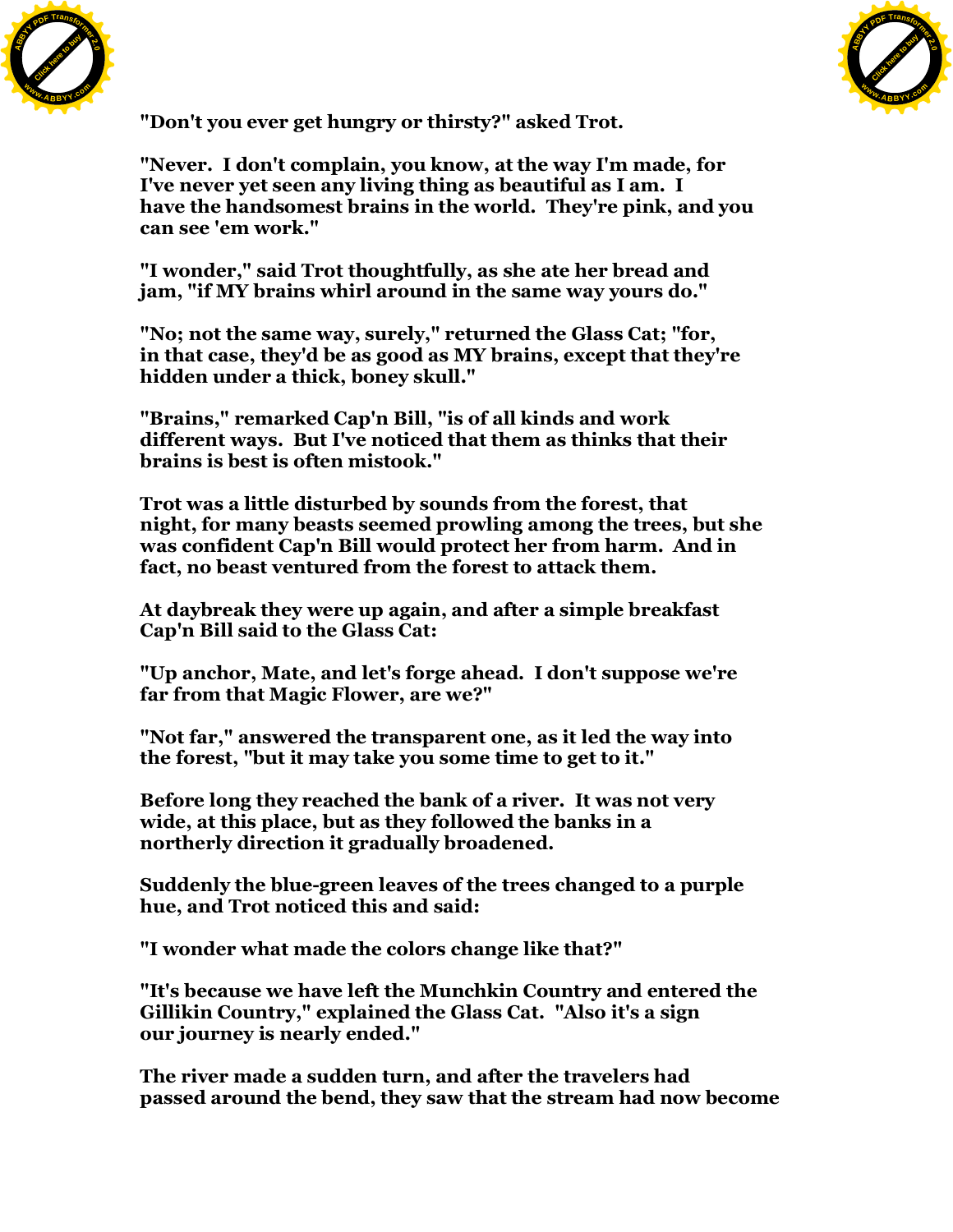



**as broad as a small lake, and in the center of the Lake they beheld a little island, not more than fifty feet in extent, either way. Something glittered in the middle of this tiny island, and the Glass Cat paused on the bank and said:**

**"There is the gold flower-pot containing the Magic Flower, which is very curious and beautiful. If you can get to the island, your task is ended--except to carry the thing home with you."**

**Cap'n Bill looked at the broad expanse of water and began to whistle a low, quavering tune. Trot knew that the whistle meant that Cap'n Bill was thinking, and the old sailor didn't look at the island as much as he looked at the trees upon the bank where they stood. Presently he took from the big pocket of his coat an axe-blade, wound in an old cloth to keep the sharp edge from cutting his clothing. Then, with a large pocket knife, he cut a small limb from a tree and whittled it into a handle for his axe.**

**"Sit down, Trot," he advised the girl, as he worked. "I've got quite a job ahead of me now, for I've got to build us a raft."**

**"What do we need a raft for, Cap'n?"**

**"Why, to take us to the island. We can't walk under water, in the river bed, as the Glass Cat did, so we must float atop the water."**

**"Can you make a raft, Cap'n Bill?"**

**"O' course, Trot, if you give me time."**

**The little girl sat down on a log and gazed at the Island of the Magic Flower. Nothing else seemed to grow on the tiny isle. There was no tree, no shrub, no grass, even, as far as she could make out from that distance. But the gold pot glittered in the rays of the sun, and Trot could catch glimpses of glowing colors above it, as the Magic Flower changed from one sort to another.**

**"When I was here before," remarked the Glass Cat, lazily reclining at the girl's feet, "I saw two Kalidahs on this very bank, where they had come to drink."**

**"What are Kalidahs?" asked the girl.**

**"The most powerful and ferocious beasts in all Oz. This forest is their especial home, and so there are few other beasts to be found except monkeys. The monkeys are spry enough to keep out of the way of the fierce Kalidahs, which attack all other animals**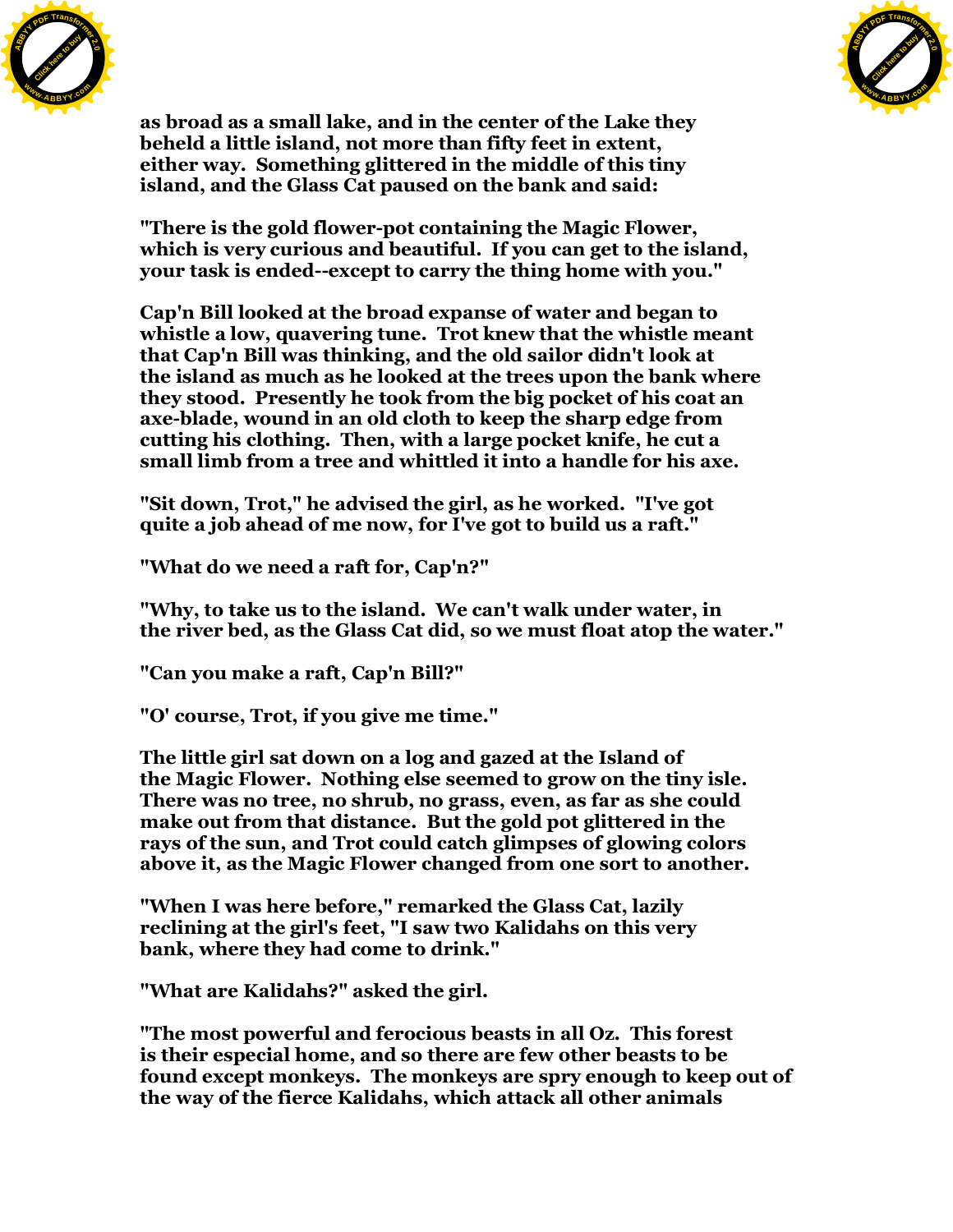



**and often fight among themselves."**

**"Did they try to fight you when you saw 'em?" asked Trot, getting very much excited.**

**"Yes. They sprang upon me in an instant; but I lay flat on the ground, so I wouldn't get my legs broken by the great weight of the beasts, and when they tried to bite me I laughed at them and jeered them until they were frantic with rage, for they nearly broke their teeth on my hard glass. So, after a time, they discovered they could not hurt me, and went away. It was great fun."**

**"I hope they don't come here again to drink,--not while we're here, anyhow," returned the girl, "for I'm not made of glass, nor is Cap'n Bill, and if those bad beasts bit us, we'd get hurt."**

**Cap'n Bill was cutting from the trees some long stakes, making them sharp at one end and leaving a crotch at the other end. These were to bind the logs of his raft together. He had fashioned several and was just finishing another when the Glass Cat cried: "Look out! There's a Kalidah coming toward us."**

**Trot jumped up, greatly frightened, and looked at the terrible animal as if fascinated by its fierce eyes, for the Kalidah was looking at her, too, and its look wasn't at all friendly. But Cap'n Bill called to her: "Wade into the river, Trot, up to your knees--an' stay there!" and she obeyed him at once. The sailor-man hobbled forward, the stake in one hand and his axe in the other, and got between the girl and the beast, which sprang upon him with a growl of defiance.**

**Cap'n Bill moved pretty slowly, sometimes, but now he was quick as could be. As the Kalidah sprang toward him he stuck out his wooden leg and the point of it struck the beast between the eyes and sent it rolling upon the ground. Before it could get upon its feet again the sailor pushed the sharp stake right through its body and then with the flat side of the axe he hammered the stake as far into the ground as it would go. By this means he captured the great beast and made it harmless, for try as it would, it could not get away from the stake that held it.**

**Cap'n Bill knew he could not kill the Kalidah, for no living thing in Oz can be killed, so he stood back and watched the beast wriggle and growl and paw the earth with its sharp claws, and then, satisfied it could not escape, he told Trot to come out of the water again and dry her wet shoes and stockings in the sun.**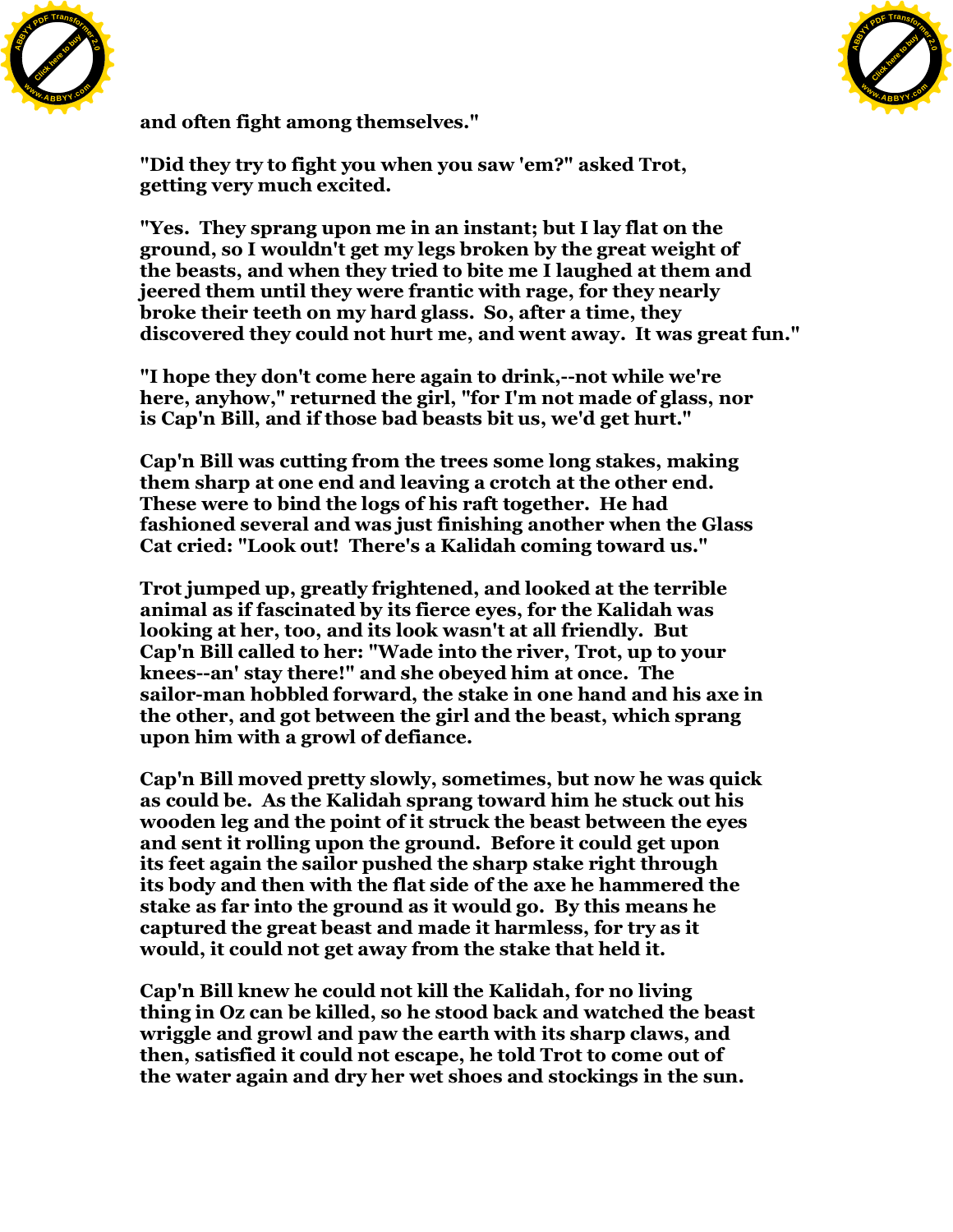



**"Are you sure he can't get away?" she asked.**

**"I'd bet a cookie on it," said Cap'n Bill, so Trot came ashore and took off her shoes and stockings and laid them on the log to dry, while the sailor-man resumed his work on the raft.**

**The Kalidah, realizing after many struggles that it could not escape, now became quiet, but it said in a harsh, snarling voice:**

**"I suppose you think you're clever, to pin me to the ground in this manner. But when my friends, the other Kalidahs, come here, they'll tear you to pieces for treating me this way."**

**"P'raps," remarked Cap'n Bill, coolly, as he chopped at the logs, "an' p'raps not. When are your folks comin' here?"**

**"I don't know," admitted the Kalidah. "But when they DO come, you can't escape them."**

**"If they hold off long enough, I'll have my raft ready," said Cap'n Bill.**

**"What are you going to do with a raft?" inquired the beast.**

**"We're goin' over to that island, to get the Magic Flower."**

**The huge beast looked at him in surprise a moment, and then it began to laugh. The laugh was a good deal like a roar, and it had a cruel and derisive sound, but it was a laugh nevertheless.**

**"Good!" said the Kalidah. "Good! Very good! I'm glad you're going to get the Magic Flower. But what will you do with it?"**

**"We're going to take it to Ozma, as a present on her birthday."**

**The Kalidah laughed again; then it became sober. "If you get to the land on your raft before my people can catch you," it said, "you will be safe from us. We can swim like ducks, so the girl couldn't have escaped me by getting into the water; but Kalidahs don't go to that island over there."**

**"Why not?" asked Trot.**

**The beast was silent.**

**"Tell us the reason," urged Cap'n Bill.**

**"Well, it's the Isle of the Magic Flower," answered the Kalidah,**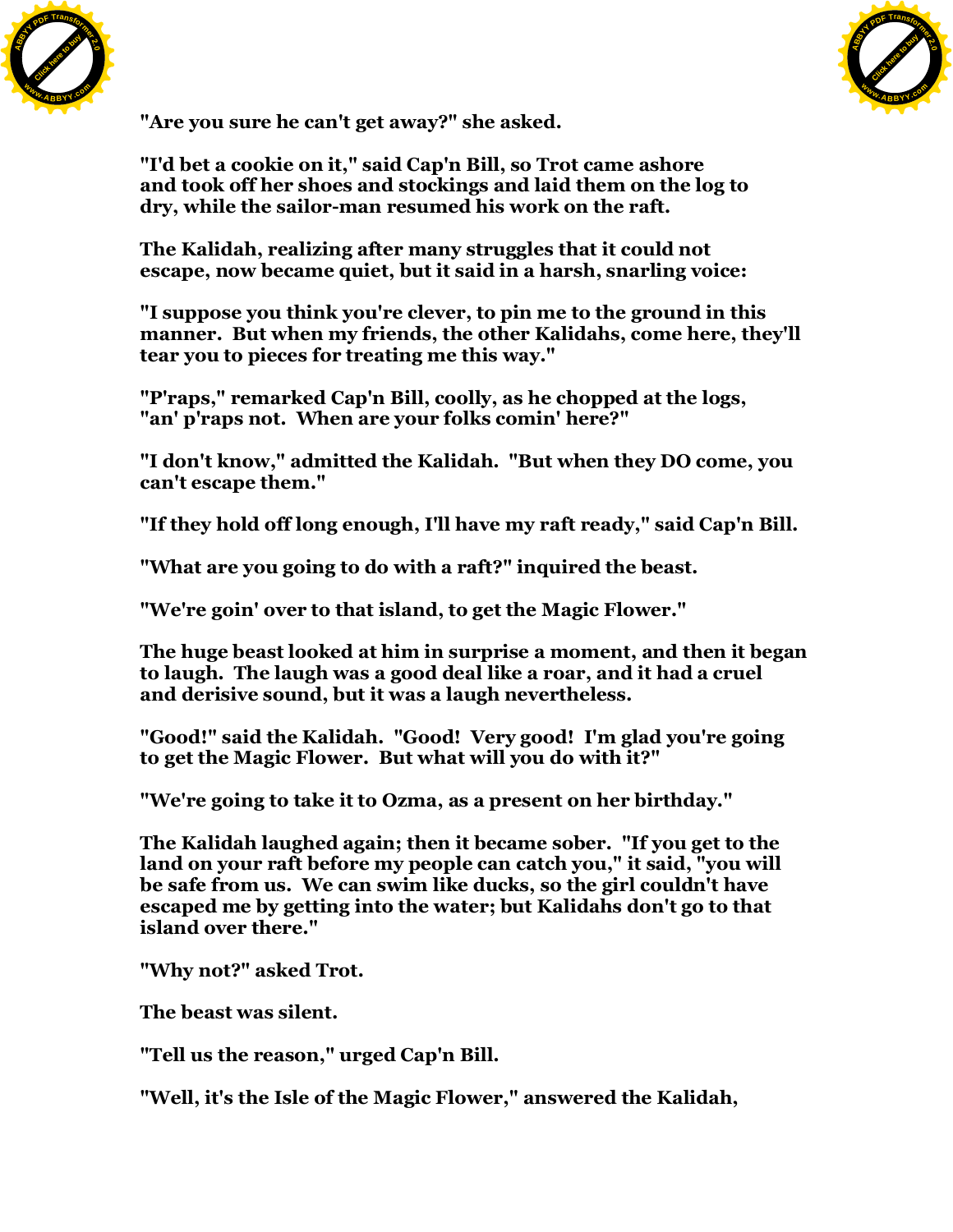



**"and we don't care much for magic. If you hadn't had a magic leg, instead of a meat one, you couldn't have knocked me over so easily and**

**stuck this wooden pin through me."**

**"I've been to the Magic Isle," said the Glass Cat, "and I've watched the Magic Flower bloom, and I'm sure it's too pretty to be left in that lonely place where only beasts prowl around it and no else sees it. So we're going to take it away to the Emerald City."**

**"I don't care," the beast replied in a surly tone. "We Kalidahs would be just as contented if there wasn't a flower in our forest. What good are the things anyhow?"**

**"Don't you like pretty things?" asked Trot.**

**"No."**

**"You ought to admire my pink brains, anyhow," declared the Glass Cat. "They're beautiful and you can see 'em work."**

**The beast only growled in reply, and Cap'n Bill, having now cut all his logs to a proper size, began to roll them to the water's edge and fasten them together.**

**10. Stuck Fast**

**The day was nearly gone when, at last, the raft was ready.**

**"It ain't so very big," said the old sailor, "but I don't weigh much, an' you, Trot, don't weigh half as much as I do, an' the glass pussy don't count."**

**"But it's safe, isn't it?" inquired the girl.**

**"Yes; it's good enough to carry us to the island an' back again, an' that's about all we can expect of it."**

**Saying this, Cap'n Bill pushed the raft into the water, and when it was afloat, stepped upon it and held out his hand to Trot, who quickly followed him. The Glass Cat boarded the raft last of all.**

**The sailor had cut a long pole, and had also whittled a flat paddle, and with these he easily propelled the raft across the river. As they**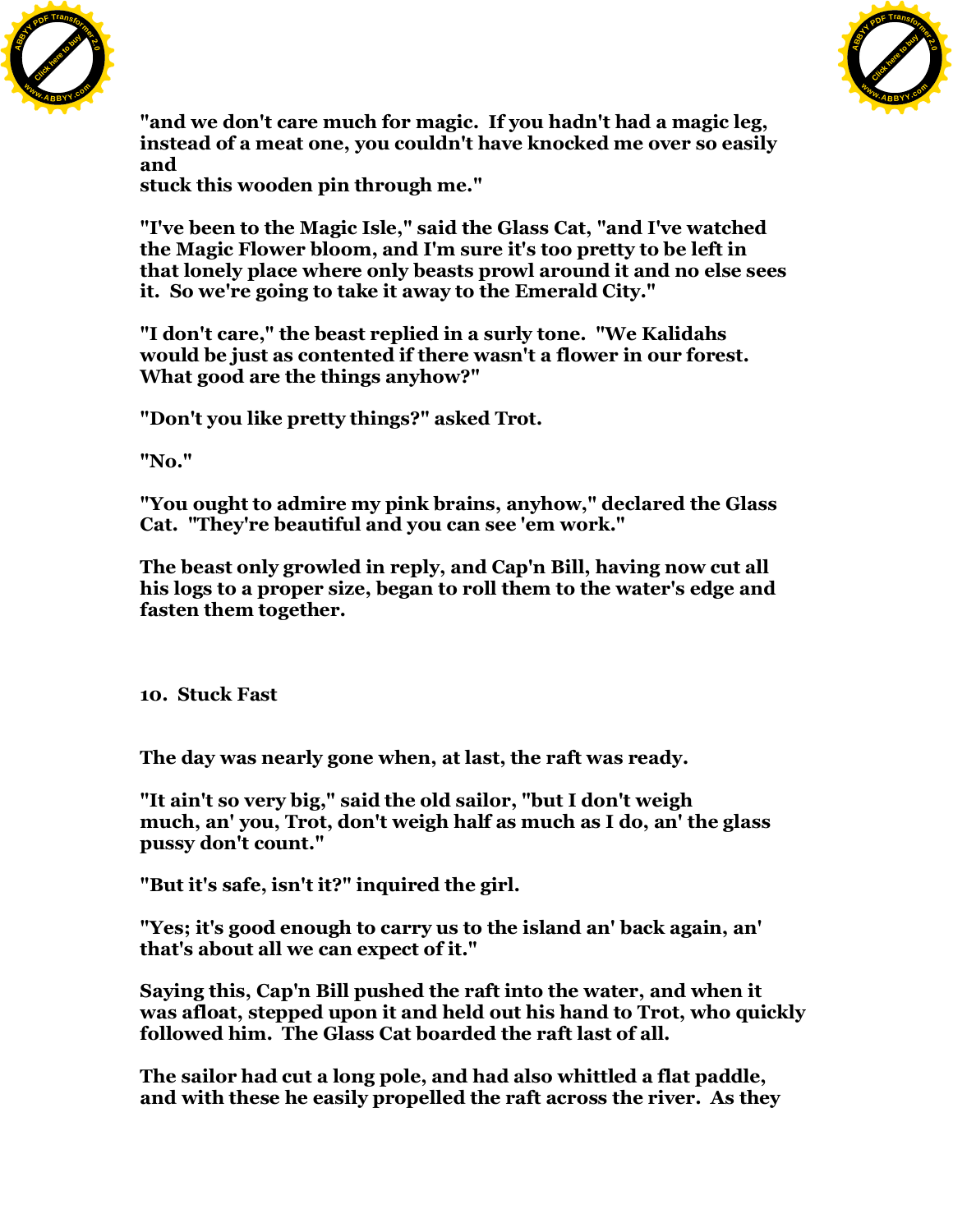



**approached the island, the Wonderful Flower became more plainly visible, and they quickly decided that the Glass Cat had not praised it too highly. The colors of the flowers that bloomed in quick succession were strikingly bright and beautiful, and the shapes of the blossoms were varied and curious. Indeed, they did not resemble ordinary flowers at all.**

**So intently did Trot and Cap'n Bill gaze upon the Golden Flower-pot that held the Magic Flower that they scarcely noticed the island itself until the raft beached upon its sands. But then the girl exclaimed: "How funny it is, Cap'n Bill, that nothing else grows here excep' the Magic Flower."**

**Then the sailor glanced at the island and saw that it was all bare ground, without a weed, a stone or a blade of grass. Trot, eager to examine the Flower closer, sprang from the raft and ran up the bank until she reached the Golden Flower-pot. Then she stood beside it motionless and filled with wonder. Cap'n Bill joined her, coming more**

**leisurely, and he, too, stood in silent admiration for a time.**

**"Ozma will like this," remarked the Glass Cat, sitting down to watch the shifting hues of the flowers. "I'm sure she won't have as fine a birthday present from anyone else."**

**"Do you 'spose it's very heavy, Cap'n? And can we get it home without breaking it?" asked Trot anxiously.**

**"Well, I've lifted many bigger things than that," he replied; "but let's see what it weighs."**

**He tried to take a step forward, but could not lift his meat foot from the ground. His wooden leg seemed free enough, but the other would not budge.**

**"I seem stuck, Trot," he said, with a perplexed look at his foot. "It ain't mud, an' it ain't glue, but somethin's holdin' me down."**

**The girl attempted to lift her own feet, to go nearer to her friend, but the ground held them as fast as it held Cap'n Bill's foot. She tried to slide them, or to twist them around, but it was no use; she could not move either foot a hair's breadth.**

**"This is funny!" she exclaimed. "What do you 'spose has happened to us, Cap'n Bill?"**

**"I'm tryin' to make out," he answered. "Take off your shoes, Trot.**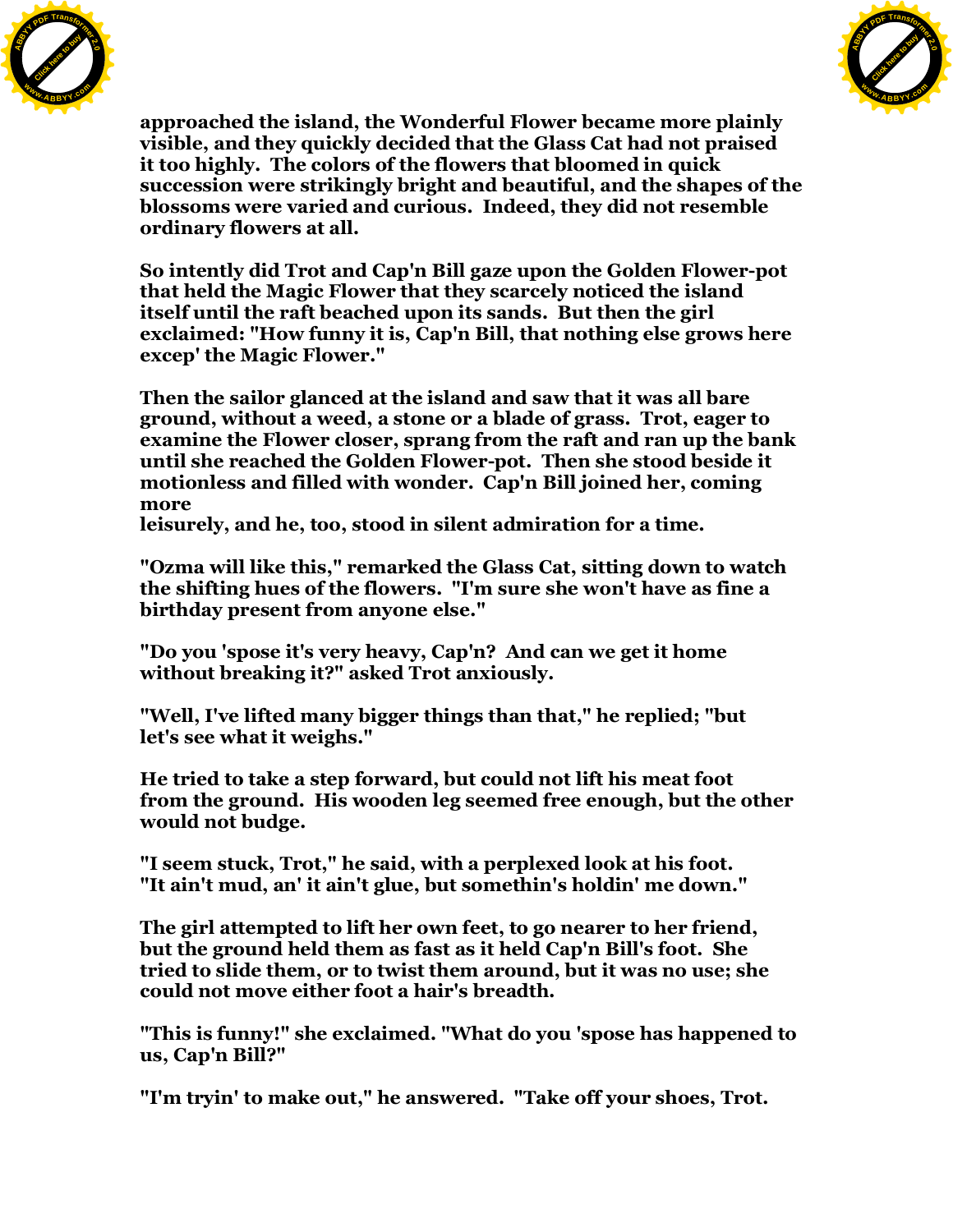



**P'raps it's the leather soles that's stuck to the ground."**

**She leaned down and unlaced her shoes, but found she could not pull her feet out of them. The Glass Cat, which was walking around as naturally as ever, now said:**

**"Your foot has got roots to it, Cap'n, and I can see the roots going into the ground, where they spread out in all directions. It's the same way with Trot. That's why you can't move. The roots hold you fast."**

**Cap'n Bill was rather fat and couldn't see his own feet very well, but he squatted down and examined Trot's feet and decided that the Glass Cat was right.**

**"This is hard luck," he declared, in a voice that showed he was uneasy at the discovery. "We're pris'ners, Trot, on this funny island, an' I'd like to know how we're ever goin' to get loose, so's we can get home again."**

**"Now I know why the Kalidah laughed at us," said the girl, "and why he said none of the beasts ever came to this island. The horrid creature knew we'd be caught, and wouldn't warn us."**

**In the meantime, the Kalidah, although pinned fast to the earth by Cap'n Bill's stake, was facing the island, and now the ugly expression which passed over its face when it defied and sneered at Cap'n Bill and Trot, had changed to one of amusement and curiosity. When it saw**

**the adventurers had actually reached the island and were standing beside the Magic Flower, it heaved a breath of satisfaction--a long, deep**

**breath that swelled its deep chest until the beast could feel the stake that held him move a little, as if withdrawing itself from the ground.**

**"Ah ha!" murmured the Kalidah, "a little more of this will set me free and allow me to escape!"**

**So he began breathing as hard as he could, puffing out his chest as much as possible with each indrawing breath, and by doing this he managed to raise the stake with each powerful breath, until at last the Kalidah--using the muscles of his four legs as well as his deep breaths--found itself free of the sandy soil. The stake was sticking right through him, however, so he found a rock deeply set in the bank and pressed the sharp point of the stake upon the surface of this rock until he had driven it clear through his body. Then, by getting the stake tangled among some thorny bushes, and wiggling his body, he managed to draw it out altogether.**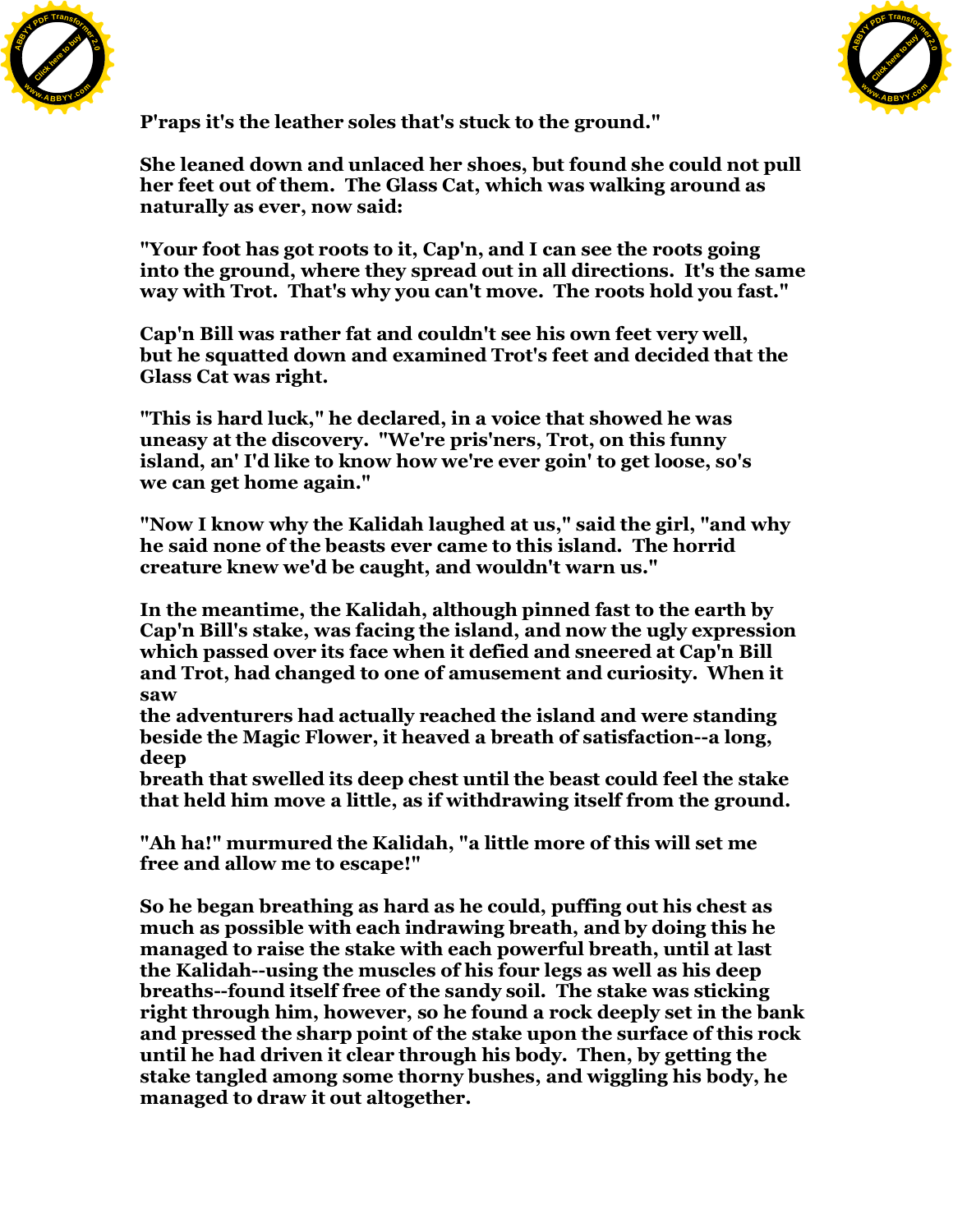



**"There!" he exclaimed, "except for those two holes in me, I'm as good as ever; but I must admit that that old wooden-legged fellow saved both himself and the girl by making me a prisoner."**

**Now the Kalidahs, although the most disagreeable creatures in the Land of Oz, were nevertheless magical inhabitants of a magical Fairyland, and in their natures a certain amount of good was mingled with the evil. This one was not very revengeful, and now that his late foes were in danger of perishing, his anger against them faded away.**

**"Our own Kalidah King," he reflected, "has certain magical powers of his own. Perhaps he knows how to fill up these two holes in my body."**

**So without paying any more attention to Trot and Cap'n Bill than they were paying to him, he entered the forest and trotted along a secret path that led to the hidden lair of all the Kalidahs.**

**While the Kalidah was making good its escape Cap'n Bill took his pipe from his pocket and filled it with tobacco and lighted it. Then, as he puffed out the smoke, he tried to think what could be done.**

**"The Glass Cat seems all right," he said, "an' my wooden leg didn't take roots and grow, either. So it's only flesh that gets caught."**

**"It's magic that does it, Cap'n!"**

**"I know, Trot, and that's what sticks me. We're livin' in a magic country,**

**but neither of us knows any magic an' so we can't help ourselves."**

**"Couldn't the Wizard of Oz help us--or Glinda the Good?" asked the little girl.**

**"Ah, now we're beginnin' to reason," he answered. "I'd probably thought o' that, myself, in a minute more. By good luck the Glass Cat is free, an' so it can run back to the Emerald City an' tell the Wizard about our fix, an' ask him to come an' help us get loose."**

**"Will you go?" Trot asked the cat, speaking very earnestly.**

**"I'm no messenger, to be sent here and there," asserted the curious animal in a sulky tone of voice.**

**"Well," said Cap'n Bill, "you've got to go home, anyhow, 'cause you don't want to stay here, I take it. And, when you get home, it**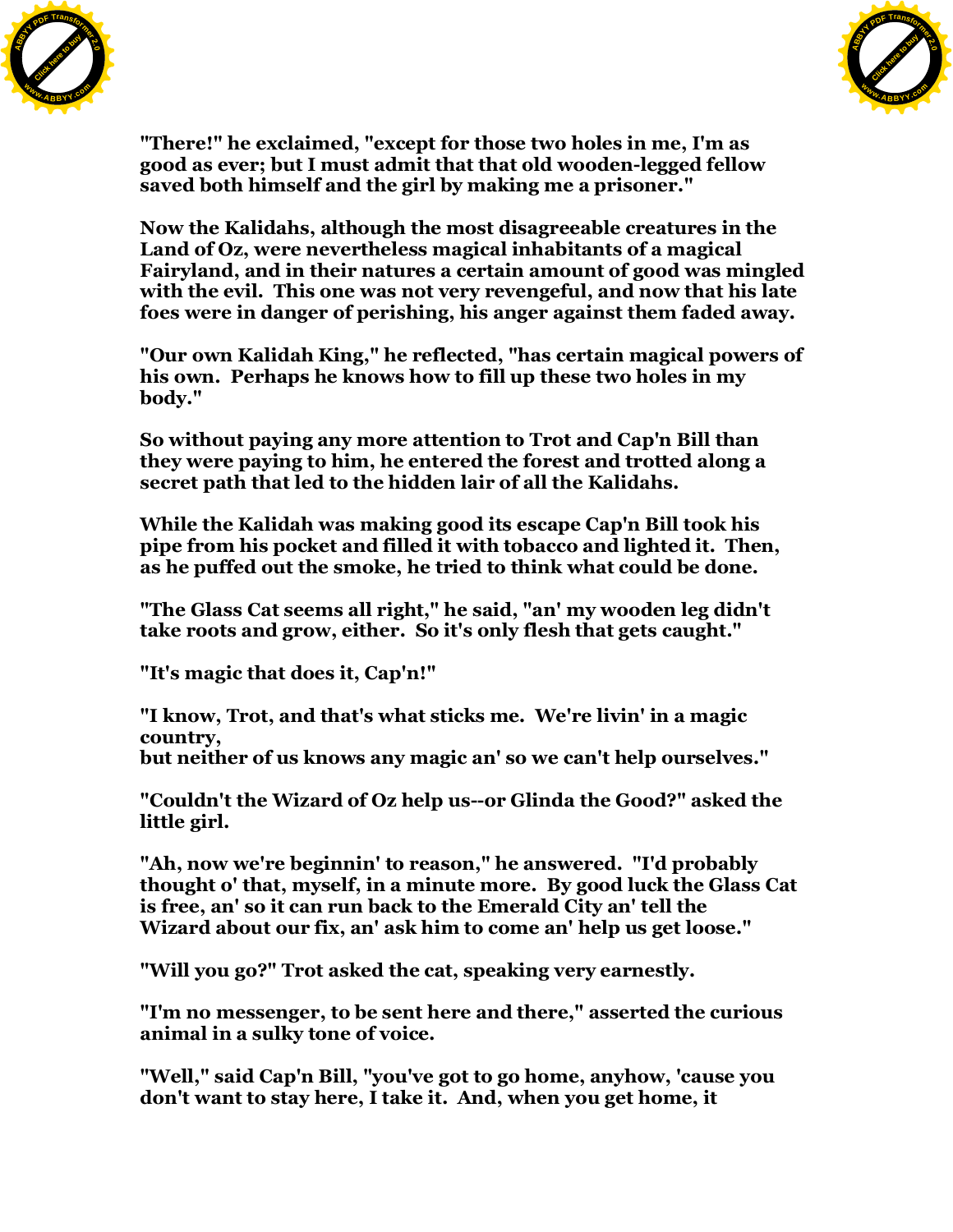



**wouldn't worry you much to tell the Wizard what's happened to us."**

**"That's true," said the cat, sitting on its haunches and lazily washing its face with one glass paw. "I don't mind telling the Wizard--when I get home."**

**"Won't you go now?" pleaded Trot. "We don't want to stay here any longer than we can help, and everybody in Oz will be interested in you, and call you a hero, and say nice things about you because you helped your friends out of trouble."**

**That was the best way to manage the Glass Cat, which was so vain that it loved to be praised.**

**"I'm going home right away," said the creature, "and I'll tell the Wizard to come and help you."**

**Saying this, it walked down to the water and disappeared under the surface. Not being able to manage the raft alone, the Glass Cat walked on the bottom of the river as it had done when it visited the island before, and soon they saw it appear on the farther bank and trot**

**into the forest, where it was quickly lost to sight among the trees.**

**Then Trot heaved a deep sigh.**

**"Cap'n," said she, "we're in a bad fix. There's nothing here to eat, and we can't even lie down to sleep. Unless the Glass Cat hurries, and the Wizard hurries, I don't know what's going to become of us!"**

## **11. The Beasts of the Forest of Gugu**

**That was a wonderful gathering of wild animals in the Forest of Gugu next sunrise. Rango, the Gray Ape, had even called his monkey sentinels away from the forest edge, and every beast, little and big, was in the great clearing where meetings were held on occasions of great importance.**

**In the center of the clearing stood a great shelving rock, having a flat, inclined surface, and on this sat the stately Leopard Gugu, who was King of the Forest. On the ground beneath him squatted Bru the Bear, Loo the Unicorn, and Rango the Gray Ape, the King's three Counselors, and in front of them stood the two strange beasts who**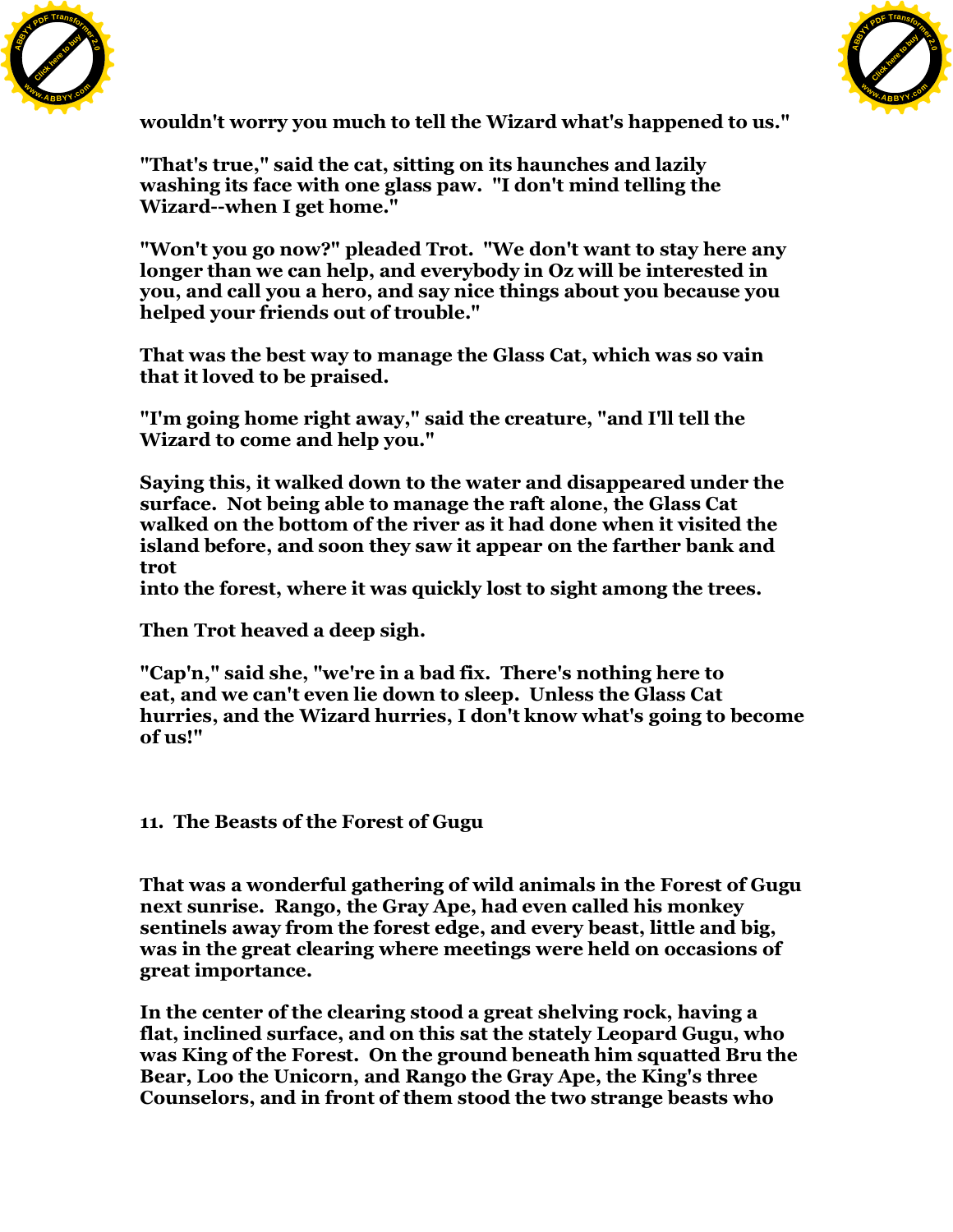



**had**

**called themselves Li-Mon-Eags, but were really the transformations of**

**Ruggedo the Nome, and Kiki Aru the Hyup.**

**Then came the beasts--rows and rows and rows of them! The smallest beasts were nearest the King's rock throne; then there were wolves and**

**foxes, lynxes and hyenas, and the like; behind them were gathered the monkey tribes, who were hard to keep in order because they teased the**

**other animals and were full of mischievous tricks. Back of the monkeys were the pumas, jaguars, tigers and lions, and their kind; next the bears, all sizes and colors; after them bisons, wild asses, zebras and unicorns; farther on the rhinoceri and hippopotami, and at**

**the far edge of the forest, close to the trees that shut in the clearing, was a row of thick-skinned elephants, still as statues but with eyes bright and intelligent.**

**Many other kinds of beasts, too numerous to mention, were there, and**

**some were unlike any beasts we see in the menageries and zoos in our country. Some were from the mountains west of the forest, and some from the plains at the east, and some from the river; but all present acknowledged the leadership of Gugu, who for many years had ruled them**

**wisely and forced all to obey the laws.**

**When the beasts had taken their places in the clearing and the rising sun was shooting its first bright rays over the treetops, King Gugu rose on his throne. The Leopard's giant form, towering above all**

**the others, caused a sudden hush to fall on the assemblage.**

**"Brothers," he said in his deep voice, "a stranger has come among us, a beast of curious form who is a great magician and is able to change the shapes of men or beasts at his will. This stranger has come to us, with another of his kind, from out of the sky, to warn us of a danger which threatens us all, and to offer us a way to escape from that danger. He says he is our friend, and he has proved to me and to my Counselors his magic powers. Will you listen to what he has**

**to say to you--to the message he has brought from the sky?"**

**"Let him speak!" came in a great roar from the great company of assembled beasts.**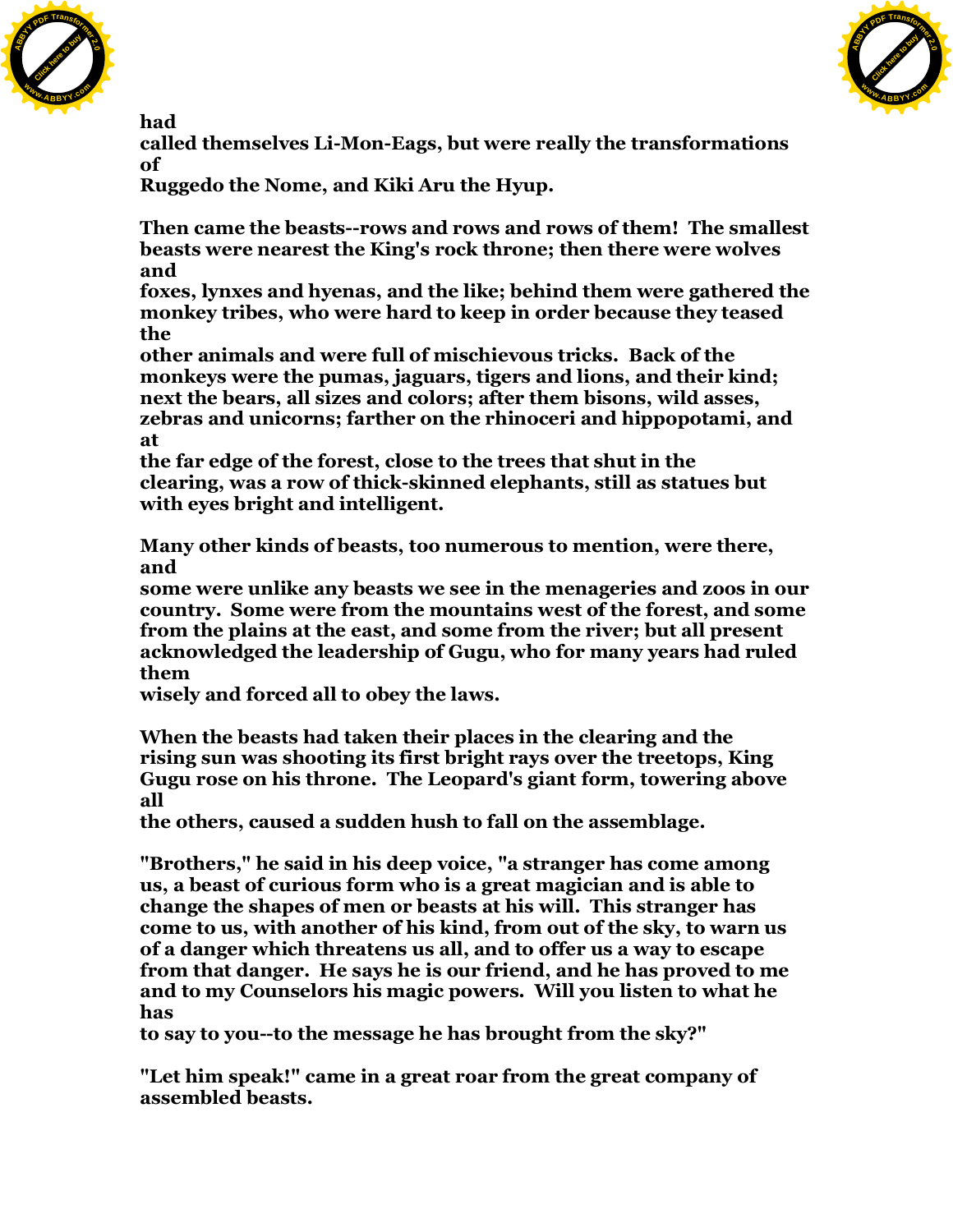



**So Ruggedo the Nome sprang upon the flat rock beside Gugu the King, and another roar, gentle this time, showed how astonished the beasts were at the sight of his curious form. His lion's face was surrounded by a mane of pure white hair; his eagle's wings were attached to the shoulders of his monkey body and were so long that they nearly touched**

**the ground; he had powerful arms and legs in addition to the wings, and at the end of his long, strong tail was a golden ball. Never had any beast beheld such a curious creature before, and so the very sight of the stranger, who was said to be a great magician, filled all present with awe and wonder.**

**Kiki stayed down below and, half hidden by the shelf of rock, was scarcely noticed. The boy realized that the old Nome was helpless without his magic power, but he also realized that Ruggedo was the best talker. So he was willing the Nome should take the lead.**

**"Beasts of the Forest of Gugu," began Ruggedo the Nome, "my comrade**

**and I are your friends. We are magicians, and from our home in the sky we can look down into the Land of Oz and see everything that is going on. Also we can hear what the people below us are saying. That is how we heard Ozma, who rules the Land of Oz, say to her people: 'The beasts in the Forest of Gugu are lazy and are of no use to us. Let us go to their forest and make them all our prisoners. Let us tie them with ropes, and beat them with sticks, until they work for us and become our willing slaves.' And when the people heard Ozma of Oz say**

**this, they were glad and raised a great shout and said: 'We will do it! We will make the beasts of the Forest of Gugu our slaves!'"**

**The wicked old Nome could say no more, just then, for such a fierce roar of anger rose from the multitude of beasts that his voice was drowned by the clamor. Finally the roar died away, like distant thunder, and Ruggedo the Nome went on with his speech.**

**"Having heard the Oz people plot against your liberty, we watched to see what they would do, and saw them all begin making ropes--ropes long and short--with which to snare our friends the beasts. You are angry, but we also were angry, for when the Oz people became the enemies of the beasts they also became our enemies; for we, too, are beasts, although we live in the sky. And my comrade and I said: 'We will save our friends and have revenge on the Oz people,' and so we came here to tell you of your danger and of our plan to save you."**

**"We can save ourselves," cried an old Elephant. "We can fight."**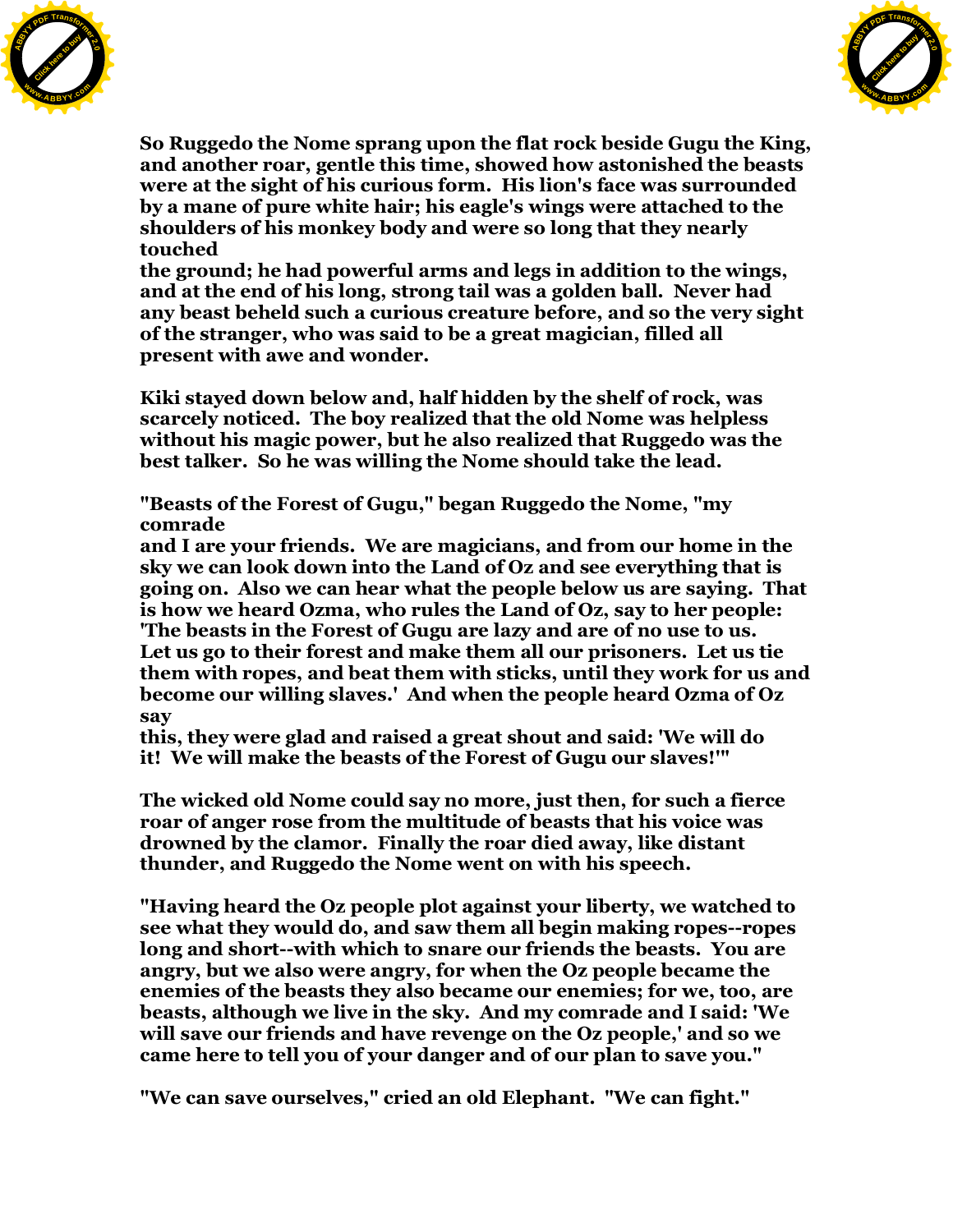



**"The Oz people are fairies, and you can't fight against magic unless you also have magic," answered the Nome.**

**"Tell us your plan!" shouted the huge Tiger, and the other beasts echoed his words, crying: "Tell us your plan."**

**"My plan is simple," replied Ruggedo. "By our magic we will transform all you animals into men and women--like the Oz people- and**

**we will transform all the Oz people into beasts. You can then live in the fine houses of the Land of Oz, and eat the fine food of the Oz people, and wear their fine clothes, and sing and dance and be happy. And the Oz people, having become beasts, will have to live here in the forest and hunt and fight for food, and often go hungry, as you now do, and have no place to sleep but a bed of leaves or a hole in the ground. Having become men and women, you beasts will have all the comforts you desire, and having become beasts, the Oz people will be very miserable. That is our plan, and if you agree to it, we will all march at once into the Land of Oz and quickly conquer our enemies."**

**When the stranger ceased speaking, a great silence fell on the assemblage, for the beasts were thinking of what he had said. Finally one of the walruses asked:**

**"Can you really transform beasts into men, and men into beasts?"**

**"He can--he can!" cried Loo the Unicorn, prancing up and down in an excited manner. "He transformed ME, only last evening, and he can transform us all."**

**Gugu the King now stepped forward.**

**"You have heard the stranger speak," said he, "and now you must answer him. It is for you to decide. Shall we agree to this plan, or not?"**

**"Yes!" shouted some of the animals.**

**"No!" shouted others.**

**And some were yet silent.**

**Gugu looked around the great circle.**

**"Take more time to think," he suggested. "Your answer is very important. Up to this time we have had no trouble with the Oz people,**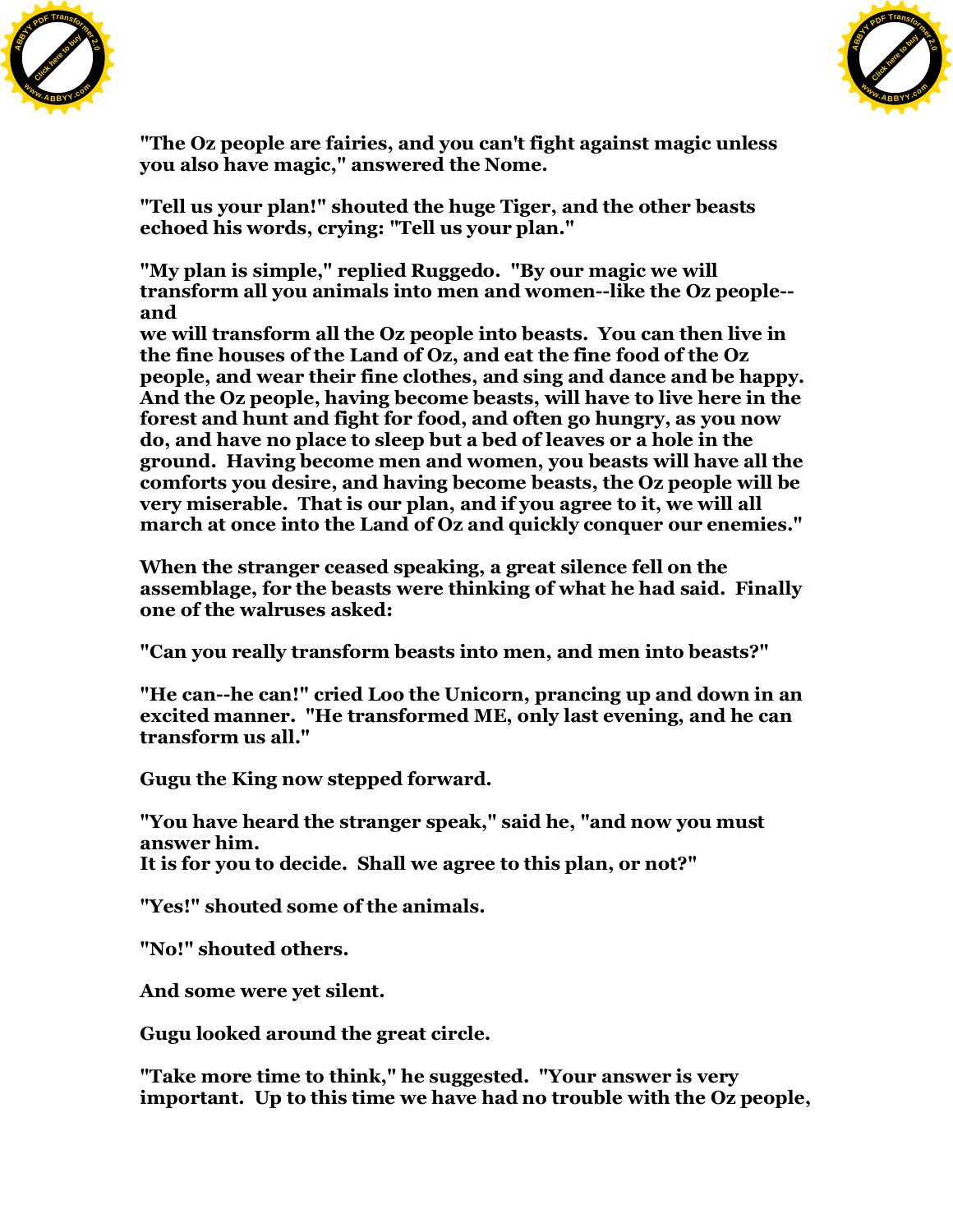



**but we are proud and free, and never will become slaves. Think carefully, and when you are ready to answer, I will hear you."**

**12. Kiki Uses His Magic**

**Then arose a great confusion of sounds as all the animals began talking to their fellows. The monkeys chattered and the bears growled**

**and the voices of the jaguars and lions rumbled, and the wolves yelped**

**and the elephants had to trumpet loudly to make their voices heard. Such a hubbub had never been known in the forest before, and each beast**

**argued with his neighbor until it seemed the noise would never cease.**

**Ruggedo the Nome waved his arms and fluttered his wings to try to make them listen to him again, but the beasts paid no attention. Some**

**wanted to fight the Oz people, some wanted to be transformed, and some**

**wanted to do nothing at all.**

**The growling and confusion had grown greater than ever when in a flash silence fell on all the beasts present, the arguments were hushed, and all gazed in astonishment at a strange sight.**

**For into the circle strode a great Lion--bigger and more powerful than any other lion there--and on his back rode a little girl who smiled fearlessly at the multitude of beasts. And behind the Lion and the little girl came another beast--a monstrous Tiger, who bore upon his back a funny little man carrying a black bag. Right past the rows of wondering beasts the strange animals walked, advancing until they stood just before the rock throne of Gugu.**

**Then the little girl and the funny little man dismounted, and the great Lion demanded in a loud voice:**

**"Who is King in this forest?"**

**"I am!" answered Gugu, looking steadily at the other. "I am Gugu the Leopard, and I am King of this forest."**

**"Then I greet Your Majesty with great respect," said the Lion. "Perhaps you have heard of me, Gugu. I am called the 'Cowardly**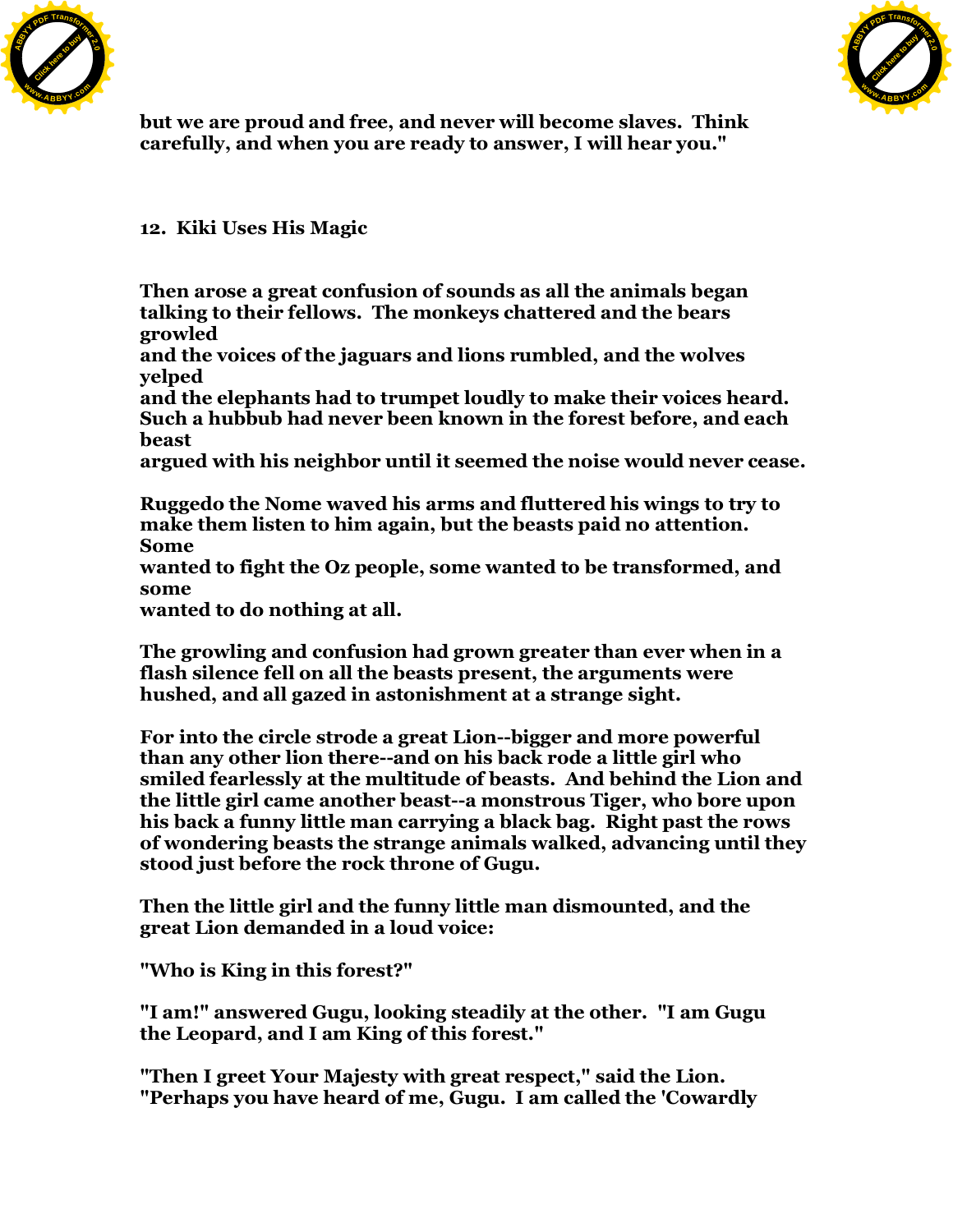



**Lion,' and I am King of all Beasts, the world over."**

**Gugu's eyes flashed angrily.**

**"Yes," said he, "I have heard of you. You have long claimed to be King of Beasts, but no beast who is a coward can be King over me."**

**"He isn't a coward, Your Majesty," asserted the little girl, "He's just cowardly, that's all."**

**Gugu looked at her. All the other beasts were looking at her, too.**

**"Who are you?" asked the King.**

**"Me? Oh, I'm just Dorothy," she answered.**

**"How dare you come here?" demanded the King.**

**"Why, I'm not afraid to go anywhere, if the Cowardly Lion is with me," she said. "I know him pretty well, and so I can trust him. He's always afraid, when we get into trouble, and that's why he's cowardly; but he's a terrible fighter, and that's why he isn't a coward. He doesn't like to fight, you know, but when he HAS to, there isn't any beast living that can conquer him."**

**Gugu the King looked at the big, powerful form of the Cowardly Lion, and knew she spoke the truth. Also the other Lions of the forest now came forward and bowed low before the strange Lion.**

**"We welcome Your Majesty," said one. "We have known you many years**

**ago, before you went to live at the Emerald City, and we have seen you fight the terrible Kalidahs and conquer them, so we know you are the King of all Beasts."**

**"It is true," replied the Cowardly Lion; "but I did not come here to rule the beasts of this forest. Gugu is King here, and I believe he is a good King and just and wise. I come, with my friends, to be the guest of Gugu, and I hope we are welcome."**

**That pleased the great Leopard, who said very quickly:**

**"Yes; you, at least, are welcome to my forest. But who are these strangers with you?"**

**"Dorothy has introduced herself," replied the Lion, "and you are**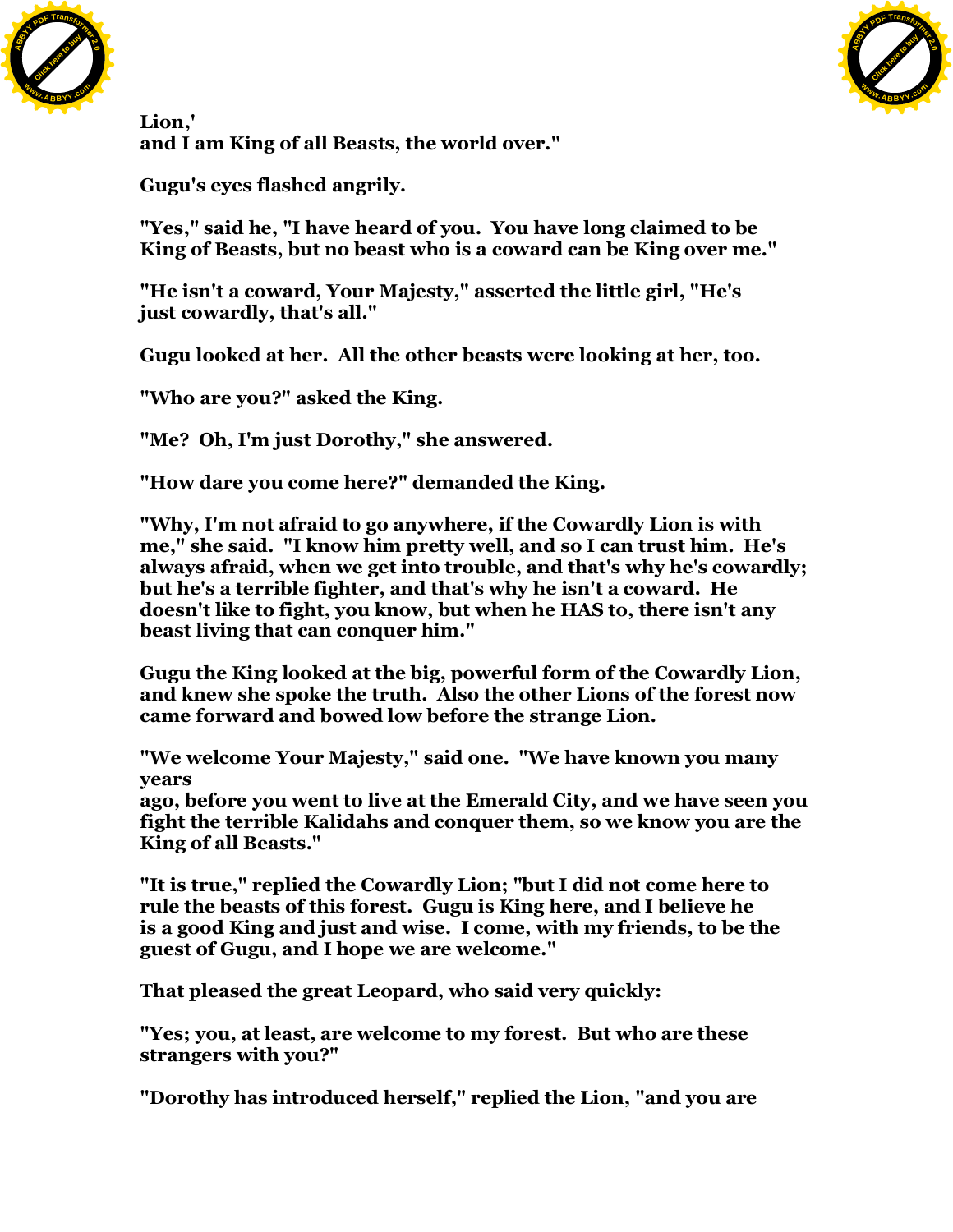



**sure to like her when you know her better. This man is the Wizard of Oz, a friend of mine who can do wonderful tricks of magic. And here is my true and tried friend, the Hungry Tiger, who lives with me in the Emerald City."**

**"Is he ALWAYS hungry?" asked Loo the Unicorn.**

**"I am," replied the Tiger, answering the question himself. "I am always hungry for fat babies."**

**"Can't you find any fat babies in Oz to eat?" inquired Loo, the Unicorn.**

**"There are plenty of them, of course," said the Tiger, "but unfortunately I have such a tender conscience that it won't allow me to eat babies. So I'm always hungry for 'em and never can eat 'em, because my conscience won't let me."**

**Now of all the surprised beasts in that clearing, not one was so much surprised at the sudden appearance of these four strangers as Ruggedo the Nome. He was frightened, too, for he recognized them as his most powerful enemies; but he also realized that they could not know he was the former King of the Nomes, because of the beast's form**

**he wore, which disguised him so effectually. So he took courage and resolved that the Wizard and Dorothy should not defeat his plans.**

**It was hard to tell, just yet, what the vast assemblage of beasts thought of the new arrivals. Some glared angrily at them, but more of them seemed to be curious and wondering. All were interested, however, and they kept very quiet and listened carefully to all that was said.**

**Kiki Aru, who had remained unnoticed in the shadow of the rock, was at first more alarmed by the coming of the strangers than even Ruggedo**

**was, and the boy told himself that unless he acted quickly and without waiting to ask the advice of the old Nome, their conspiracy was likely to be discovered and all their plans to conquer and rule Oz be defeated. Kiki didn't like the way Ruggedo acted either, for the former King of the Nomes wanted to do everything his own way, and made**

**the boy, who alone possessed the power of transformations, obey his orders as if he were a slave.**

**Another thing that disturbed Kiki Aru was the fact that a real Wizard had arrived, who was said to possess many magical powers,**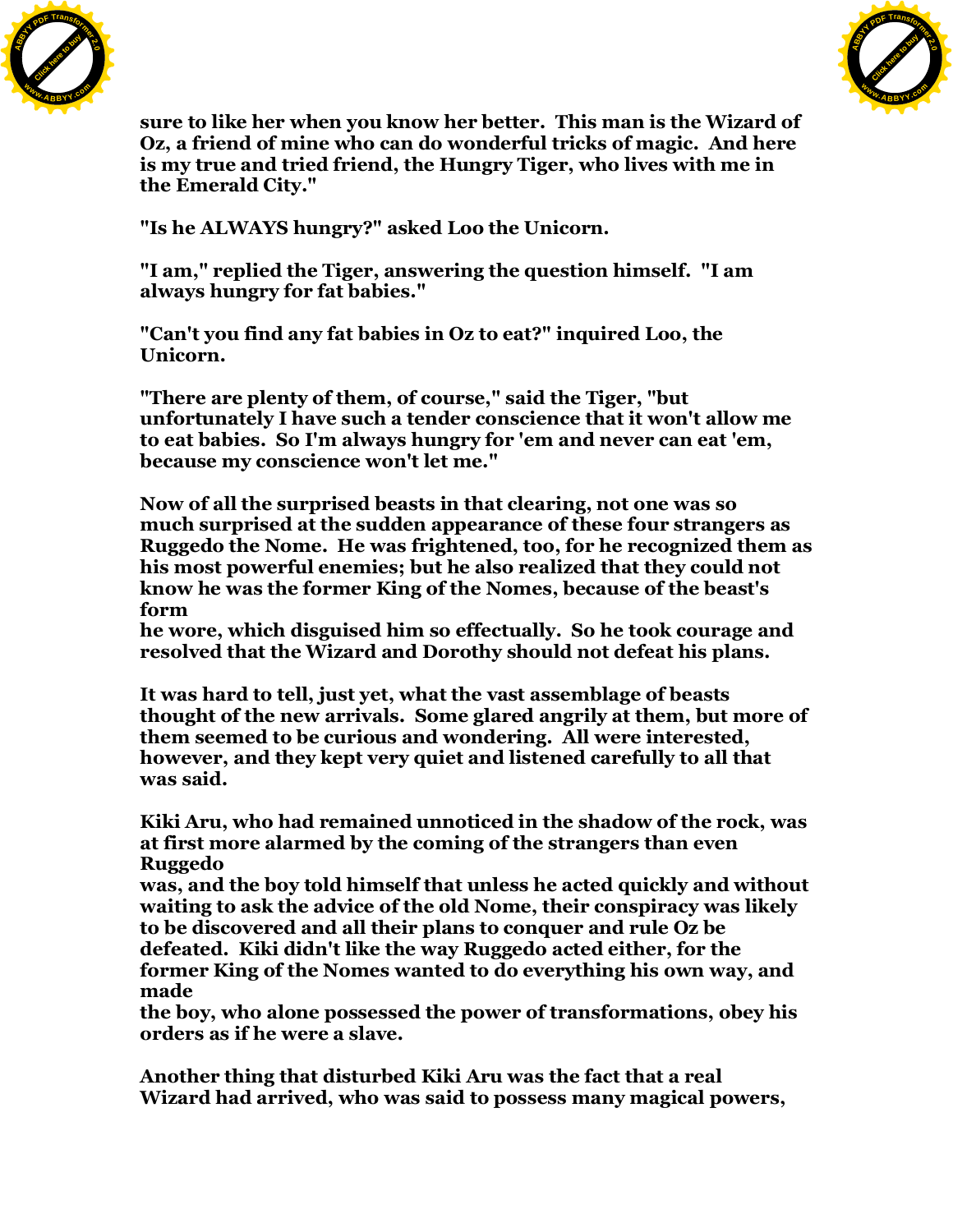



**and**

**this Wizard carried his tools in a black bag, and was the friend of the Oz people, and so would probably try to prevent war between the beasts of the forest and the people of Oz.**

**All these things passed through the mind of the Hyup boy while the Cowardly Lion and Gugu the King were talking together, and that was why he now began to do several strange things.**

**He had found a place, near to the point where he stood, where there was a deep hollow in the rock, so he put his face into this hollow and whispered softly, so he would not be heard:**

**"I want the Wizard of Oz to become a fox--Pyrzqxgl!"**

**The Wizard, who had stood smilingly beside his friends, suddenly felt his form change to that of a fox, and his black bag fell to the ground. Kiki reached out an arm and seized the bag, and the Fox cried**

**as loud as it could:**

**"Treason! There's a traitor here with magic powers!"**

**Everyone was startled at this cry, and Dorothy, seeing her old friend's plight, screamed and exclaimed: "Mercy me!"**

**But the next instant the little girl's form had changed to that of a lamb with fleecy white wool, and Dorothy was too bewildered to do anything but look around her in wonder.**

**The Cowardly Lion's eyes now flashed fire; he crouched low and lashed the ground with his tail and gazed around to discover who the treacherous magician might be. But Kiki, who had kept his face in the hollow rock, again whispered the magic word, and the great lion disappeared and in his place stood a little boy dressed in Munchkin costume. The little Munchkin boy was as angry as the lion had been, but he was small and helpless.**

**Ruggedo the Nome saw what was happening and was afraid Kiki would spoil all his plans, so he leaned over the rock and shouted: "Stop, Kiki--stop!"**

**Kiki would not stop, however. Instead, he transformed the Nome into a goose, to Ruggedo's horror and dismay. But the Hungry Tiger had witnessed all these transformations, and he was watching to see which**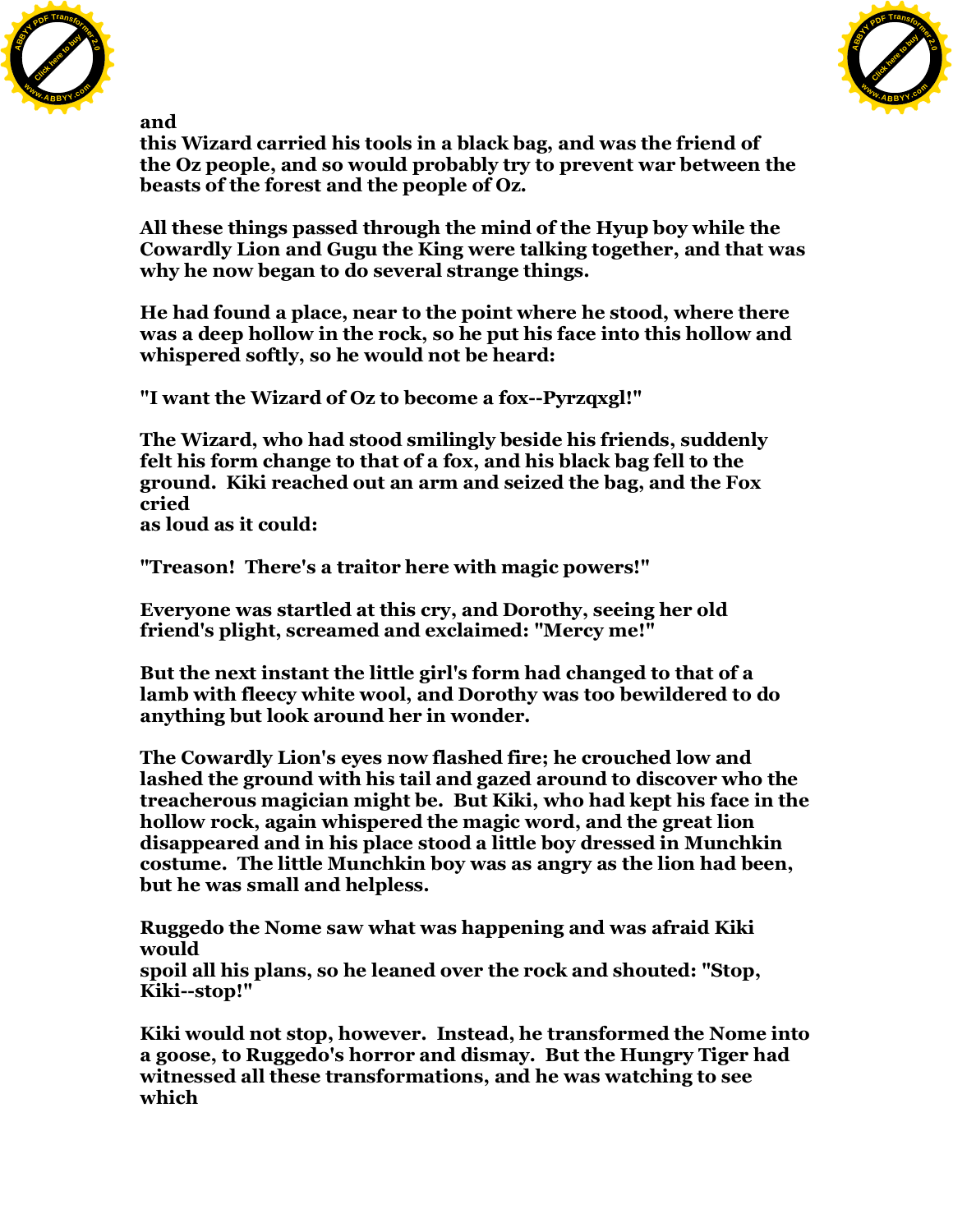



**of those present was to blame for them. When Ruggedo spoke to Kiki, the Hungry Tiger knew that he was the magician, so he made a sudden spring and hurled his great body full upon the form of the Li-Mon-Eag crouching against the rock. Kiki didn't see the Tiger coming because his face was still in the hollow, and the heavy body of the tiger bore him to the earth just as he said "Pyrzqxgl!" for the fifth time.**

**So now the tiger which was crushing him changed to a rabbit, and relieved of its weight, Kiki sprang up and, spreading his eagle's wings, flew into the branches of a tree, where no beast could easily reach him. He was not an instant too quick in doing this, for Gugu the King had crouched on the rock's edge and was about to spring on the boy.**

**From his tree Kiki transformed Gugu into a fat Gillikin woman, and laughed aloud to see how the woman pranced with rage, and how astonished all the beasts were at their King's new shape.**

**The beasts were frightened, too, fearing they would share the fate of Gugu, so a stampede began when Rango the Gray Ape sprang into the**

**forest, and Bru the Bear and Loo the Unicorn followed as quickly as they could. The elephants backed into the forest, and all the other animals, big and little, rushed after them, scattering through the jungles until the clearing was far behind. The monkeys scrambled into**

**the trees and swung themselves from limb to limb, to avoid being trampled upon by the bigger beasts, and they were so quick that they distanced all the rest. A panic of fear seemed to have overtaken the forest people and they got as far away from the terrible Magician as they possibly could.**

**But the transformed ones stayed in the clearing, being so astonished and bewildered by their new shapes that they could only look at one another in a dazed and helpless fashion, although each one was greatly**

**annoyed at the trick that had been played on him.**

**"Who are you?" the Munchkin boy asked the Rabbit; and "Who are you?"**

**the Fox asked the Lamb; and "Who are you?" the Rabbit asked the fat Gillikin woman.**

**"I'm Dorothy," said the woolly Lamb.**

**"I'm the Wizard," said the Fox.**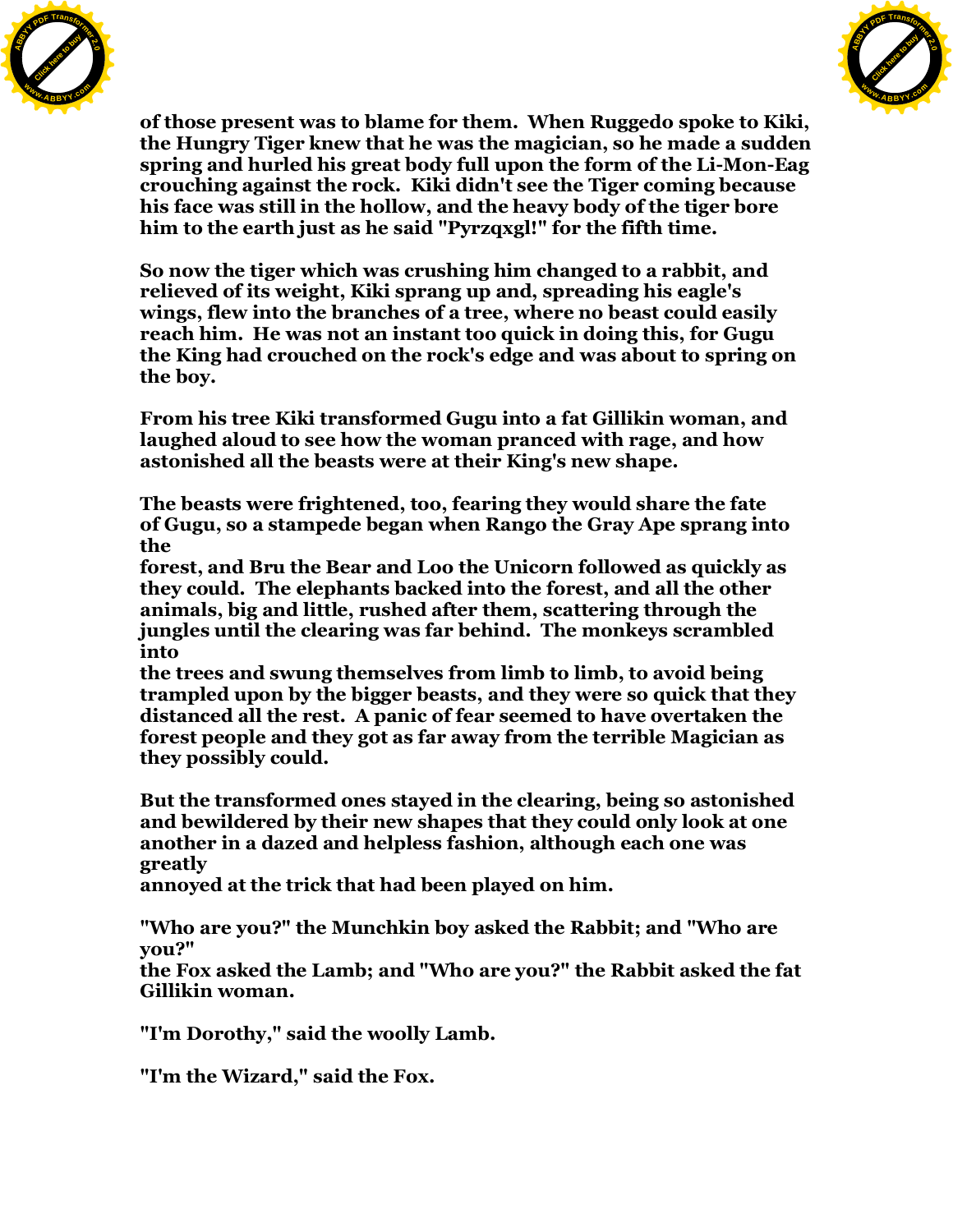



**"I'm the Cowardly Lion," said the Munchkin boy.**

**"I'm the Hungry Tiger," said the Rabbit.**

**"I'm Gugu the King," said the fat Woman.**

**But when they asked the Goose who he was, Ruggedo the Nome would not tell them.**

**"I'm just a Goose," he replied, "and what I was before, I cannot remember."**

**13. The Loss of the Black Bag**

**Kiki Aru, in the form of the Li-Mon-Eag, had scrambled into the high, thick branches of the tree, so no one could see him, and there he opened the Wizard's black bag, which he had carried away in his flight. He was curious to see what the Wizard's magic tools looked like, and hoped he could use some of them and so secure more power; but after he had taken the articles, one by one, from the bag, he had to admit they were puzzles to him. For, unless he understood their uses, they were of no value whatever. Kiki Aru, the Hyup boy, was no wizard or magician at all, and could do nothing unusual except to use the Magic Word he had stolen from his father on Mount Munch. So he**

**hung the Wizard's black bag on a branch of the tree and then climbed down to the lower limbs that he might see what the victims of his transformations were doing.**

**They were all on top of the flat rock, talking together in tones so low that Kiki could not hear what they said.**

**"This is certainly a misfortune," remarked the Wizard in the Fox's form, "but our transformations are a sort of enchantment which is very**

**easy to break--when you know how and have the tools to do it with. The tools are in my Black Bag; but where is the Bag?"**

**No one knew that, for none had seen Kiki Aru fly away with it.**

**"Let's look and see if we can find it," suggested Dorothy the Lamb.**

**So they left the rock, and all of them searched the clearning high**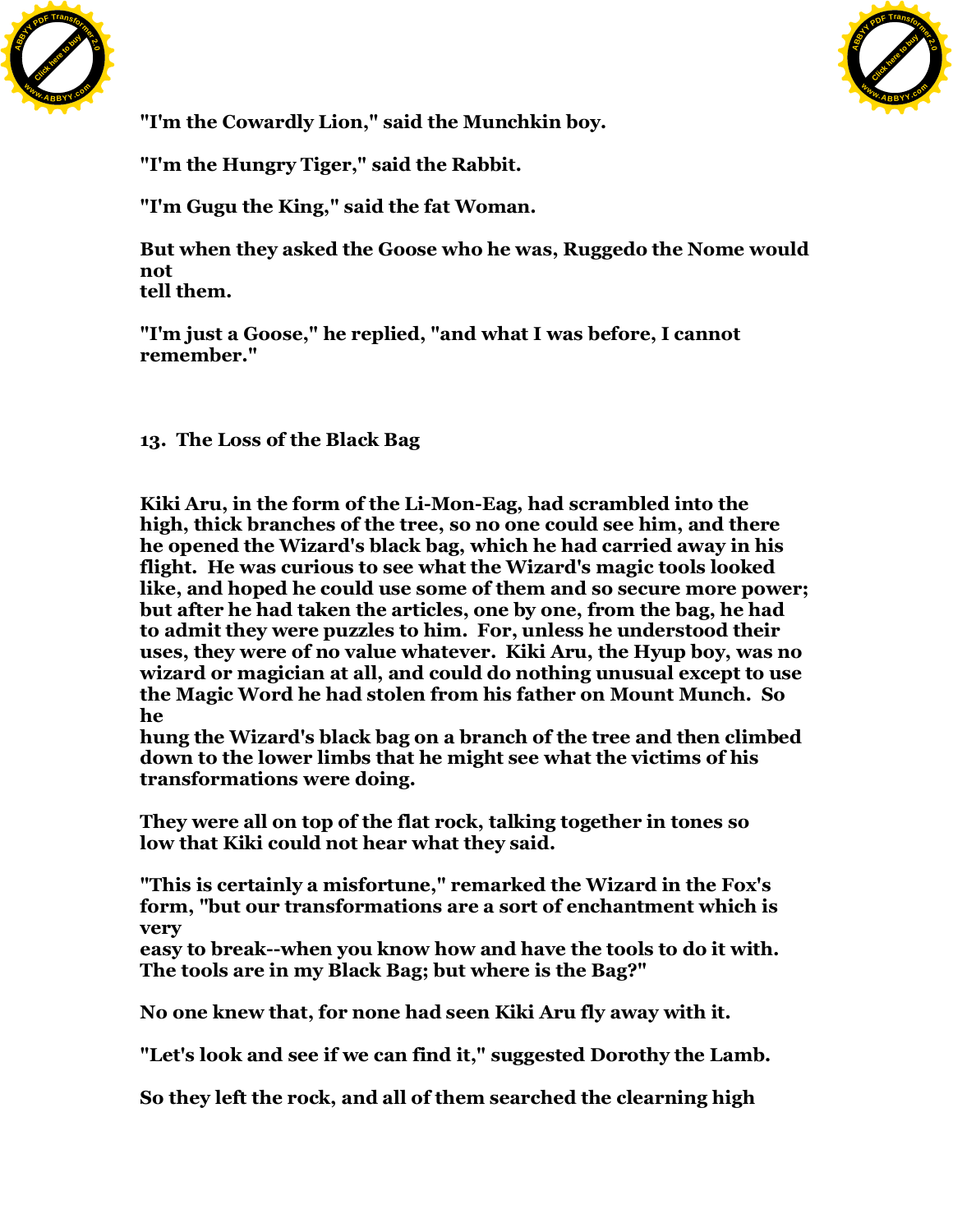



**and low without finding the Bag of Magic Tools. The Goose searched as**

**earnestly as the others, for if he could discover it, he meant to hide it where the Wizard could never find it, because if the Wizard changed him back to his proper form, along with the others, he would then be recognized as Ruggedo the Nome, and they would send him out of the Land of Oz and so ruin all his hopes of conquest.**

**Ruggedo was not really sorry, now that he thought about it, that Kiki had transformed all these Oz folks. The forest beasts, it was true, had been so frightened that they would now never consent to be transformed into men, but Kiki could transform them against their will, and once they were all in human forms, it would not be impossible to induce them to conquer the Oz people.**

**So all was not lost, thought the old Nome, and the best thing for him to do was to rejoin the Hyup boy who had the secret of the transformations. So, having made sure the Wizard's black bag was not**

**in the clearing, the Goose wandered away through the trees when the others were not looking, and when out of their hearing, he began calling, "Kiki Aru! Kiki Aru! Quack--quack! Kiki Aru!"**

**The Boy and the Woman, the Fox, the Lamb, and the Rabbit, not being able**

**to find the bag, went back to the rock, all feeling exceedingly strange.**

**"Where's the Goose?" asked the Wizard.**

**"He must have run away," replied Dorothy. "I wonder who he was?"**

**"I think," said Gugu the King, who was the fat Woman, "that the Goose was the stranger who proposed that we make war upon the Oz people. If so, his transformation was merely a trick to deceive us, and he has now gone to join his comrade, that wicked Li-Mon-Eag who**

**obeyed all his commands."**

**"What shall we do now?" asked Dorothy. "Shall we go back to the Emerald City, as we are, and then visit Glinda the Good and ask her to break the enchantments?"**

**"I think so," replied the Wizard Fox. "And we can take Gugu the King with us, and have Glinda restore him to his natural shape. But I hate to leave my Bag of Magic Tools behind me, for without it I shall lose much of my power as a Wizard. Also, if I go back to the Emerald City in the shape of a Fox, the Oz people will think I'm a poor Wizard**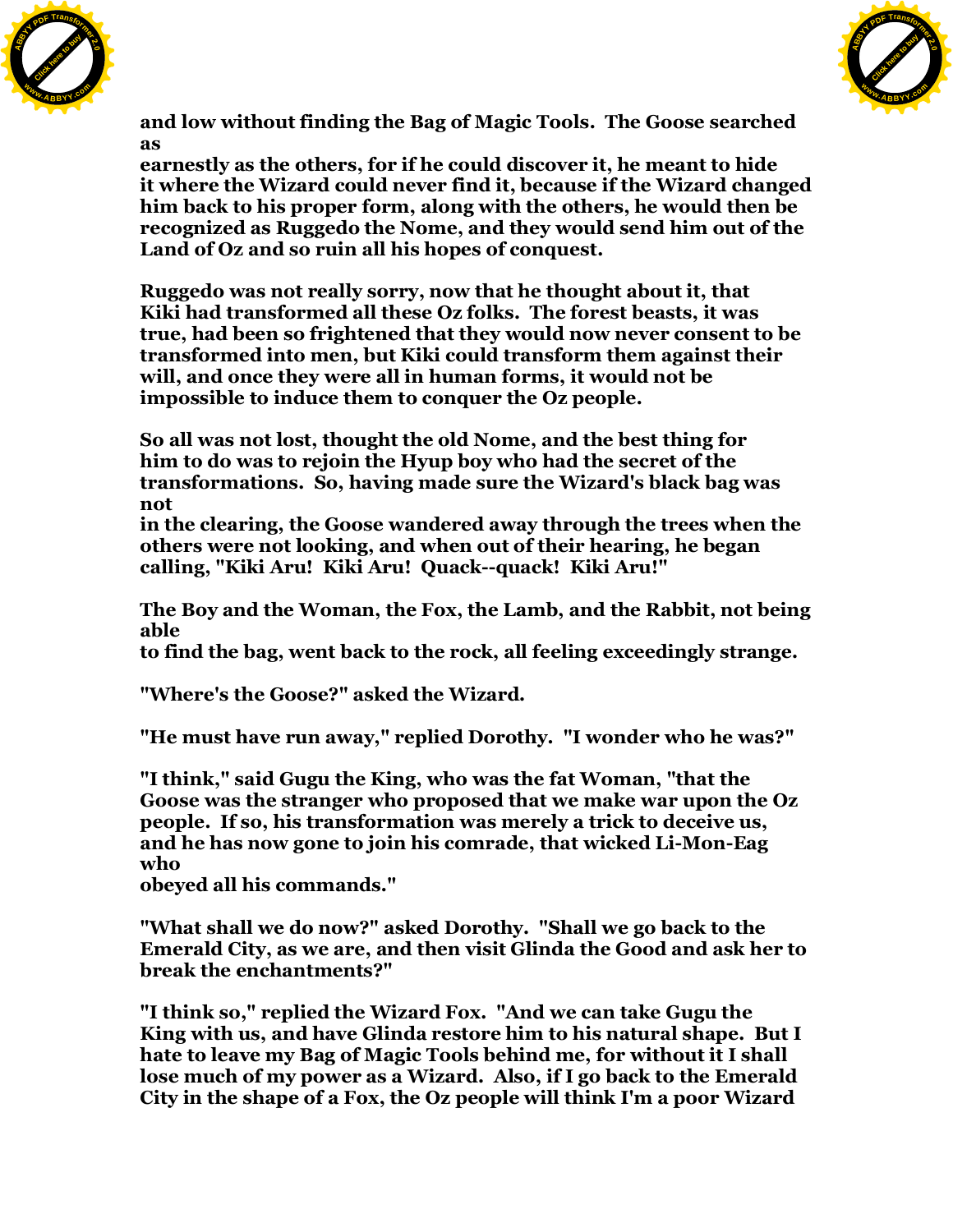



**and will lose their respect for me."**

**"Let us make still another search for your tools," suggested the Cowardly Lion, "and then, if we fail to find the Black Bag anywhere in this forest, we must go back home as we are."**

**"Why did you come here, anyway?" inquired Gugu.**

**"We wanted to borrow a dozen monkeys, to use on Ozma's birthday," explained the Wizard. "We were going to make them small, and train them to do tricks, and put them inside Ozma's birthday cake."**

**"Well," said the Forest King, "you would have to get the consent of Rango the Gray Ape, to do that. He commands all the tribes of monkeys."**

**"I'm afraid it's too late, now," said Dorothy, regretfully. "It was a splendid plan, but we've got troubles of our own, and I don't like being a lamb at all."**

**"You're nice and fuzzy," said the Cowardly Lion.**

**"That's nothing," declared Dorothy. "I've never been 'specially proud of myself, but I'd rather be the way I was born than anything else in the whole world."**

**The Glass Cat, although it had some disagreeable ways and manners, nevertheless realized that Trot and Cap'n Bill were its friends and so was quite disturbed at the fix it had gotten them into by leading them to the Isle of the Magic Flower. The ruby heart of the Glass Cat was cold and hard, but still it was a heart, and to have a heart of any sort is to have some consideration for others. But the queer transparent creature didn't want Trot and Cap'n Bill to know it was sorry for them, and therefore it moved very slowly until it had crossed the river and was out of sight among the trees of the forest. Then it headed straight toward the Emerald City, and trotted so fast that it was like a crystal streak crossing the valleys and plains. Being glass, the cat was tireless, and with no reason to delay its journey, it reached Ozma's palace in wonderfully quick time.**

**"Where's the Wizard?" it asked the Pink Kitten, which was curled up in the sunshine on the lowest step of the palace entrance.**

**"Don't bother me," lazily answered the Pink Kitten, whose name was Eureka.**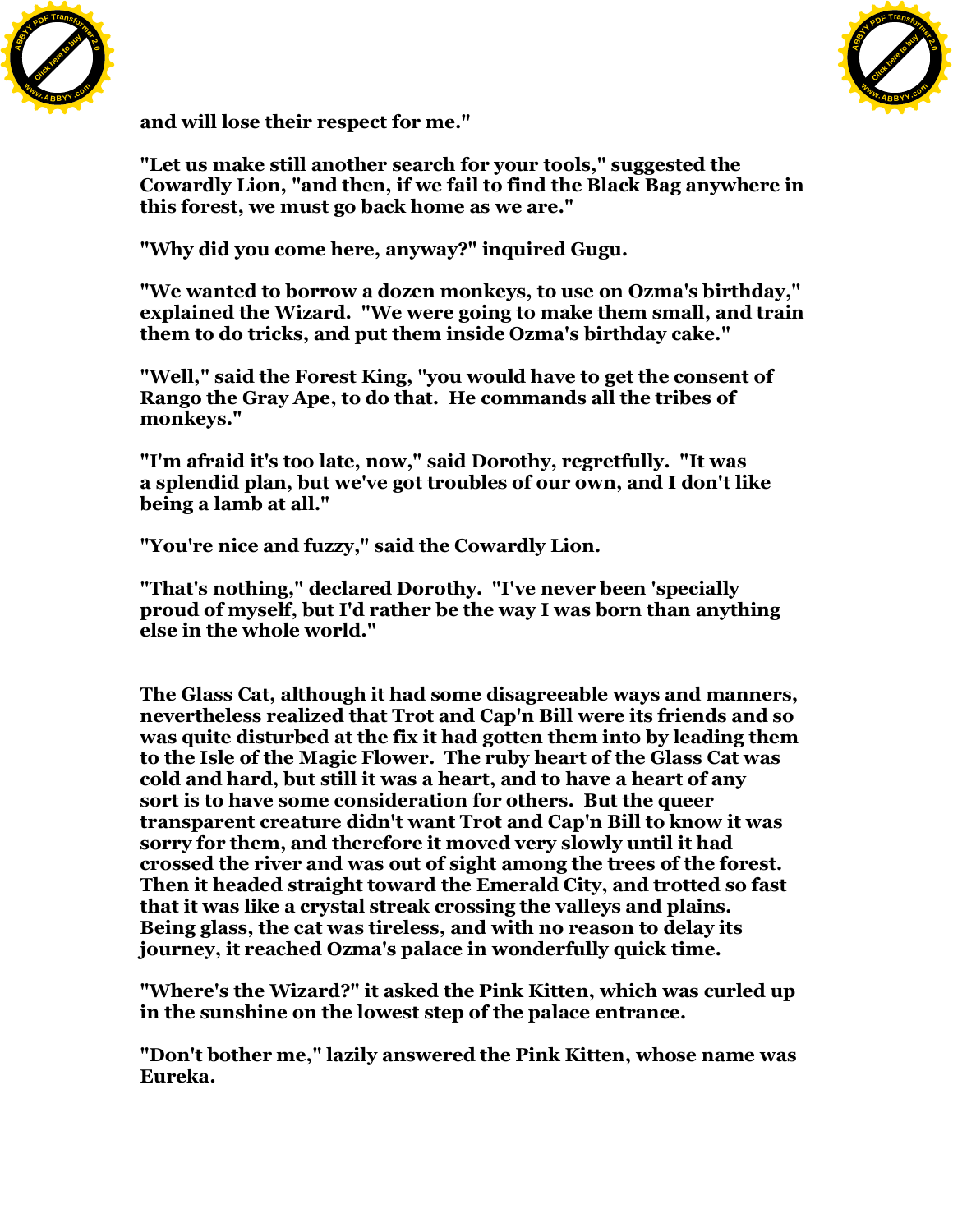



**"I must find the Wizard at once!" said the Glass Cat.**

**"Then find him," advised Eureka, and went to sleep again.**

**The Glass Cat darted up the stairway and came upon Toto, Dorothy's little black dog.**

**"Where's the Wizard?" asked the Cat.**

**"Gone on a journey with Dorothy," replied Toto.**

**"When did they go, and where have they gone?" demanded the Cat.**

**"They went yesterday, and I heard them say they would go to the Great Forest in the Munchkin Country."**

**"Dear me," said the Glass Cat; "that is a long journey."**

**"But they rode on the Hungry Tiger and the Cowardly Lion," explained Toto, "and the Wizard carried his Black Bag of Magic Tools."**

**The Glass Cat knew the Great Forest of Gugu well, for it had traveled through this forest many times in its journeys through the Land of Oz. And it reflected that the Forest of Gugu was nearer to the Isle of the Magic Flower than the Emerald City was, and so, if it could manage to find the Wizard, it could lead him across the Gillikin Country to where Trot and Cap'n Bill were prisoned. It was a wild country and little traveled, but the Glass Cat knew every path. So very little time need be lost, after all.**

**Without stopping to ask any more questions the Cat darted out of the palace and away from the Emerald City, taking the most direct route to**

**the Forest of Gugu. Again the creature flashed through the country like a streak of light, and it would surprise you to know how quickly it reached the edge of the Great Forest.**

**There were no monkey guards among the trees to cry out a warning, and this was so unusual that it astonished the Glass Cat. Going farther into the forest it presently came upon a wolf, which at first bounded away in terror. But then, seeing it was only a Glass Cat, the Wolf stopped, and the Cat could see it was trembling, as if from a terrible fright.**

**"What's the matter?" asked the Cat.**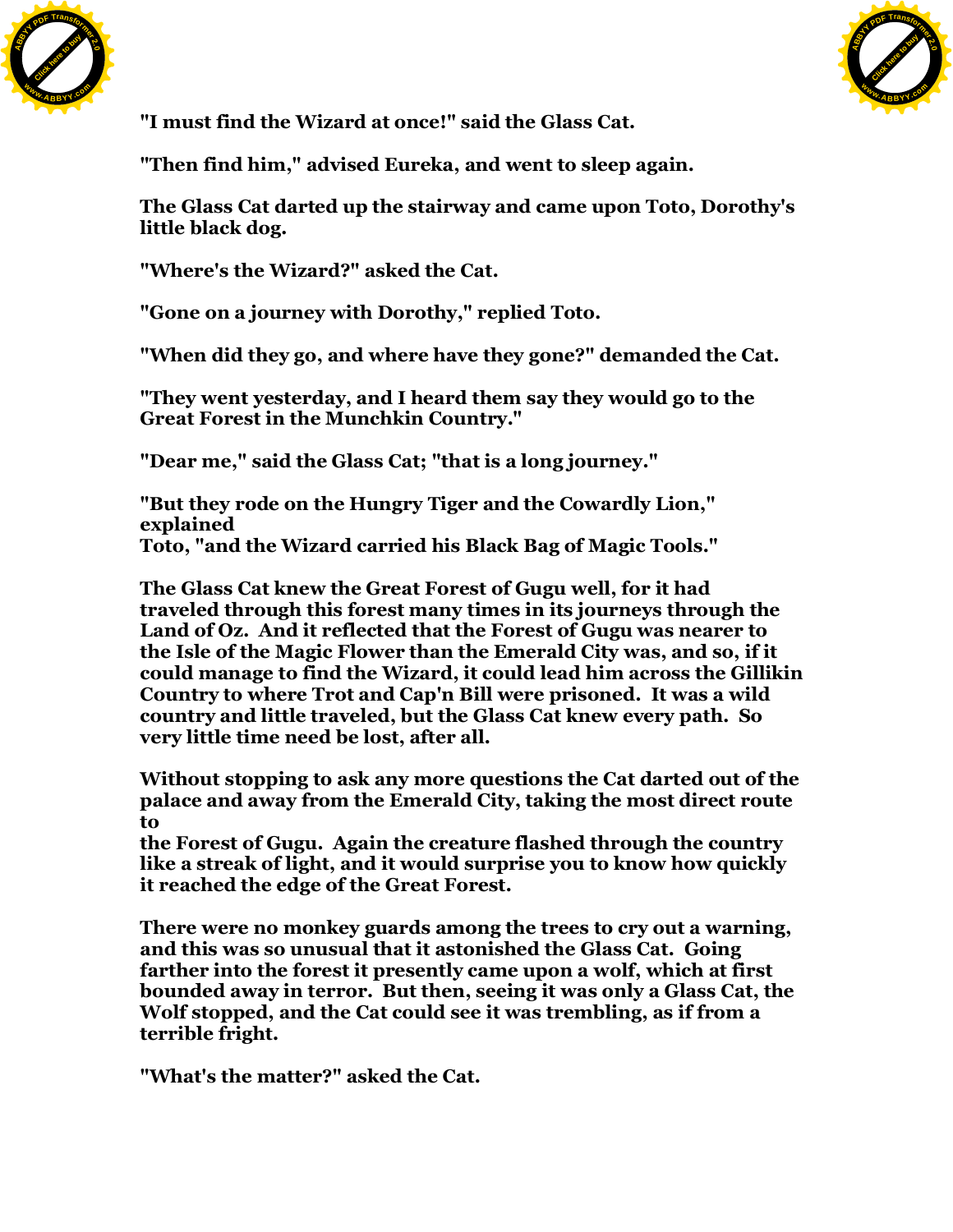



**"A dreadful Magician has come among us!" exclaimed the Wolf, "and he's changing the forms of all the beasts--quick as a wink--and making them all his slaves."**

**The Glass Cat smiled and said:**

**"Why, that's only the Wizard of Oz. He may be having some fun with you forest people, but the Wizard wouldn't hurt a beast for anything."**

**"I don't mean the Wizard," explained the Wolf. "And if the Wizard of Oz is that funny little man who rode a great Tiger into the clearing, he's been transformed himself by the terrible Magician."**

**"The Wizard transformed? Why, that's impossible," declared the Glass Cat.**

**"No; it isn't. I saw him with my own eyes, changed into the form of a Fox, and the girl who was with him was changed to a woolly Lamb."**

**The Glass Cat was indeed surprised.**

**"When did that happen?" it asked.**

**"Just a little while ago in the clearing. All the animals had met there, but they ran away when the Magician began his transformations,**

**and I'm thankful I escaped with my natural shape. But I'm still afraid, and I'm going somewhere to hide."**

**With this the Wolf ran on, and the Glass Cat, which knew where the big clearing was, went toward it. But now it walked more slowly, and its pink brains rolled and tumbled around at a great rate because it was thinking over the amazing news the Wolf had told it.**

**When the Glass Cat reached the clearing, it saw a Fox, a Lamb, a Rabbit, a Munchkin boy and a fat Gillikin woman, all wandering around**

**in an aimless sort of way, for they were again searching for the Black Bag of Magic Tools.**

**The Cat watched them a moment and then it walked slowly into the open space. At once the Lamb ran toward it, crying:**

**"Oh, Wizard, here's the Glass Cat!"**

**"Where, Dorothy?" asked the Fox.**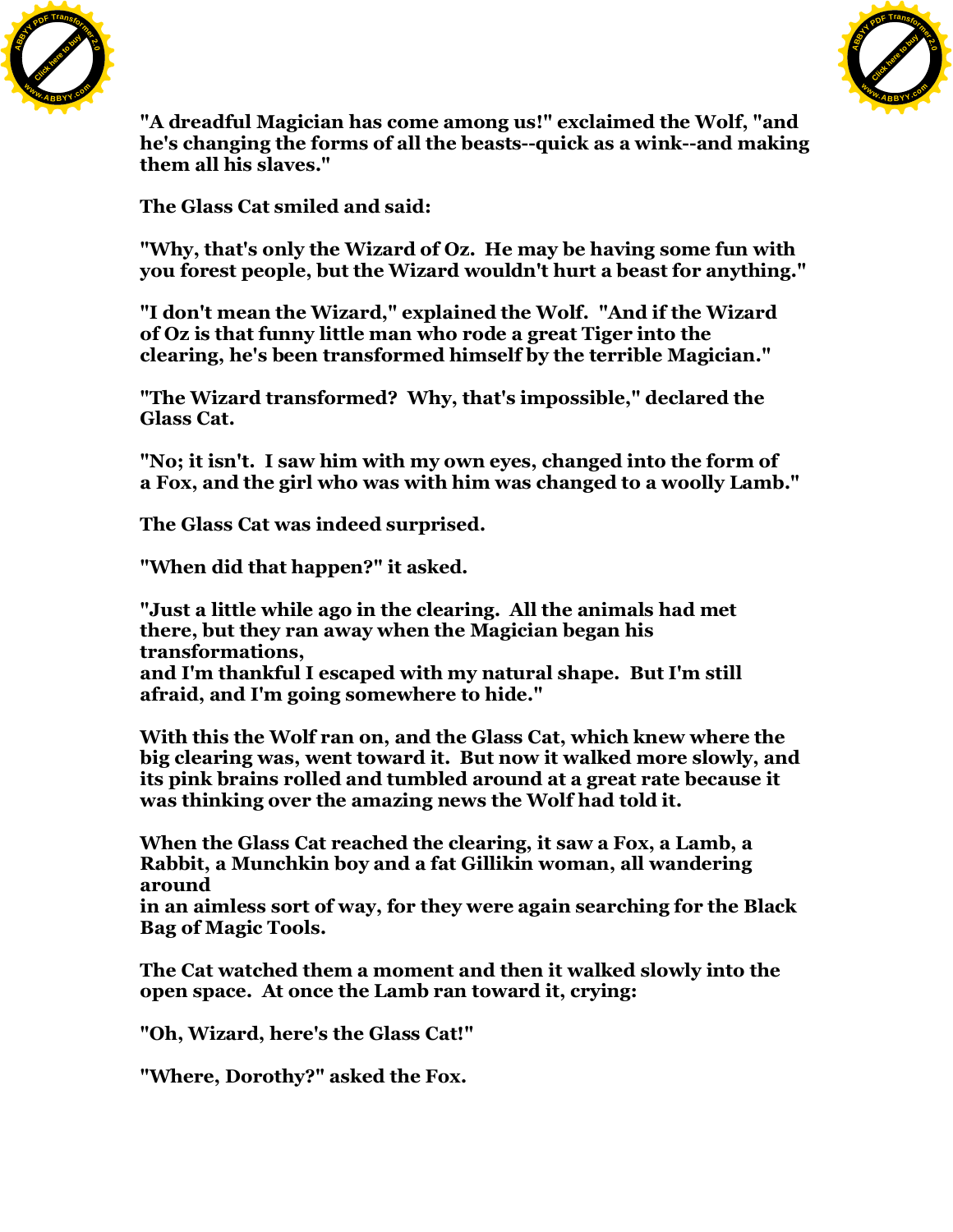



**"Here!"**

**The Boy and the Woman and the Rabbit now joined the Fox and the Lamb, and they all stood before the Glass Cat and speaking together, almost like a chorus, asked: "Have you seen the Black Bag?"**

**"Often," replied the Glass Cat, "but not lately."**

**"It's lost," said the Fox, "and we must find it."**

**"Are you the Wizard?" asked the Cat.**

**"Yes."**

**"And who are these others?"**

**"I'm Dorothy," said the Lamb.**

**"I'm the Cowardly Lion," said the Munchkin boy.**

**"I'm the Hungry Tiger," said the Rabbit.**

**"I'm Gugu, King of the Forest," said the fat Woman.**

**The Glass Cat sat on its hind legs and began to laugh. "My, what a funny lot!" exclaimed the Creature. "Who played this joke on you?"**

**"It's no joke at all," declared the Wizard. "It was a cruel, wicked transformation, and the Magician that did it has the head of a lion, the body of a monkey, the wings of an eagle and a round ball on the end of his tail."**

**The Glass Cat laughed again. "That Magician must look funnier than you do," it said. "Where is he now?"**

**"Somewhere in the forest," said the Cowardly Lion. "He just jumped into that tall maple tree over there, for he can climb like a monkey and fly like an eagle, and then he disappeared in the forest."**

**"And there was another Magician, just like him, who was his friend," added Dorothy, "but they probably quarreled, for the wickedest one changed his friend into the form of a Goose."**

**"What became of the Goose?" asked the Cat, looking around.**

**"He must have gone away to find his friend," answered Gugu the King. "But a Goose can't travel very fast, so we could easily find him if we**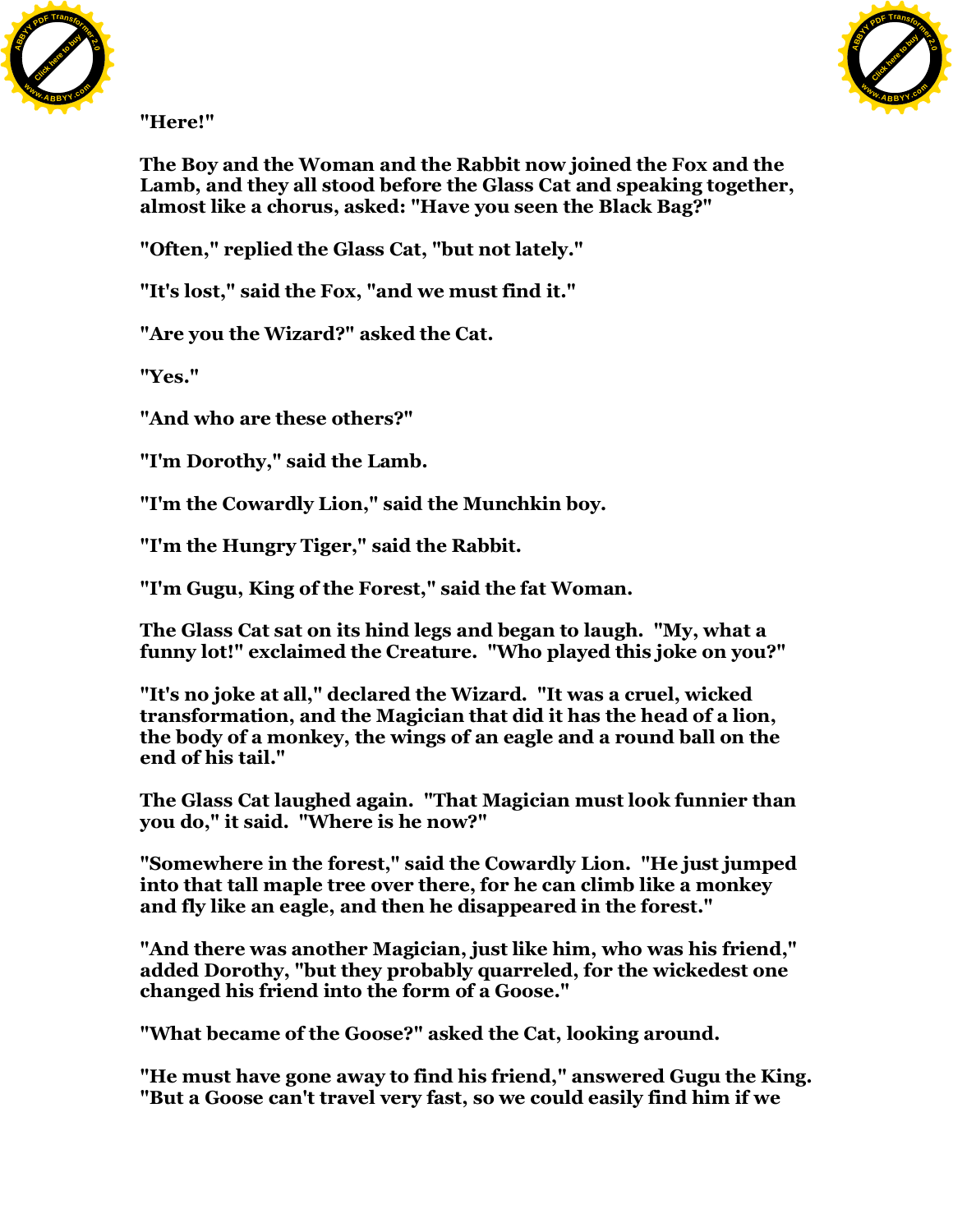



**wanted to."**

**"The worst thing of all," said the Wizard, "is that my Black Bag is lost. It disappeared when I was transformed. If I could find it I could easily break these enchantments by means of my magic, and we would resume our own forms again. Will you help us search for the Black Bag, Friend Cat?"**

**"Of course," replied the Glass Cat. "But I expect the strange Magician carried it away with him. If he's a magician, he knows you need that Bag, and perhaps he's afraid of your magic. So he's probably taken the Bag with him, and you won't see it again unless you**

**find the Magician."**

**"That sounds reasonable," remarked the Lamb, which was Dorothy. "Those pink brains of yours seem to be working pretty well to-day."**

**"If the Glass Cat is right," said the Wizard in a solemn voice, "there's more trouble ahead of us. That Magician is dangerous, and if we go near him he may transform us into shapes not as nice as these."**

**"I don't see how we could be any WORSE off," growled Gugu, who was indignant because he was forced to appear in the form of a fat woman.**

**"Anyway," said the Cowardly Lion, "our best plan is to find the Magician and try to get the Black Bag from him. We may manage to steal it, or perhaps we can argue him into giving it to us."**

**"Why not find the Goose, first?" asked Dorothy. "The Goose will be angry at the Magician, and he may be able to help us."**

**"That isn't a bad idea," returned the Wizard. "Come on, Friends; let's find that Goose. We will separate and search in different directions, and the first to find the Goose must bring him here, where we will all meet again in an hour."**

**14. The Wizard Learns the Magic Word**

**Now, the Goose was the transformation of old Ruggedo, who was at one**

**time King of the Nomes, and he was even more angry at Kiki Aru than were the others who shapes had been changed. The Nome detested anything in the way of a bird, because birds lay eggs and eggs are**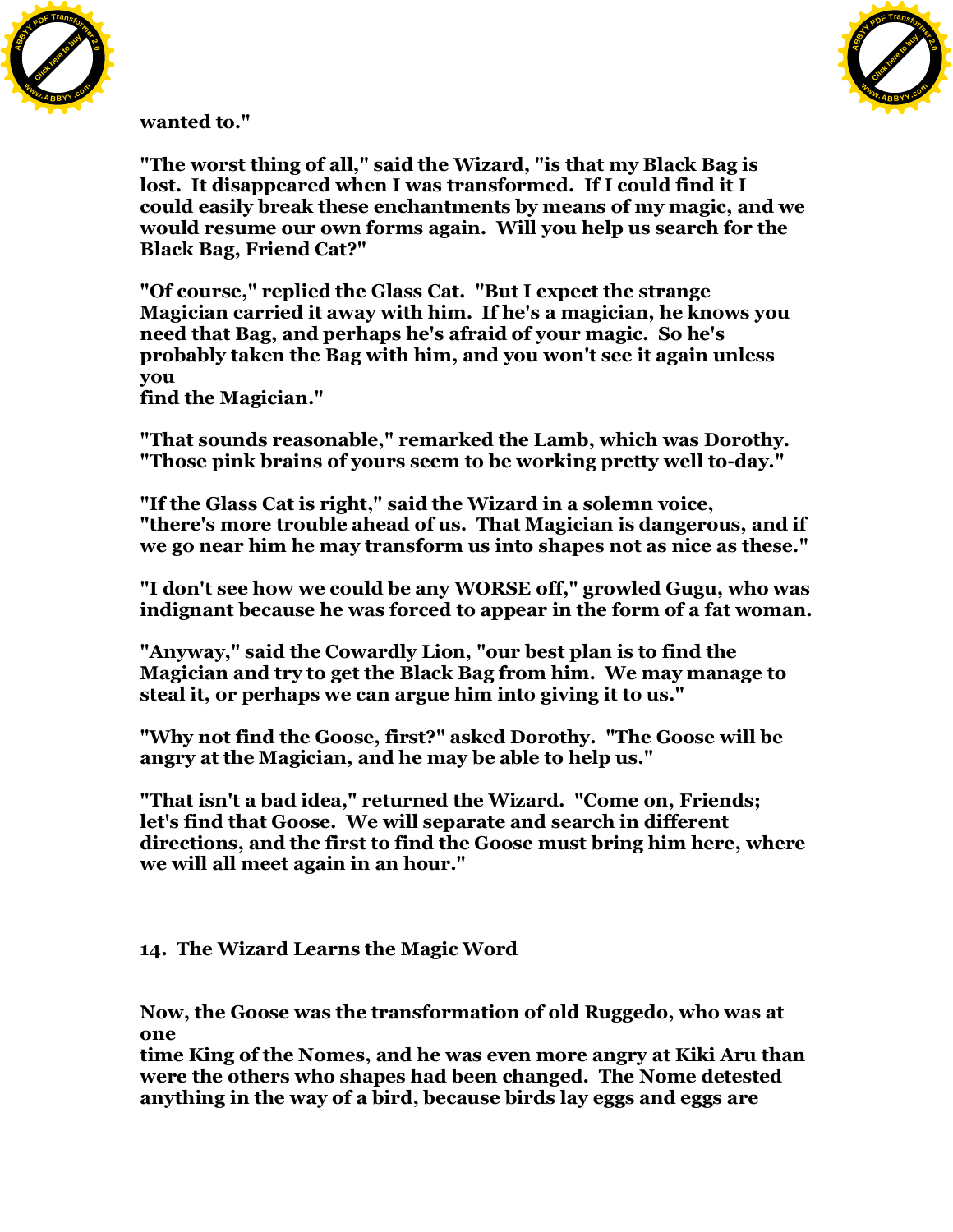![](_page_62_Picture_0.jpeg)

![](_page_62_Picture_1.jpeg)

**feared by all the Nomes more than anything else in the world. A goose is a foolish bird, too, and Ruggedo was dreadfully ashamed of the shape he was forced to wear. And it would make him shudder to reflect**

**that the Goose might lay an egg!**

**So the Nome was afraid of himself and afraid of everything around him. If an egg touched him he could then be destroyed, and almost any**

**animal he met in the forest might easily conquer him. And that would be the end of old Ruggedo the Nome.**

**Aside from these fears, however, he was filled with anger against Kiki, whom he had meant to trap by cleverly stealing from him the Magic Word. The boy must have been crazy to spoil everything the way**

**he did, but Ruggedo knew that the arrival of the Wizard had scared Kiki, and he was not sorry the boy had transformed the Wizard and Dorothy and made them helpless. It was his own transformation that annoyed him and made him indignant, so he ran about the forest hunting**

**for Kiki, so that he might get a better shape and coax the boy to follow his plans to conquer the Land of Oz.**

**Kiki Aru hadn't gone very far away, for he had surprised himself as well as the others by the quick transformations and was puzzled as to what to do next. Ruggedo the Nome was overbearing and tricky, and Kiki knew he was not to be depended on; but the Nome could plan and plot, which the Hyup boy was not wise enough to do, and so, when he looked down through the branches of a tree and saw a Goose waddling**

**along below and heard it cry out, "Kiki Aru! Quack--quack! Kiki Aru!" the boy answered in a low voice, "Here I am," and swung himself**

**down to the lowest limb of the tree.**

**The Goose looked up and saw him.**

**"You've bungled things in a dreadful way!" exclaimed the Goose. "Why did you do it?"**

**"Because I wanted to," answered Kiki. "You acted as if I was your slave, and I wanted to show these forest people that I am more powerful than you."**

**The Goose hissed softly, but Kiki did not hear that.**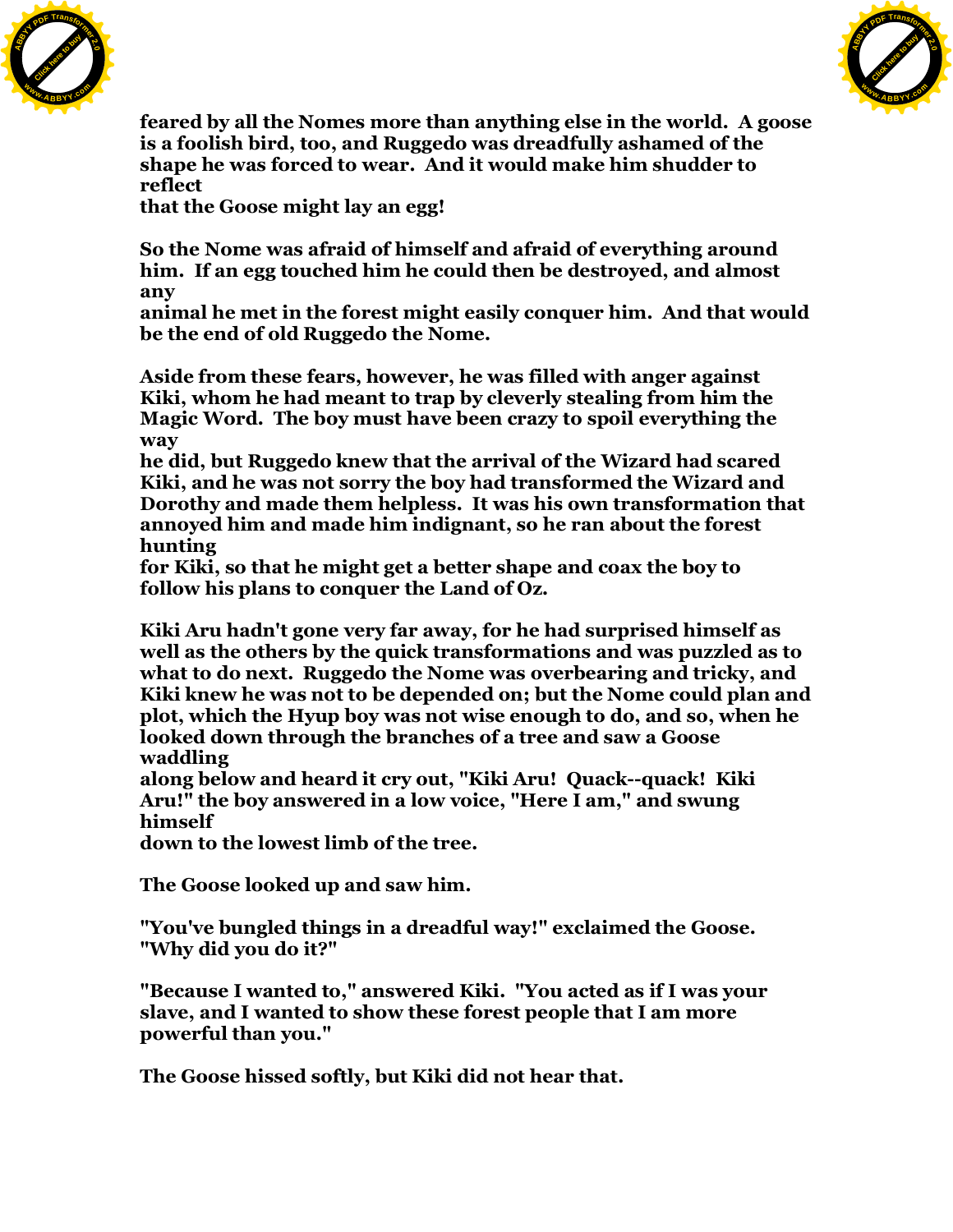![](_page_63_Picture_0.jpeg)

![](_page_63_Picture_1.jpeg)

**Old Ruggedo quickly recovered his wits and muttered to himself: "This boy is the goose, although it is I who wear the goose's shape. I will be gentle with him now, and fierce with him when I have him in my power." Then he said aloud to Kiki:**

**"Well, hereafter I will be content to acknowledge you the master. You bungled things, as I said, but we can still conquer Oz."**

**"How?" asked the boy.**

**"First give me back the shape of the Li-Mon-Eag, and then we can talk together more conveniently," suggested the Nome.**

**"Wait a moment, then," said Kiki, and climbed higher up the tree. There he whispered the Magic Word and the Goose became a Li-Mon-Eag,**

**as he had been before.**

**"Good!" said the Nome, well pleased, as Kiki joined him by dropping down from the tree. "Now let us find a quiet place where we can talk without being overheard by the beasts."**

**So the two started away and crossed the forest until they came to a place where the trees were not so tall nor so close together, and among these scattered trees was another clearing, not so large as the first one, where the meeting of the beasts had been held. Standing on the edge of this clearing and looking across it, they saw the trees on the farther side full of monkeys, who were chattering together at a great rate of the sights they had witnessed at the meeting.**

**The old Nome whispered to Kiki not to enter the clearing or allow the monkeys to see them.**

**"Why not?" asked the boy, drawing back.**

**"Because those monkeys are to be our army--the army which will conquer Oz," said the Nome. "Sit down here with me, Kiki, and keep quiet, and I will explain to you my plan."**

**Now, neither Kiki Aru nor Ruggedo had noticed that a sly Fox had followed them all the way from the tree where the Goose had been transformed to the Li-Mon-Eag. Indeed, this Fox, who was none other**

**than the Wizard of Oz, had witnessed the transformation of the Goose and now decided he would keep watch on the conspirators and see what**

**they would do next.**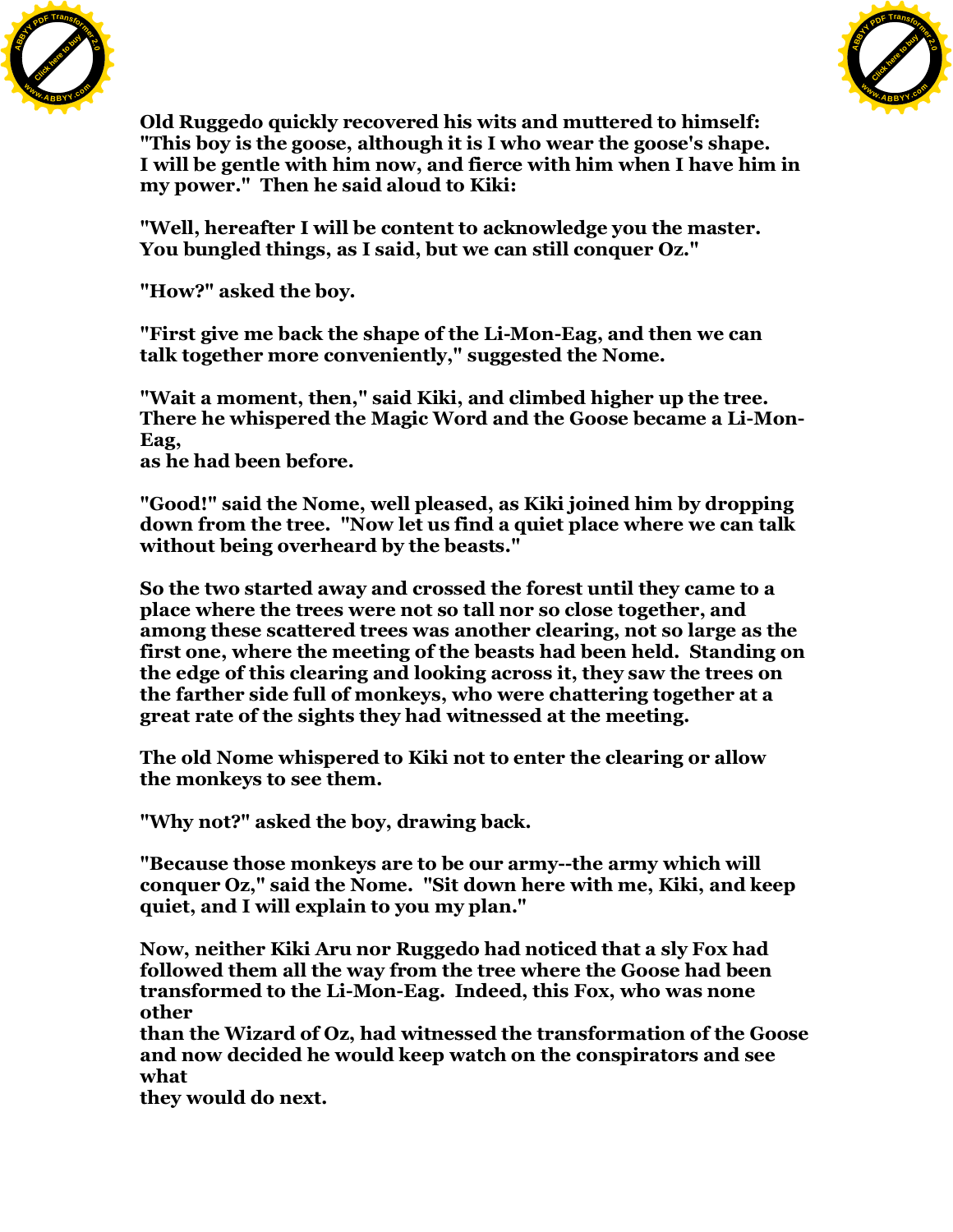![](_page_64_Picture_0.jpeg)

![](_page_64_Picture_1.jpeg)

**A Fox can move through a forest very softly, without making any noise, and so the Wizard's enemies did not suspect his presence. But when they sat down by the edge of the clearing, to talk, with their backs toward him, the Wizard did not know whether to risk being seen,**

**by creeping closer to hear what they said, or whether it would be better for him to hide himself until they moved on again.**

**While he considered this question he discovered near him a great tree which had a hollow trunk, and there was a round hole in this tree, about three feet above the ground. The Wizard Fox decided it would be safer for him to hide inside the hollow tree, so he sprang into the hole and crouched down in the hollow, so that his eyes just came to the edge of the hole by which he had entered, and from here he**

**watched the forms of the two Li-Mon-Eags.**

**"This is my plan," said the Nome to Kiki, speaking so low that the Wizard could only hear the rumble of his voice. "Since you can transform anything into any form you wish, we will transform these monkeys into an army, and with that army we will conquer the Oz people."**

**"The monkeys won't make much of an army," objected Kiki.**

**"We need a great army, but not a numerous one," responded the Nome.**

**"You will transform each monkey into a giant man, dressed in a fine uniform and armed with a sharp sword. There are fifty monkeys over there and fifty giants would make as big an army as we need."**

**"What will they do with the swords?" asked Kiki. "Nothing can kill the Oz people."**

**"True," said Ruggedo. "The Oz people cannot be killed, but they can be cut into small pieces, and while every piece will still be alive, we can scatter the pieces around so that they will be quite helpless. Therefore, the Oz people will be afraid of the swords of our army, and we will conquer them with ease."**

**"That seems like a good idea," replied the boy, approvingly. "And in such a case, we need not bother with the other beasts of the forest."**

**"No; you have frightened the beasts, and they would no longer consent to assist us in conquering Oz. But those monkeys are foolish creatures, and once they are transformed to Giants, they will do just**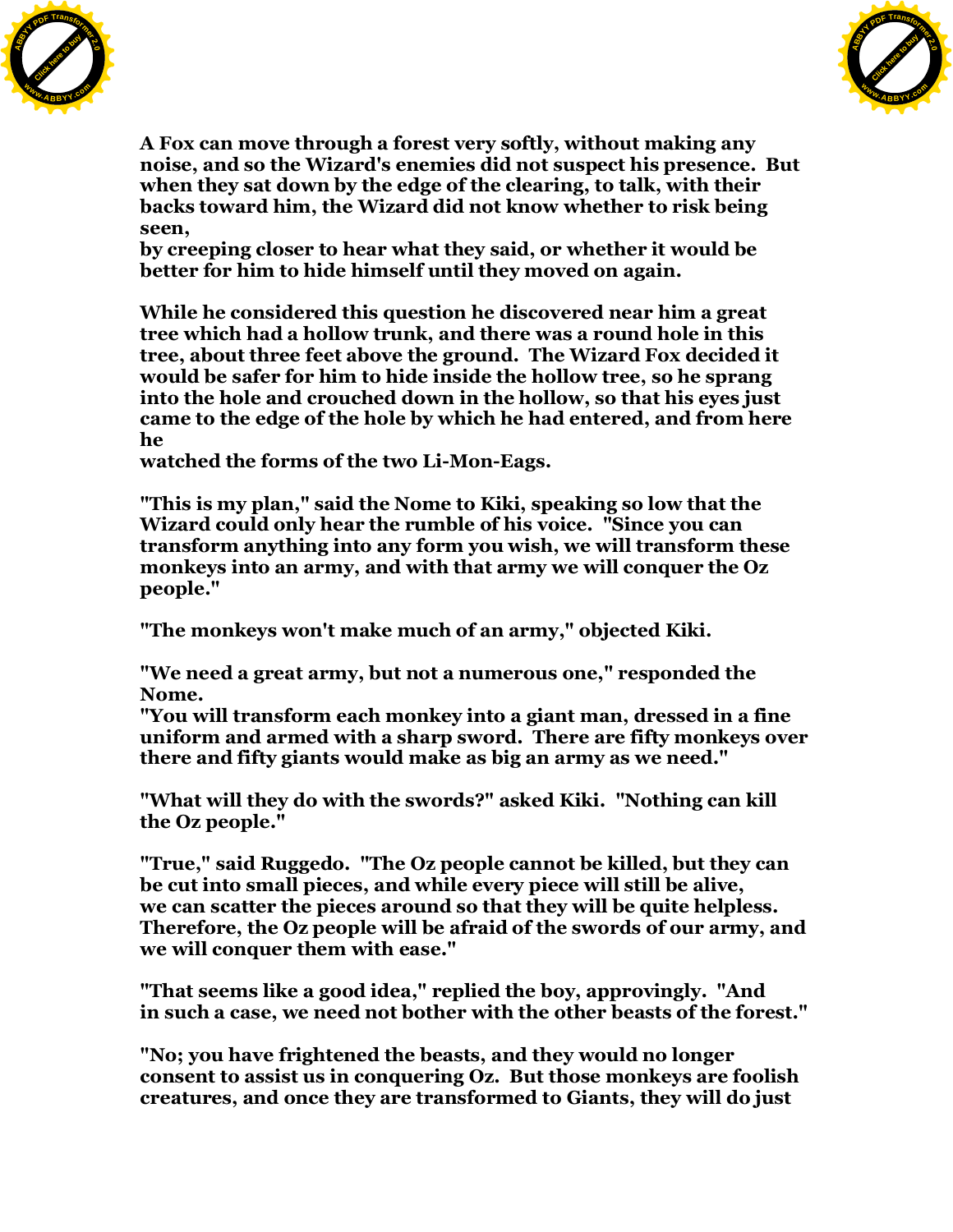![](_page_65_Picture_0.jpeg)

![](_page_65_Picture_1.jpeg)

**as we say and obey our commands. Can you transform them all at once?"**

**"No, I must take one at a time," said Kiki. "But the fifty transformations can be made in an hour or so. Stay here, Ruggedo, and**

**I will change the first monkey--that one at the left, on the end of the limb--into a Giant with a sword."**

**"Where are you going?" asked the Nome.**

**"I must not speak the Magic Word in the presence of another person," declared Kiki, who was determined not to allow his treacherous companion to learn his secret, "so I will go where you cannot hear me."**

**Ruggedo the Nome was disappointed, but he hoped still to catch the boy unawares and surprise the Magic Word. So he merely nodded his lion head, and Kiki got up and went back into the forest a short distance. Here he spied a hollow tree, and by chance it was the same hollow tree in which the Wizard of Oz, now in the form of a Fox, had hidden himself.**

**As Kiki ran up to the tree the Fox ducked its head, so that it was out of sight in the dark hollow beneath the hole, and then Kiki put his face into the hole and whispered: "I want that monkey on the branch at the left to become a Giant man fifty feet tall, dressed in a uniform and with a sharp sword--Pyrzqxgl!"**

**Then he ran back to Ruggedo, but the Wizard Fox had heard quite plainly every word that he had said.**

**The monkey was instantly transformed into the Giant, and the Giant was so big that as he stood on the ground his head was higher than the trees of the forest. The monkeys raised a great chatter but did not seem to understand that the Giant was one of themselves.**

**"Good!" cried the Nome. "Hurry, Kiki, and transform the others."**

**So Kiki rushed back to the tree and putting his face to the hollow, whispered:**

**"I want the next monkey to be just like the first--Pyrzqxgl!"**

**Again the Wizard Fox heard the Magic Word, and just how it was pronounced. But he sat still in the hollow and waited to hear it again, so it would be impressed on his mind and he would not forget it.**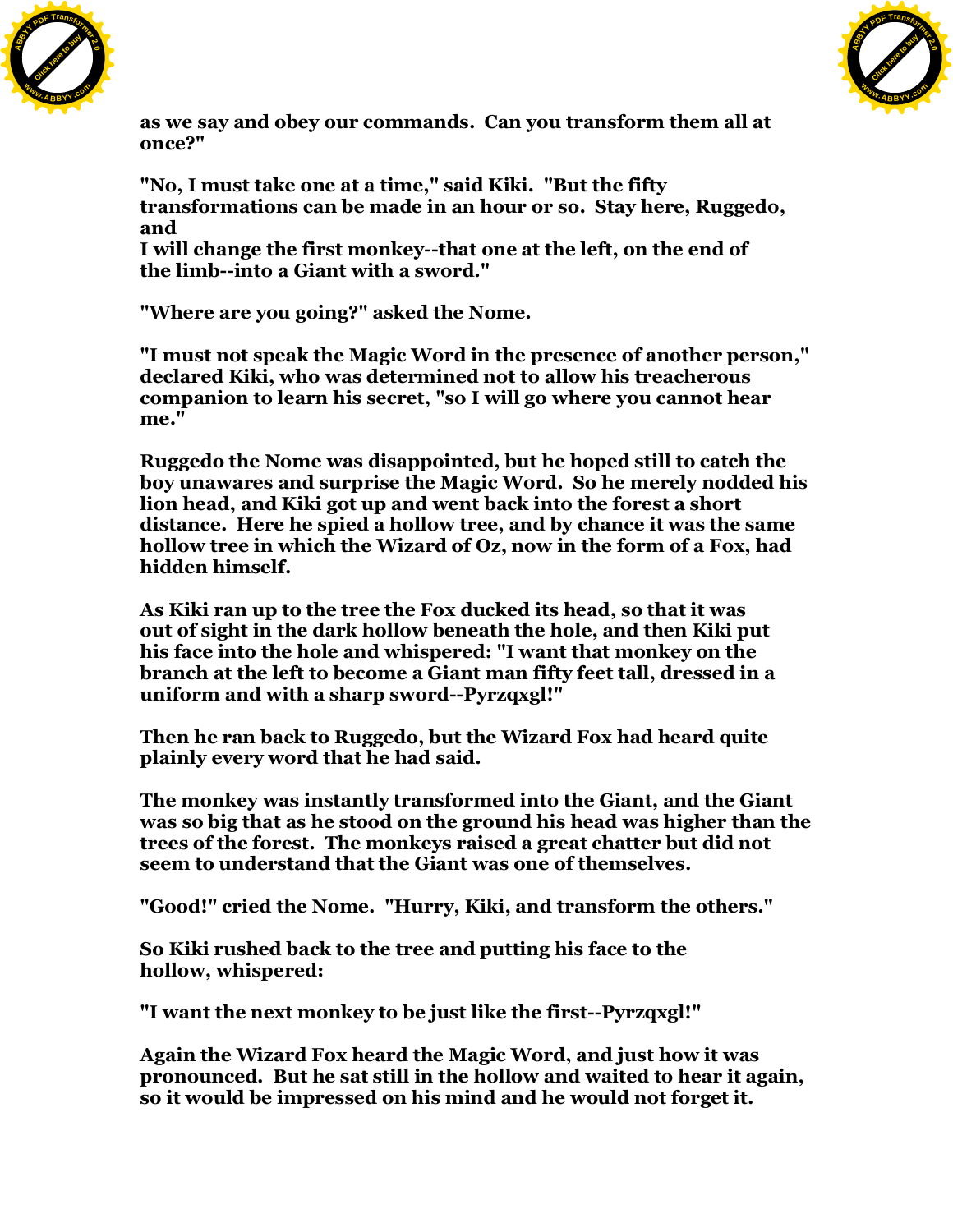![](_page_66_Picture_0.jpeg)

![](_page_66_Picture_1.jpeg)

**Kiki kept running to the edge of the forest and back to the hollow tree again until he had whispered the Magic Word six times and six monkeys had been changed to six great Giants. Then the Wizard decided**

**he would make an experiment and use the Magic Word himself. So, while**

**Kiki was running back to the Nome, the Fox stuck his head out of the hollow and said softly: "I want that creature who is running to become a hickory-nut--Pyrzqxgl!"**

**Instantly the Li-Mon-Eag form of Kiki Aru the Hyup disappeared and a**

**small hickory-nut rolled upon the ground a moment and then lay still.**

**The Wizard was delighted, and leaped from the hollow just as Ruggedo**

**looked around to see what had become of Kiki. The Nome saw the Fox but no Kiki, so he hastily rose to his feet. The Wizard did not know how powerful the queer beast might be, so he resolved to take no chances.**

**"I want this creature to become a walnut--Pyrzqxgl!" he said aloud. But he did not pronounce the Magic Word in quite the right way, and Ruggedo's form did not change. But the Nome knew at once that "Pyrzqxgl!" was the Magic Word, so he rushed at the Fox and cried:**

**"I want you to become a Goose--Pyrzqxgl!"**

**But the Nome did not pronounce the word aright, either, having never heard it spoken but once before, and then with a wrong accent. So the Fox was not transformed, but it had to run away to escape being caught**

**by the angry Nome.**

**Ruggedo now began pronouncing the Magic Word in every way he could**

**think of, hoping to hit the right one, and the Fox, hiding in a bush, was somewhat troubled by the fear that he might succeed. However, the**

**Wizard, who was used to magic arts, remained calm and soon remembered**

**exactly how Kiki Aru had pronounced the word. So he repeated the sentence**

**he had before uttered and Ruggedo the Nome became an ordinary walnut.**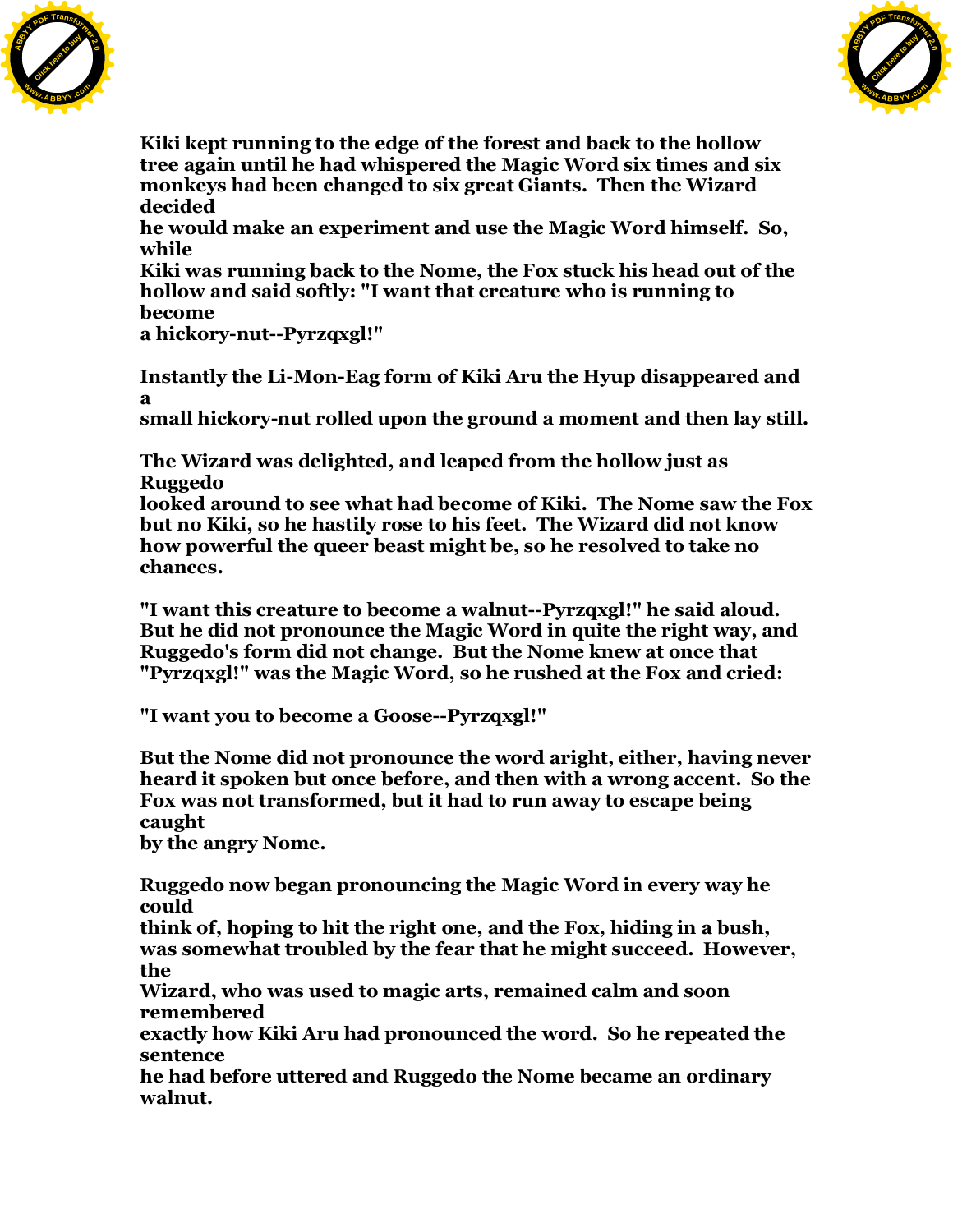![](_page_67_Picture_0.jpeg)

![](_page_67_Picture_1.jpeg)

**The Wizard now crept out from the bush and said: "I want my own form again--Pyrzqxgl!"**

**Instantly he was the Wizard of Oz, and after picking up the hickory-nut and the walnut, and carefully placing them in his pocket, he ran back to the big clearing.**

**Dorothy the Lamb uttered a bleat of delight when she saw her old friend**

**restored to his natural shape. The others were all there, not having found the Goose. The fat Gillikin woman, the Munchkin boy, the Rabbit**

**and the Glass Cat crowded around the Wizard and asked what had happened.**

**Before he explained anything of his adventure, he transformed them all--except, of course, the Glass Cat--into their natural shapes, and when their joy permitted them to quiet somewhat, he told how he had by**

**chance surprised the Magician's secret and been able to change the two**

**Li-Mon-Eags into shapes that could not speak, and therefore would be unable to help themselves. And the little Wizard showed his astonished friends the hickory-nut and the walnut to prove that he had**

**spoken the truth.**

**"But--see here!"--exclaimed Dorothy. "What has become of those Giant Soldiers who used to be monkeys?"**

**"I forgot all about them!" admitted the Wizard; "but I suppose they are still standing there in the forest."**

**15. The Lonesome Duck**

**Trot and Cap'n Bill stood before the Magic Flower, actually rooted to the spot.**

**"Aren't you hungry, Cap'n?" asked the little girl, with a long sigh, for she had been standing there for hours and hours.**

**"Well," replied the sailor-man, "I ain't sayin' as I couldn't EAT,**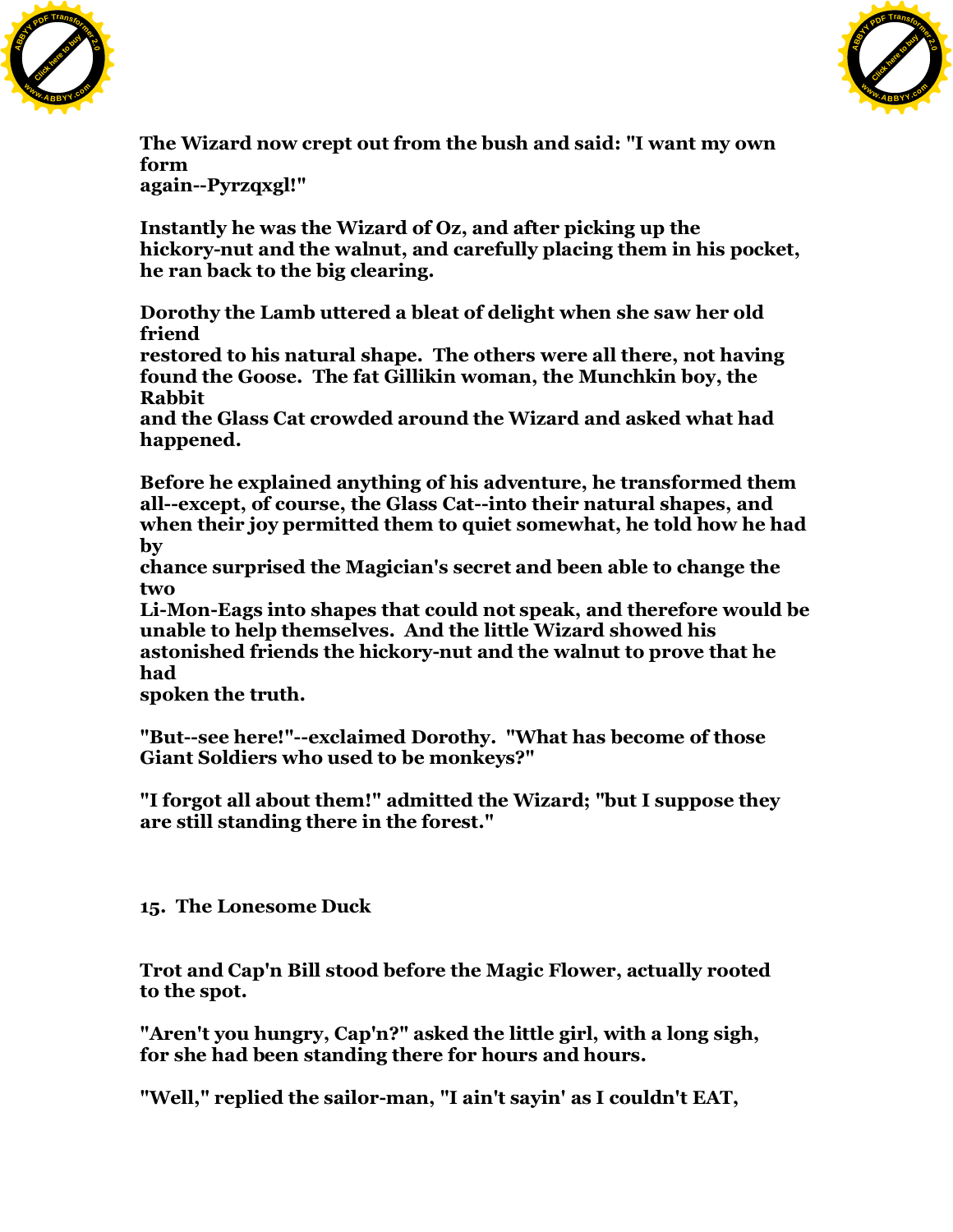![](_page_68_Picture_0.jpeg)

![](_page_68_Picture_1.jpeg)

**Trot--if a dinner was handy--but I guess old folks don't get as hungry as young folks do."**

**"I'm not sure 'bout that, Cap'n Bill," she said thoughtfully. "Age MIGHT make a diff'rence, but seems to me SIZE would make a bigger diff'rence. Seeing you're twice as big as me, you ought to be twice as hungry."**

**"I hope I am," he rejoined, "for I can stand it a while longer. I do hope the Glass Cat will hurry, and I hope the Wizard won't waste time a-comin' to us."**

**Trot sighed again and watched the wonderful Magic Flower, because there was nothing else to do. Just now a lovely group of pink peonies budded and bloomed, but soon they faded away, and a mass of deep blue**

**lilies took their place. Then some yellow chrysanthemums blossomed on**

**the plant, and when they had opened all their petals and reached perfection, they gave way to a lot of white floral balls spotted with crimson--a flower Trot had never seen before.**

**"But I get awful tired watchin' flowers an' flowers an' flowers," she said impatiently.**

**"They're might pretty," observed Cap'n Bill.**

**"I know; and if a person could come and look at the Magic Flower just when she felt like it, it would be a fine thing, but to HAVE TO stand and watch it, whether you want to or not, isn't so much fun. I wish,**

**Cap'n Bill, the thing would grow fruit for a while instead of flowers."**

**Scarcely had she spoken when the white balls with crimson spots faded away and a lot of beautiful ripe peaches took their place. With a cry of mingled surprise and delight Trot reached out and plucked a peach from the bush and began to eat it, finding it delicious. Cap'n Bill was somewhat dazed at the girl's wish being granted so quickly, so before he could pick a peach they had faded away and bananas took their place. "Grab one, Cap'n!" exclaimed Trot, and even while eating the**

**peach she seized a banana with her other hand and tore it from the bush.**

**The old sailor was still bewildered. He put out a hand indeed, but he was**

**too late, for now the bananas disappeared and lemons took their**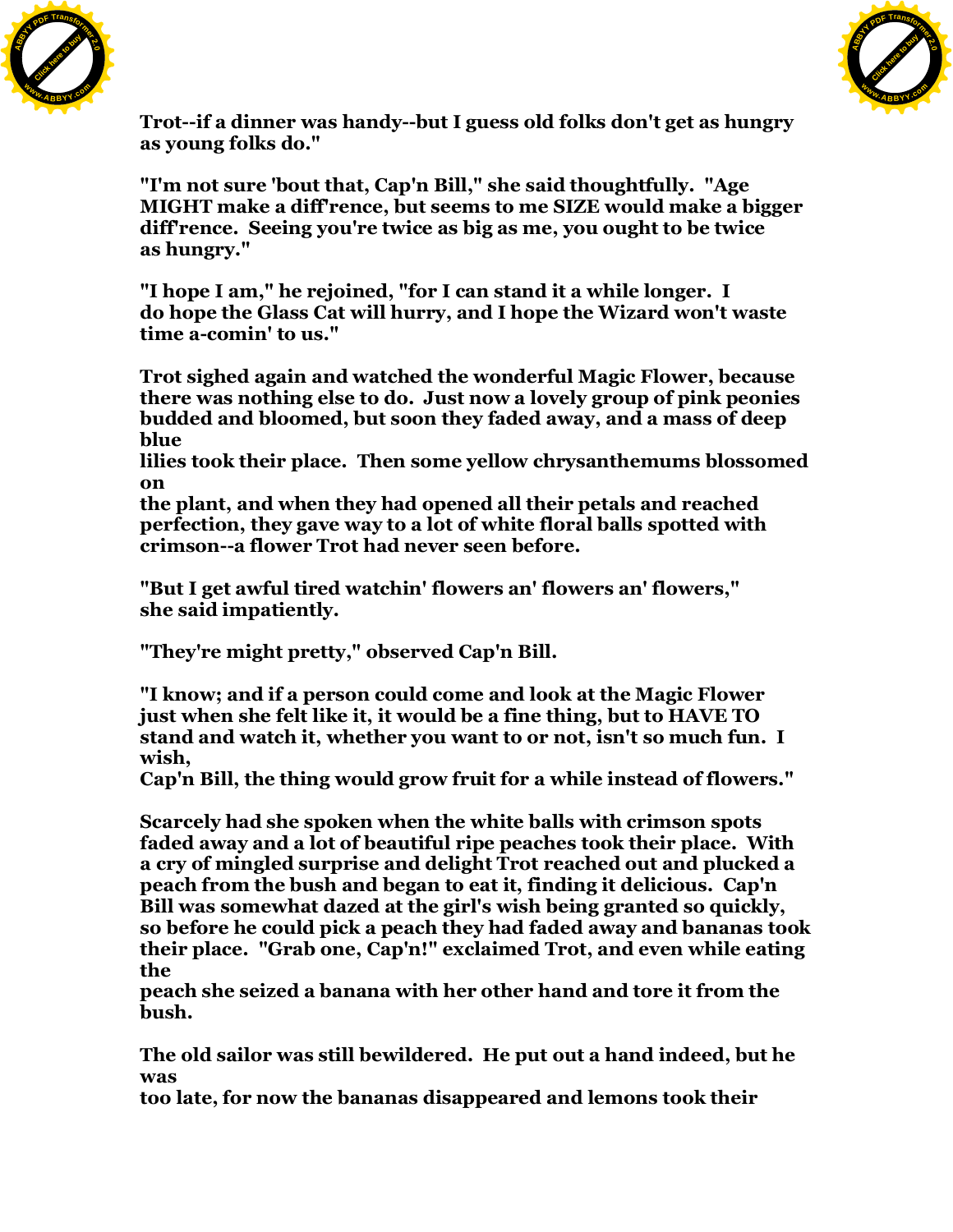![](_page_69_Picture_0.jpeg)

![](_page_69_Picture_1.jpeg)

**place.**

**"Pshaw!" cried Trot. "You can't eat those things; but watch out, Cap'n, for something else."**

**Cocoanuts next appeared, but Cap'n Bill shook his head.**

**"Ca'n't crack 'em," he remarked, "'cause we haven't anything handy to smash 'em with."**

**"Well, take one, anyhow," advised Trot; but the cocoanuts were gone now, and a deep, purple, pear-shaped fruit which was unknown to them**

**took their place. Again Cap'n Bill hesitated, and Trot said to him:**

**"You ought to have captured a peach and a banana, as I did. If you're not careful, Cap'n, you'll miss all your chances. Here, I'll divide my banana with you."**

**Even as she spoke, the Magic Plant was covered with big red apples, growing on every branch, and Cap'n Bill hesitated no longer. He grabbed with both hands and picked two apples, while Trot had only time to secure one before they were gone.**

**"It's curious," remarked the sailor, munching his apple, "how these fruits keep good when you've picked 'em, but dis'pear inter thin air if they're left on the bush."**

**"The whole thing is curious," declared the girl, "and it couldn't exist in any country but this, where magic is so common. Those are limes. Don't pick 'em, for they'd pucker up your mouth and--Ooo! here**

**come plums!" and she tucked her apple in her apron pocket and captured**

**three plums--each one almost as big as an egg--before they disappeared.**

**Cap'n Bill got some too, but both were too hungry to fast any longer, so they began eating their apples and plums and let the magic bush bear all sorts of fruits, one after another. The Cap'n stopped once to pick a fine cantaloupe, which he held under his arm, and Trot, having finished her plums, got a handful of cherries and an orange; but when almost every sort of fruit had appeared on the bush, the crop**

**ceased and only flowers, as before, bloomed upon it.**

**"I wonder why it changed back," mused Trot, who was not worried because she had enough fruit to satisfy her hunger.**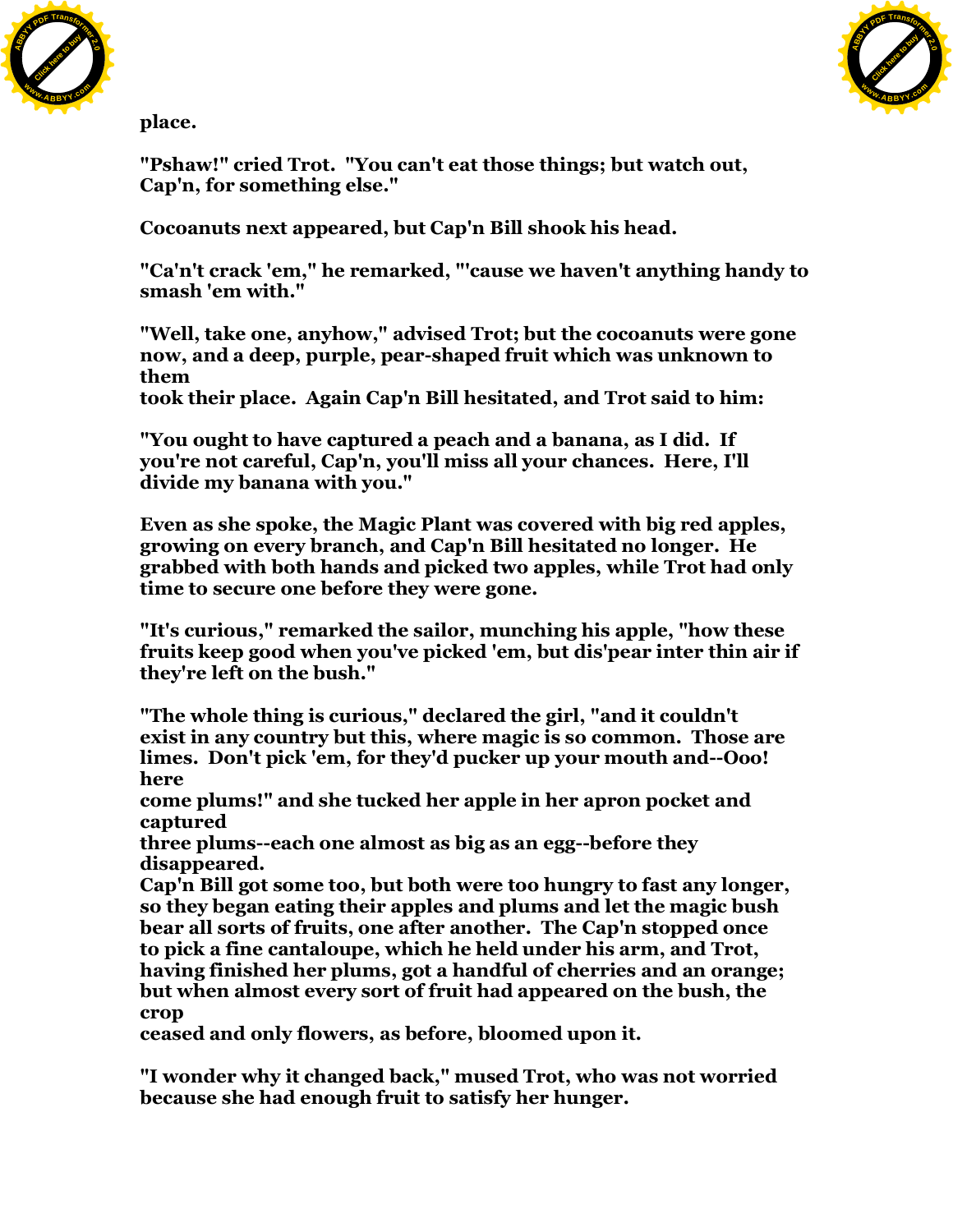![](_page_70_Picture_0.jpeg)

![](_page_70_Picture_1.jpeg)

**"Well, you only wished it would bear fruit 'for a while,'" said the sailor, "and it did. P'raps if you'd said 'forever,' Trot, it would have always been fruit."**

**"But why should MY wish be obeyed?" asked the girl. "I'm not a fairy or a wizard or any kind of a magic-maker."**

**"I guess," replied Cap'n Bill, "that this little island is a magic island, and any folks on it can tell the bush what to produce, an' it'll produce it."**

**"Do you think I could wish for anything else, Cap'n and get it?" she inquired anxiously.**

**"What are you thinkin' of, Trot?"**

**"I'm thinking of wishing that these roots on our feet would disappear, and let us free."**

**"Try it, Trot."**

**So she tried it, and the wish had no effect whatever.**

**"Try it yourself, Cap'n," she suggested.**

**Then Cap'n Bill made the wish to be free, with no better result.**

**"No," said he, "it's no use; the wishes only affect the Magic Plant; but I'm glad we can make it bear fruit, 'cause now we know we won't starve before the Wizard gets to us."**

**"But I'm gett'n' tired standing here so long," complained the girl. "If I could only lift one foot, and rest it, I'd feel better."**

**"Same with me, Trot. I've noticed that if you've got to do a thing, and can't help yourself, it gets to be a hardship mighty quick."**

**"Folks that can raise their feet don't appreciate what a blessing it is," said Trot thoughtfully. "I never knew before what fun it is to raise one foot, an' then another, any time you feel like it."**

**"There's lots o' things folks don't 'preciate," replied the sailor-man. "If somethin' would 'most stop your breath, you'd think breathin' easy was the finest thing in life. When a person's well, he don't realize how jolly it is, but when he gets sick he 'members the time he was well, an' wishes that time would come back. Most folks**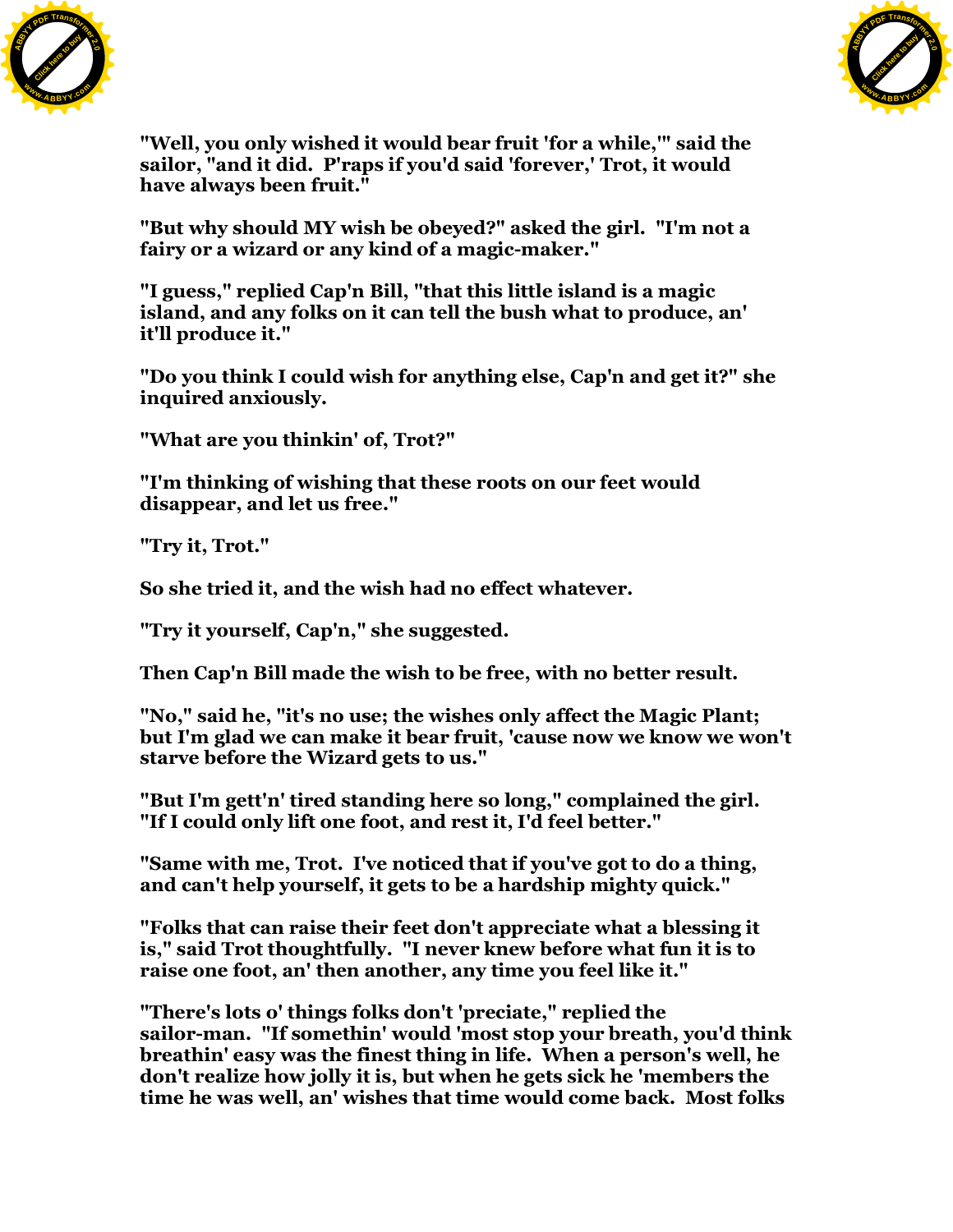![](_page_71_Picture_0.jpeg)

![](_page_71_Picture_1.jpeg)

**forget to thank God for givin' 'em two good legs, till they lose one o' 'em, like I did; and then it's too late, 'cept to praise God for leavin' one."**

**"Your wooden leg ain't so bad, Cap'n," she remarked, looking at it critically. "Anyhow, it don't take root on a Magic Island, like our meat legs do."**

**"I ain't complainin'," said Cap'n Bill. "What's that swimmin' towards us, Trot?" he added, looking over the Magic Flower and across the water.**

**The girl looked, too, and then she replied.**

**"It's a bird of some sort. It's like a duck, only I never saw a duck have so many colors."**

**The bird swam swiftly and gracefully toward the Magic Isle, and as it drew nearer its gorgeously colored plumage astonished them. The feathers were of many hues of glistening greens and blues and purples,**

**and it had a yellow head with a red plume, and pink, white and violet in its tail. When it reached the Isle, it came ashore and approached them, waddling slowly and turning its head first to one side and then to the other, so as to see the girl and the sailor better.**

**"You're strangers," said the bird, coming to a halt near them, "and you've been caught by the Magic Isle and made prisoners."**

**"Yes," returned Trot, with a sigh; "we're rooted. But I hope we won't grow."**

**"You'll grow small," said the Bird. "You'll keep growing smaller every day, until bye and bye there'll be nothing left of you. That's the usual way, on this Magic Isle."**

**"How do you know about it, and who are you, anyhow?" asked Cap'n Bill.**

**"I'm the Lonesome Duck," replied the bird. "I suppose you've heard of me?"**

**"No," said Trot, "I can't say I have. What makes you lonesome?"**

**"Why, I haven't any family or any relations," returned the Duck.**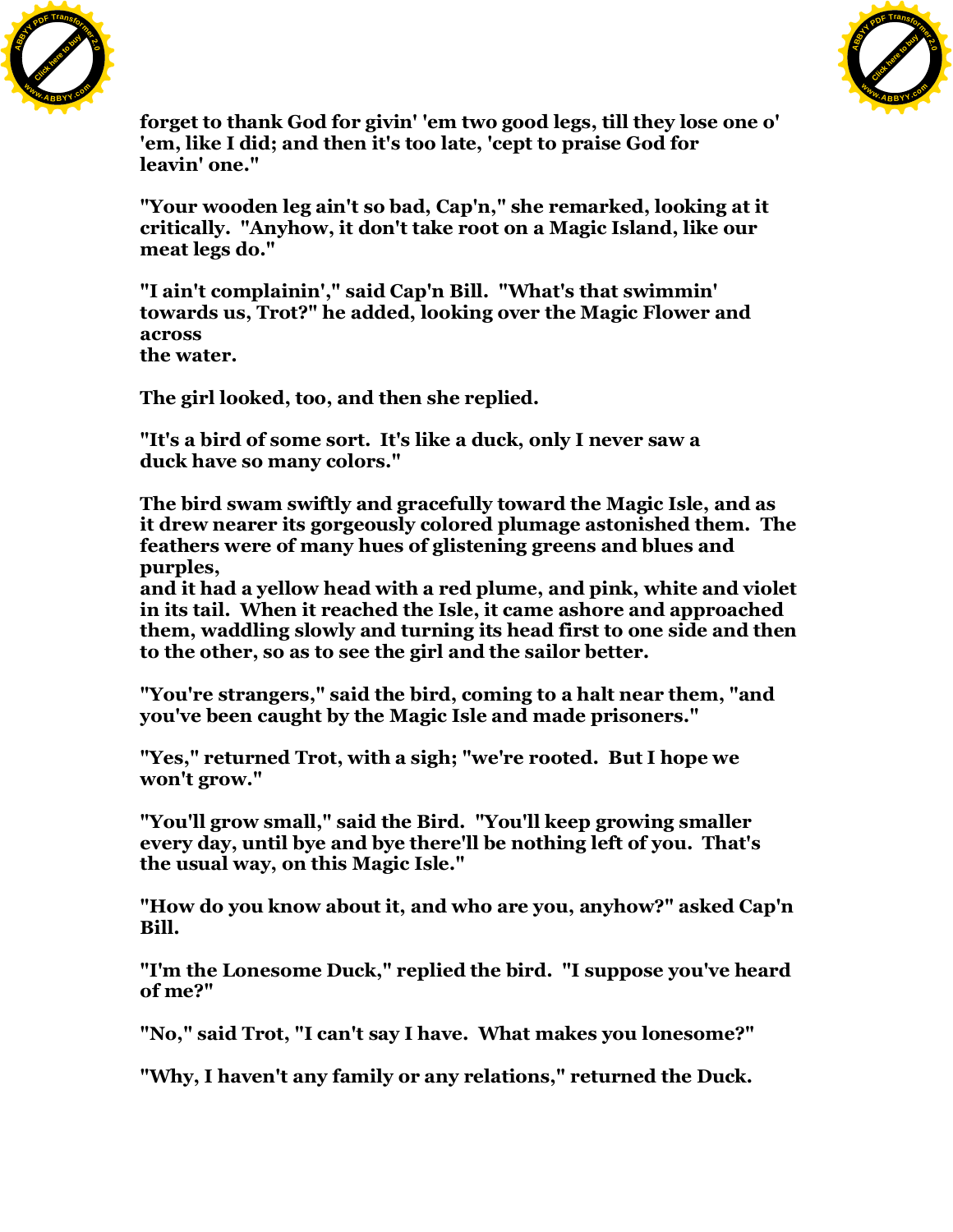



**"Haven't you any friends?"**

**"Not a friend. And I've nothing to do. I've lived a long time, and I've got to live forever, because I belong in the Land of Oz, where no living thing dies. Think of existing year after year, with no friends, no family, and nothing to do! Can you wonder I'm lonesome?"**

**"Why don't you make a few friends, and find something to do?" inquired Cap'n Bill.**

**"I can't make friends because everyone I meet--bird, beast, or person--is disagreeable to me. In a few minutes I shall be unable to bear your society longer, and then I'll go away and leave you," said the Lonesome Duck. "And, as for doing anything, there's no use in it. All I meet are doing something, so I have decided it's common and uninteresting and I prefer to remain lonesome."**

**"Don't you have to hunt for your food?" asked Trot.**

**"No. In my diamond palace, a little way up the river, food is magically supplied me; but I seldom eat, because it is so common."**

**"You must be a Magician Duck," remarked Cap'n Bill.**

**"Why so?"**

**"Well, ordinary ducks don't have diamond palaces an' magic food, like you do."**

**"True; and that's another reason why I'm lonesome. You must remember I'm the only Duck in the Land of Oz, and I'm not like any other duck in the outside world."**

**"Seems to me you LIKE bein' lonesome," observed Cap'n Bill.**

**"I can't say I like it, exactly," replied the Duck, "but since it seems to be my fate, I'm rather proud of it."**

**"How do you s'pose a single, solitary Duck happened to be in the Land of Oz?" asked Trot, wonderingly.**

**"I used to know the reason, many years ago, but I've quite forgotten it," declared the Duck. "The reason for a thing is never so important as the thing itself, so there's no use remembering anything but the fact that I'm lonesome."**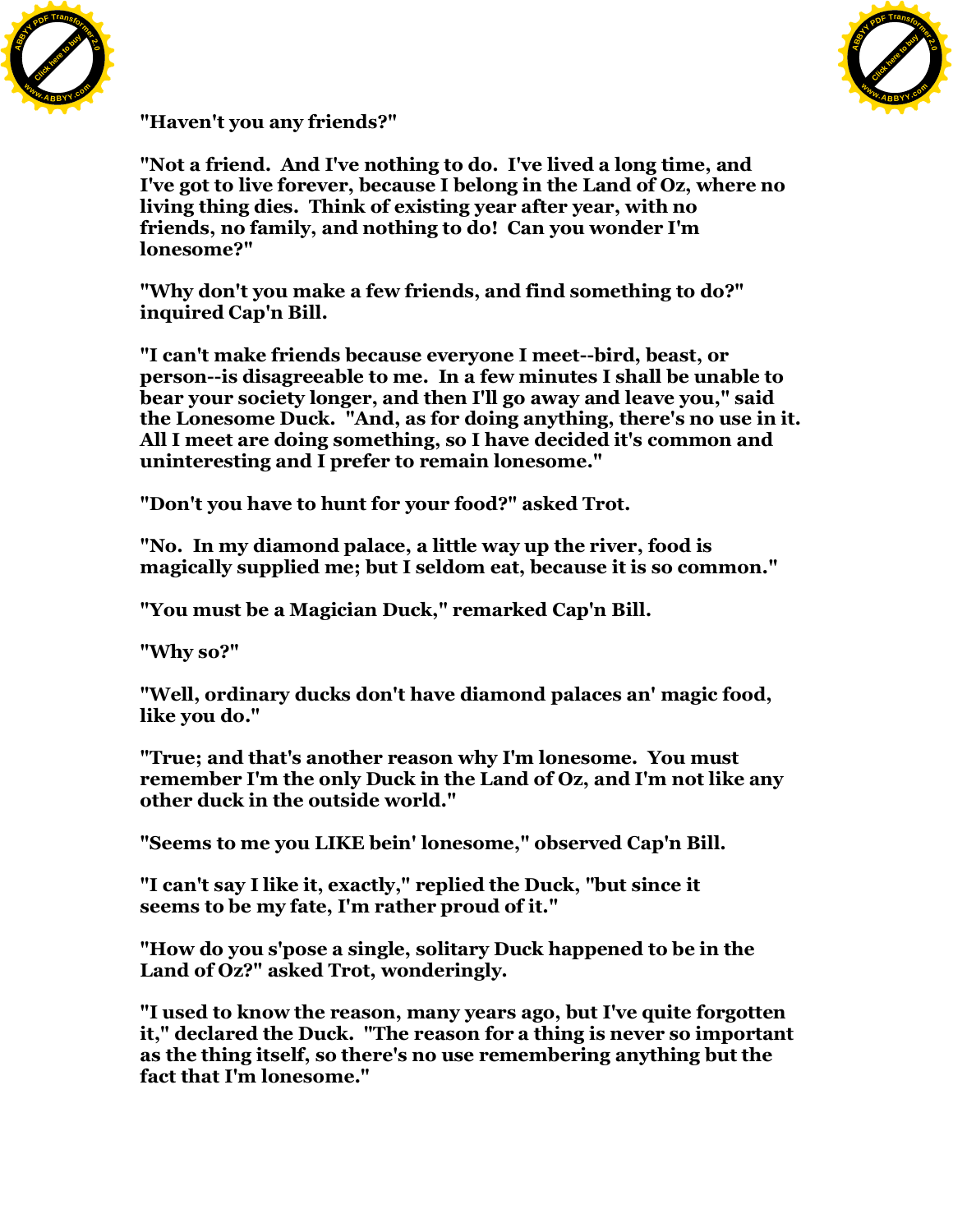



**"I guess you'd be happier if you tried to do something," asserted Trot. "If you can't do anything for yourself, you can do things for others, and then you'd get lots of friends and stop being lonesome."**

**"Now you're getting disagreeable," said the Lonesome Duck, "and I shall have to go and leave you."**

**"Can't you help us any," pleaded the girl. "If there's anything magic about you, you might get us out of this scrape."**

**"I haven't any magic strong enough to get you off the Magic Isle," replied the Lonesome Duck. "What magic I possess is very simple, but**

**I find it enough for my own needs."**

**"If we could only sit down a while, we could stand it better," said Trot, "but we have nothing to sit on."**

**"Then you will have to stand it," said the Lonesome Duck.**

**"P'raps you've enough magic to give us a couple of stools," suggested Cap'n Bill.**

**"A duck isn't supposed to know what stools are," was the reply.**

**"But you're diff'rent from all other ducks."**

**"That is true." The strange creature seemed to reflect for a moment, looking at them sharply from its round black eyes. Then it said: "Sometimes, when the sun is hot, I grow a toadstool to shelter me from its rays. Perhaps you could sit on toadstools."**

**"Well, if they were strong enough, they'd do," answered Cap'n Bill.**

**"Then, before I do I'll give you a couple," said the Lonesome Duck, and began waddling about in a small circle. It went around the circle to the right three times, and then it went around to the left three times. Then it hopped backward three times and forward three times.**

**"What are you doing?" asked Trot.**

**"Don't interrupt. This is an incantation," replied the Lonesome Duck, but now it began making a succession of soft noises that sounded**

**like quacks and seemed to mean nothing at all. And it kept up these sounds so long that Trot finally exclaimed:**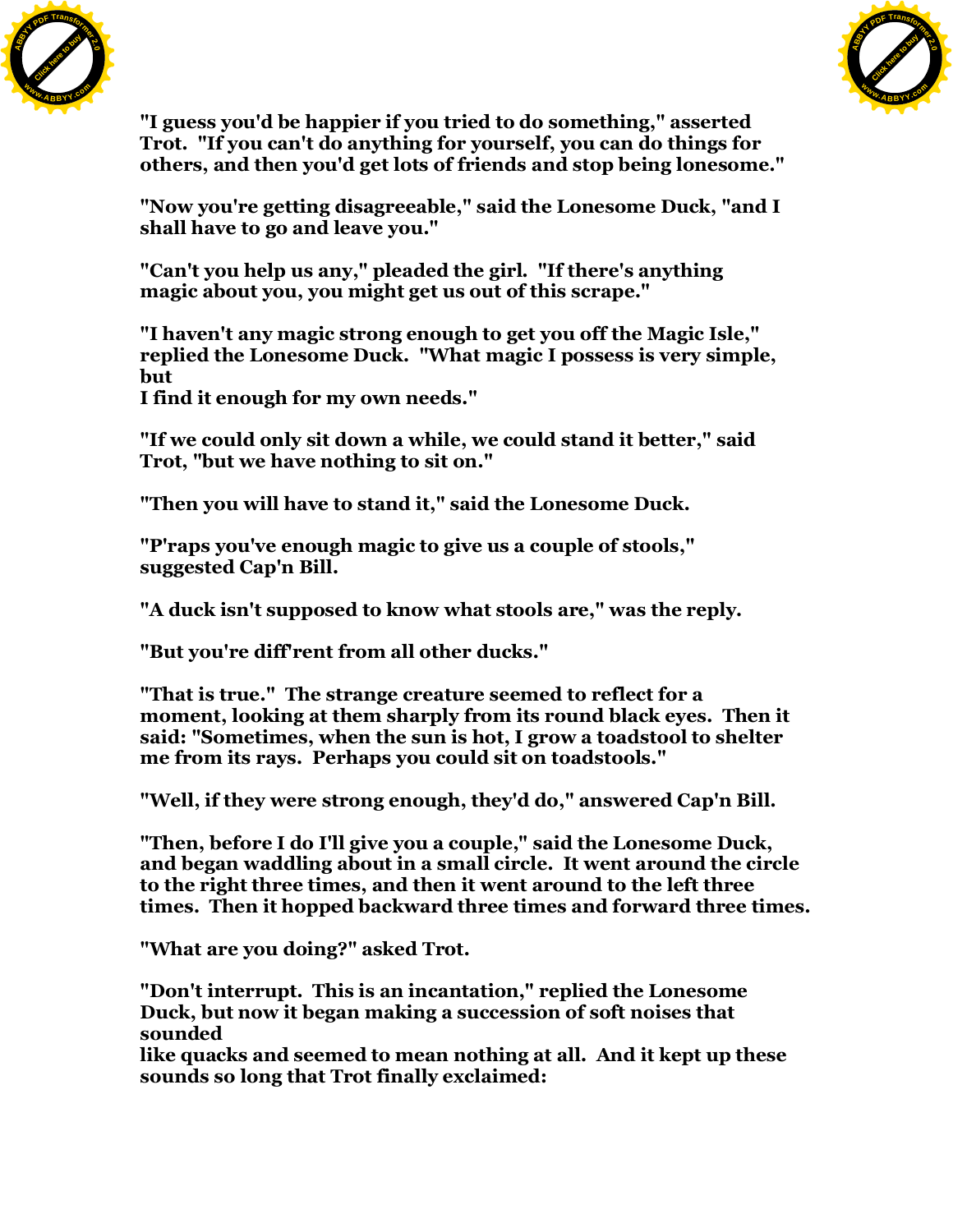



**"Can't you hurry up and finish that 'cantation? If it takes all summer to make a couple of toadstools, you're not much of a magician."**

**"I told you not to interrupt," said the Lonesome Duck, sternly. "If you get TOO disagreeable, you'll drive me away before I finish this incantation."**

**Trot kept quiet, after the rebuke, and the Duck resumed the quacky muttering. Cap'n Bill chuckled a little to himself and remarked to Trot in a whisper: "For a bird that ain't got anything to do, this Lonesome Duck is makin' consider'ble fuss. An' I ain't sure, after all, as toadstools would be worth sittin' on."**

**Even as he spoke, the sailor-man felt something touch him from behind and, turning his head, he found a big toadstool in just the right place and of just the right size to sit upon. There was one behind Trot, too, and with a cry of pleasure the little girl sank back upon it and found it a very comfortable seat--solid, yet almost like a cushion. Even Cap'n Bill's weight did not break his toadstool down, and when both were seated, they found that the Lonesome Duck had waddled away and was now at the water's edge.**

**"Thank you, ever so much!" cried Trot, and the sailor called out: "Much obliged!"**

**But the Lonesome Duck paid no attention. Without even looking in their direction again, the gaudy fowl entered the water and swam gracefully away.**

**16. The Glass Cat Finds the Black Bag**

**When the six monkeys were transformed by Kiki Aru into six giant soldiers fifty feet tall, their heads came above the top of the trees, which in this part of the forest were not so high as in some other parts; and, although the trees were somewhat scattered, the bodies of the giant soldiers were so big that they quite filled the spaces in which they stood and the branches pressed them on every side.**

**Of course, Kiki was foolish to have made his soldiers so big, for now they could not get out of the forest. Indeed, they could not stir a step, but were imprisoned by the trees. Even had they been in the little clearing they could not have made their way out of it, but they**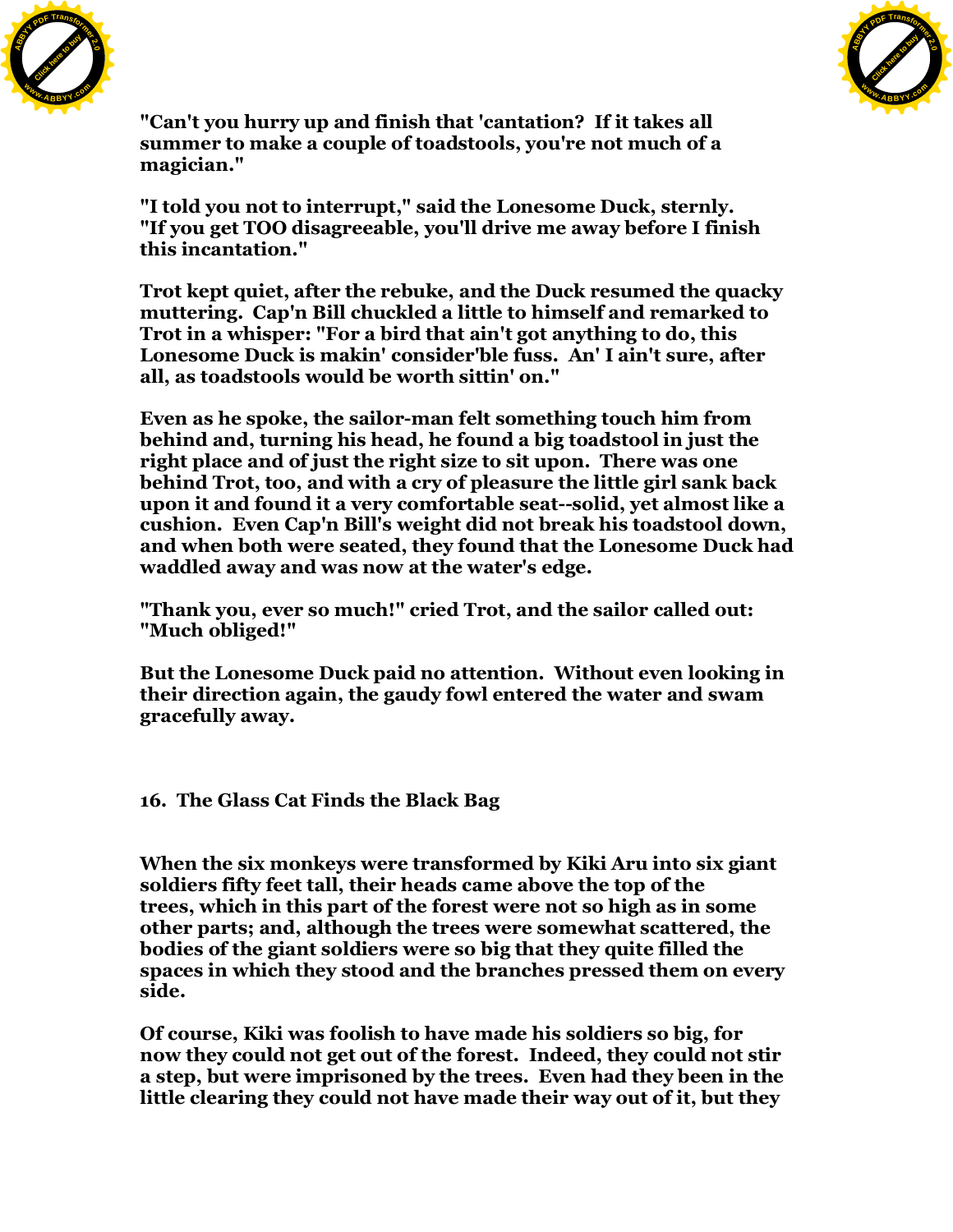



**were a little beyond the clearing. At first, the other monkeys who had not been enchanted were afraid of the soldiers, and hastily quitted the place; but soon finding that the great men stood stock still, although grunting indignantly at their transformation, the band of monkeys returned to the spot and looked at them curiously, not guessing that they were really monkeys and their own friends.**

**The soldiers couldn't see them, their heads being above the trees; they could not even raise their arms or draw their sharp swords, so closely were they held by the leafy branches. So the monkeys, finding the giants helpless, began climbing up their bodies, and presently all the band were perched on the shoulders of the giants and peering into their faces.**

**"I'm Ebu, your father," cried one soldier to a monkey who had perched upon his left ear, "but some cruel person has enchanted me."**

**"I'm your Uncle Peeker," said another soldier to another monkey.**

**So, very soon all the monkeys knew the truth and were sorry for their friends and relations and angry at the person--whoever it was--who had transformed them. There was a great chattering among the**

**tree-tops, and the noise attracted other monkeys, so that the clearing and all the trees around were full of them.**

**Rango the Gray Ape, who was the Chief of all the monkey tribes of the forest, heard the uproar and came to see what was wrong with his people. And Rango, being wiser and more experienced, at once knew that the strange magician who looked like a mixed-up beast was responsible for the transformations. He realized that the six giant soldiers were helpless prisoners, because of their size, and knew he was powerless to release them. So, although he feared to meet the terrible magician, he hurried away to the Great Clearing to tell Gugu the King what had happened and to try to find the Wizard of Oz and get him to save his six enchanted subjects.**

**Rango darted into the Great Clearing just as the Wizard had restored all the enchanted ones around him to their proper shapes, and the Gray**

**Ape was glad to hear that the wicked magician-beast had been conquered.**

**"But now, O mighty Wizard, you must come with me to where six of my**

**people are transformed into six great giant men," he said, "for if they are allowed to remain there, their happiness and their future**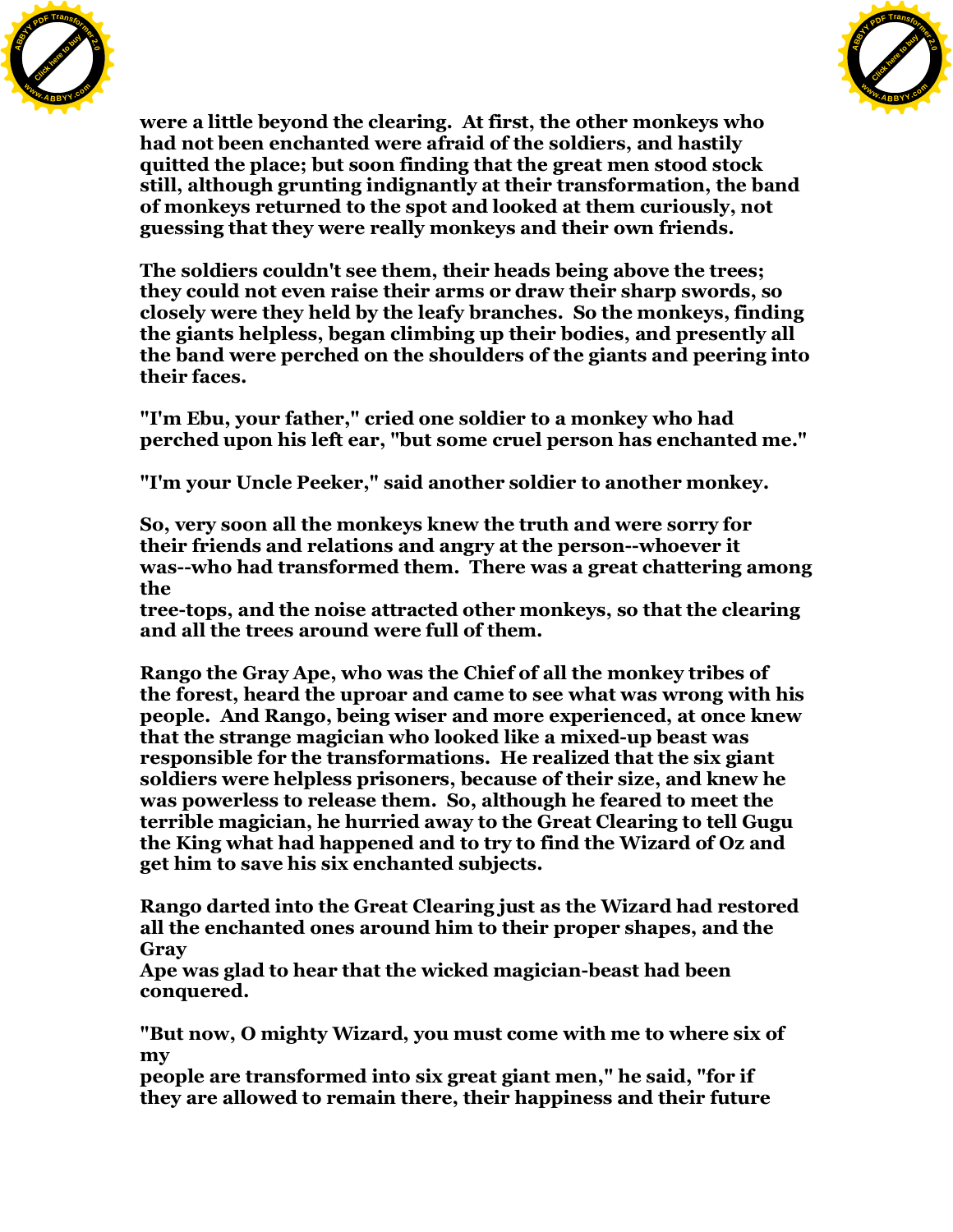



**lives will be ruined."**

**The Wizard did not reply at once, for he was thinking this a good opportunity to win Rango's consent to his taking some monkeys to the Emerald City for Ozma's birthday cake.**

**"It is a great thing you ask of me, O Rango the Gray Ape," said he, "for the bigger the giants are the more powerful their enchantment, and the more difficult it will be to restore them to their natural forms. However, I will think it over."**

**Then the Wizard went to another part of the clearing and sat on a log and appeared to be in deep thought.**

**The Glass Cat had been greatly interested in the Gray Ape's story and was curious to see what the giant soldiers looked like. Hearing that their heads extended above the tree-tops, the Glass Cat decided that if it climbed the tall avocado tree that stood at the side of the clearing, it might be able to see the giants' heads. So, without mentioning her errand, the crystal creature went to the tree and, by sticking her sharp glass claws in the bark, easily climbed the tree to its very top and, looking over the forest, saw the six giant heads, although they were now a long way off. It was, indeed, a remarkable sight, for the huge heads had immense soldier caps on them, with red and yellow plumes and looked very fierce and terrible, although the monkey hearts of the giants were at that moment filled with fear.**

**Having satisfied her curiosity, the Glass Cat began to climb down from the tree more slowly. Suddenly she discerned the Wizard's black**

**bag hanging from a limb of the tree. She grasped the black bag in her glass teeth, and although it was rather heavy for so small an animal, managed to get it free and to carry it safely down to the ground. Then she looked around for the Wizard and seeing him seated upon the**

**stump she hid the black bag among some leaves and then went over to where the Wizard sat.**

**"I forgot to tell you," said the Glass Cat, "that Trot and Cap'n Bill are in trouble, and I came here to hunt you up and get you to go and rescue them."**

**"Good gracious, Cat! Why didn't you tell me before?" exclaimed the Wizard.**

**"For the reason that I found so much excitement here that I forgot Trot and Cap'n Bill."**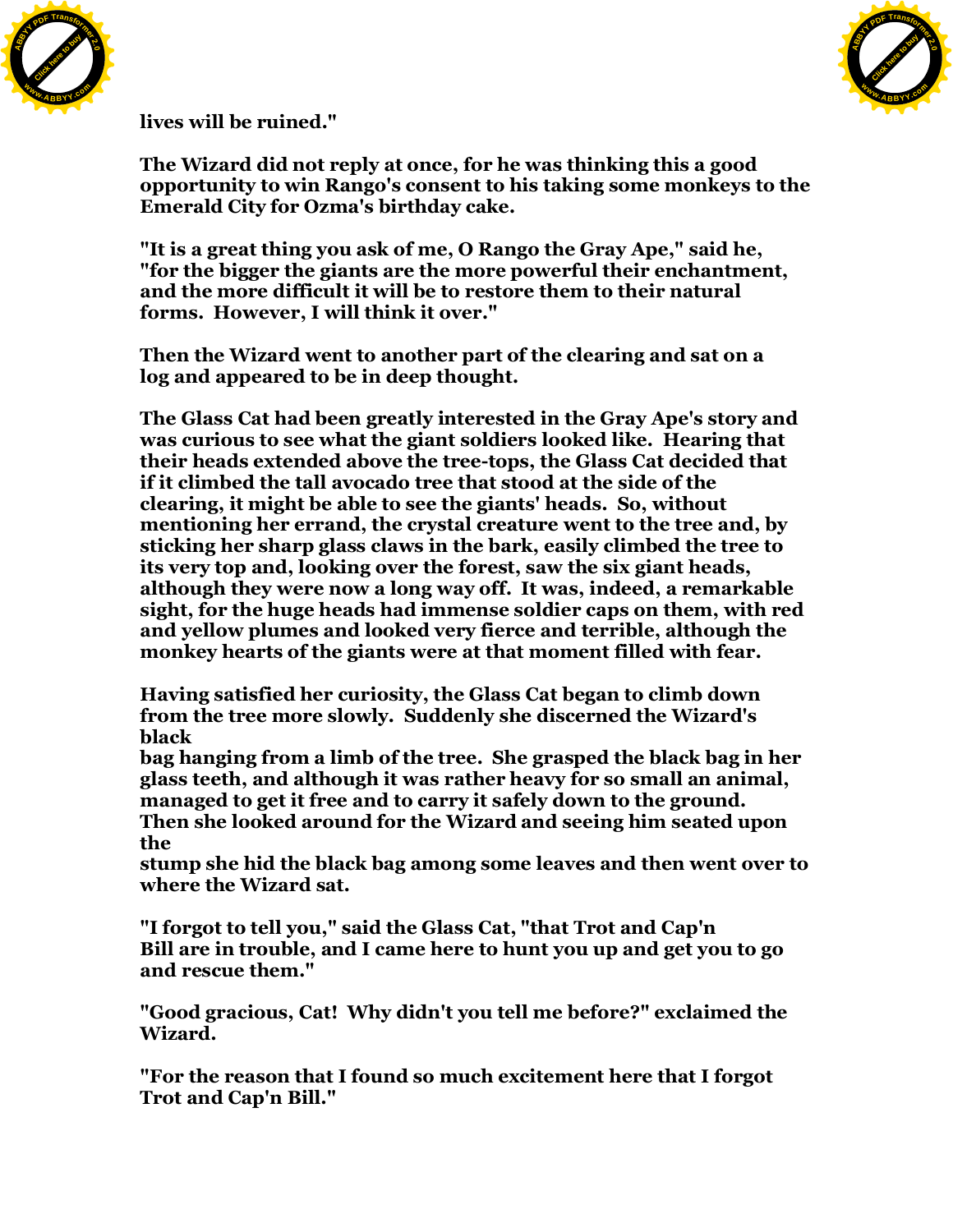



**"What's wrong with them?" asked the Wizard.**

**Then the Glass Cat explained how they had gone to get the Magic Flower for Ozma's birthday gift and had been trapped by the magic of the queer island. The Wizard was really alarmed, but he shook his head and said sadly:**

**"I'm afraid I can't help my dear friends, because I've lost my black bag."**

**"If I find it, will you go to them?" asked the creature.**

**"Of course," replied the Wizard. "But I do not think that a Glass Cat with nothing but pink brains can succeed when all the rest of us have failed."**

**"Don't you admire my pink brains?" demanded the Cat.**

**"They're pretty," admitted the Wizard, "but they're not regular brains, you know, and so we don't expect them to amount to much."**

**"But if I find your black bag--and find it inside of five minutes--will you admit my pink brains are better than your common human brains?"**

**"Well, I'll admit they're better HUNTERS," said the Wizard, reluctantly, "but you can't do it. We've searched everywhere, and the black bag isn't to be found."**

**"That shows how much you know!" retorted the Glass Cat, scornfully. "Watch my brains a minute, and see them whirl around."**

**The Wizard watched, for he was anxious to regain his black bag, and the pink brains really did whirl around in a remarkable manner.**

**"Now, come with me," commanded the Glass Cat, and led the Wizard straight to the spot where it had covered the bag with leaves. "According to my brains," said the creature, "your black bag ought to be here."**

**Then it scratched at the leaves and uncovered the bag, which the Wizard promptly seized with a cry of delight. Now that he had regained his Magic Tools, he felt confident he could rescue Trot and Cap'n Bill.**

**Rango the Gray Ape was getting impatient. He now approached the**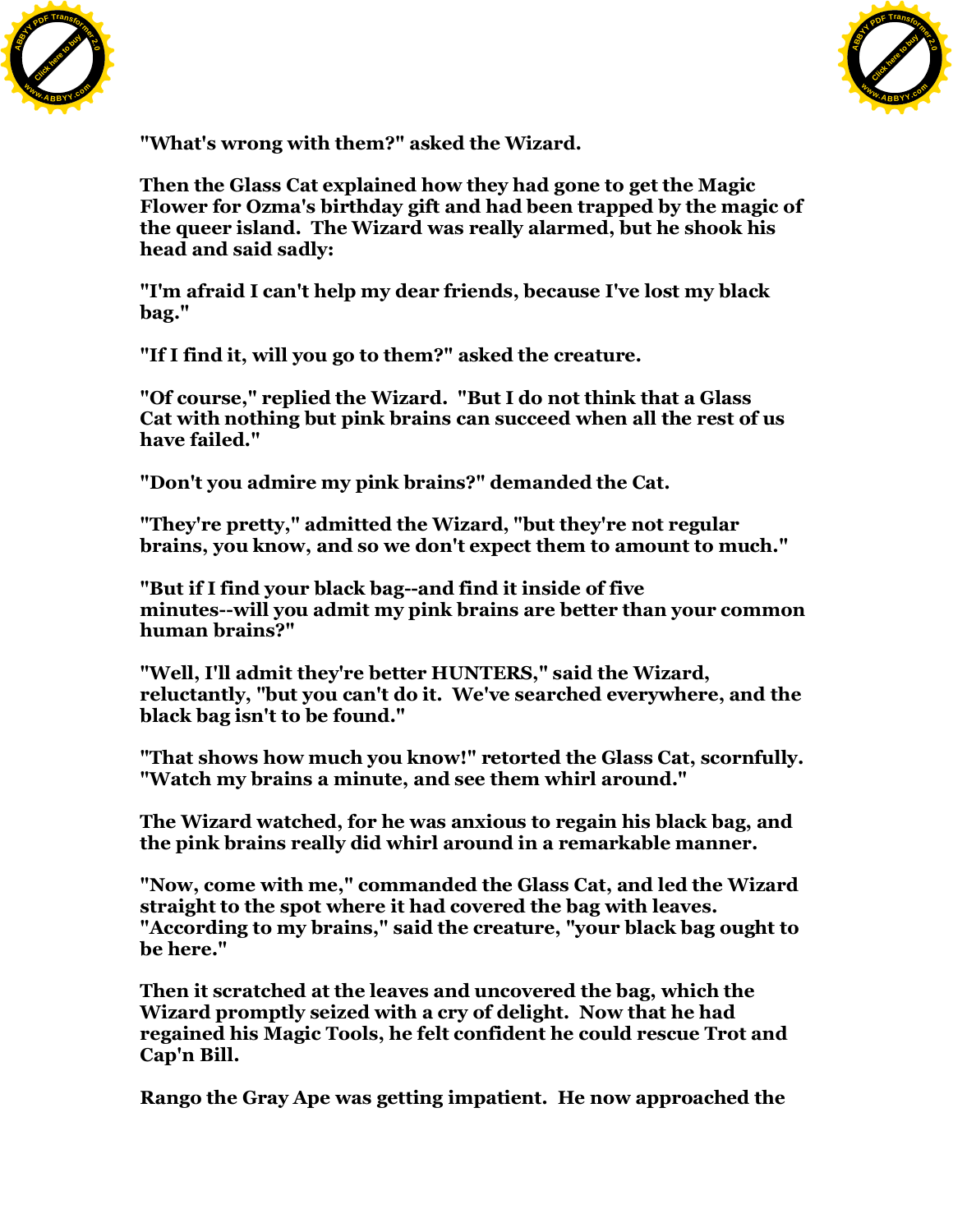



**Wizard and said:**

**"Well, what do you intend to do about those poor enchanted monkeys?"**

**"I'll make a bargain with you, Rango," replied the little man. "If you will let me take a dozen of your monkeys to the Emerald City, and keep them until after Ozma's birthday, I'll break the enchantment of the six Giant Soldiers and return them to their natural forms."**

**But the Gray Ape shook his head.**

**"I can't do it," he declared. "The monkeys would be very lonesome and unhappy in the Emerald City and your people would tease them and**

**throw stones at them, which would cause them to fight and bite."**

**"The people won't see them till Ozma's birthday dinner," promised the Wizard. "I'll make them very small--about four inches high, and I'll keep them in a pretty cage in my own room, where they will be safe from harm. I'll feed them the nicest kind of food, train them to do some clever tricks, and on Ozma's birthday I'll hide the twelve little monkeys inside a cake. When Ozma cuts the cake the monkeys will jump out on to the table and do their tricks. The next day I will bring them back to the forest and make them big as ever, and they'll have some exciting stories to tell their friends. What do you say, Rango?"**

**"I say no!" answered the Gray Ape. "I won't have my monkeys enchanted and made to do tricks for the Oz people."**

**"Very well," said the Wizard calmly; "then I'll go. Come, Dorothy," he called to the little girl, "let's start on our journey."**

**"Aren't you going to save those six monkeys who are giant soldiers?" asked Rango, anxiously.**

**"Why should I?" returned the Wizard. "If you will not do me the favor I ask, you cannot expect me to favor you."**

**"Wait a minute," said the Gray Ape. "I've changed my mind. If you will treat the twelve monkeys nicely and bring them safely back to the forest, I'll let you take them."**

**"Thank you," replied the Wizard, cheerfully. "We'll go at once and save those giant soldiers."**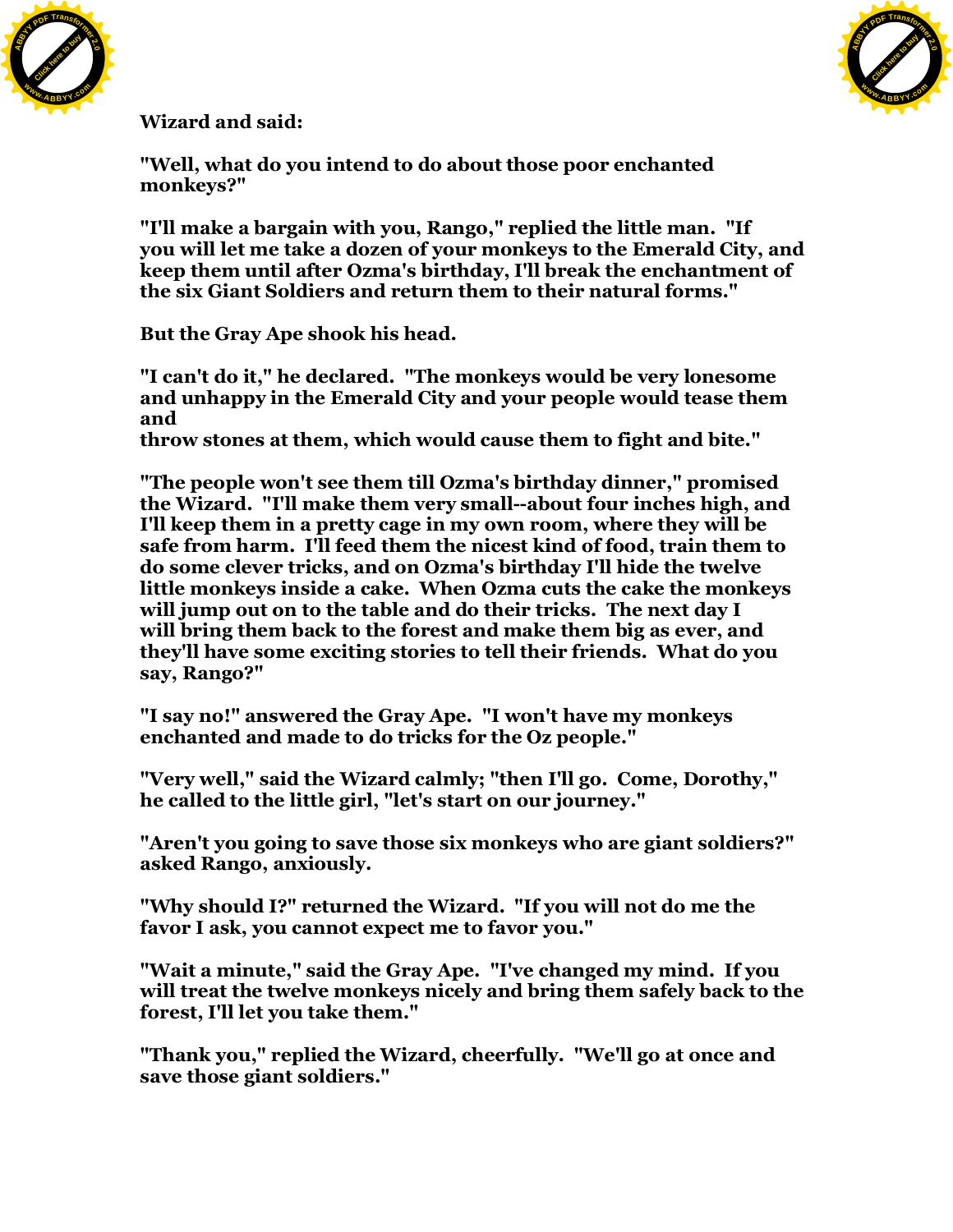



**So all the party left the clearing and proceeded to the place where the giants still stood among the trees. Hundreds of monkeys, apes, baboons and orangoutangs had gathered round, and their wild chatter**

**could be heard a mile away. But the Gray Ape soon hushed the babel of**

**sounds, and the Wizard lost no time in breaking the enchantments. First one and then another giant soldier disappeared and became an ordinary monkey again, and the six were shortly returned to their friends in their proper forms.**

**This action made the Wizard very popular with the great army of monkeys, and when the Gray Ape announced that the Wizard wanted to**

**borrow twelve monkeys to take to the Emerald City for a couple of weeks, and asked for volunteers, nearly a hundred offered to go, so great was their confidence in the little man who had saved their comrades.**

**The Wizard selected a dozen that seemed intelligent and good-tempered, and then he opened his black bag and took out a queerly**

**shaped dish that was silver on the outside and gold on the inside. Into this dish he poured a powder and set fire to it. It made a thick smoke that quite enveloped the twelve monkeys, as well as the form of the Wizard, but when the smoke cleared away the dish had been changed**

**to a golden cage with silver bars, and the twelve monkeys had become about three inches high and were all seated comfortably inside the cage.**

**The thousands of hairy animals who had witnessed this act of magic were much astonished and applauded the Wizard by barking aloud and**

**shaking the limbs of the trees in which they sat. Dorothy said: "That was a fine trick, Wizard!" and the Gray Ape remarked: "You are certainly the most wonderful magician in all the Land of Oz!"**

**"Oh, no," modestly replied the little man. "Glinda's magic is better than mine, but mine seems good enough to use on ordinary occasions. And now, Rango, we will say good-bye, and I promise to return your monkeys as happy and safe as they are now."**

**The Wizard rode on the back of the Hungry Tiger and carried the cage of monkeys very carefully, so as not to joggle them. Dorothy rode on the back of the Cowardly Lion, and the Glass Cat trotted, as before, to show them the way.**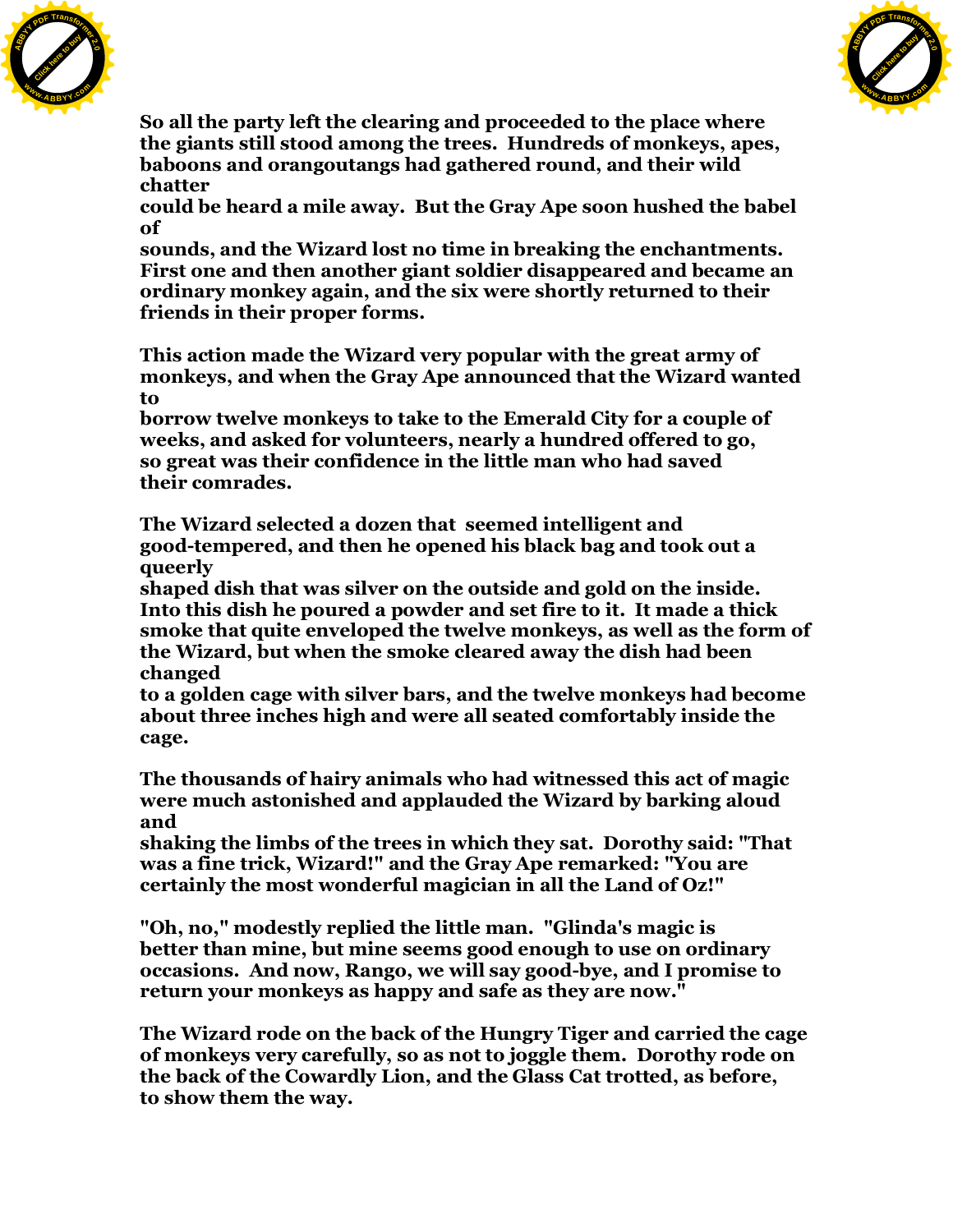



**Gugu the King crouched upon a log and watched them go, but as he bade them farewell, the enormous Leopard said:**

**"I know now that you are the friends of beasts and that the forest people may trust you. Whenever the Wizard of Oz and Princess Dorothy**

**enter the Forest of Gugu hearafter, they will be as welcome and as safe with us as ever they are in the Emerald City."**

## **17. A Remarkable Journey**

**"You see," explained the Glass Cat, "that Magic Isle where Trot and Cap'n Bill are stuck is also in this Gillikin Country--over at the east side of it, and it's no farther to go across-lots from here than it is from here to the Emerald City. So we'll save time by cutting across the mountains."**

**"Are you sure you know the way?" asked Dorothy.**

**"I know all the Land of Oz better than any other living creature knows it," asserted the Glass Cat.**

**"Go ahead, then, and guide us," said the Wizard. "We've left our poor friends helpless too long already, and the sooner we rescue them the happier they'll be."**

**"Are you sure you can get 'em out of their fix?" the little girl inquired.**

**"I've no doubt of it," the Wizard assured her. "But I can't tell what sort of magic I must use until I get to the place and discover just how they are enchanted."**

**"I've heard of that Magic Isle where the Wonderful Flower grows," remarked the Cowardly Lion. "Long ago, when I used to live in the forests, the beasts told stories about the Isle and how the Magic Flower was placed there to entrap strangers--men or beasts."**

**"Is the Flower really wonderful?" questioned Dorothy.**

**"I have heard it is the most beautiful plant in the world," answered the Lion. "I have never seen it myself, but friendly beasts have told me that they have stood on the shore of the river and looked across at the plant in the gold flower-pot and seen hundreds of flowers, of all**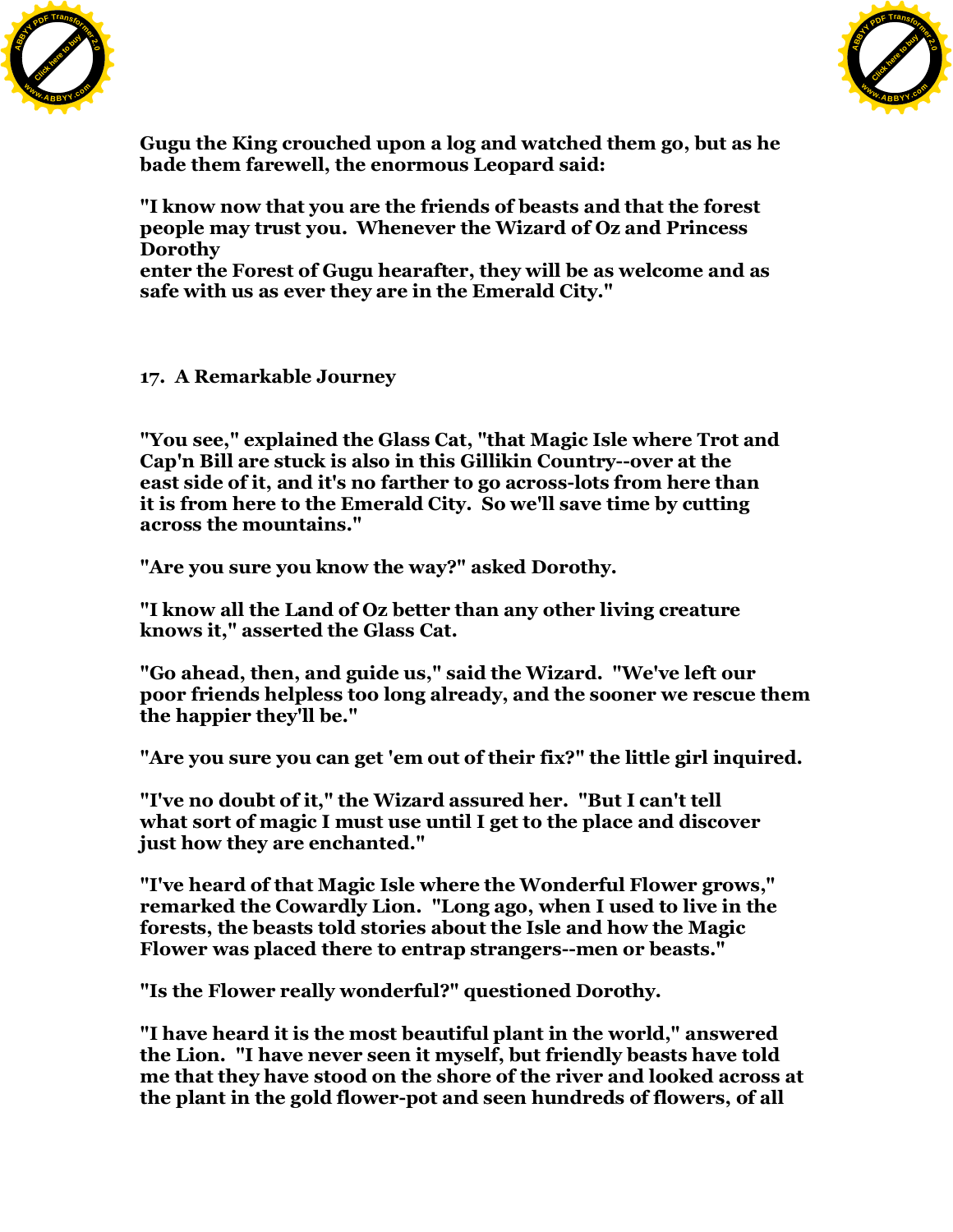



**sorts and sizes, blossom upon it in quick succession. It is said that if one picks the flowers while they are in bloom they will remain perfect for a long time, but if they are not picked they soon disappear and are replaced by other flowers. That, in my opinion, make the Magic Plant the most wonderful in existence."**

**"But these are only stories," said the girl. "Has any of your friends ever picked a flower from the wonderful plant?"**

**"No," admitted the Cowardly Lion, "for if any living thing ventures upon the Magic Isle, where the golden flower-pot stands, that man or beast takes root in the soil and cannot get away again."**

**"What happens to them, then?" asked Dorothy.**

**"They grow smaller, hour by hour and day by day, and finally disappear entirely."**

**"Then," said the girl anxiously, "we must hurry up, or Cap'n Bill an' Trot will get too small to be comf'table."**

**They were proceeding at a rapid pace during this conversation, for the Hungry Tiger and the Cowardly Lion were obliged to move swiftly in**

**order to keep pace with the Glass Cat. After leaving the Forest of Gugu**

**they crossed a mountain range, and then a broad plain, after which they reached another forest, much smaller than that where Gugu ruled.**

**"The Magic Isle is in this forest," said the Glass Cat, "but the river is at the other side of the forest. There is no path through the trees, but if we keep going east, we will find the river, and then it will be easy to find the Magic Isle."**

**"Have you ever traveled this way before?" inquired the Wizard.**

**"Not exactly," admitted the Cat, "but I know we shall reach the river if we go east through the forest."**

**"Lead on, then," said the Wizard.**

**The Glass Cat started away, and at first it was easy to pass between the trees; but before long the underbrush and vines became thick and tangled, and after pushing their way through these obstacles for a time, our travelers came to a place where even the Glass Cat could not push through.**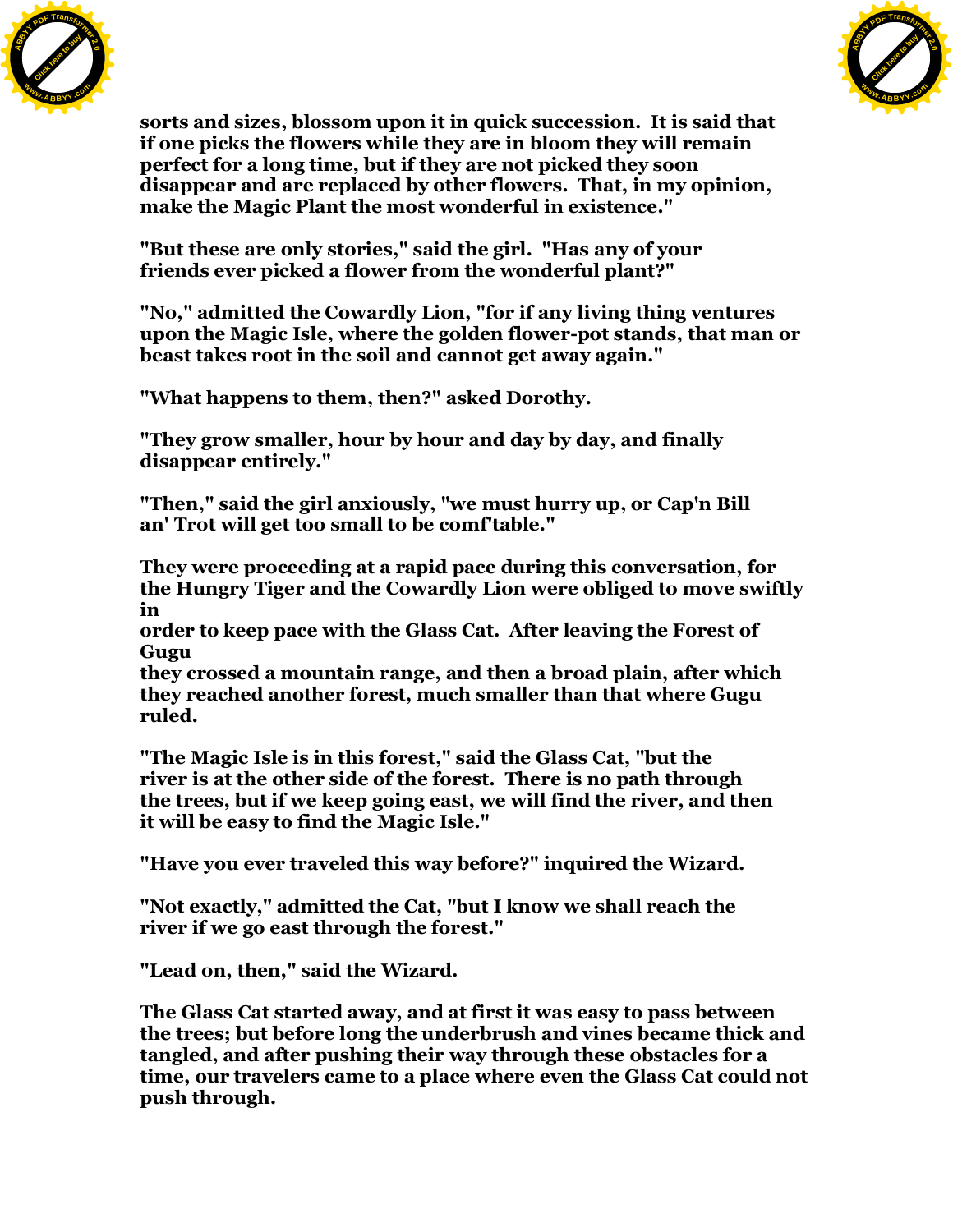



**"We'd better go back and find a path," suggested the Hungry Tiger.**

**"I'm s'prised at you," said Dorothy, eyeing the Glass Cat severely.**

**"I'm surprised, myself," replied the Cat. "But it's a long way around the forest to where the river enters it, and I thought we could save time by going straight through."**

**"No one can blame you," said the Wizard, "and I think, instead of turning back, I can make a path that will allow us to proceed."**

**He opened his black bag and after searching among his magic tools drew out a small axe, made of some metal so highly polished that it glittered brightly even in the dark forest. The Wizard laid the little axe on the ground and said in a commanding voice:**

**"Chop, Little Axe, chop clean and true; A path for our feet you must quickly hew. Chop till this tangle of jungle is passed; Chop to the east, Little Axe--chop fast!"**

**Then the little axe began to move and flashed its bright blade right and left, clearing a way through vine and brush and scattering the tangled barrier so quickly that the Lion and the Tiger, carrying Dorothy and the Wizard and the cage of monkeys on their backs, were able to stride through the forest at a fast walk. The brush seemed to melt away before them and the little axe chopped so fast that their eyes only saw a twinkling of the blade. Then, suddenly, the forest was open again, and the little axe, having obeyed its orders, lay still upon the ground.**

**The Wizard picked up the magic axe and after carefully wiping it with his silk handkerchief put it away in his black bag. Then they went on and in a short time reached the river.**

**"Let me see," said the Glass Cat, looking up and down the stream, "I think we are below the Magic Isle; so we must go up the stream until we come to it."**

**So up the stream they traveled, walking comfortably on the river bank, and after a while the water broadened and a sharp bend appeared**

**in the river, hiding all below from their view. They walked briskly along, however, and had nearly reached the bend when a voice cried**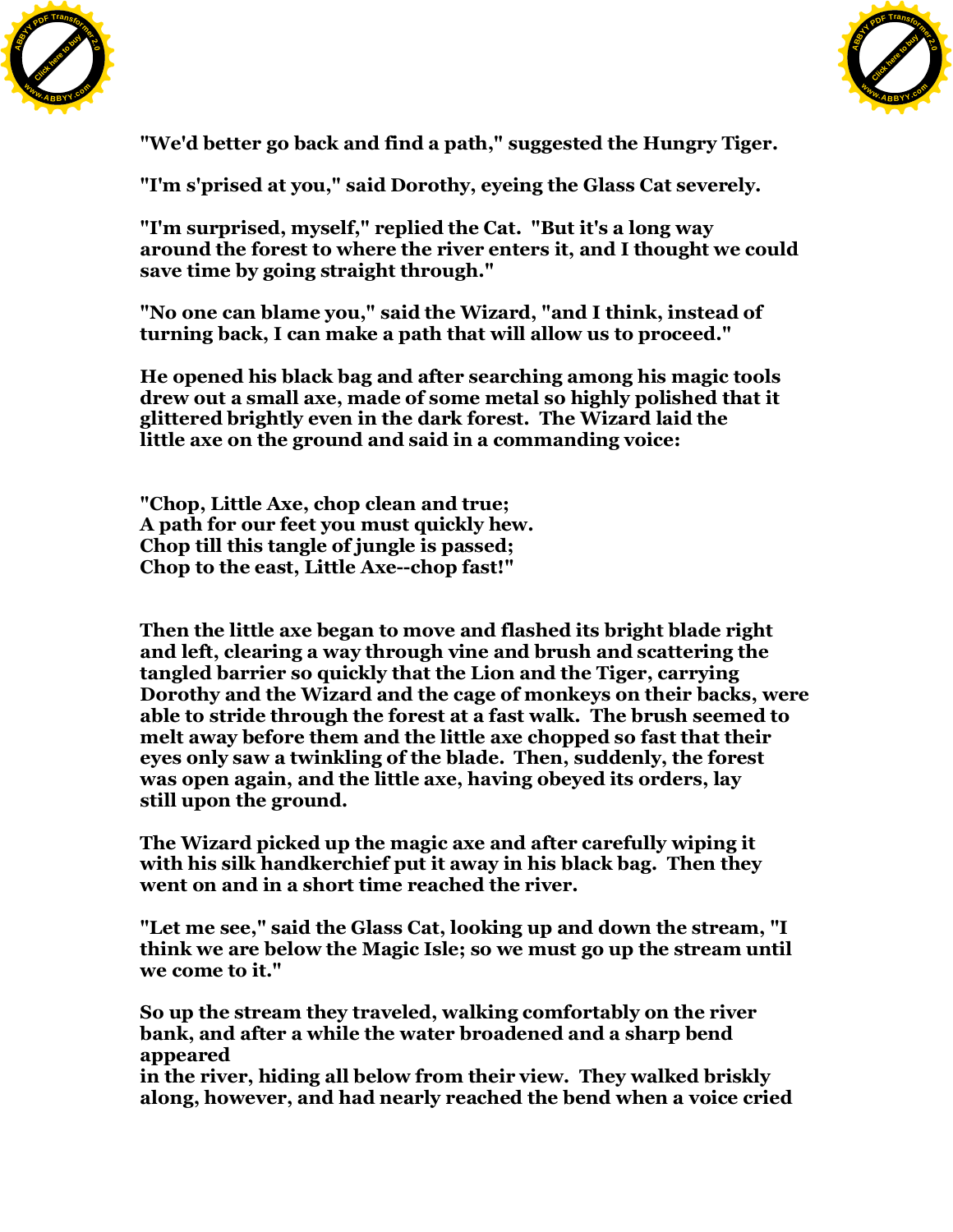



**warningly: "Look out!"**

**The travelers halted abruptly and the Wizard said: "Look out for what?"**

**"You almost stepped on my Diamond Palace," replied the voice, and a duck with gorgeously colored feathers appeared before them. "Beasts and men are terribly clumsy," continued the Duck in an irritated tone, "and you've no business on this side of the River, anyway. What are you doing here?"**

**"We've come to rescue some friends of ours who are stuck fast on the Magic Isle in this river," explained Dorothy.**

**"I know 'em," said the Duck. "I've been to see 'em, and they're stuck fast, all right. You may as well go back home, for no power can save them."**

**"This is the Wonderful Wizard of Oz," said Dorothy, pointing to the little man.**

**"Well, I'm the Lonesome Duck," was the reply, as the fowl strutted up and down to show its feathers to best advantage. "I'm the great Forest Magician, as any beast can tell you, but even I have no power to destroy the dreadful charm of the Magic Isle."**

**"Are you lonesome because you're a magician?" inquired Dorothy.**

**"No; I'm lonesome because I have no family and no friends. But I like to be lonesome, so please don't offer to be friendly with me. Go away, and try not to step on my Diamond Palace."**

**"Where is it?" asked the girl.**

**"Behind this bush."**

**Dorothy hopped off the lion's back and ran around the bush to see the Diamond Palace of the Lonesome Duck, although the gaudy fowl protested in a series of low quacks. The girl found, indeed, a glistening dome formed of clearest diamonds, neatly cemented together,**

**with a doorway at the side just big enough to admit the duck.**

**"Where did you find so many diamonds?" asked Dorothy, wonderingly.**

**"I know a place in the mountains where they are thick as pebbles,"**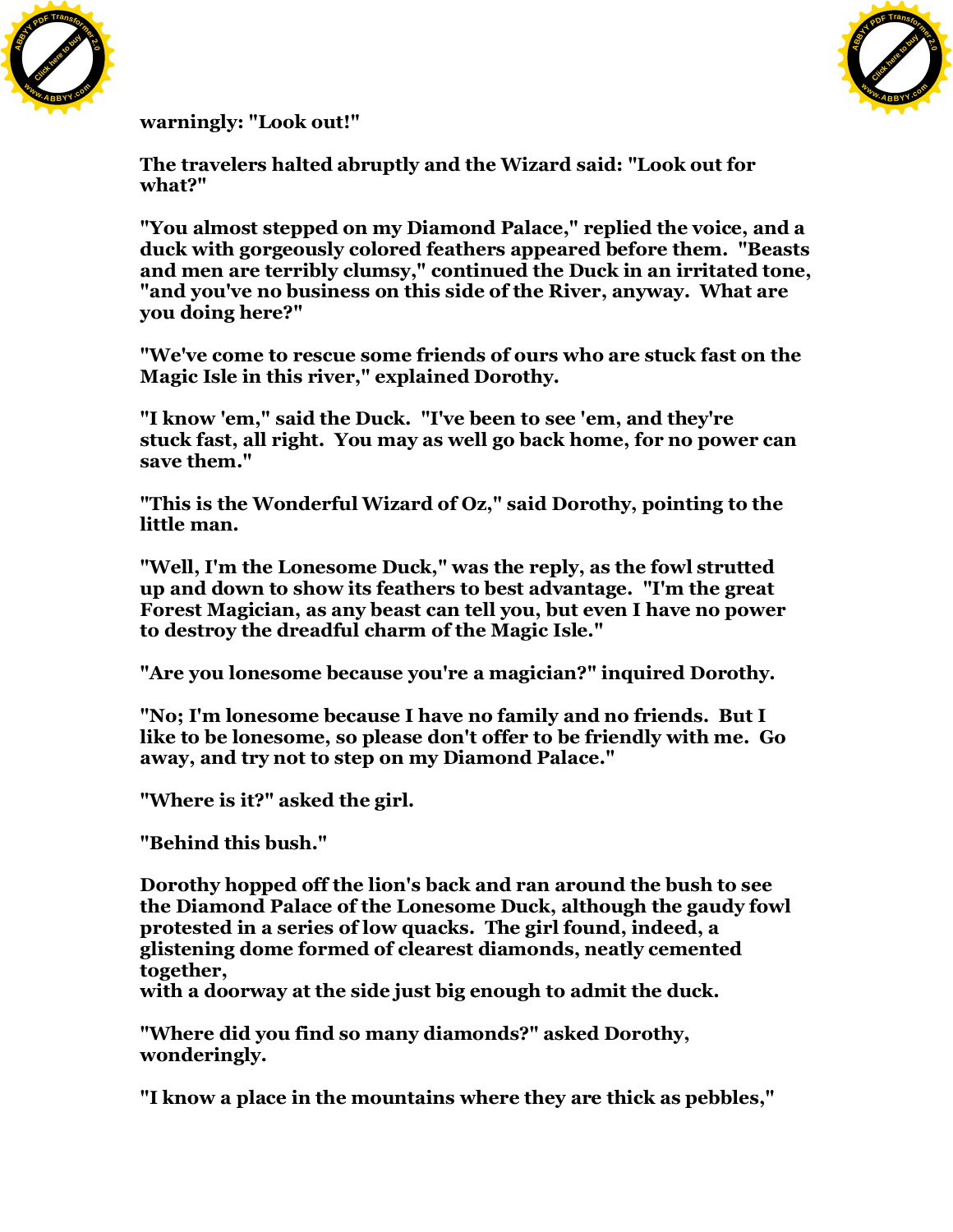



**said the Lonesome Duck, "and I brought them here in my bill, one by one**

**and put them in the river and let the water run over them until they were brightly polished. Then I built this palace, and I'm positive it's the only Diamond Palace in all the world."**

**"It's the only one I know of," said the little girl; "but if you live in it all alone, I don't see why it's any better than a wooden palace, or one of bricks or cobble-stones."**

**"You're not supposed to understand that," retorted the Lonesome Duck. "But I might tell you, as a matter of education, that a home of any sort should be beautiful to those who live in it, and should not be intended to please strangers. The Diamond Palace is my home, and I**

**like it. So I don't care a quack whether YOU like it or not."**

**"Oh, but I do!" exclaimed Dorothy. "It's lovely on the outside, but--" Then she stopped speaking, for the Lonesome Duck had entered**

**his palace through the little door without even saying good-bye. So Dorothy returned to her friends and they resumed their journey.**

**"Do you think, Wizard, the Duck was right in saying no magic can rescue Trot and Cap'n Bill?" asked the girl in a worried tone of voice.**

**"No, I don't think the Lonesome Duck was right in saying that," answered the Wizard, gravely, "but it is possible that their enchantment will be harder to overcome than I expected. I'll do my best, of course, and no one can do more than his best."**

**That didn't entirely relieve Dorothy's anxiety, but she said nothing more, and soon, on turning the bend in the river, they came in sight of the Magic Isle.**

**"There they are!" exclaimed Dorothy eagerly.**

**"Yes, I see them," replied the Wizard, nodding. "They are sitting on two big toadstools."**

**"That's queer," remarked the Glass Cat. "There were no toadstools there when I left them."**

**"What a lovely flower!" cried Dorothy in rapture, as her gaze fell on the Magic Plant.**

**"Never mind the Flower, just now," advised the Wizard. "The most**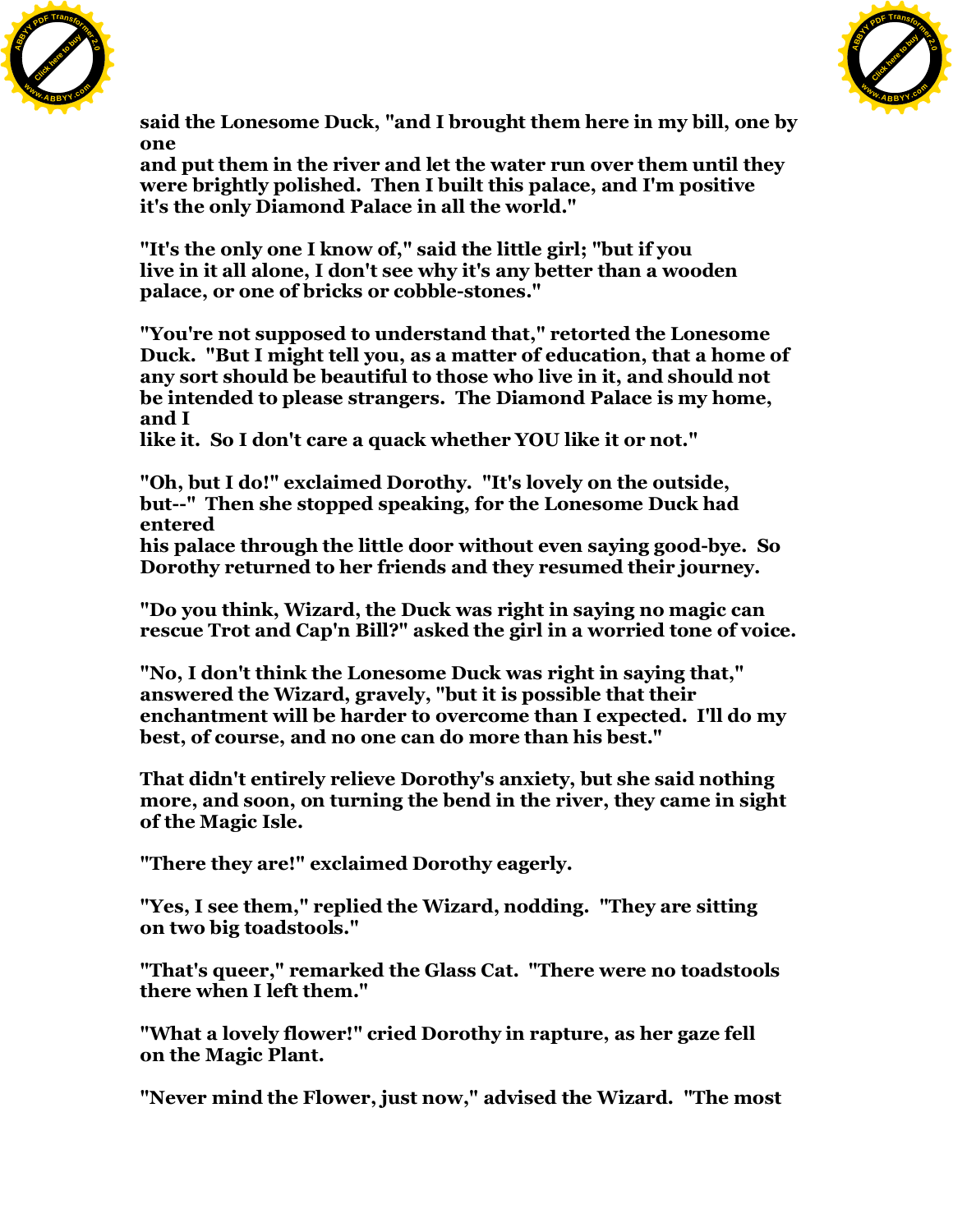



**important thing is to rescue our friends."**

**By this time they had arrived at a place just opposite the Magic Isle, and now both Trot and Cap'n Bill saw the arrival of their friends and called to them for help.**

**"How are you?" shouted the Wizard, putting his hands to his mouth so they could hear him better across the water.**

**"We're in hard luck," shouted Cap'n Bill, in reply. "We're anchored here and can't move till you find a way to cut the hawser."**

**"What does he mean by that?" asked Dorothy.**

**"We can't move our feet a bit!" called Trot, speaking as loud as she could.**

**"Why not?" inquired Dorothy.**

**"They've got roots on 'em," explained Trot.**

**It was hard to talk from so great a distance, so the Wizard said to the Glass Cat:**

**"Go to the island and tell our friends to be patient, for we have come to save them. It may take a little time to release them, for the Magic of the Isle is new to me and I shall have to experiment. But tell them I'll hurry as fast as I can."**

**So the Glass Cat walked across the river under the water to tell Trot and Cap'n Bill not to worry, and the Wizard at once opened his black bag and began to make his preparations.**

**18. The Magic of the Wizard**

**He first set up a small silver tripod and placed a gold basin at the top of it. Into this basin he put two powders--a pink one and a sky-blue one--and poured over them a yellow liquid from a crystal vial. Then he mumbled some magic words, and the powders began to sizzle and burn and send out a cloud of violet smoke that floated across the river and completely enveloped both Trot and Cap'n Bill, as well as the toadstools on which they sat, and even the Magic Plant in the gold flower-pot. Then, after the smoke had disappeared into air, the Wizard called out to the prisoners:**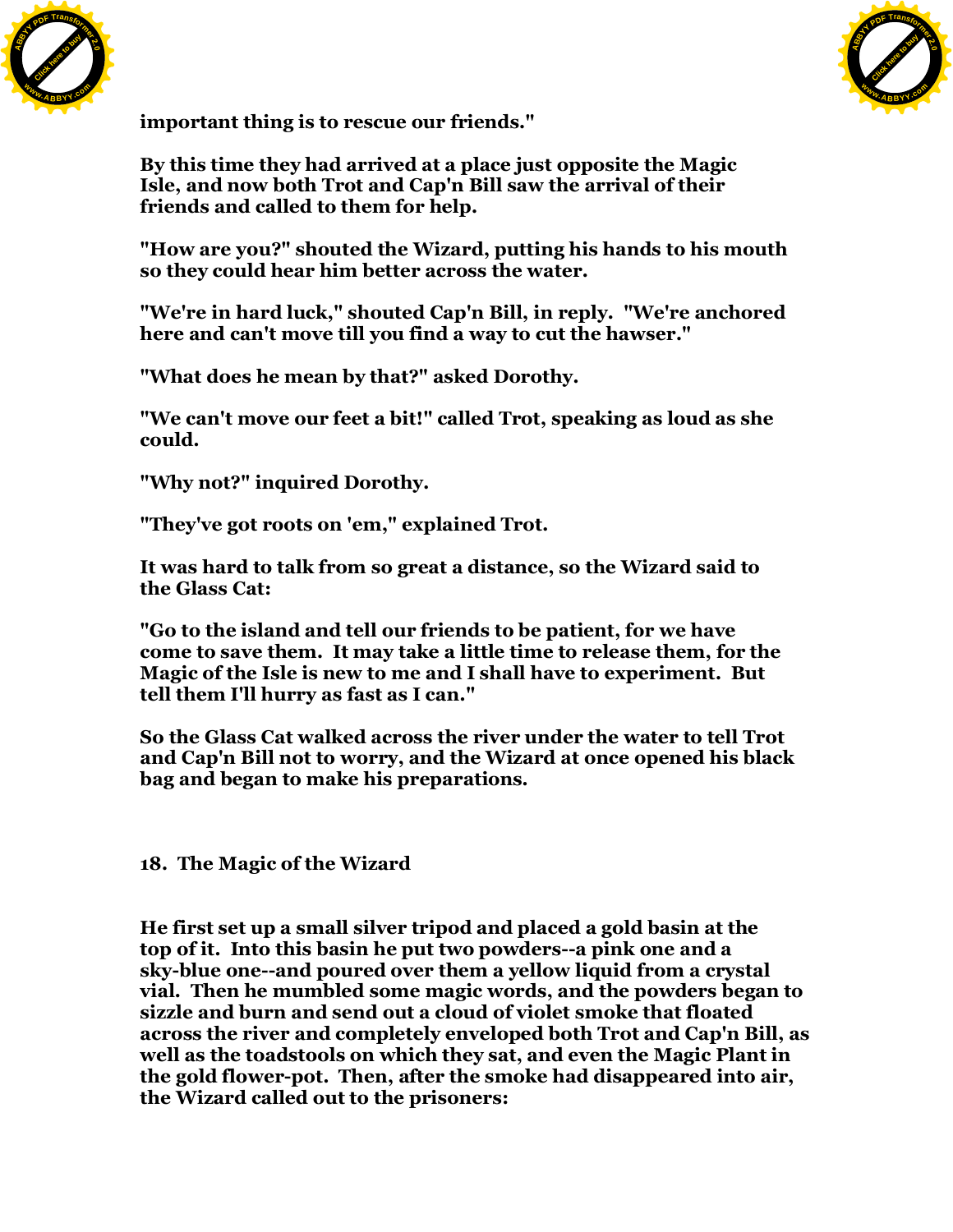



**"Are you free?"**

**Both Trot and Cap'n Bill tried to move their feet and failed.**

**"No!" they shouted in answer.**

**The Wizard rubbed his bald head thoughtfully and then took some other magic tools from the bag.**

**First he placed a little black ball in a silver pistol and shot it toward the Magic Isle. The ball exploded just over the head of Trot and scattered a thousand sparks over the little girl.**

**"Oh!" said the Wizard, "I guess that will set her free."**

**But Trot's feet were still rooted in the ground of the Magic Isle, and the disappointed Wizard had to try something else.**

**For almost an hour he worked hard, using almost every magic tool in his black bag, and still Cap'n Bill and Trot were not rescued.**

**"Dear me!" exclaimed Dorothy, "I'm 'fraid we'll have to go to Glinda, after all."**

**That made the little Wizard blush, for it shamed him to think that his magic was not equal to that of the Magic Isle.**

**"I won't give up yet, Dorothy," he said, "for I know a lot of wizardry that I haven't yet tried. I don't know what magician enchanted this little island, or what his powers were, but I DO know that I can break any enchantment known to the ordinary witches and magicians that used to inhabit the Land of Oz. It's like unlocking a door; all you need is to find the right key."**

**"But 'spose you haven't the right key with you." suggested Dorothy; "what then?"**

**"Then we'll have to make the key," he answered.**

**The Glass Cat now came back to their side of the river, walking under the water, and said to the Wizard: "They're getting frightened over there on the island because they're both growing smaller every minute. Just now, when I left them, both Trot and Cap'n Bill were only about half their natural sizes."**

**"I think," said the Wizard reflectively, "that I'd better go to the**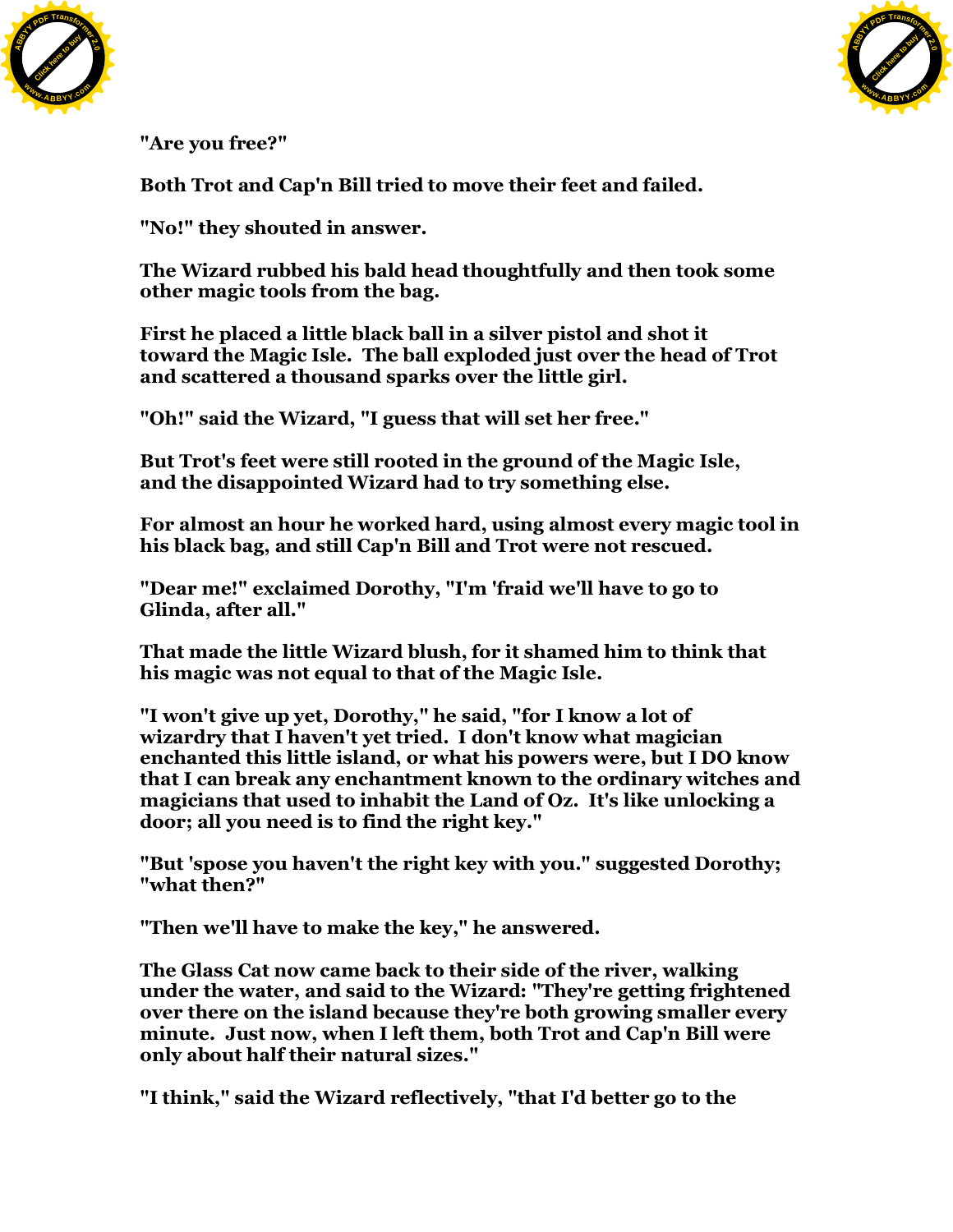



**shore of the island, where I can talk to them and work to better advantage. How did Trot and Cap'n Bill get to the island?"**

**"On a raft," answered the Glass Cat. "It's over there now on the beach."**

**"I suppose you're not strong enough to bring the raft to this side, are you?"**

**"No; I couldn't move it an inch," said the Cat.**

**"I'll try to get it for you," volunteered the Cowardly Lion. "I'm dreadfully scared for fear the Magic Isle will capture me, too; but I'll try to get the raft and bring it to this side for you."**

**"Thank you, my friend," said the Wizard.**

**So the Lion plunged into the river and swam with powerful strokes across to where the raft was beached upon the island. Placing one paw**

**on the raft, he turned and struck out with his other three legs and so strong was the great beast that he managed to drag the raft from off the**

**beach and propel it slowly to where the Wizard stood on the river bank.**

**"Good!" exclaimed the little man, well pleased.**

**"May I go across with you?" asked Dorothy.**

**The Wizard hesitated.**

**"If you'll take care not to leave the raft or step foot on the island, you'll be quite safe," he decided. So the Wizard told the Hungry Tiger and the Cowardly Lion to guard the cage of monkeys until**

**he returned, and then he and Dorothy got upon the raft. The paddle which Cap'n Bill had made was still there, so the little Wizard paddled the clumsy raft across the water and ran it upon the beach of the Magic Isle as close to the place where Cap'n Bill and Trot were rooted as he could.**

**Dorothy was shocked to see how small the prisoners had become, and Trot said to her friends: "If you can't save us soon, there'll be nothing left of us."**

**"Be patient, my dear," counseled the Wizard, and took the little axe**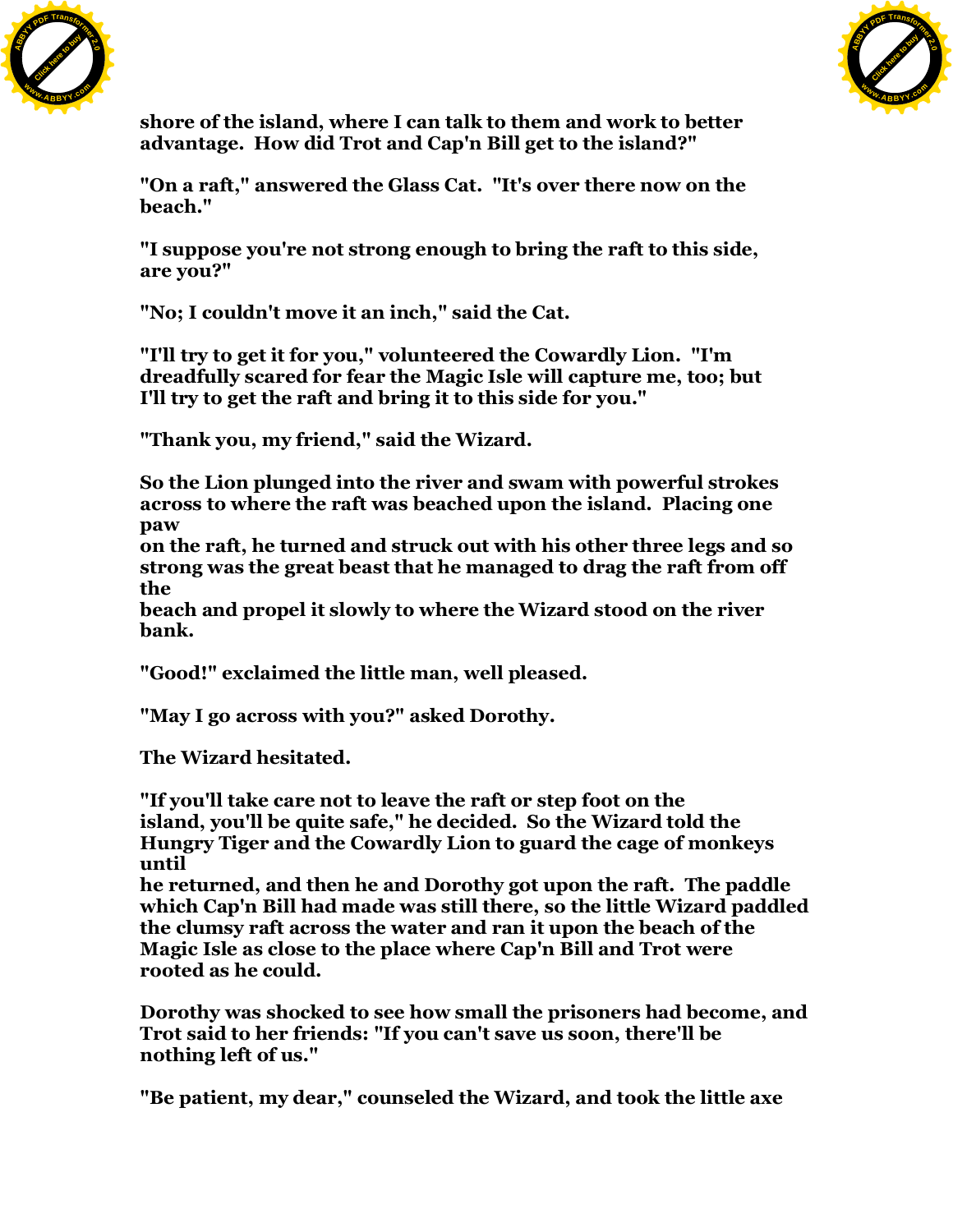



**from his black bag.**

**"What are you going to do with that?" asked Cap'n Bill.**

**"It's a magic axe," replied the Wizard, "and when I tell it to chop, it will chop those roots from your feet and you can run to the raft before they grow again."**

**"Don't!" shouted the sailor in alarm. "Don't do it! Those roots are all flesh roots, and our bodies are feeding 'em while they're growing into the ground."**

**"To cut off the roots," said Trot, "would be like cutting off our fingers and toes."**

**The Wizard put the little axe back in the black bag and took out a pair of silver pincers.**

**"Grow--grow--grow!" he said to the pincers, and at once they grew and extended until they reached from the raft to the prisoners.**

**"What are you going to do now?" demanded Cap'n Bill, fearfully eyeing the pincers.**

**"This magic tool will pull you up, roots and all, and land you on this raft," declared the Wizard.**

**"Don't do it!" pleaded the sailor, with a shudder. "It would hurt us awfully."**

**"It would be just like pulling teeth to pull us up by the roots," explained Trot.**

**"Grow small!" said the Wizard to the pincers, and at once they became small and he threw them into the black bag.**

**"I guess, friends, it's all up with us, this time," remarked Cap'n Bill, with a dismal sigh.**

**"Please tell Ozma, Dorothy," said Trot, "that we got into trouble trying to get her a nice birthday present. Then she'll forgive us. The Magic Flower is lovely and wonderful, but it's just a lure to catch folks on this dreadful island and then destroy them. You'll have a nice birthday party, without us, I'm sure; and I hope, Dorothy, that none of you in the Emerald City will forget me--or dear ol' Cap'n Bill."**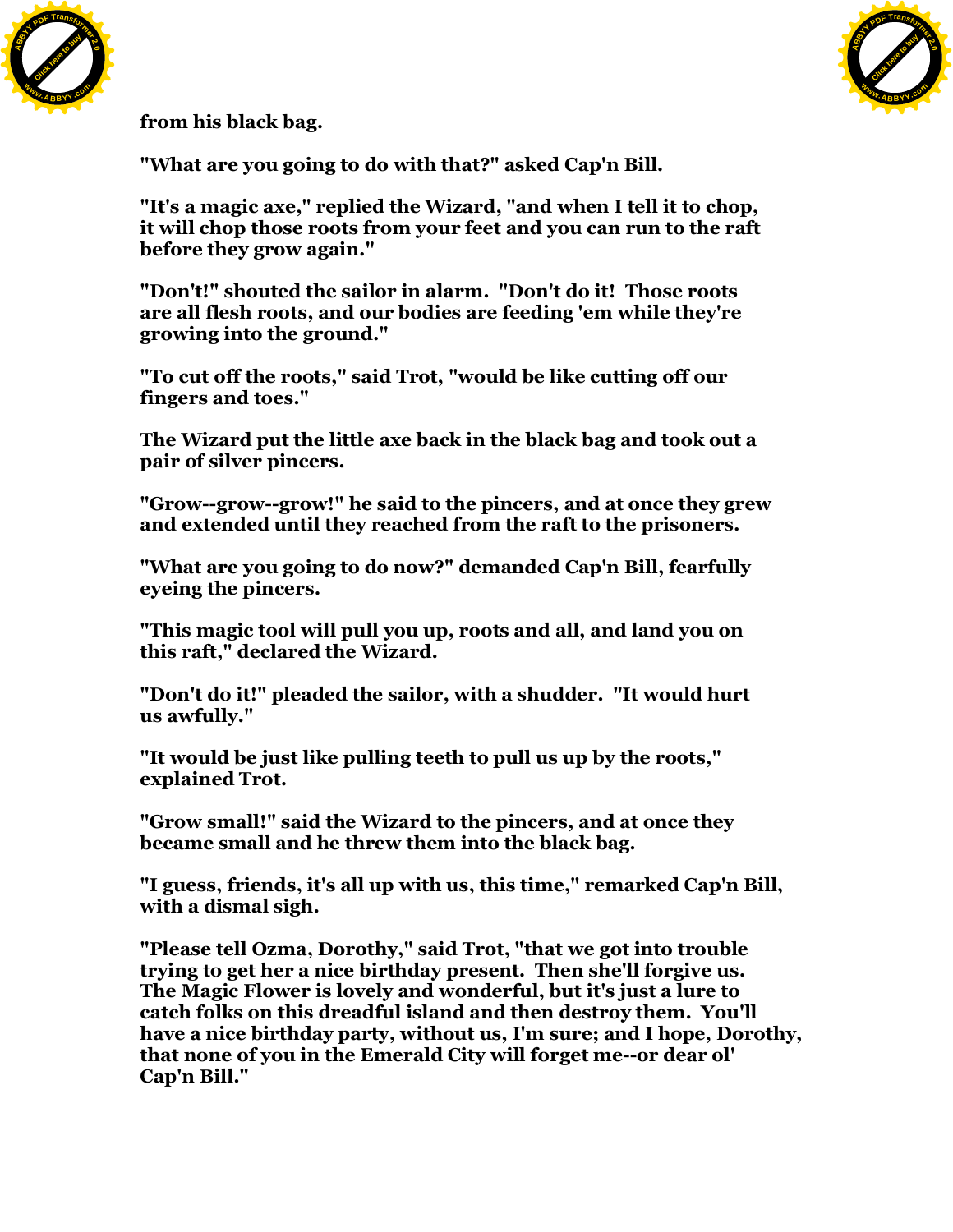



## **19. Dorothy and the Bumble Bees**

**Dorothy was greatly distressed and had hard work to keep the tears from her eyes.**

**"Is that all you can do, Wizard?" she asked the little man.**

**"It's all I can think of just now," he replied sadly. "But I intend to keep on thinking as long--as long--well, as long as thinking will do any good."**

**They were all silent for a time, Dorothy and the Wizard sitting thoughtfully on the raft, and Trot and Cap'n Bill sitting thoughtfully on the toadstools and growing gradually smaller and smaller in size.**

**Suddenly Dorothy said: "Wizard, I've thought of something!"**

**"What have you thought of?" he asked, looking at the little girl with interest.**

**"Can you remember the Magic Word that transforms people?" she asked.**

**"Of course," said he.**

**"Then you can transform Trot and Cap'n Bill into birds or bumblebees, and they can fly away to the other shore. When they're there, you can transform 'em into their reg'lar shapes again!"**

**"Can you do that, Wizard?" asked Cap'n Bill, eagerly.**

**"I think so."**

**"Roots an' all?" inquired Trot.**

**"Why, the roots are now a part of you, and if you were transformed to a bumblebee the whole of you would be transformed, of course, and**

**you'd be free of this awful island."**

**"All right; do it!" cried the sailor-man.**

**So the Wizard said slowly and distinctly:**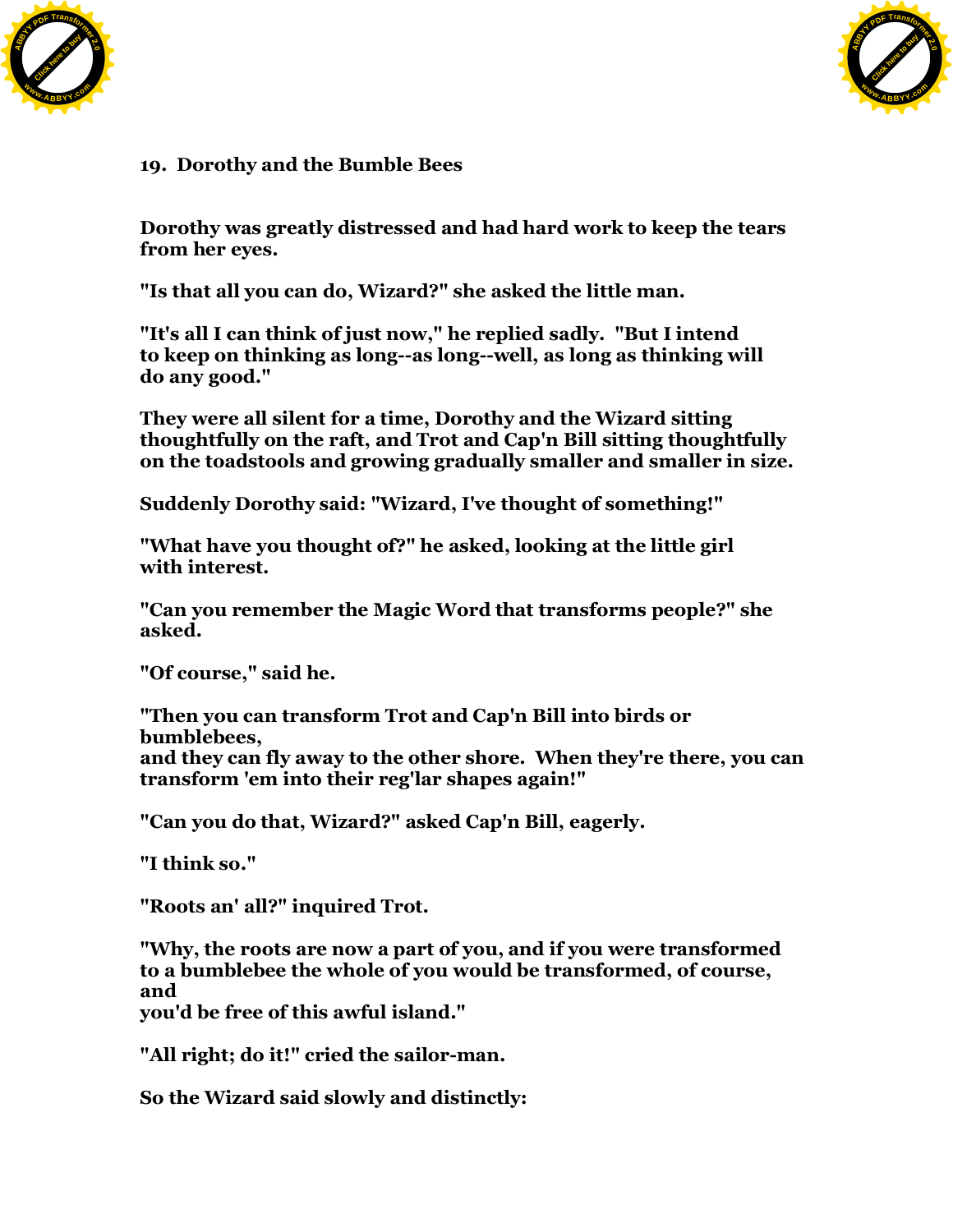



**"I want Trot and Cap'n Bill to become bumblebees--Pyrzqxgl!"**

**Fortunately, he pronounced the Magic Word in the right way, and instantly Trot and Cap'n Bill vanished from view, and up from the places where they had been flew two bumblebees.**

**"Hooray!" shouted Dorothy in delight; "they're saved!"**

**"I guess they are," agreed the Wizard, equally delighted.**

**The bees hovered over the raft an instant and then flew across the river to where the Lion and the Tiger waited. The Wizard picked up the paddle and paddled the raft across as fast as he could. When it reached the river bank, both Dorothy and the Wizard leaped ashore and**

**the little man asked excitedly:**

**"Where are the bees?"**

**"The bees?" inquired the Lion, who was half asleep and did not know what had happened on the Magic Isle.**

**"Yes; there were two of them."**

**"Two bees?" said the Hungry Tiger, yawning. "Why, I ate one of them and the Cowardly Lion ate the other."**

**"Goodness gracious!" cried Dorothy horrified.**

**"It was little enough for our lunch," remarked the Tiger, "but the bees were the only things we could find."**

**"How dreadful!" wailed Dorothy, wringing her hands in despair. "You've eaten Trot and Cap'n Bill."**

**But just then she heard a buzzing overhead and two bees alighted on her shoulder.**

**"Here we are," said a small voice in her ear. "I'm Trot, Dorothy."**

**"And I'm Cap'n Bill," said the other bee.**

**Dorothy almost fainted, with relief, and the Wizard, who was close by and had heard the tiny voices, gave a laugh and said:**

**"You are not the only two bees in the forest, it seems, but I advise**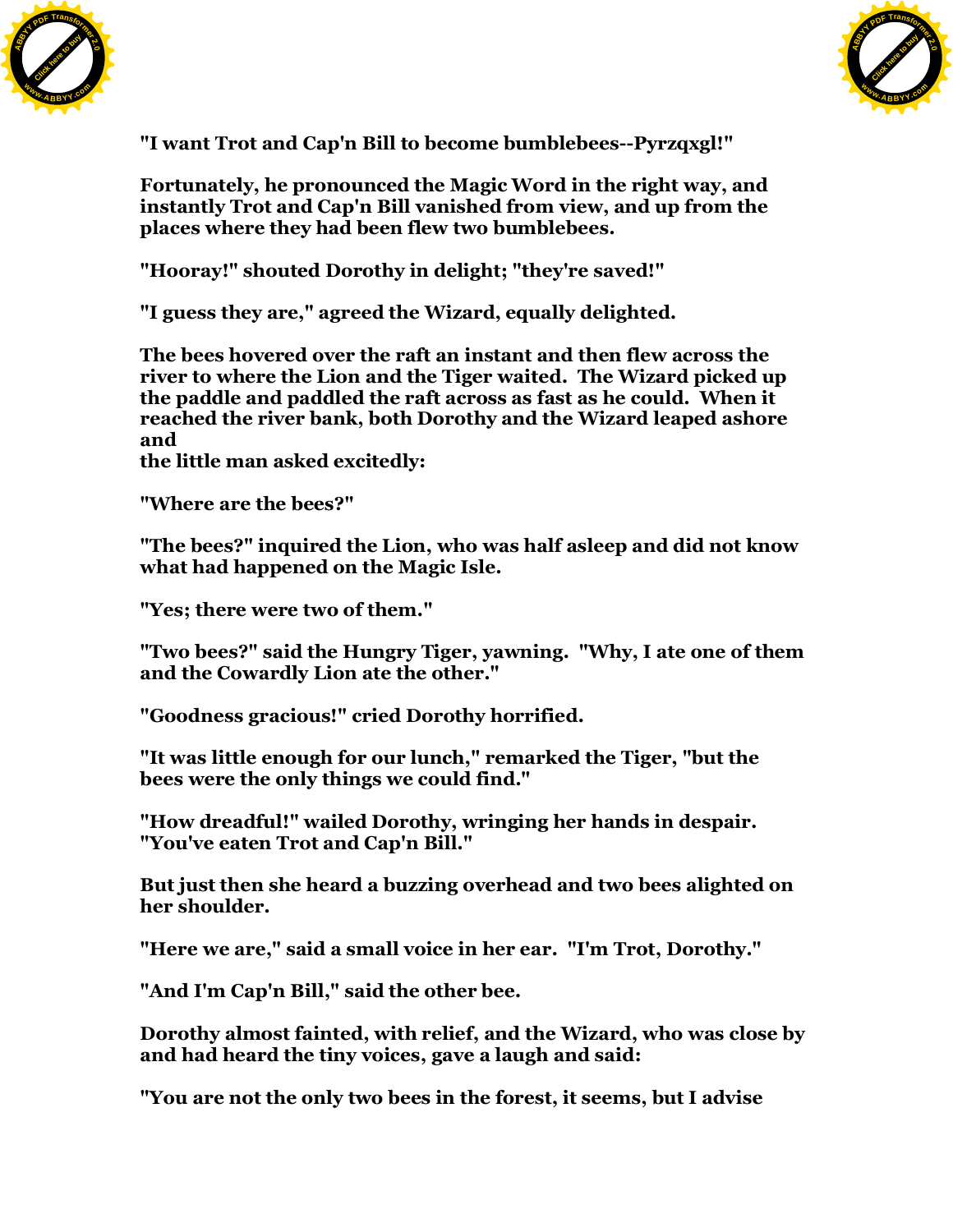



**you to keep away from the Lion and the Tiger until you regain your proper forms."**

**"Do it now, Wizard!" advised Dorothy. "They're so small that you never can tell what might happen to 'em."**

**So the Wizard gave the command and pronounced the Magic Word, and in**

**the instant Trot and Cap'n Bill stood beside them as natural as before they had met their fearful adventure. For they were no longer small in size, because the Wizard had transformed them from bumblebees into**

**the shapes and sizes that nature had formerly given them. The ugly roots on their feet had disappeared with the transformation.**

**While Dorothy was hugging Trot, and Trot was softly crying because she was so happy, the Wizard shook hands with Cap'n Bill and congratulated him on his escape. The old sailor-man was so pleased that he also shook the Lion's paw and took off his hat and bowed politely to the cage of monkeys.**

**Then Cap'n Bill did a curious thing. He went to a big tree and, taking out his knife, cut away a big, broad piece of thick bark. Then he sat down on the ground and after taking a roll of stout cord from his pocket--which seemed to be full of all sorts of things--he proceeded to bind the flat piece of bark to the bottom of his good foot, over the leather sole.**

**"What's that for?" inquired the Wizard.**

**"I hate to be stumped," replied the sailor-man; "so I'm goin' back to that island."**

**"And get enchanted again?" exclaimed Trot, with evident disapproval.**

**"No; this time I'll dodge the magic of the island. I noticed that my wooden leg didn't get stuck, or take root, an' neither did the glass feet of the Glass Cat. It's only a thing that's made of meat--like man an' beasts--that the magic can hold an' root to the ground. Our shoes are leather, an' leather comes from a beast's hide. Our stockin's are wool, an' wool comes from a sheep's back. So, when we walked on the Magic Isle, our feet took root there an' held us fast. But not my wooden leg. So now I'll put a wooden bottom on my other foot an' the magic can't stop me."**

**"But why do you wish to go back to the island?" asked Dorothy.**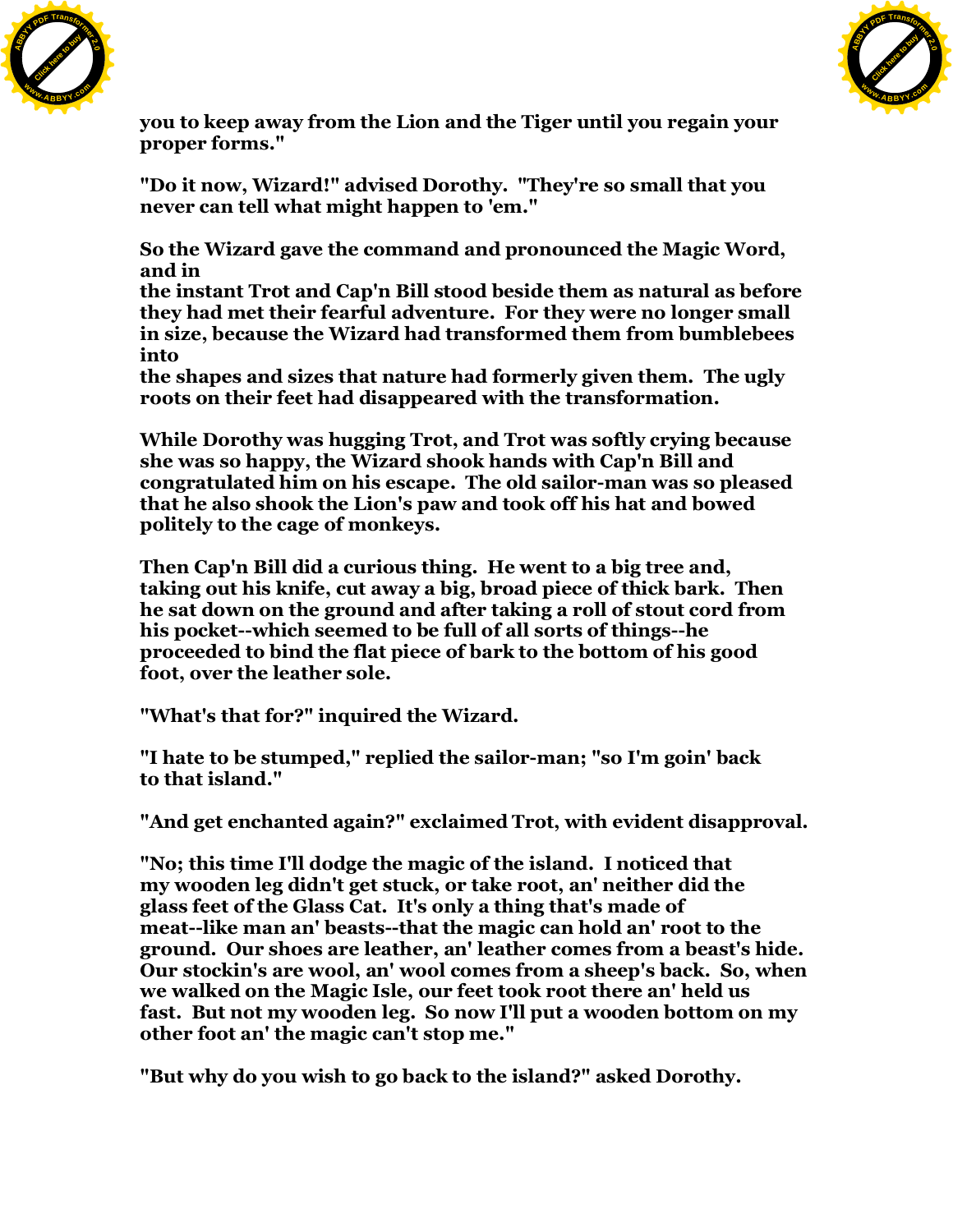



**"Didn't you see the Magic Flower in the gold flower-pot?" returned Cap'n Bill.**

**"Of course I saw it, and it's lovely and wonderful."**

**"Well, Trot an' I set out to get the magic plant for a present to Ozma on her birthday, and I mean to get it an' take it back with us to the Emerald City."**

**"That would be fine," cried Trot eagerly, "if you think you can do it, and it would be safe to try!"**

**"I'm pretty sure it is safe, the way I've fixed my foot," said the sailor, "an' if I SHOULD happen to get caught, I s'pose the Wizard could save me again."**

**"I suppose I could," agreed the Wizard. "Anyhow, if you wish to try it, Cap'n Bill, go ahead and we'll stand by and watch what happens."**

**So the sailor-man got upon the raft again and paddled over to the Magic Isle, landing as close to the golden flower-pot as he could. They watched him walk across the land, put both arms around the flower-pot and lift it easily from its place. Then he carried it to the raft and set it down very gently. The removal did not seem to affect the Magic Flower in any way, for it was growing daffodils when Cap'n Bill picked it up and on the way to the raft it grew tulips and gladioli. During the time the sailor was paddling across the river to where his friends awaited him, seven different varieties of flowers bloomed in succession on the plant.**

**"I guess the Magician who put it on the island never thought that any one would carry it off," said Dorothy.**

**"He figured that only men would want the plant, and any man who went**

**upon the island to get it would be caught by the enchantment," added the Wizard.**

**"After this," remarked Trot, "no one will care to go on the island, so it won't be a trap any more."**

**"There," exclaimed Cap'n Bill, setting down the Magic Plant in triumph upon the river bank, "if Ozma gets a better birthday present than that, I'd like to know what it can be!"**

**"It'll s'prise her, all right," declared Dorothy, standing in awed wonder before the gorgeous blossoms and watching them change**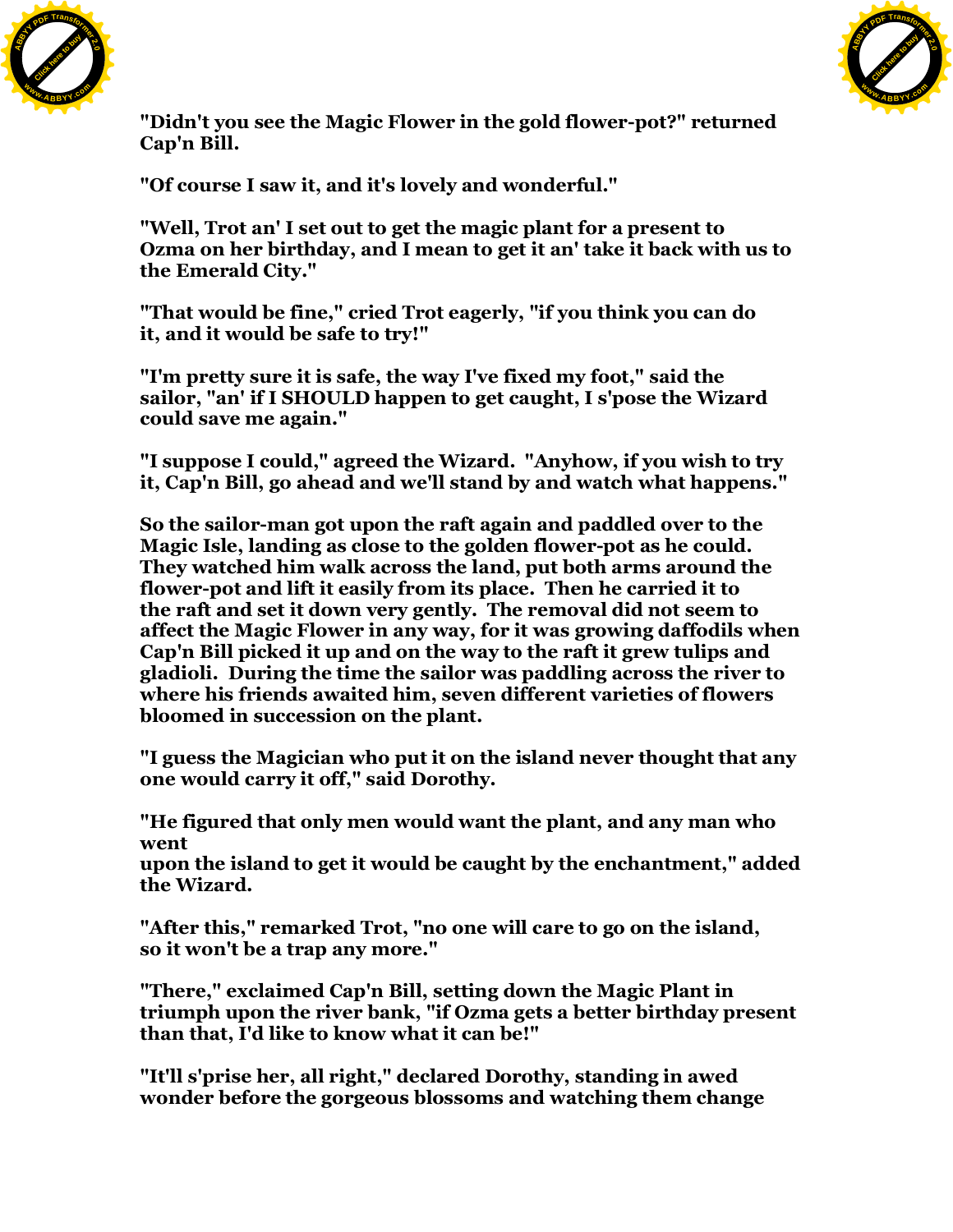



**from yellow roses to violets.**

**"It'll s'prise ev'rybody in the Em'rald City," Trot asserted in glee, "and it'll be Ozma's present from Cap'n Bill and me."**

**"I think I ought to have a little credit," objected the Glass Cat. "I discovered the thing, and led you to it, and brought the Wizard here to save you when you got caught."**

**"That's true," admitted Trot, "and I'll tell Ozma the whole story, so she'll know how good you've been."**

**20. The Monkeys Have Trouble**

**"Now," said the Wizard, "we must start for home. But how are we going to carry that big gold flower-pot? Cap'n Bill can't lug it all the way, that's certain."**

**"No," acknowledged the sailor-man; "it's pretty heavy. I could carry it for a little while, but I'd have to stop to rest every few minutes."**

**"Couldn't we put it on your back?" Dorothy asked the Cowardly Lion, with a good-natured yawn.**

**"I don't object to carrying it, if you can fasten it on," answered the Lion.**

**"If it falls off," said Trot, "it might get smashed an' be ruined."**

**"I'll fix it," promised Cap'n Bill. "I'll make a flat board out of one of these tree trunks, an' tie the board on the lion's back, an' set the flower-pot on the board." He set to work at once to do this, but as he only had his big knife for a tool his progress was slow.**

**So the Wizard took from his black bag a tiny saw that shone like silver and said to it:**

**"Saw, Little Saw, come show your power; Make us a board for the Magic Flower."**

**And at once the Little Saw began to move and it sawed the log so**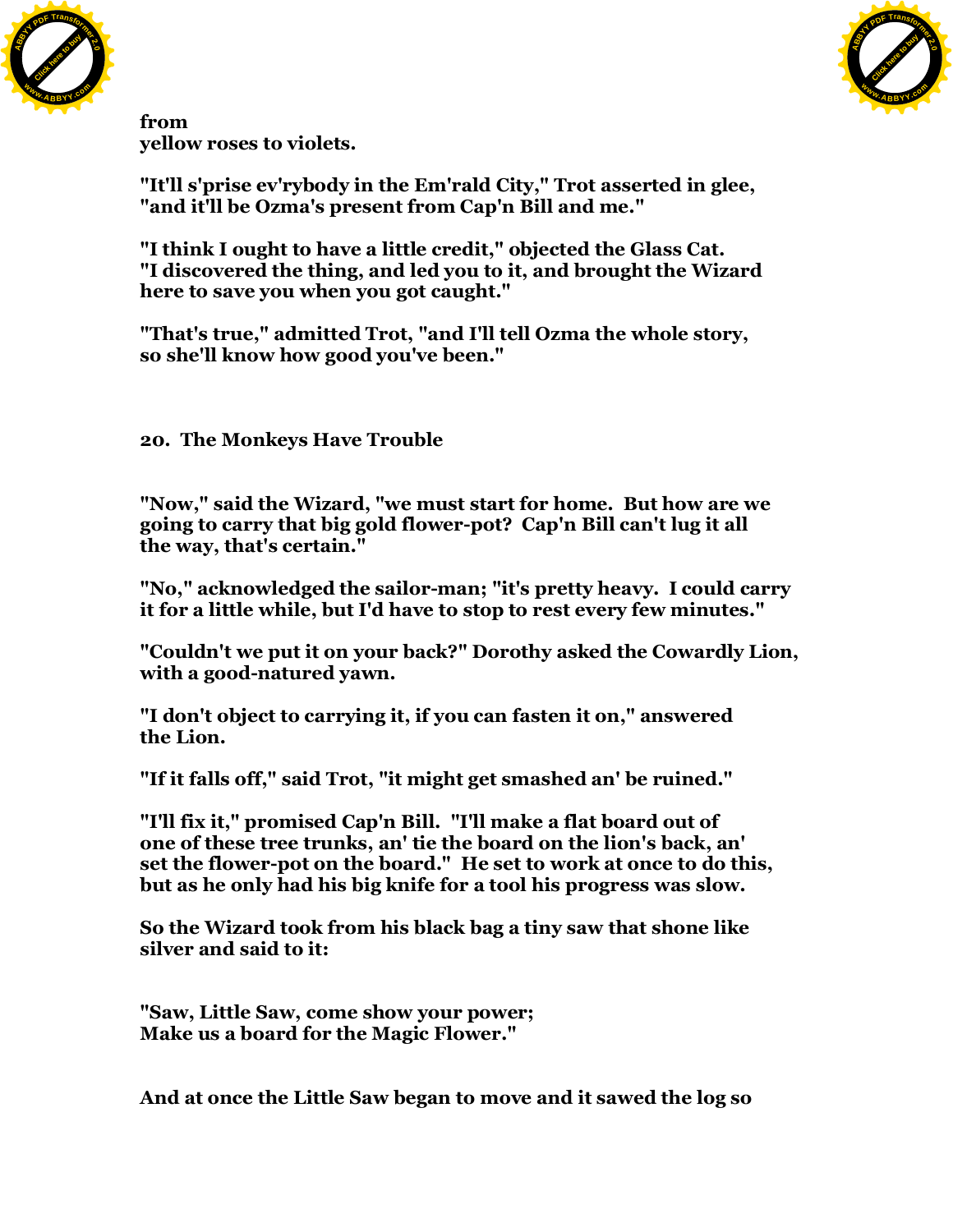



**fast that those who watched it work were astonished. It seemed to understand, too, just what the board was to be used for, for when it was completed it was flat on top and hollowed beneath in such a manner**

**that it exactly fitted the Lion's back.**

**"That beats whittlin'!" exclaimed Cap'n Bill, admiringly. "You don't happen to have TWO o' them saws; do you, Wizard?"**

**"No," replied the Wizard, wiping the Magic Saw carefully with his silk handkerchief and putting it back in the black bag. "It's the only saw of its kind in the world; and if there were more like it, it wouldn't be so wonderful."**

**They now tied the board on the Lion's back, flat side up, and Cap'n Bill carefully placed the Magic Flower on the board.**

**"For fear o' accidents," he said, "I'll walk beside the Lion and hold onto the flower-pot."**

**Trot and Dorothy could both ride on the back of the Hungry Tiger, and between them they carried the cage of monkeys. But this arrangement left the Wizard, as well as the sailor, to make the journey on foot, and so the procession moved slowly and the Glass Cat grumbled because it would take so long to get to the Emerald City.**

**The Cat was sour-tempered and grumpy, at first, but before they had journeyed far, the crystal creature had discovered a fine amusement. The long tails of the monkeys were constantly sticking through the bars of their cage, and when they did, the Glass Cat would slyly seize the tails in her paws and pull them. That made the monkeys scream, and their screams pleased the Glass Cat immensely. Trot and Dorothy tried to stop this naughty amusement, but when they were not looking the Cat would pull the tails again, and the creature was so sly and quick that the monkeys could seldom escape. They scolded the Cat angrily and shook the bars of their cage, but they could not get out and the Cat only laughed at them.**

**After the party had left the forest and were on the plains of the Munchkin Country, it grew dark, and they were obliged to make camp for**

**the night, choosing a pretty place beside a brook. By means of his magic the Wizard created three tents, pitched in a row on the grass and nicely fitted with all that was needful for the comfort of his comrades. The middle tent was for Dorothy and Trot, and had in it two**

**cosy white beds and two chairs. Another tent, also with beds and**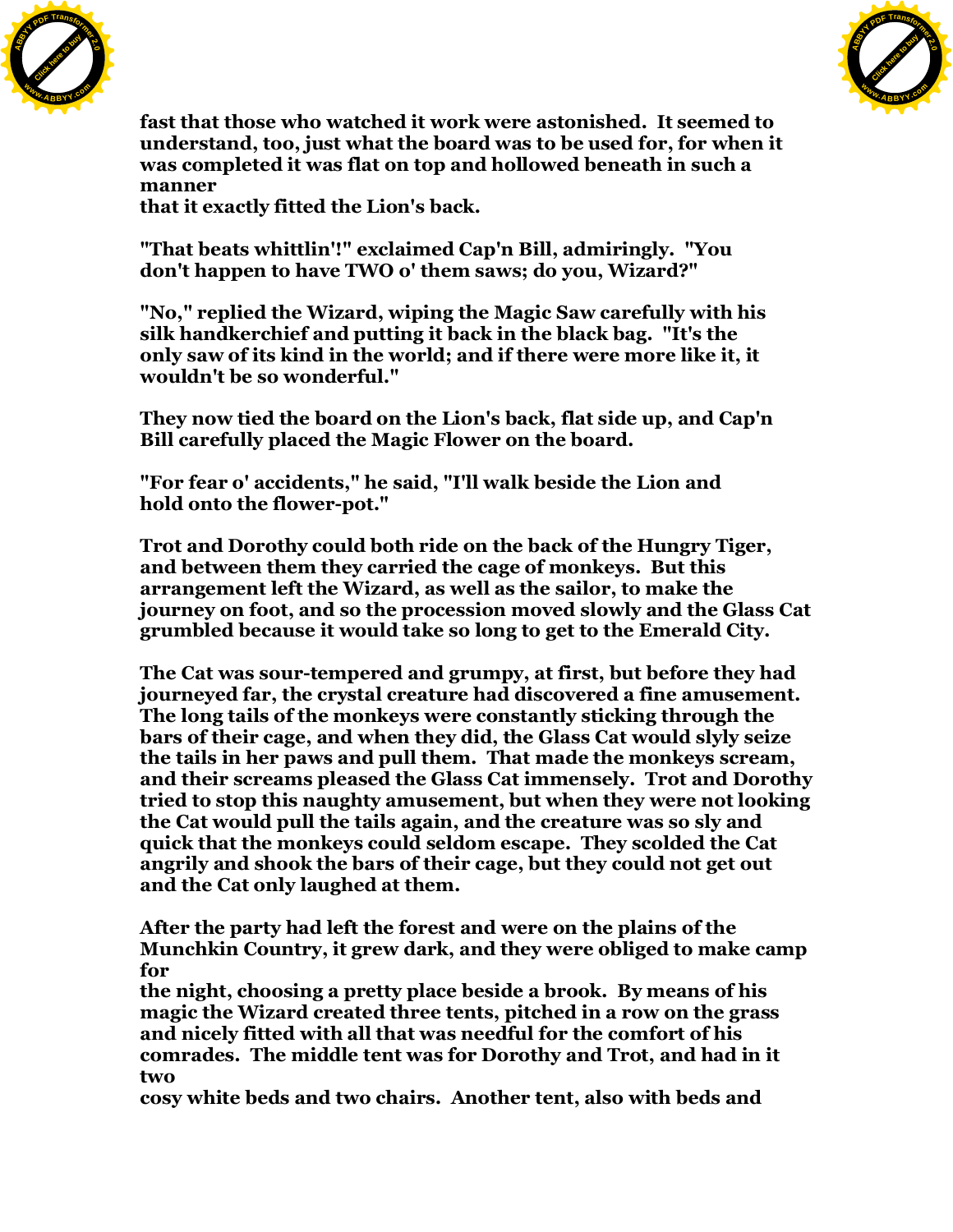



**chairs, was for the Wizard and Cap'n Bill, while the third tent was for the Hungry Tiger, the Cowardly Lion, the cage of Monkeys and the Glass Cat. Outside the tents the Wizard made a fire and placed over it a magic kettle from which he presently drew all sorts of nice things for their supper, smoking hot.**

**After they had eaten and talked together for a while under the twinkling stars, they all went to bed and the people were soon asleep. The Lion and the Tiger had almost fallen asleep, too, when they were roused by the screams of the monkeys, for the Glass Cat was**

**pulling their tails again. Annoyed by the uproar, the Hungry Tiger cried: "Stop that racket!" and getting sight of the Glass Cat, he raised his big paw and struck at the creature. The cat was quick enough to dodge the blow, but the claws of the Hungry Tiger scraped the monkey's cage and bent two of the bars.**

**Then the Tiger lay down again to sleep, but the monkeys soon discovered that the bending of the bars would allow them to squeeze through. They did not leave the cage, however, but after whispering together they let their tails stick out and all remained quiet. Presently the Glass Cat stole near the cage again and gave a yank to one of the tails. Instantly the monkeys leaped through the bars, one after another, and although they were so small the entire dozen of them surrounded the Glass Cat and clung to her claws and tail and ears**

**and made her a prisoner. Then they forced her out of the tent and down to the banks of the stream. The monkeys had noticed that these banks were covered with thick, slimy mud of a dark blue color, and when they had taken the Cat to the stream, they smeared this mud all over the glass body of the cat, filling the creature's ears and eyes with it, so that she could neither see nor hear. She was no longer transparent and so thick was the mud upon her that no one could see her pink brains or her ruby heart.**

**In this condition they led the pussy back to the tent and then got inside their cage again.**

**By morning the mud had dried hard on the Glass Cat and it was a dull blue color throughout. Dorothy and Trot were horrified, but the Wizard shook his head and said it served the Glass Cat right for teasing the monkeys.**

**Cap'n Bill, with his strong hands, soon bent the golden wires of the monkeys' cage into the proper position and then he asked the Wizard if**

**he should wash the Glass Cat in the water of the brook.**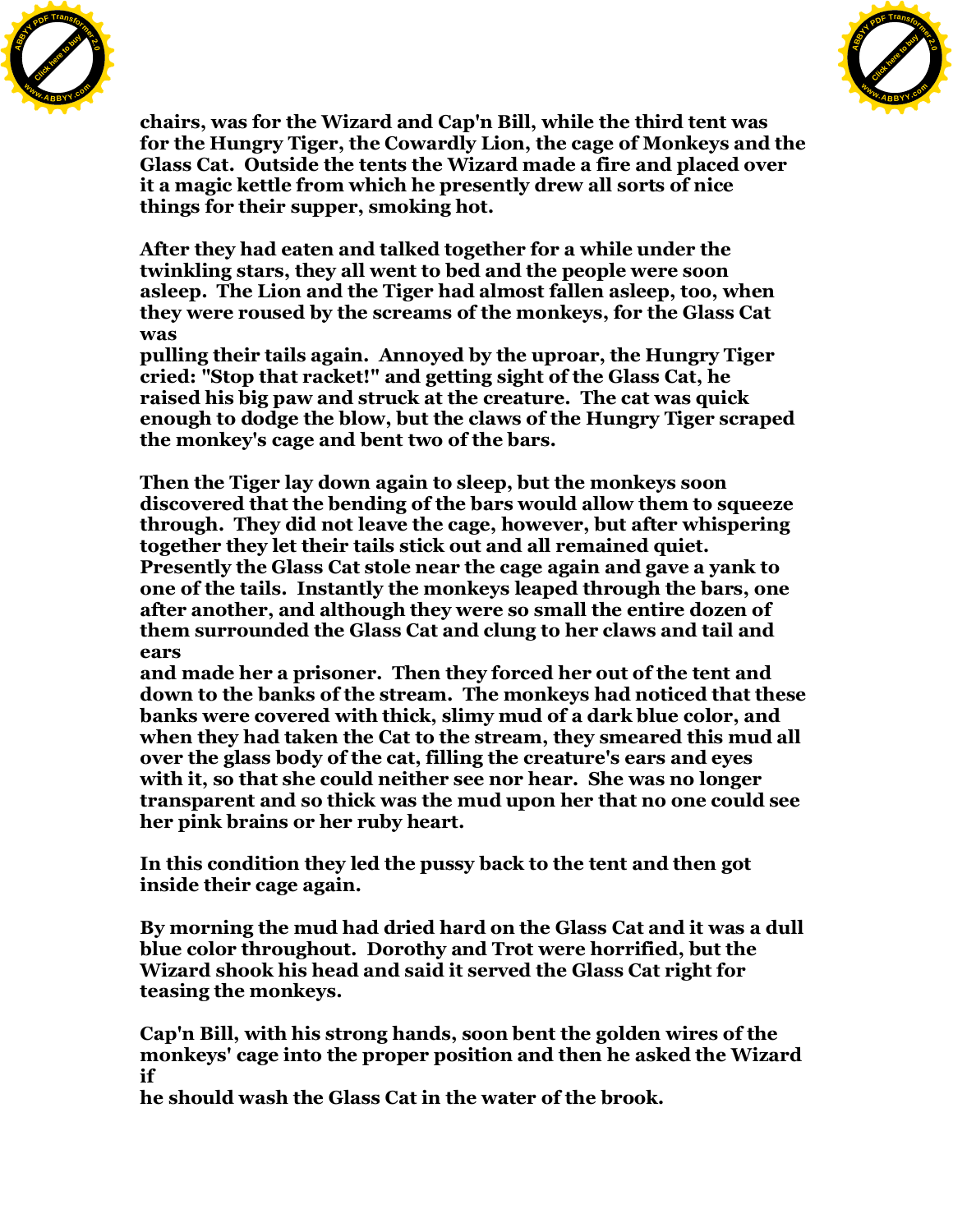



**"Not just yet," answered the Wizard. "The Cat deserves to be punished, so I think I'll leave that blue mud--which is as bad as paint--upon her body until she gets to the Emerald City. The silly creature is so vain that she will be greatly shamed when the Oz people see her in this condition, and perhaps she'll take the lesson to heart and leave the monkeys alone hereafter."**

**However, the Glass Cat could not see or hear, and to avoid carrying her on the journey the Wizard picked the mud out of her eyes and ears**

**and Dorothy dampened her handkerchief and washed both the eyes and**

**ears clean.**

**As soon as she could speak the Glass Cat asked indignantly: "Aren't you going to punish those monkeys for playing such a trick on me?"**

**"No," answered the Wizard. "You played a trick on them by pulling their tails, so this is only tit-for-tat, and I'm glad the monkeys had their revenge."**

**He wouldn't allow the Glass Cat to go near the water, to wash herself, but made her follow them when they resumed their journey toward the Emerald City.**

**"This is only part of your punishment," said the Wizard, severely. "Ozma will laugh at you, when we get to her palace, and so will the Scarecrow, and the Tin Woodman, and Tik-Tok, and the Shaggy Man, and**

**Button-Bright, and the Patchwork Girl, and--"**

**"And the Pink Kitten," added Dorothy.**

**That suggestion hurt the Glass Cat more than anything else. The Pink Kitten always quarreled with the Glass Cat and insisted that flesh was superior to glass, while the Glass Cat would jeer at the Pink Kitten, because it had no pink brains. But the pink brains were all daubed with blue mud, just now, and if the Pink Kitten should see the Glass Cat in such a condition, it would be dreadfully humiliating.**

**For several hours the Glass Cat walked along very meekly, but toward noon it seized an opportunity when no one was looking and darted away**

**through the long grass. It remembered that there was a tiny lake of pure water near by, and to this lake the Cat sped as fast as it could go.**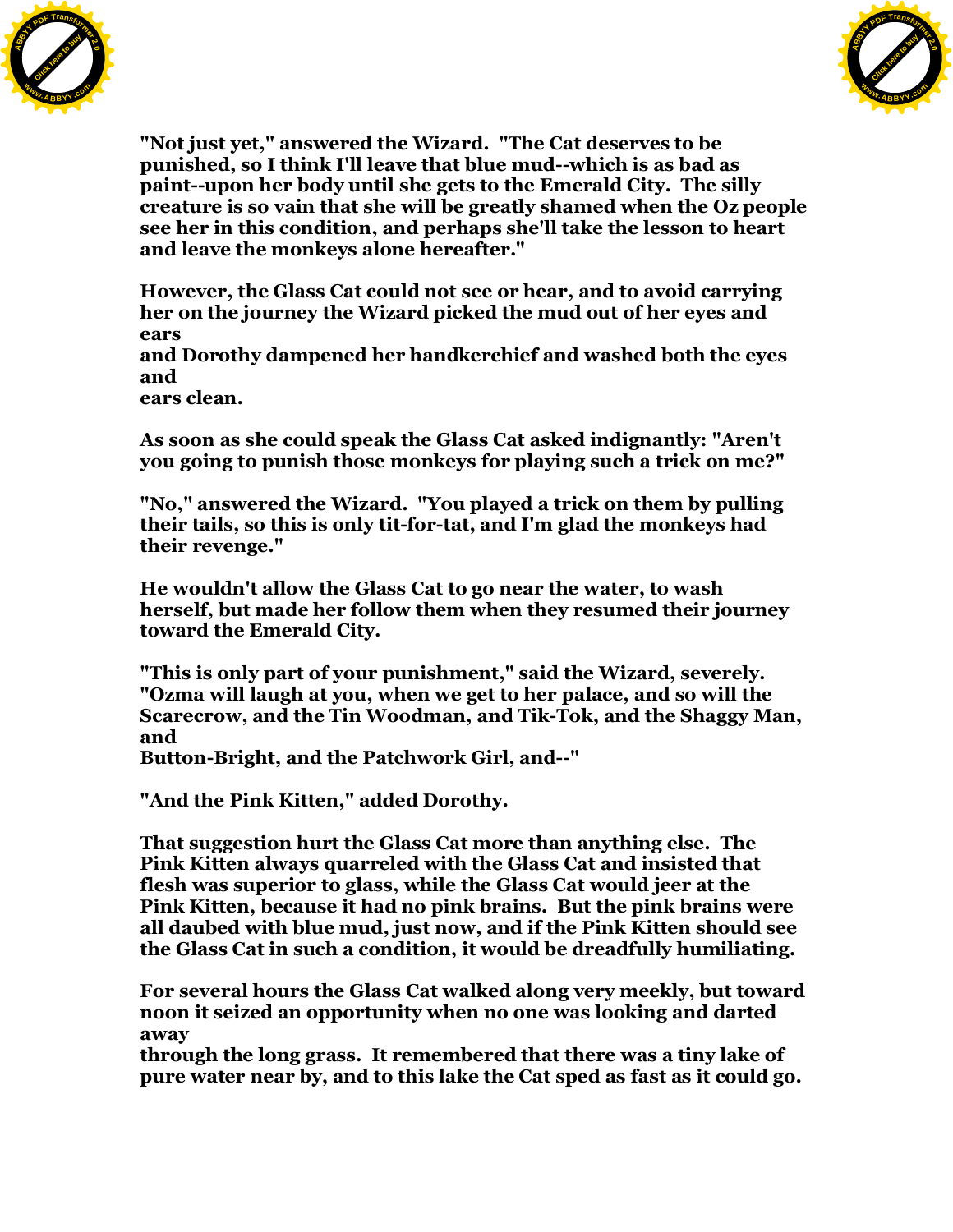



**The others never missed her until they stopped for lunch, and then it was too late to hunt for her.**

**"I s'pect she's gone somewhere to clean herself," said Dorothy.**

**"Never mind," replied the Wizard. "Perhaps this glass creature has been punished enough, and we must not forget she saved both Trot and Cap'n Bill."**

**"After first leading 'em onto an enchanted island," added Dorothy. "But I think, as you do, that the Glass Cat is punished enough, and p'raps she won't try to pull the monkeys' tails again."**

**The Glass Cat did not rejoin the party of travelers. She was still resentful, and they moved too slowly to suit her, besides. When they arrived at the Royal Palace, one of the first things they saw was the Glass Cat curled up on a bench as bright and clean and transparent as ever. But she pretended not to notice them, and they passed her by without remark.**

**21. The College of Athletic Arts**

**Dorothy and her friends arrived at the Royal Palace at an opportune time, for Ozma was holding high court in her Throne Room, where Professor H. M. Wogglebug, T.E., was appealing to her to punish some of**

**the students of the Royal Athletic College, of which he was the Principal.**

**This College is located in the Munchkin Country, but not far from the Emerald City. To enable the students to devote their entire time to athletic exercises, such as boating, foot-ball, and the like, Professor Wogglebug had invented an assortment of Tablets of Learning.**

**One of these tablets, eaten by a scholar after breakfast, would instantly enable him to understand arithmetic or algebra or any other branch of mathematics. Another tablet eaten after lunch gave a student a complete knowledge of geography. Another tablet made it possible for the eater to spell the most difficult words, and still another enabled him to write a beautiful hand. There were tablets for history, mechanics, home cooking and agriculture, and it mattered not**

**whether a boy or a girl was stupid or bright, for the tablets taught**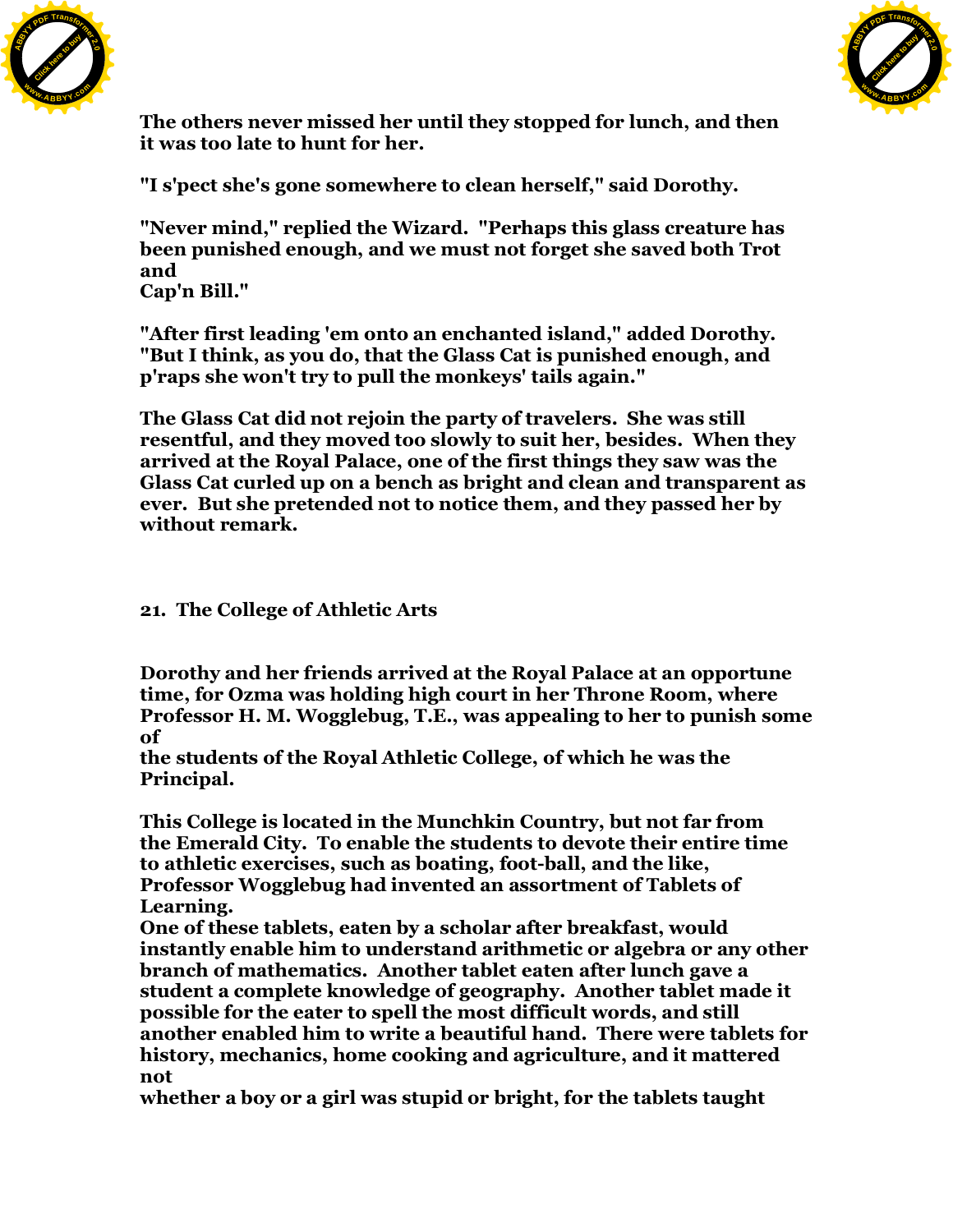



**them everything in the twinkling of an eye.**

**This method, which is patented in the Land of Oz by Professor Wogglebug, saves paper and books, as well as the tedious hours devoted**

**to study in some of our less favored schools, and it also allows the students to devote all their time to racing, base-ball, tennis and other manly and womanly sports, which are greatly interfered with by study in those Temples of Learning where Tablets of Learning are unknown.**

**But it so happened that Professor Wogglebug (who had invented so much that he had acquired the habit) carelessly invented a Square-Meal**

**Tablet, which was no bigger than your little finger-nail but contained, in condensed form, the equal of a bowl of soup, a portion of fried fish, a roast, a salad and a dessert, all of which gave the same nourishment as a square meal.**

**The Professor was so proud of these Square-Meal Tablets that he began to feed them to the students at his college, instead of other food, but the boys and girls objected because they wanted food that they could enjoy the taste of. It was no fun at all to swallow a tablet, with a glass of water, and call it a dinner; so they refused to eat the Square-Meal Tablets. Professor Wogglebug insisted, and the**

**result was that the Senior Class seized the learned Professor one day and threw him into the river--clothes and all. Everyone knows that a wogglebug cannot swim, and so the inventor of the wonderful Square-Meal Tablets lay helpless on the bottom of the river for three days before a fisherman caught one of his legs on a fishhook and dragged him out upon the bank.**

**The learned Professor was naturally indignant at such treatment, and so he brought the entire Senior Class to the Emerald City and appealed**

**to Ozma of Oz to punish them for their rebellion.**

**I do not suppose the girl Ruler was very severe with the rebellious boys and girls, because she had herself refused to eat the Square-Meal Tablets in place of food, but while she was listening to the interesting case in her Throne Room, Cap'n Bill managed to carry the golden flower-pot containing the Magic Flower up to Trot's room without it being seen by anyone except Jellia Jamb, Ozma's chief Maid of Honor, and Jellia promised not to tell.**

**Also the Wizard was able to carry the cage of monkeys up to one of**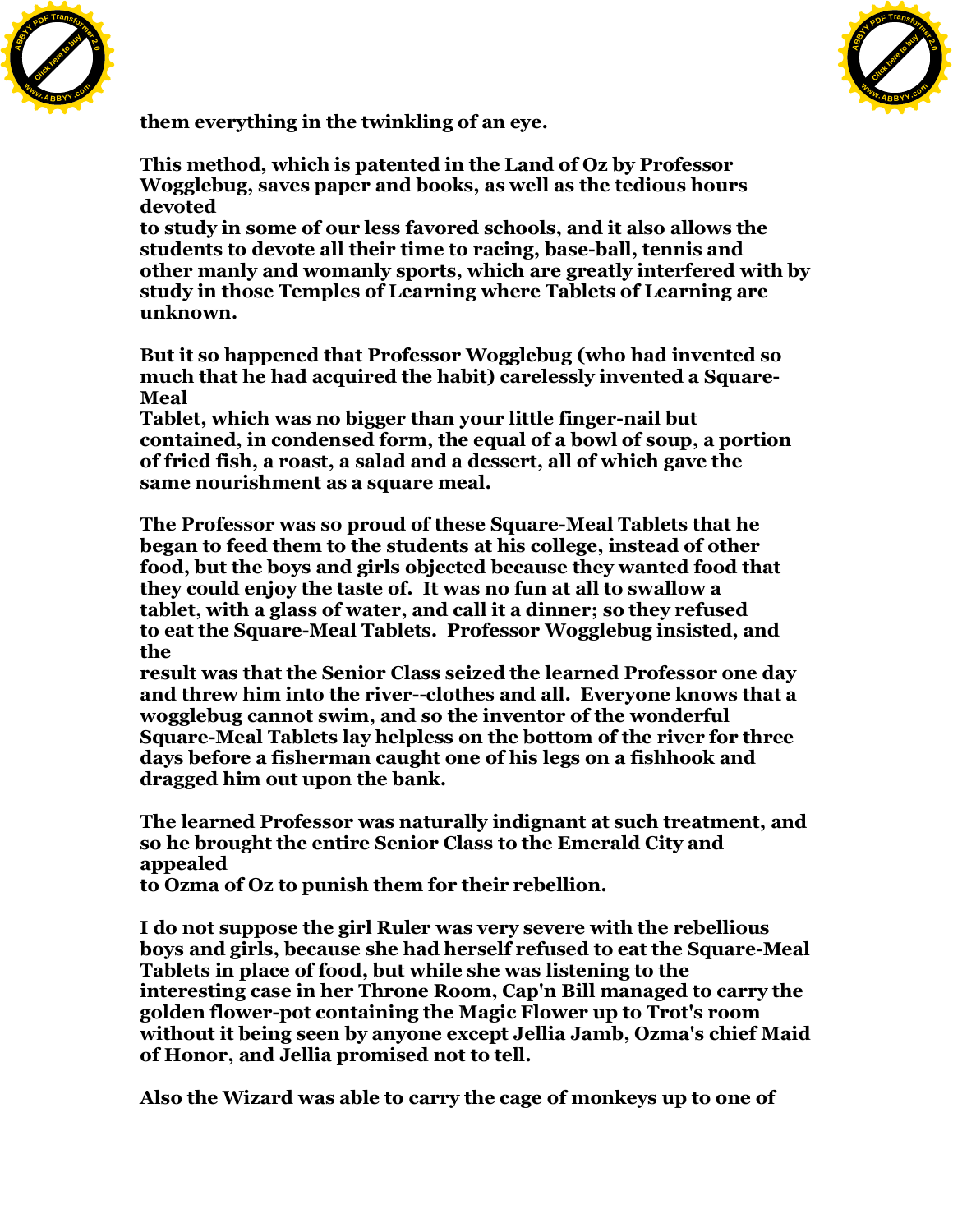



**the top towers of the palace, where he had a room of his own, to which no one came unless invited. So Trot and Dorothy and Cap'n Bill and the Wizard were all delighted at the successful end of their adventure. The Cowardly Lion and the Hungry Tiger went to the marble**

**stables behind the Royal Palace, where they lived while at home, and they too kept the secret, even refusing to tell the Wooden Sawhorse, and Hank the Mule, and the Yellow Hen, and the Pink Kitten where they**

**had been.**

**Trot watered the Magic Flower every day and allowed no one in her room to see the beautiful blossoms except her friends, Betsy Bobbin and Dorothy. The wonderful plant did not seem to lose any of its magic by being removed from its island, and Trot was sure that Ozma would prize it as one of her most delightful treasures.**

**Up in his tower the little Wizard of Oz began training his twelve tiny monkeys, and the little creatures were so intelligent that they learned every trick the Wizard tried to teach them. The Wizard treated them with great kindness and gentleness and gave them the food**

**that monkeys love best, so they promised to do their best on the great occasion of Ozma's birthday.**

## **22. Ozma's Birthday Party**

**It seems odd that a fairy should have a birthday, for fairies, they say, were born at the beginning of time and live forever. Yet, on the other hand, it would be a shame to deprive a fairy, who has so many other good things, of the delights of a birthday. So we need not wonder that the fairies keep their birthdays just as other folks do, and consider them occasions for feasting and rejoicing.**

**Ozma, the beautiful girl Ruler of the Fairyland of Oz, was a real fairy, and so sweet and gentle in caring for her people that she was greatly beloved by them all. She lived in the most magnificent palace in the most magnificent city in the world, but that did not prevent her from being the friend of the most humble person in her dominions.**

**She would mount her Wooden Sawhorse, and ride out to a farm house and**

**sit in the kitchen to talk with the good wife of the farmer while she did her family baking; or she would play with the children and give**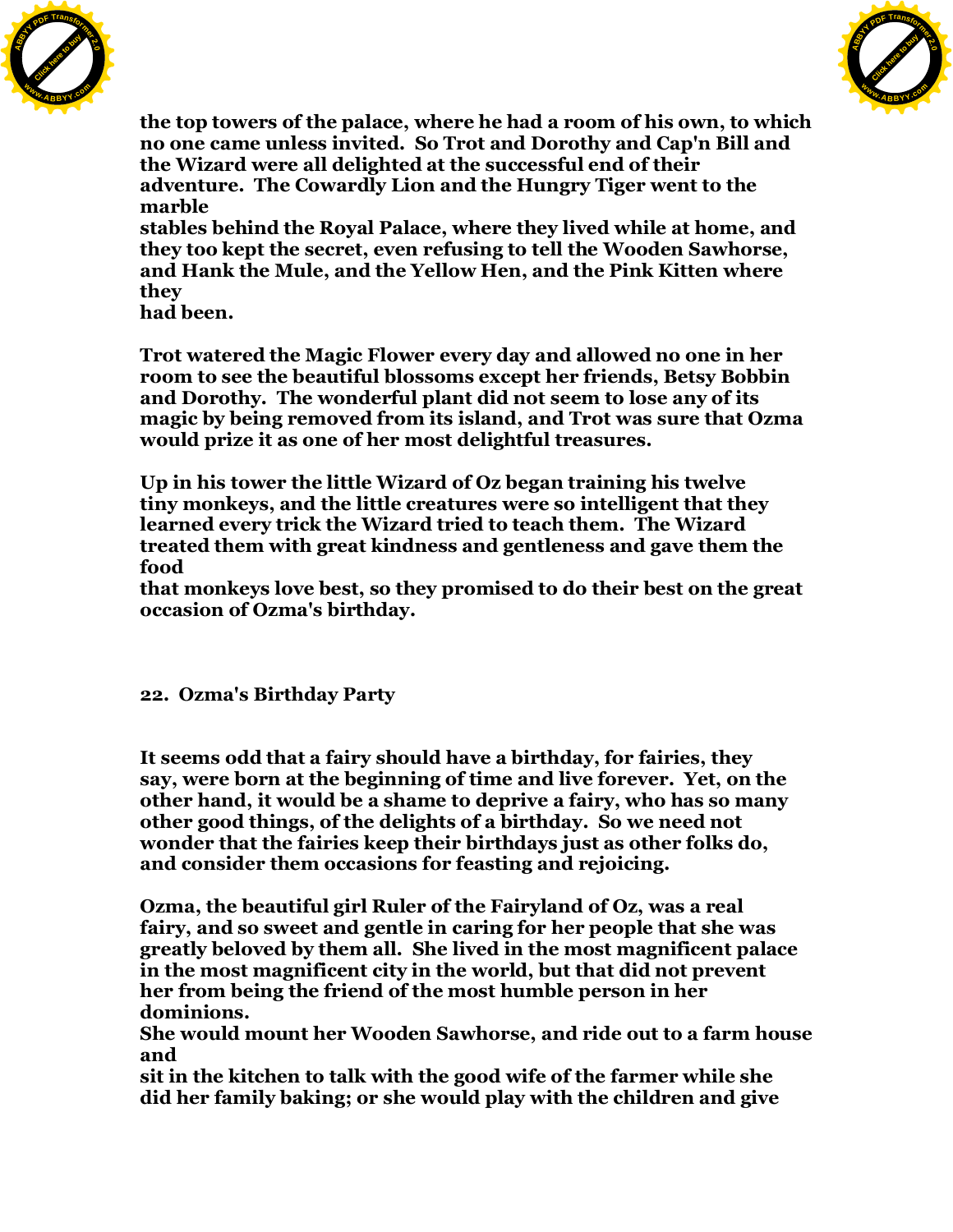



**them rides on her famous wooden steed; or she would stop in a forest to speak to a charcoal burner and ask if he was happy or desired anything to make him more content; or she would teach young girls how**

**to sew and plan pretty dresses, or enter the shops where the jewelers and craftsmen were busy and watch them at their work, giving to each and all a cheering word or sunny smile.**

**And then Ozma would sit in her jeweled throne, with her chosen courtiers all about her, and listen patiently to any complaint brought to her by her subjects, striving to accord equal justice to all.**

**Knowing she was fair in her decisions, the Oz people never murmured at**

**her judgments, but agreed, if Ozma decided against them, she was right**

**and they wrong.**

**When Dorothy and Trot and Betsy Bobbin and Ozma were together, one**

**would think they were all about of an age, and the fairy Ruler no older and no more "grown up" than the other three. She would laugh and romp with them in regular girlish fashion, yet there was an air of quiet dignity about Ozma, even in her merriest moods, that, in a manner, distinguished her from the others. The three girls loved her devotedly, but they were never able to quite forget that Ozma was the Royal Ruler of the wonderful Fairyland of Oz, and by birth belonged to**

**a powerful race.**

**Ozma's palace stood in the center of a delightful and extensive garden, where splendid trees and flowering shrubs and statuary and fountains abounded. One could walk for hours in this fascinating park**

**and see something interesting at every step. In one place was an aquarium, where strange and beautiful fish swam; at another spot all the birds of the air gathered daily to a great feast which Ozma's servants provided for them, and were so fearless of harm that they would alight upon one's shoulders and eat from one's hand. There was**

**also the Fountain of the Water of Oblivion, but it was dangerous to drink of this water, because it made one forget everything he had ever before known, even to his own name, and therefore Ozma had placed a**

**sign of warning upon the fountain. But there were also fountains that were delightfully perfumed, and fountains of delicious nectar, cool and richly flavored, where all were welcome to refresh themselves.**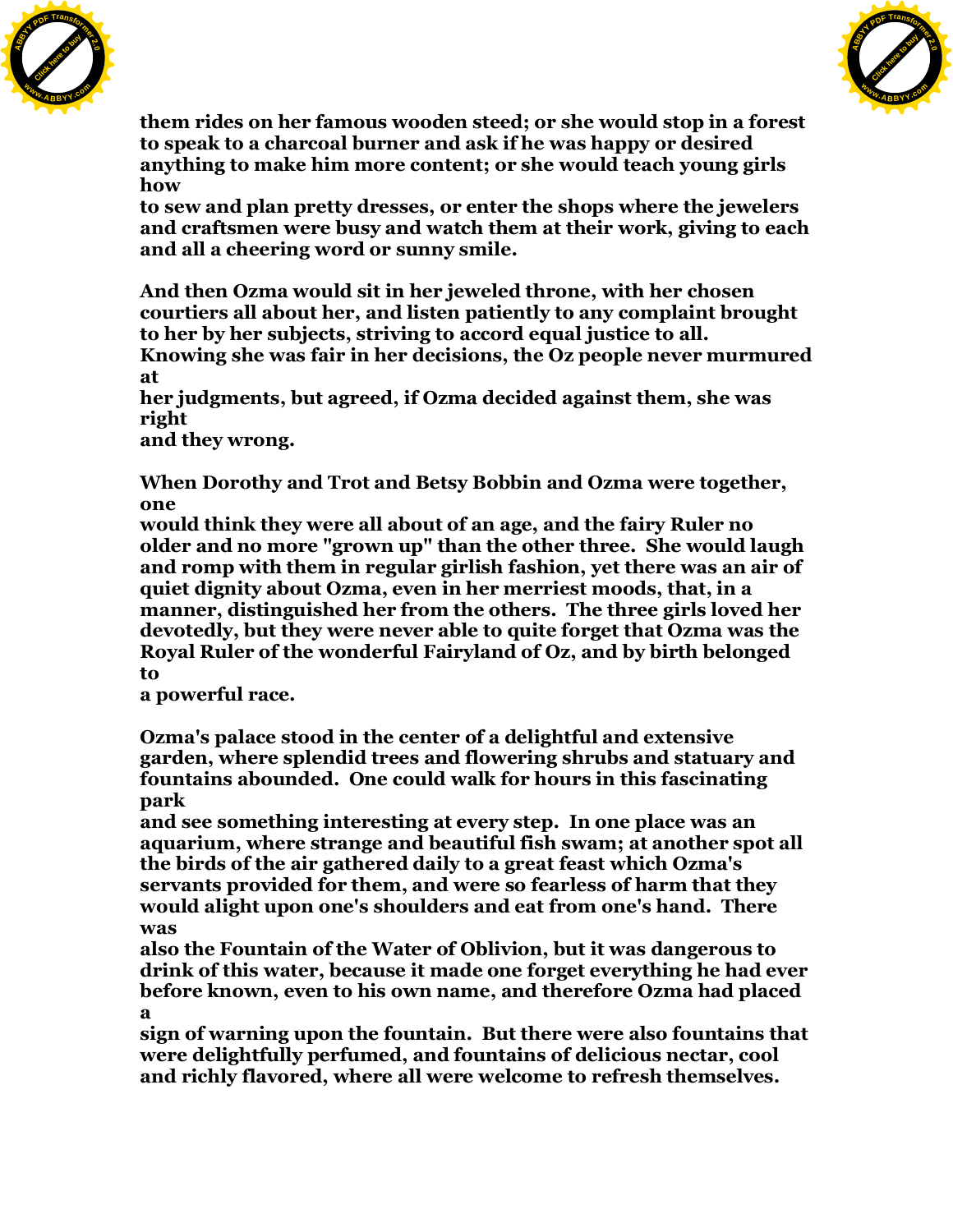



**Around the palace grounds was a great wall, thickly encrusted with glittering emeralds, but the gates stood open and no one was forbidden**

**entrance. On holidays the people of the Emerald City often took their children to see the wonders of Ozma's gardens, and even entered the Royal Palace, if they felt so inclined, for they knew that they and their Ruler were friends, and that Ozma delighted to give them pleasure.**

**When all this is considered, you will not be surprised that the people throughout the Land of Oz, as well as Ozma's most intimate friends and her royal courtiers, were eager to celebrate her birthday, and made preparations for the festival weeks in advance. All the brass bands practiced their nicest tunes, for they were to march in the numerous processions to be made in the Winkie Country, the Gillikin Country, the Munchkin Country and the Quadling Country, as well as in the Emerald City. Not all the people could go to congratulate their Ruler, but all could celebrate her birthday, in one way or another, however far distant from her palace they might be. Every home and building throughout the Land of Oz was to be decorated**

**with banners and bunting, and there were to be games, and plays, and a**

**general good time for every one.**

**It was Ozma's custom on her birthday to give a grand feast at the palace, to which all her closest friends were invited. It was a queerly assorted company, indeed, for there are more quaint and unusual**

**characters in Oz than in all the rest of the world, and Ozma was more interested in unusual people than in ordinary ones--just as you and I are.**

**On this especial birthday of the lovely girl Ruler, a long table was set in the royal Banquet Hall of the palace, at which were place-cards for the invited guests, and at one end of the great room was a smaller table, not so high, for Ozma's animal friends, whom she never forgot, and at the other end was a big table where all of the birthday gifts were to be arranged.**

**When the guests arrived, they placed their gifts on this table and then found their places at the banquet table. And, after the guests were all placed, the animals entered in a solemn procession and were placed at their table by Jellia Jamb. Then, while an orchestra hidden by a bank of roses and ferns played a march composed for the occasion,**

**the Royal Ozma entered the Banquet Hall, attended by her Maids of**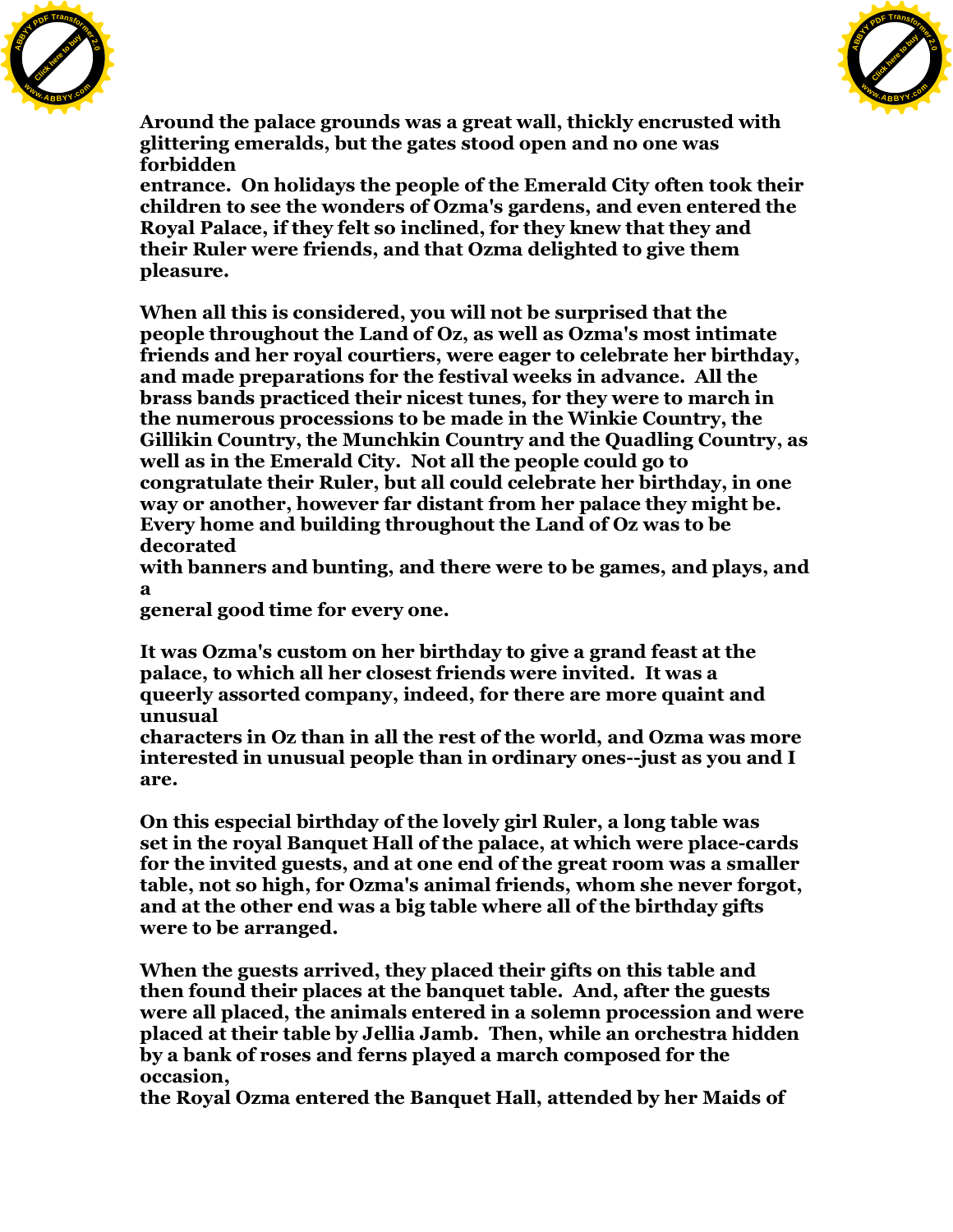



**Honor, and took her seat at the head of the table.**

**She was greeted by a cheer from all the assembled company, the animals adding their roars and growls and barks and mewing and cackling to swell the glad tumult, and then all seated themselves at their tables.**

**At Ozma's right sat the famous Scarecrow of Oz, whose straw-stuffed body was not beautiful, but whose happy nature and shrewd wit had made**

**him a general favorite. On the left of the Ruler was placed the Tin Woodman, whose metal body had been brightly polished for this event.**

**The Tin Woodman was the Emperor of the Winkie Country and one of the**

**most important persons in Oz.**

**Next to the Scarecrow, Dorothy was seated, and next to her was Tik-Tok, the Clockwork Man, who had been wound up as tightly as his clockwork would permit, so he wouldn't interrupt the festivities by running down. Then came Aunt Em and Uncle Henry, Dorothy's own relations, two kindly old people who had a cozy home in the Emerald City and were very happy and contented there. Then Betsy Bobbin was**

**seated, and next to her the droll and delightful Shaggy Man, who was a**

**favorite wherever he went.**

**On the other side of the table, opposite the Tin Woodman was placed Trot, and next to her, Cap'n Bill. Then was seated Button-Bright and Ojo the Lucky, and Dr. Pipt and his good wife Margalot, and the astonishing Frogman, who had come from the Yip country to be present at Ozma's birthday feast.**

**At the foot of the table, facing Ozma, was seated the queenly Glinda, the good Sorceress of Oz, for this was really the place of honor next to the head of the table where Ozma herself sat. On Glinda's right was the Little Wizard of Oz, who owed to Glinda all of the magical arts he knew. Then came Jinjur, a pretty girl farmer of whom Ozma and Dorothy were quite fond. The adjoining seat was occupied by the Tin Soldier, and next to him was Professor H. M. Wogglebug, T.E., of the Royal Athletic College.**

**On Glinda's left was placed the jolly Patchwork Girl, who was a little afraid of the Sorceress and so was likely to behave herself pretty well. The Shaggy Man's brother was beside the Patchwork Girl, and then came that interesting personage, Jack Pumpkinhead, who**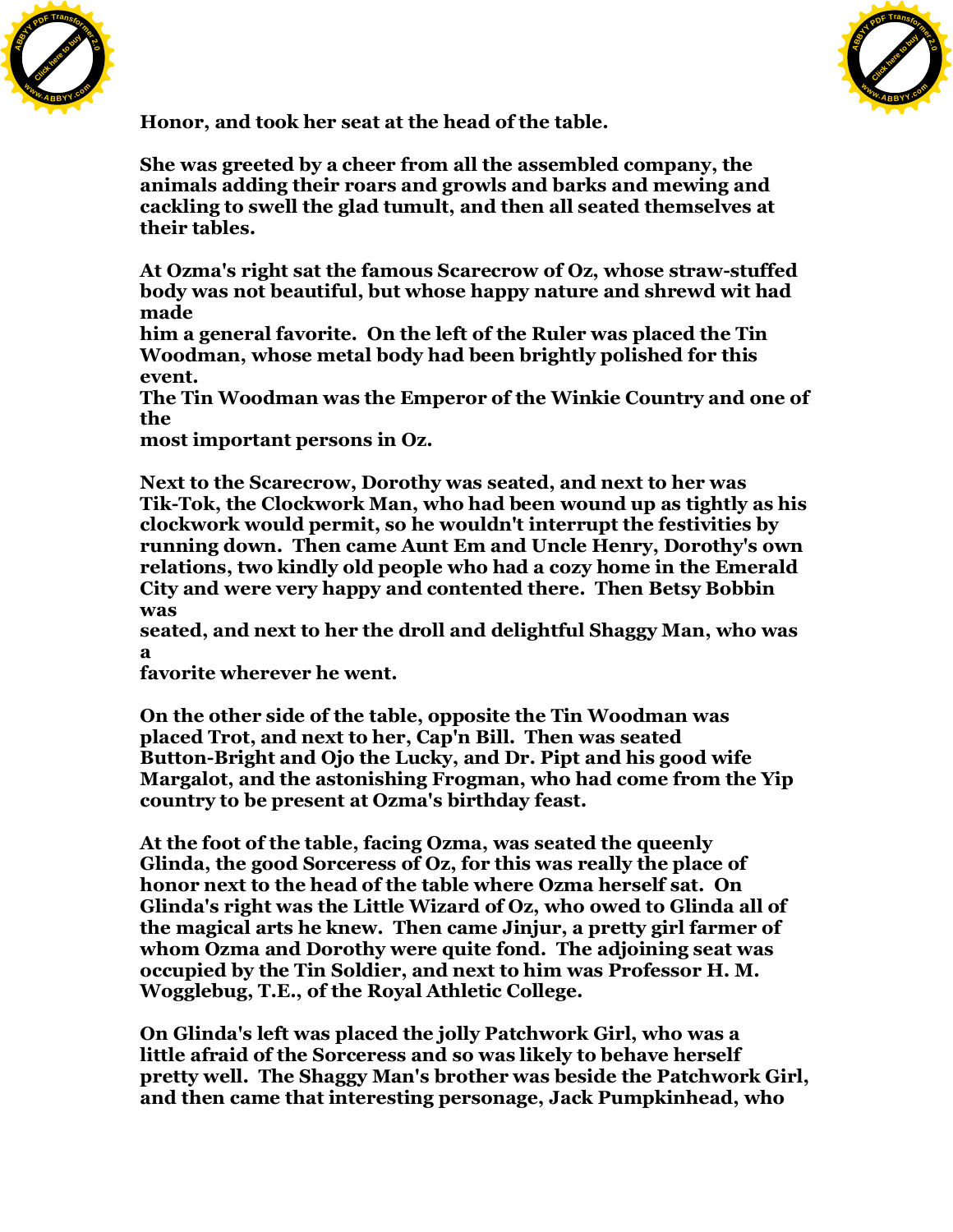



**had**

**grown a splendid big pumpkin for a new head to be worn on Ozma's birthday, and had carved a face on it that was even jollier in expression than the one he had last worn. New heads were not unusual**

**with Jack, for the pumpkins did not keep long, and when the seeds--which served him as brains--began to get soft and mushy, he realized his head would soon spoil, and so he procured a new one from his**

**great field of pumpkins--grown by him so that he need never lack a head.**

**You will have noticed that the company at Ozma's banquet table was somewhat mixed, but every one invited was a tried and trusted friend of**

**the girl Ruler, and their presence made her quite happy.**

**No sooner had Ozma seated herself, with her back to the birthday table, than she noticed that all present were eyeing with curiosity and pleasure something behind her, for the gorgeous Magic Flower was**

**blooming gloriously and the mammoth blossoms that quickly succeeded**

**one another on the plant were beautiful to view and filled the entire room with their delicate fragrance. Ozma wanted to look, too, to see what all were staring at, but she controlled her curiosity because it was not proper that she should yet view her birthday gifts.**

**So the sweet and lovely Ruler devoted herself to her guests, several of whom, such as the Scarecrow, the Tin Woodman, the Patchwork Girl,**

**Tik-Tok, Jack Pumpkinhead and the Tin Soldier, never ate anything but**

**sat very politely in their places and tried to entertain those of the guests who did eat.**

**And, at the animal table, there was another interesting group, consisting of the Cowardly Lion, the Hungry Tiger, Toto--Dorothy's little shaggy black dog--Hank the Mule, the Pink Kitten, the Wooden Sawhorse, the Yellow Hen, and the Glass Cat. All of these had good appetites except the Sawhorse and the Glass Cat, and each was given a plentiful supply of the food it liked best.**

**Finally, when the banquet was nearly over and the ice-cream was to be**

**served, four servants entered bearing a huge cake, all frosted and decorated with candy flowers. Around the edge of the cake was a row**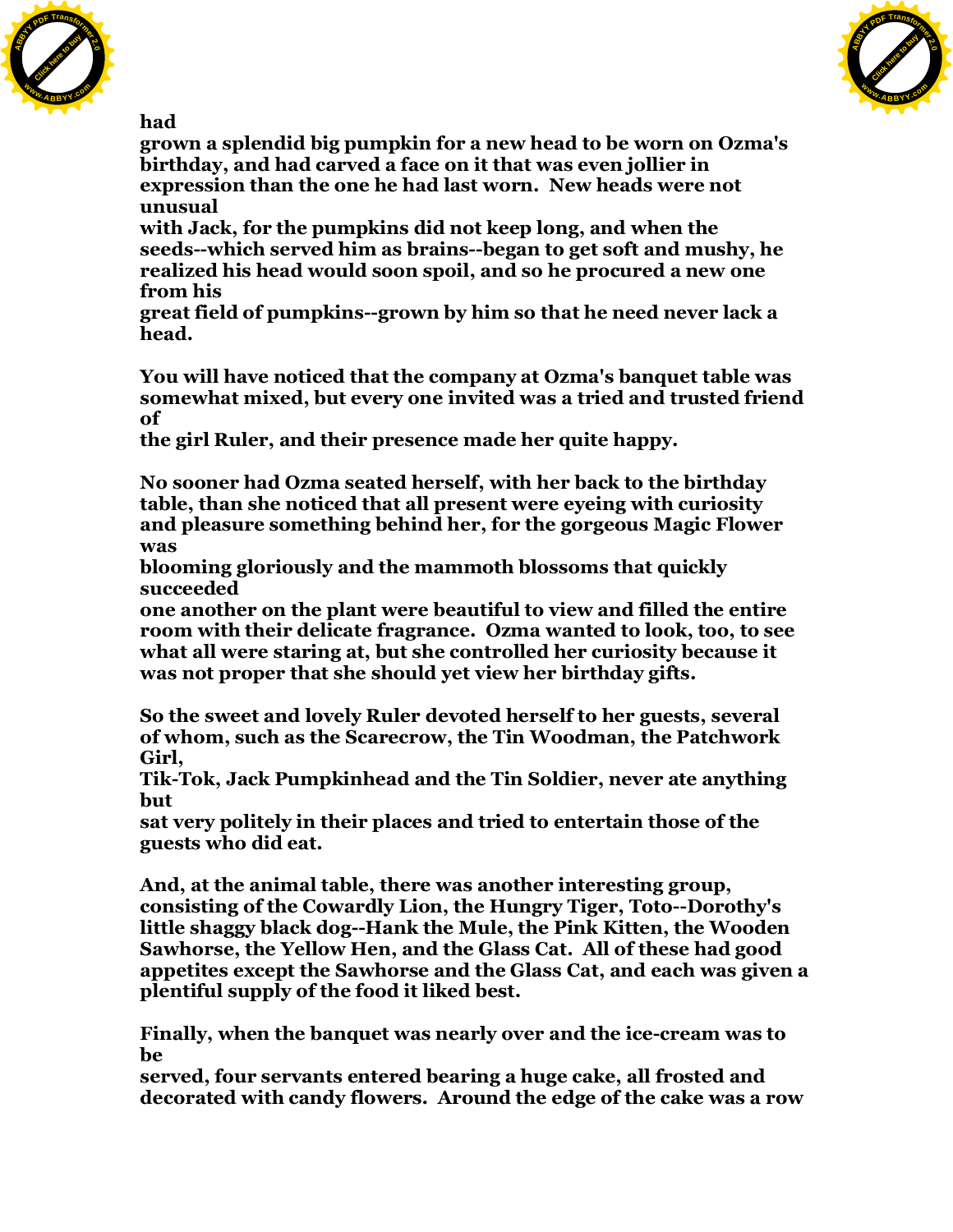



**of**

**lighted candles, and in the center were raised candy letters that spelled the words:**

 **OZMA'S Birthday Cake from Dorothy and the Wizard**

**"Oh, how beautiful!" cried Ozma, greatly delighted, and Dorothy said eagerly: "Now you must cut the cake, Ozma, and each of us will eat a piece with our ice-cream."**

**Jellia Jamb brought a large golden knife with a jeweled handle, and Ozma stood up in her place and attempted to cut the cake. But as soon**

**as the frosting in the center broke under the pressure of the knife there leaped from the cake a tiny monkey three inches high, and he was**

**followed by another and another, until twelve monkeys stood on the tablecloth and bowed low to Ozma.**

**"Congratulations to our gracious Ruler!" they exclaimed in a chorus, and then they began a dance, so droll and amusing that all the company**

**roared with laughter and even Ozma joined in the merriment. But after**

**the dance the monkeys performed some wonderful acrobatic feats, and**

**then they ran to the hollow of the cake and took out some band instruments of burnished gold--cornets, horns, drums, and the like--and forming into a procession the monkeys marched up and down**

**the table playing a jolly tune with the ease of skilled musicians.**

**Dorothy was delighted with the success of her "Surprise Cake," and after the monkeys had finished their performance, the banquet came to**

**an end.**

**Now was the time for Ozma to see her other presents, so Glinda the Good rose and, taking the girl Ruler by her hand, led her to the table where all her gifts were placed in magnificent array. The Magic Flower of course attracted her attention first, and Trot had to tell her the whole story of their adventures in getting it. The little**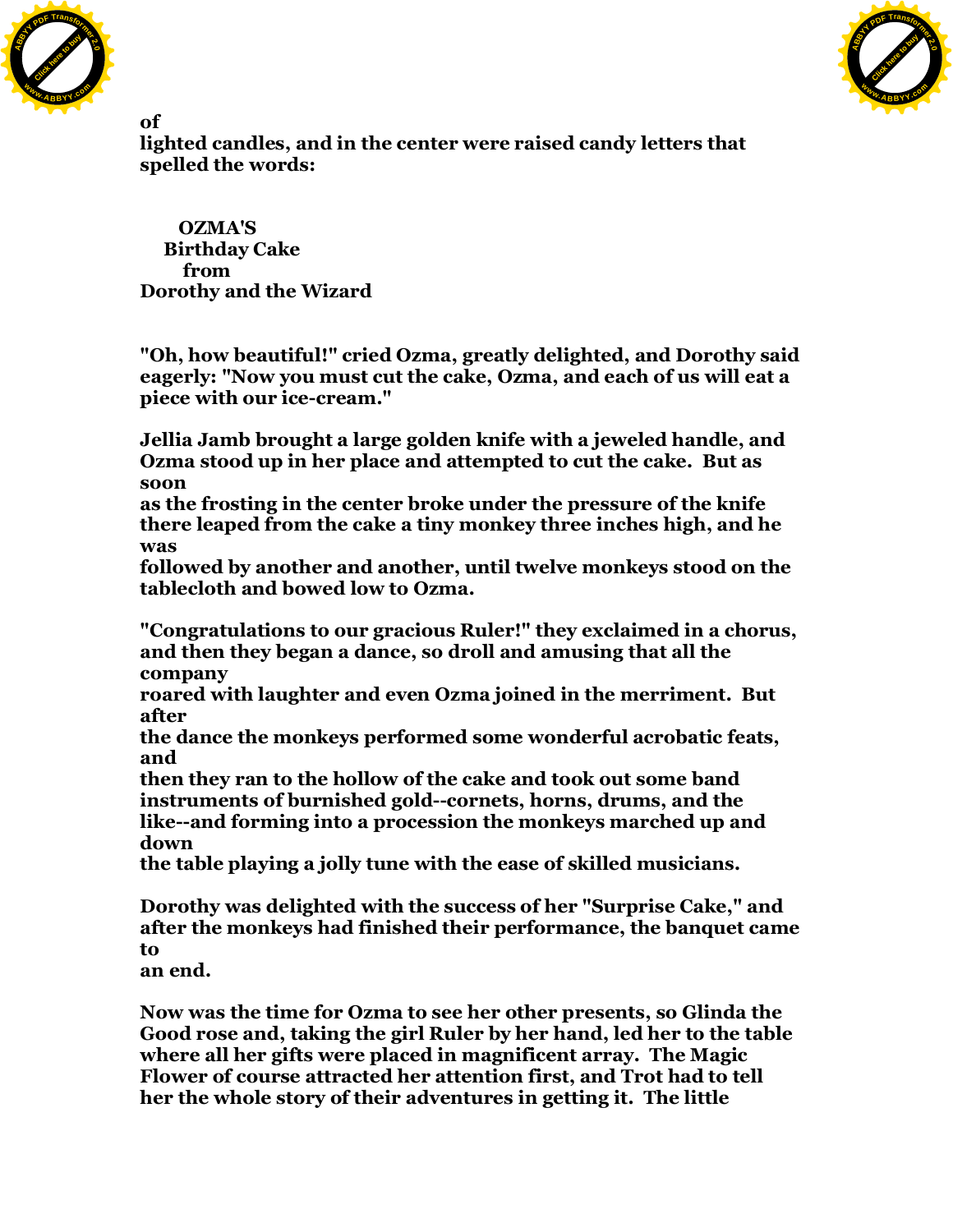



**girl did not forget to give due credit to the Glass Cat and the little Wizard, but it was really Cap'n Bill who had bravely carried the golden flower-pot away from the enchanted Isle.**

**Ozma thanked them all, and said she would place the Magic Flower in her boudoir where she might enjoy its beauty and fragrance continually.**

**But now she discovered the marvelous gown woven by Glinda and her maidens from strands drawn from pure emeralds, and being a girl who**

**loved pretty clothes, Ozma's ecstasy at being presented with this exquisite gown may well be imagined. She could hardly wait to put it on, but the table was loaded with other pretty gifts and the night was far spent before the happy girl Ruler had examined all her presents and thanked those who had lovingly donated them.**

**23. The Fountain of Oblivion**

**The morning after the birthday fete, as the Wizard and Dorothy were walking**

**in the grounds of the palace, Ozma came out and joined them, saying:**

**"I want to hear more of your adventures in the Forest of Gugu, and how you were able to get those dear little monkeys to use in Dorothy's Surprise Cake."**

**So they sat down on a marble bench near to the Fountain of the Water of**

**Oblivion, and between them Dorothy and the Wizard related their adventures.**

**"I was dreadfully fussy while I was a woolly lamb," said Dorothy, "for it didn't feel good, a bit. And I wasn't quite sure, you know, that I'd ever get to be a girl again."**

**"You might have been a woolly lamb yet, if I hadn't happened to have discovered that Magic Transformation Word," declared the Wizard.**

**"But what became of the walnut and the hickory-nut into which you transformed those dreadful beast magicians?" inquired Ozma.**

**"Why, I'd almost forgotten them," was the reply; "but I believe they are still here in my pocket."**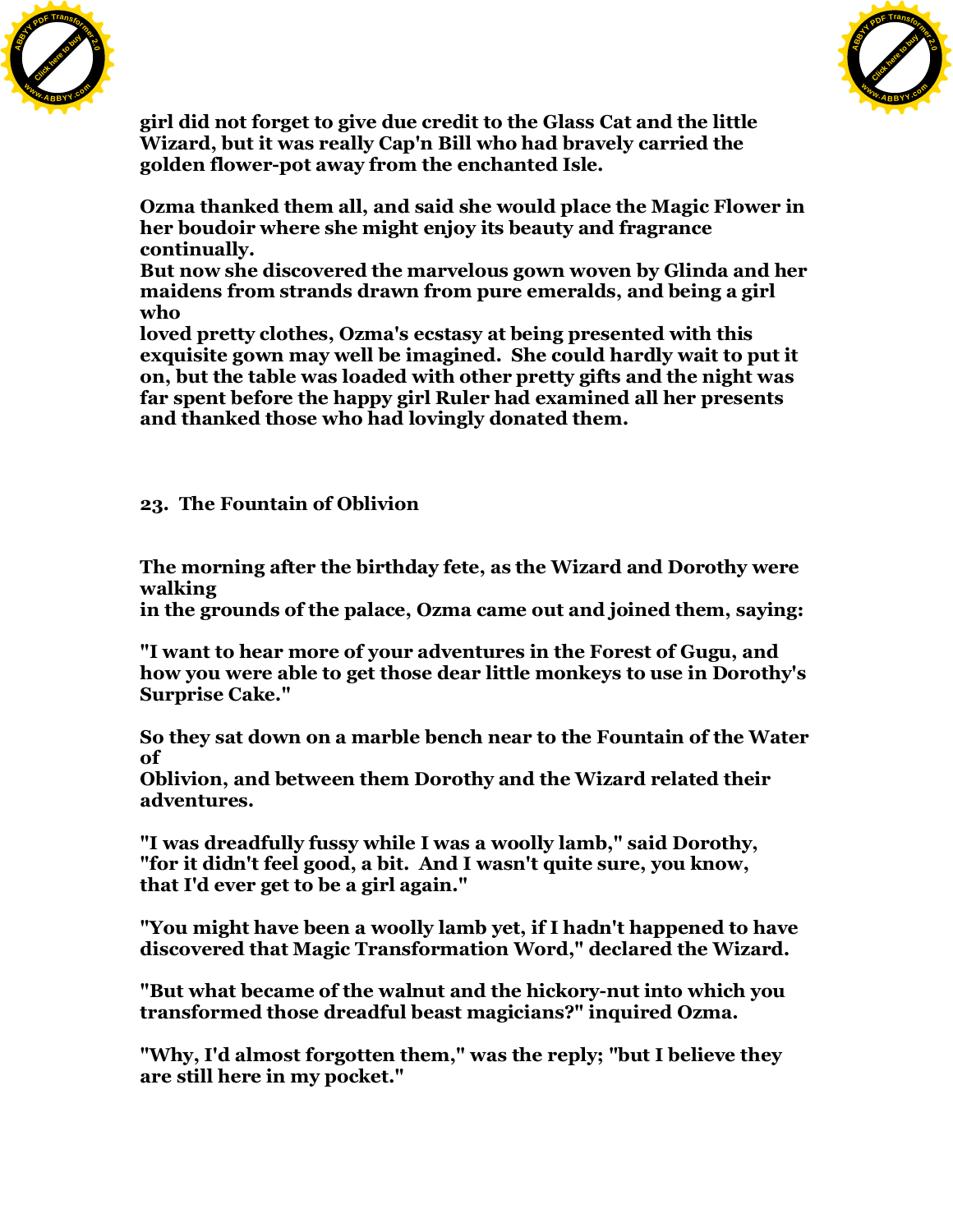



**Then he searched in his pockets and brought out the two nuts and showed them to her.**

**Ozma regarded them thoughtfully.**

**"It isn't right to leave any living creatures in such helpless forms," said she. "I think, Wizard, you ought to transform them into their natural shapes again."**

**"But I don't know what their natural shapes are," he objected, "for of course the forms of mixed animals which they had assumed were not**

**natural to them. And you must not forget, Ozma, that their natures were cruel and mischievous, so if I bring them back to life they might cause us a great deal of trouble."**

**"Nevertheless," said the Ruler of Oz, "we must free them from their present enchantments. When you restore them to their natural forms we**

**will discover who they really are, and surely we need not fear any two people, even though they prove to be magicians and our enemies."**

**"I am not so sure of that," protested the Wizard, with a shake of his bald head. "The one bit of magic I robbed them of--which was the Word of Transformation--is so simple, yet so powerful, that neither Glinda nor I can equal it. It isn't all in the word, you know, it's the way the word is pronounced. So if the two strange magicians have other magic of the same sort, they might prove very dangerous to us, if we liberated them."**

**"I've an idea!" exclaimed Dorothy. "I'm no wizard, and no fairy, but if you do as I say, we needn't fear these people at all."**

**"What is your thought, my dear?" asked Ozma.**

**"Well," replied the girl, "here is this Fountain of the Water of Oblivion, and that's what put the notion into my head. When the Wizard speaks that ter'ble word that will change 'em back to their real forms, he can make 'em dreadful thirsty, too, and we'll put a cup right here by the fountain, so it'll be handy. Then they'll drink the water and forget all the magic they ever knew--and everything else, too."**

**"That's not a bad idea," said the Wizard, looking at Dorothy approvingly.**

**"It's a very GOOD idea," declared Ozma. "Run for a cup, Dorothy."**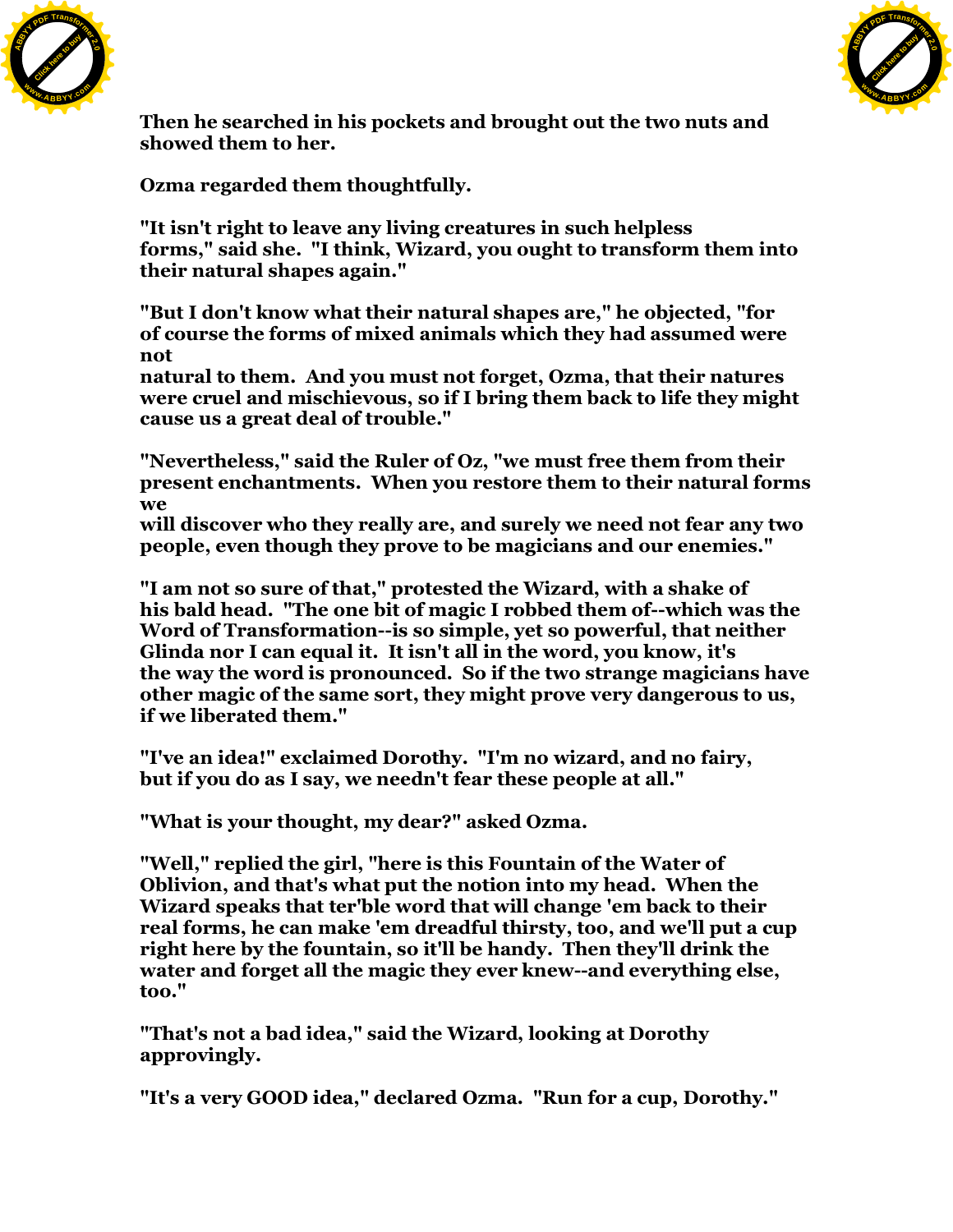



**So Dorothy ran to get a cup, and while she was gone the Wizard said:**

**"I don't know whether the real forms of these magicians are those of men or beasts. If they're beasts, they would not drink from a cup but might attack us at once and drink afterward. So it might be safer for us to have the Cowardly Lion and the Hungry Tiger here to protect us if necessary."**

**Ozma drew out a silver whistle which was attached to a slender gold chain and blew upon the whistle two shrill blasts. The sound, though not harsh, was very penetrating, and as soon as it reached the ears of the Cowardly Lion and the Hungry Tiger, the two huge beasts quickly came bounding toward them. Ozma explained to them what the Wizard was**

**about to do, and told them to keep quiet unless danger threatened. So the two powerful guardians of the Ruler of Oz crouched beside the fountain and waited.**

**Dorothy returned and set the cup on the edge of the fountain. Then the Wizard placed the hickory-nut beside the fountain and said in a solemn voice:**

**"I want you to resume your natural form, and to be very thirsty--Pyrzqxgl!"**

**In an instant there appeared, in the place of the hickory-nut, the form of Kiki Aru, the Hyup boy. He seemed bewildered, at first, as if trying to remember what had happened to him and why he was in this strange place. But he was facing the fountain, and the bubbling water reminded him that he was thirsty. Without noticing Ozma, the Wizard**

**and Dorothy, who were behind him, he picked up the cup, filled it with**

**the Water of Oblivion, and drank it to the last drop.**

**He was now no longer thirsty, but he felt more bewildered than ever, for**

**now he could remember nothing at all--not even his name or where he came from. He looked around the beautiful garden with a pleased expression, and then, turning, he beheld Ozma and the Wizard and Dorothy regarding him curiously and the two great beasts crouching behind them.**

**Kiki Aru did not know who they were, but he thought Ozma very lovely**

**and Dorothy very pleasant. So he smiled at them--the same innocent,**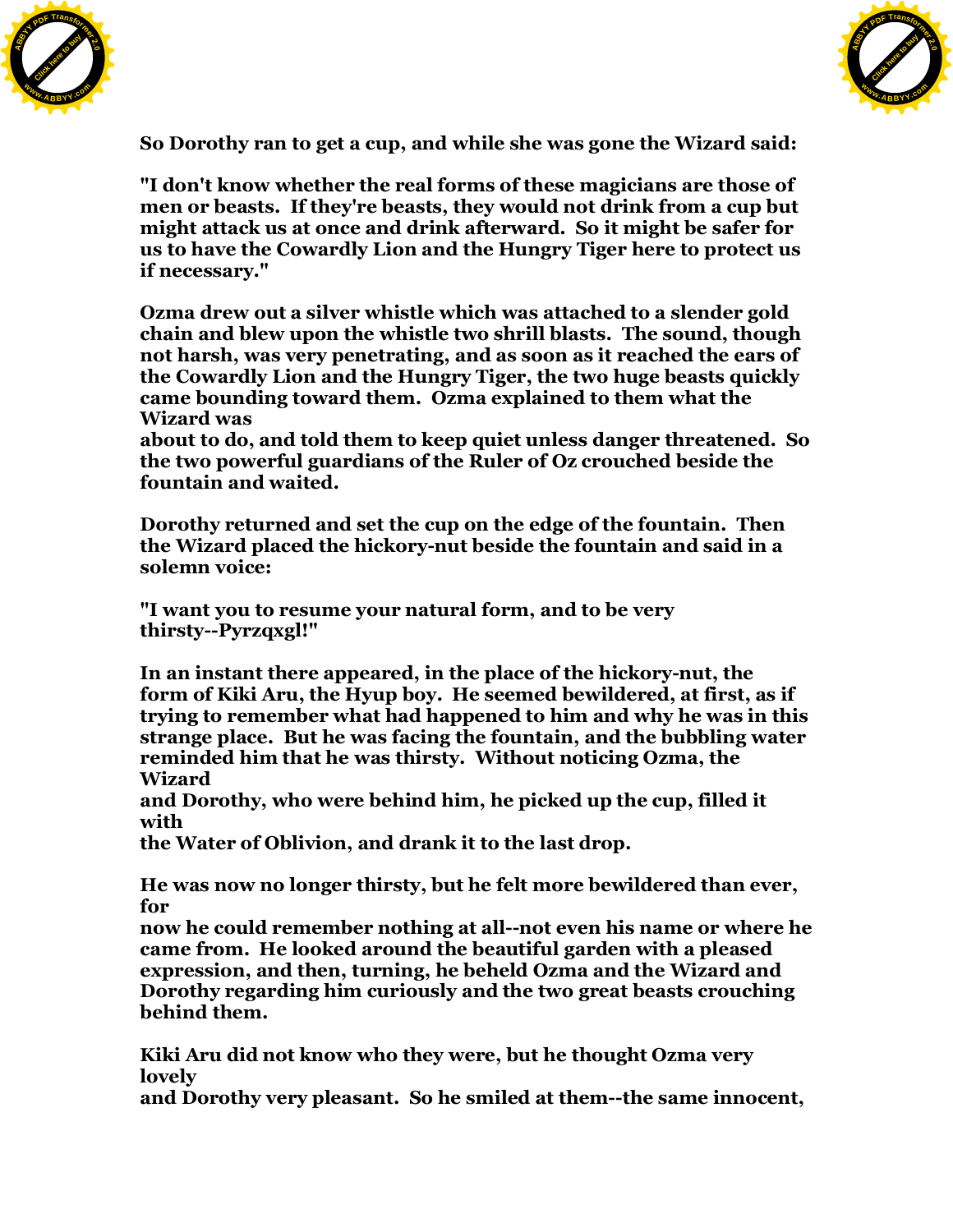



**happy smile that a baby might have indulged in, and that pleased Dorothy,**

**who seized his hand and led him to a seat beside her on the bench.**

**"Why, I thought you were a dreadful magician," she exclaimed, "and you're only a boy!"**

**"What is a magician?" he asked, "and what is a boy?"**

**"Don't you know?" inquired the girl.**

**Kiki shook his head. Then he laughed.**

**"I do not seem to know anything," he replied.**

**"It's very curious," remarked the Wizard. "He wears the dress of the Munchkins, so he must have lived at one time in the Munchkin Country. Of course the boy can tell us nothing of his history or his family, for he has forgotten all that he ever knew."**

**"He seems a nice boy, now that all the wickedness has gone from him," said Ozma. "So we will keep him here with us and teach him our**

**ways--to be true and considerate of others."**

**"Why, in that case, it's lucky for him he drank the Water of Oblivion," said Dorothy.**

**"It is indeed," agreed the Wizard. "But the remarkable thing, to me, is how such a young boy ever learned the secret of the Magic Word**

**of Transformation. Perhaps his companion, who is at present this walnut, was the real magician, although I seem to remember that it was**

**this boy in the beast's form who whispered the Magic Word into the hollow tree, where I overheard it."**

**"Well, we will soon know who the other is," suggested Ozma. "He may**

**prove to be another Munchkin boy."**

**The Wizard placed the walnut near the fountain and said, as slowly and solemnly as before:**

**"I want you to resume your natural form, and to be very thirsty--Pyrzqxgl!"**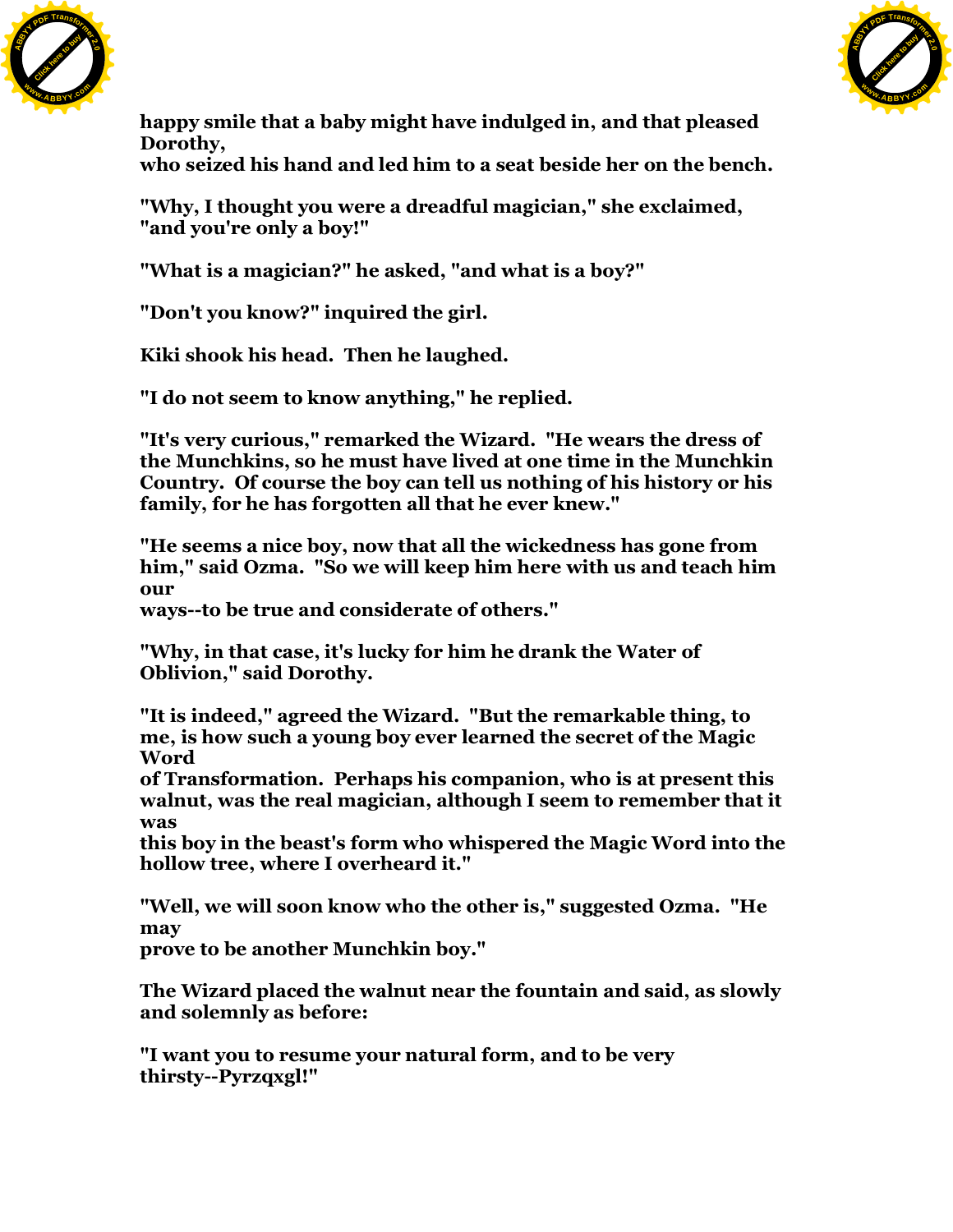



**Then the walnut disappeared and Ruggedo the Nome stood in its place.**

**He also was facing the fountain, and he reached for the cup, filled it, and was about to drink when Dorothy exclaimed:**

**"Why, it's the old Nome King!"**

**Ruggedo swung around and faced them, the cup still in his hand.**

**"Yes," he said in an angry voice, "it's the old Nome King, and I'm going to conquer all Oz and be revenged on you for kicking me out of my throne." He looked around a moment, and then continued: "There**

**isn't an egg in sight, and I'm stronger than all of you people put together! I don't know how I came here, but I'm going to fight the fight of my life--and I'll win!"**

**His long white hair and beard waved in the breeze; his eyes flashed hate and vengeance, and so astonished and shocked were they by the sudden appearance of this old enemy of the Oz people that they could only stare at him in silence and shrink away from his wild glare.**

**Ruggedo laughed. He drank the water, threw the cup on the ground and said fiercely:**

**"And now--and now--and--"**

**His voice grew gentle. He rubbed his forehead with a puzzled air and stroked his long beard.**

**"What was I going to say?" he asked, pleadingly.**

**"Don't you remember?" said the Wizard.**

**"No; I've forgotten."**

**"Who ARE you?" asked Dorothy.**

**He tried to think. "I--I'm sure I don't know," he stammered.**

**"Don't you know who WE are, either?" questioned the girl.**

**"I haven't the slightest idea," said the Nome.**

**"Tell us who this Munchkin boy is," suggested Ozma.**

**Ruggedo looked at the boy and shook his head.**